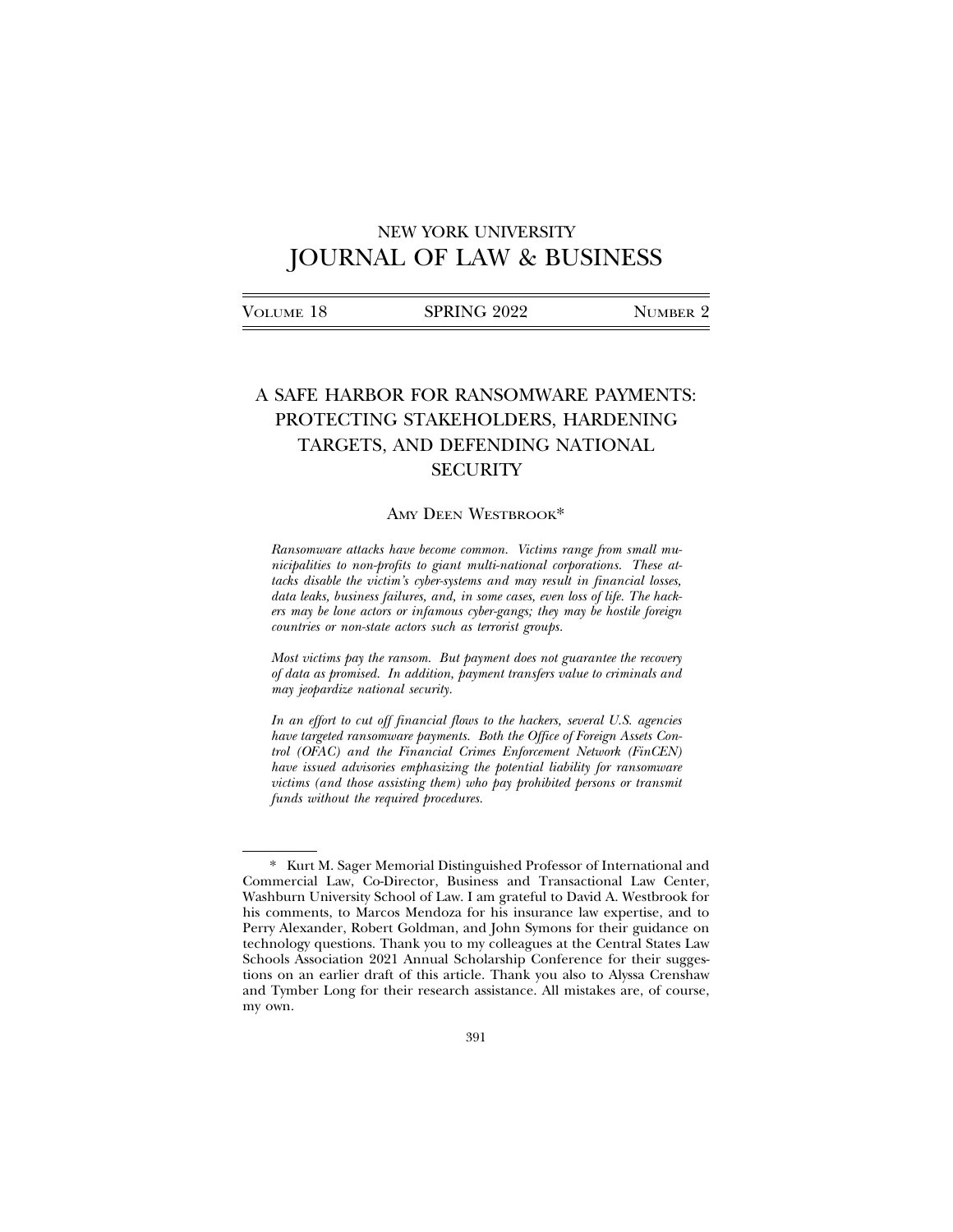*This Article argues that the threat of legal liability for ransomware victims who pay the ransom, with no positive incentive, is unlikely to improve cybersecurity or even to stop payments. In fact, such threats may be counterproductive if they lead victims to conceal attacks. Instead, this article suggests the creation of a safe harbor for ransomware payment that (i) enables the victim and those who assist the victim to pay when necessary (protecting stakeholders), but that also (ii) deters attacks (hardening targets) and (iii) facilitates interdiction of attacks that do occur (defending national security).*

|    |                    |                                                                                    | 393 |  |
|----|--------------------|------------------------------------------------------------------------------------|-----|--|
| L  | RANSOMWARE ATTACKS |                                                                                    |     |  |
|    | $A_{-}$            | What Is Ransomware?                                                                | 400 |  |
|    |                    | $Definition \cdots \cdots \cdots \cdots \cdots \cdots \cdots \cdots \cdots$<br>1.  | 400 |  |
|    |                    | 2.                                                                                 | 401 |  |
|    | B.                 |                                                                                    | 404 |  |
|    | C.                 | Hackers and Their Weapons                                                          | 406 |  |
|    |                    | $Examples \dots \dots \dots \dots \dots \dots \dots \dots \dots \dots \dots$<br>1. | 406 |  |
|    |                    | National/Political Motivations<br>2.                                               | 410 |  |
|    |                    | 3.<br>The Business of Ransoms and Ransomware-                                      |     |  |
|    |                    |                                                                                    | 412 |  |
|    |                    | D. Ransomware Payment Mechanics                                                    | 415 |  |
|    |                    | 1.                                                                                 | 415 |  |
|    |                    | Paying the Ransom<br>2.                                                            | 418 |  |
| H. |                    | NATIONAL SECURITY AND LIABILITY FOR PAYING                                         |     |  |
|    |                    |                                                                                    |     |  |
|    | А.                 | National Security and the Flow of Value                                            | 422 |  |
|    | <b>B.</b>          | OFAC Sanctions Liability                                                           | 426 |  |
|    |                    | U.S. Sanctions in General<br>1.                                                    | 426 |  |
|    |                    | Who Has to Comply with OFAC Regulations?<br>2.                                     |     |  |
|    |                    |                                                                                    | 428 |  |
|    |                    | <b>OFAC Advisory: Ransomware-Related</b><br>3.                                     |     |  |
|    |                    | Sanctions Targets                                                                  | 429 |  |
|    |                    | Strict Liability, Licenses, and Penalties<br>4.                                    | 431 |  |
|    |                    | 5.<br>The Threat of OFAC Enforcement in the                                        |     |  |
|    |                    | Ransomware and Cryptocurrency Context                                              | 433 |  |
|    | C.                 | Anti-Money Laundering Liability                                                    | 435 |  |
|    |                    | U.S. Measures<br>1.                                                                | 435 |  |
|    |                    | 2.                                                                                 | 437 |  |
|    |                    | 3.<br>AML Laws in the Ransomware Context                                           | 439 |  |
|    |                    | The Threat of AML Enforcement in the<br>4.                                         |     |  |
|    |                    | Ransomware Context                                                                 | 440 |  |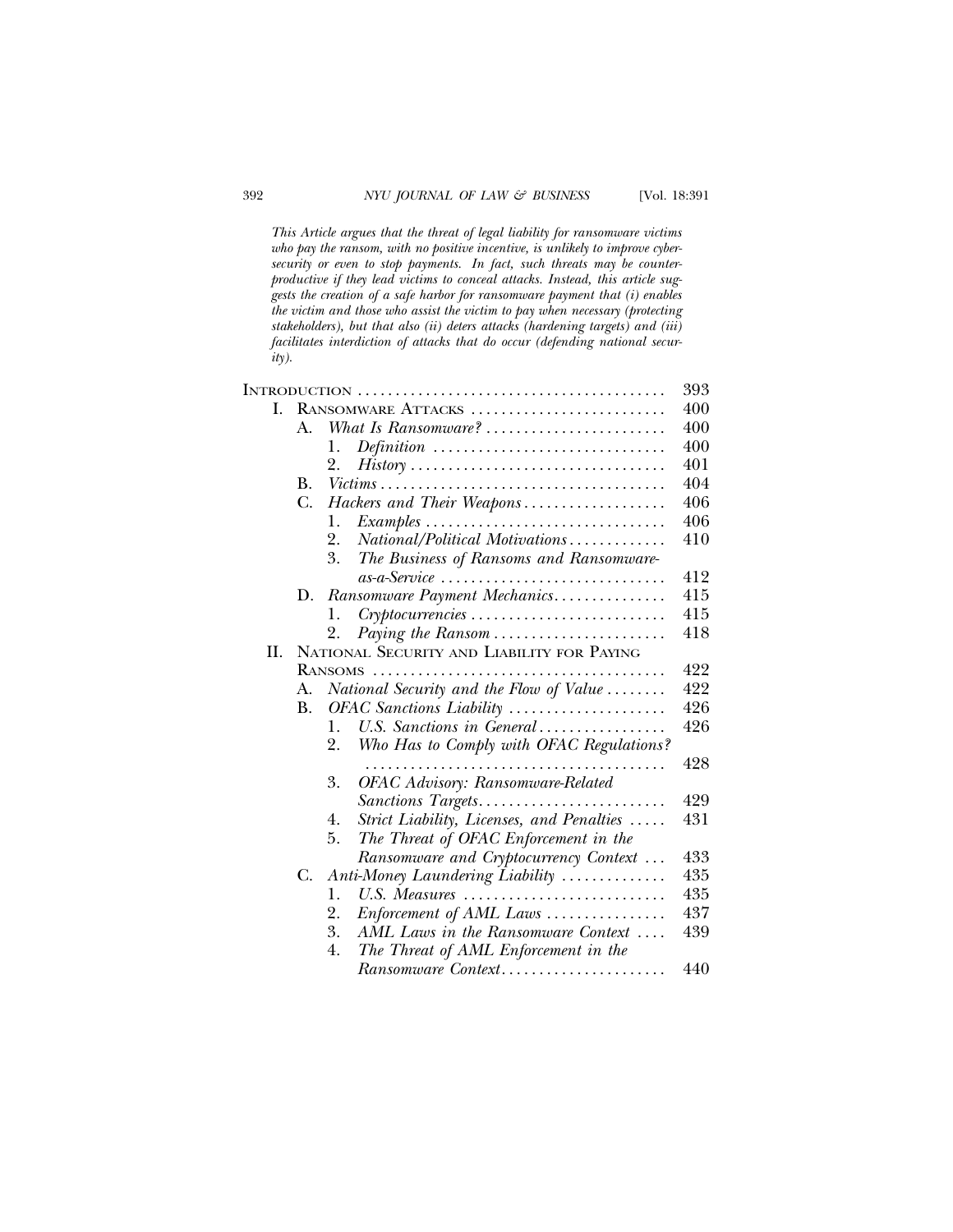| 2022]          | A SAFE HARBOR FOR RANSOMWARE PAYMENTS                                                           | 393 |
|----------------|-------------------------------------------------------------------------------------------------|-----|
|                | Stricter Regulations May Be on the Way for<br>5.<br>Cryptocurrency Transactions                 | 440 |
|                | D.                                                                                              |     |
|                | Private Parties May Sue Ransomware Victims and                                                  |     |
|                | Those Who Assist Them                                                                           | 442 |
|                | A Plethora of Regulatory Recommendations and<br>Е.                                              |     |
|                |                                                                                                 | 443 |
| III.           | THE DECISION TO PAY A RANSOM                                                                    | 445 |
|                | Time Pressure and Uncertainty<br>A.                                                             | 445 |
|                | Arguments Against Paying<br>В.                                                                  | 446 |
|                | Paying the Ransom: Risks to the Entity and Its<br>C.                                            |     |
|                | Stakeholders                                                                                    | 448 |
| $\mathbf{W}$ . | A SAFE HARBOR FOR RANSOMWARE                                                                    |     |
|                |                                                                                                 | 451 |
|                | Problems with Regulatory Action Against<br>А.                                                   |     |
|                | Ransomware Victims                                                                              | 451 |
|                | Hardening Potential Targets<br>В.                                                               | 455 |
|                | Operational Measures<br>1.                                                                      | 455 |
|                | Employee Training<br>2.                                                                         | 457 |
|                | 3.<br>Periodic Audits                                                                           | 457 |
|                | C.<br>$Cyber Insurance$                                                                         | 458 |
|                | Cyber Insurance Controversy<br>1.                                                               | 458 |
|                | The Positive Potential of Cyber Insurance<br>2.                                                 | 461 |
|                | D.<br>$Disclosure \ldots \ldots \ldots \ldots \ldots \ldots \ldots \ldots \ldots \ldots \ldots$ | 462 |
|                | E.                                                                                              | 464 |
|                | A Safe Harbor May Help Victims, Regulators,<br>F.                                               |     |
|                |                                                                                                 | 465 |
|                | Helping Ransomware Victims<br>1.                                                                | 465 |
|                | Helping U.S. Regulators and Law<br>2.                                                           |     |
|                |                                                                                                 | 466 |
|                |                                                                                                 | 469 |

# **INTRODUCTION**

Imagine a nurse working an overnight shift. When the nurse enters an elderly patient's room to administer medication, the hospital laptop needed to confirm the correct medication shows only one message: "Your computer has been infected with a virus. Click here to resolve this issue." Clicking does not resolve the issue. All hospital computers display the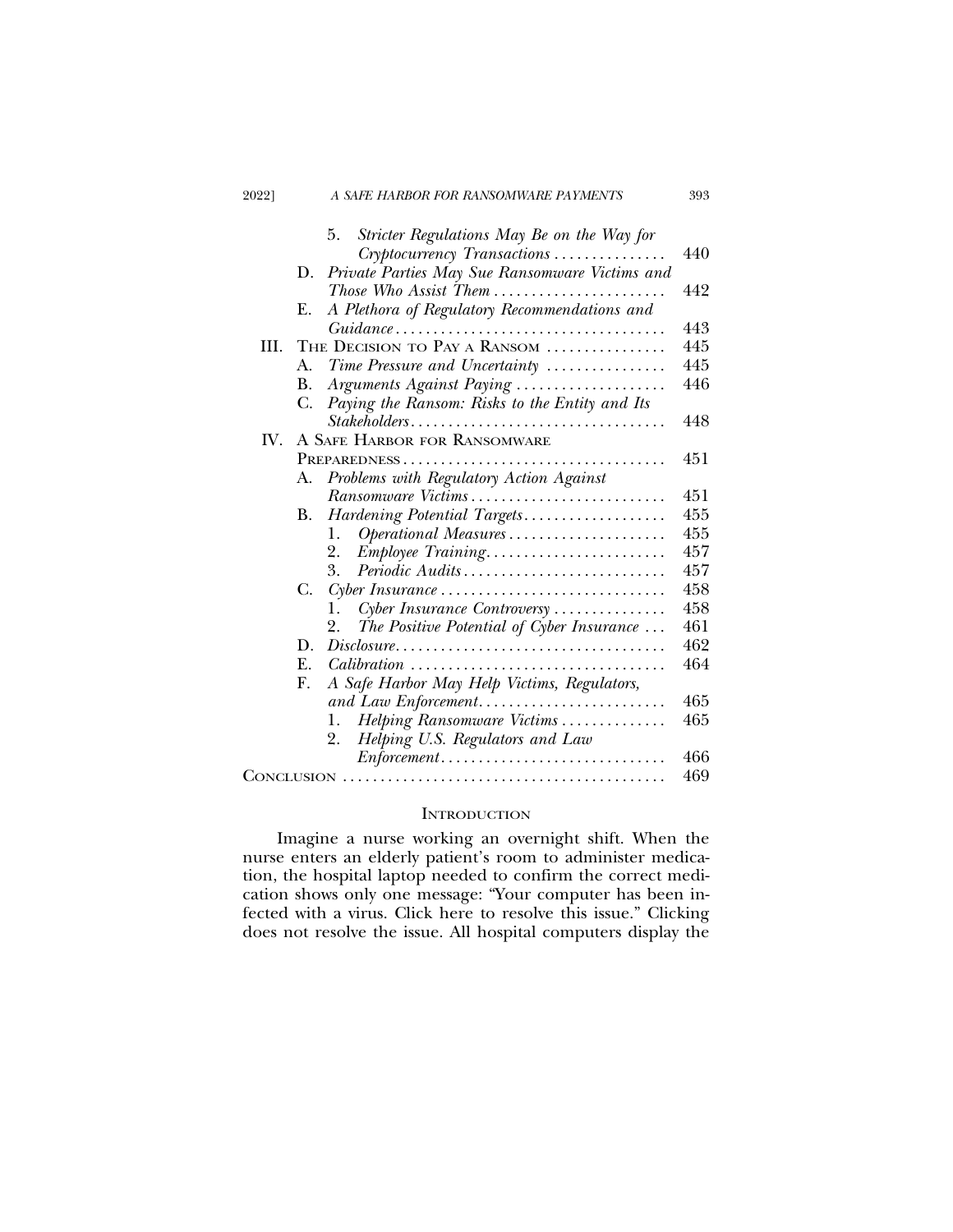same message. The hospital initiates its required security incident response procedures<sup>1</sup> and shifts into crisis mode.

Hospital administrators soon receive a ransom demand: if a hefty sum in bitcoin<sup>2</sup> is paid to a specified pseudonymous address,3 the hospital's computer system will be restored to operability. The hospital reacts swiftly, engaging a digital forensics and incident response company, calling its insurance company, and informing regulators and law enforcement. With every passing minute, however, patient care may be compromised and sensitive data may be stolen. The hospital pays the ransom, receives the decryption key, and starts work to resume normal operations.

In an increasingly digital world, security is often breached digitally. Reliable statistics on ransomware are difficult to generate but, according to some reports, 43% of European and North American firms were targeted by cybercriminals in 2020 and, of those, one in six involved a ransom demand.4 In the United States, 71\% of targeted companies paid the ransom.<sup>5</sup> Experts estimate that ransomware hackers extracted over \$400

<sup>1. 45</sup> C.F.R. §§ 164.304, 164.308(a)(6) (2021) (defining "security incident" and identifying requirements for implementing security incident procedures in regulations promulgated pursuant to the Health Insurance Portability and Accountability Act).

<sup>2.</sup> Bitcoin is both a cryptocurrency and a protocol, so in this article "Bitcoin" (with an uppercase letter B) is used to label the protocol, software and community, and "bitcoin" (with a lowercase letter b) is used to label units of cryptocurrency.

<sup>3.</sup> *See* discussion *infra* Section II.D. A Bitcoin address, for example, is represented by a 26-35-character alphanumeric string that indicates the virtual location to which Bitcoin are sent and received. Aff. Supp. Appl. for Seizure Warrant, No. 3:21-mj-70945-LB, ¶ 18 (N.D. Cal. June 7, 2021), https://www.justice.gov/opa/press-release/file/1402056/download (defining Bitcoin addresses).

<sup>4.</sup> HISCOX, HISCOX CYBER READINESS REPORT 2021: DON'T LET CYBER BE A GAME OF CHANCE 2, (2021), https://www.hiscoxgroup.com/sites/group/ files/documents/2021-04/Hiscox%20Cyber%20Readiness%20Report%20 2021.pdf (reporting results of survey of 6,042 companies in eight countries). *See also* Martin Croucher, *Almost Half Of Firms Hit By Cyberattack In 2020, Report Says*, LAW360 (Apr. 20, 2021, 2:22 PM), https://www.law360.com/articles/1376896/almost-half-of-firms-hit-by-cyberattack-in-2020-report-says (discussing a recent Hiscox, Ltd. report).

<sup>5.</sup> HISCOX CYBER READINESS REPORT 2021, *supra* note 4, at 10 (calling the United States the "most fruitful territory for the ransom specialists"). *See also* Daniel Silver et al., *Gov't Authorities Should Assist Ransomware Targets,* LAW360 (May 21, 2021, 5:47 PM), https://www.law360.com/articles/1386039/gov-t-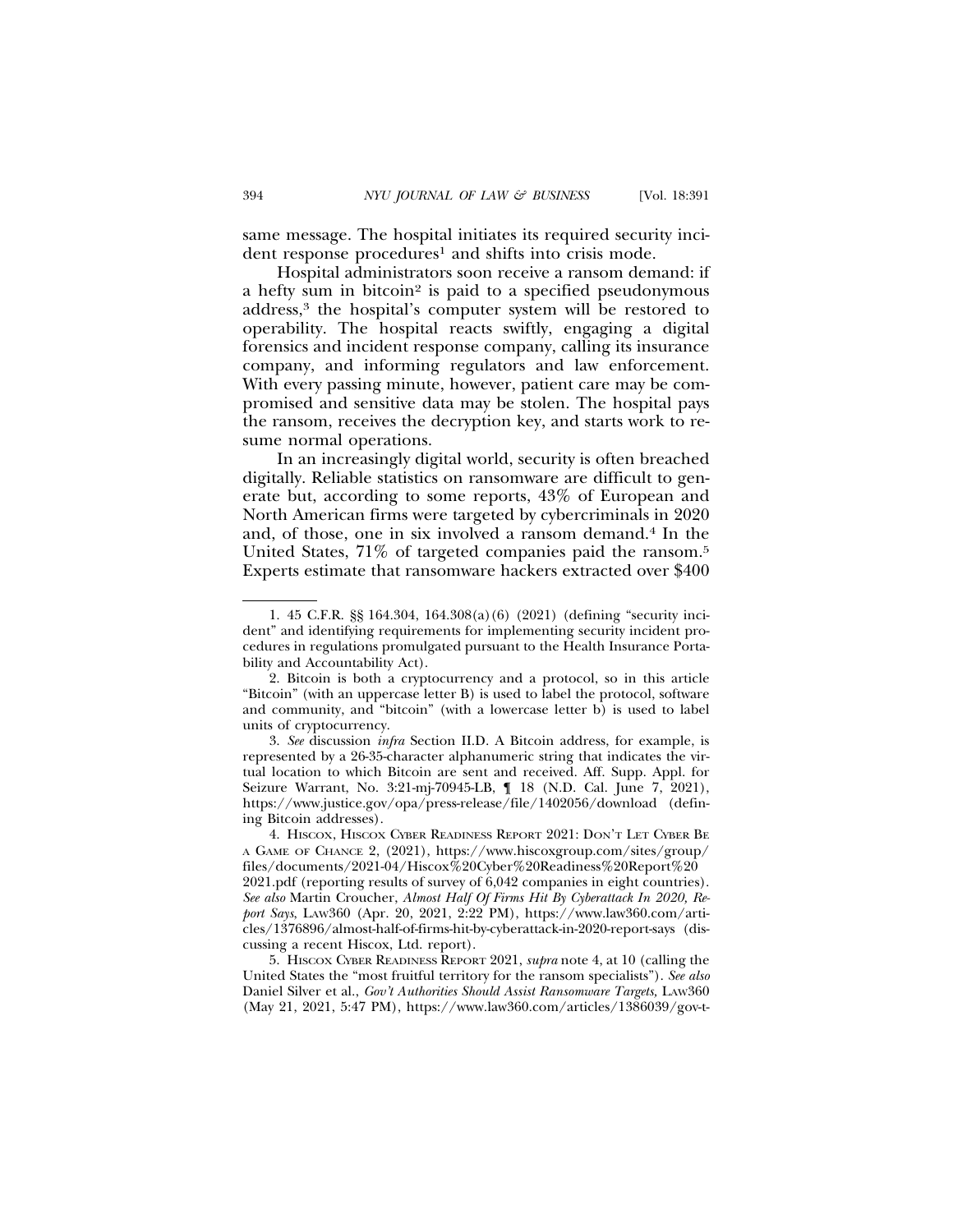million in 2020.<sup>6</sup> Most of these ransoms were paid to pseudonymous addresses in cryptocurrencies—also known as convertible virtual currencies—such as Bitcoin.

For the hospital, however, paying the ransom is not the end of the story. The hospital, the incident response company, the insurance company, and the hospital's bank may now face investigations and liability for the hospital's ransomware payment. In their efforts to combat the rising tide of ransomware attacks, regulators are threatening enforcement actions against victims who pay ransoms–as well as those who assist them.

Few entities, faced with a ransomware attack, can afford to refuse the hackers' terms. Not paying the ransom may result in financial ruin or even loss of life.7 In circumstances presenting the threat of significant harm, and in the absence of feasible alternatives, paying the ransoms is ethically justifiable.8 At any rate, and, as noted above, at least in the United States, most corporate victims pay the ransom.9

authorities-should-assist-ransomware-targets (asserting that most companies pay ransomware ransoms).

<sup>6.</sup> CHAINALYSIS, RANSOMWARE 2021: CRITICAL MID-YEAR UPDATE 3, (2021), https://go.chainalysis.com/rs/503-FAP-074/images/Ransomware-2021-update.pdf (noting that \$400 million is likely less than the true total).

<sup>7.</sup> John Reed Stark, *An OFAC Compliance Checklist For Ransomware Payments*, LAW360 (Feb. 2, 2021, 5:43 PM), https://www.law360.com/articles/ 1349647/ (identifying potential consequences for not paying a ransom). A ransomware attack against a hospital in Germany in 2020 reportedly led to the diversion of an emergency room patient to another hospital and a delay in treatment of over an hour. The patient died. *See* Dan Goodin, *A Patient Dies After Ransomware Attack Hits a Hospital*, WIRED (Sept. 19, 2020, 8:00 AM), https://www.wired.com/story/a-patient-dies-after-a-ransomware-attack-hitsa-hospital/ (reporting that German authorities were seeking the ransomware perpetrators on suspicion of negligent manslaughter). *But see* Patrick Howell O'Neill, *Ransomware Did Not Kill a German Hospital Patient*, MIT TECH. REV. (Nov. 12, 2020), https://www.technologyreview.com/2020/11/ 12/1012015/ransomware-did-not-kill-a-german-hospital-patient/ (reporting that authorities determined the patient was in such poor health that she likely would have died anyway).

<sup>8.</sup> *Should Cities Ever Pay Ransom to Hackers?*, WALL ST. J. (Sept. 17, 2019, 10:02 PM), https://www.wsj.com/articles/should-cities-ever-pay-ransom-tohackers-11568772120?mod=article\_inline (quoting Craig Shue).

<sup>9.</sup> John Reed Stark, *Ransomware's Dirty Little Secret: Most Corporate Victims Pay*, LINKEDIN (Jan. 28, 2019), https://www.linkedin.com/pulse/ransomwares-dirty-little-secret-most-victims-pay-john-reed-stark/ (comparing the payment of ransomware with the frequency of paying an electric bill).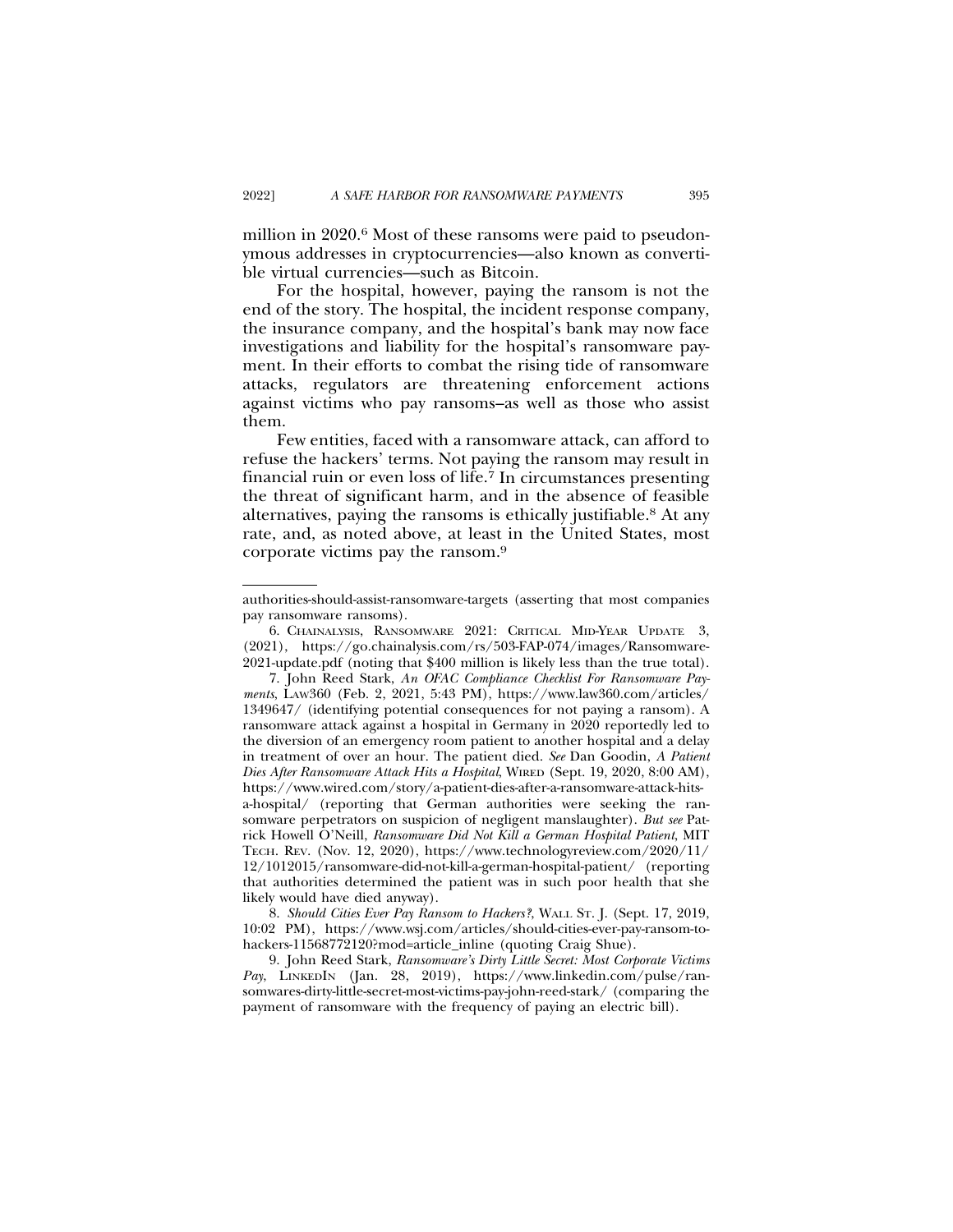Paying a ransom can only be ethically justified, however, as the best among bad alternatives. Payment is likely to incentivize hackers to attack other targets.10 To make matters worse, paying the ransom may not lead to recovery of the data as promised.11 Paying ransoms, by definition, transfers value to criminals, and that is against many laws.

But more than simple illegality is at issue. While ransomware hackers may be lone criminals or infamous cybergangs, they may also be hostile foreign countries, or non-state actors such as terrorist groups. Ransomware hackers have been identified in several jurisdictions, including North Korea,<sup>12</sup> Iran,13 Russia14 and China,15 which raises security concerns for the United States. Ransomware and other digital threats tend

13. In 2018, two Iranians were indicted in connection with the SamSam ransomware attack. Indictment, United States v. Savandi, No. 2016R00103 (D. N.J. Nov. 26, 2018), https://www.justice.gov/opa/press-release/file/ 1114741/download. *See* U.S. DEP'T OF JUST., TWO IRANIAN MEN INDICTED FOR DEPLOYING RANSOMWARE TO EXTORT HOSPITALS, MUNICIPALITIES, AND PUBLIC INSTITUTIONS, CAUSING OVER \$30 MILLION IN LOSSES (Nov. 28, 2018), https:/ /www.justice.gov/opa/pr/two-iranian-men-indicted-deploying-ransomwareextort-hospitals-municipalities-and-public.

14. See To Stop the Ransomware Pandemic, Start with the Basics, ECONOMIST (Jun. 19, 2021), https://www.economist.com/leaders/2021/06/19/to-stopthe-ransomware-pandemic-start-with-the-basics (reporting that Russia provides sanctuary to cyber attackers).

15. *See* Ben Kochman & Stewart Bishop, *US, Allies Say China Behind Massive Microsoft Server Attack*, LAW360 (July 19, 2021, 4:24 PM), https:// www.law360.com/articles/1404209/us-allies-say-china-behind-massivemicrosoft-server-attack (reporting White House claims that hackers affiliated with the Chinese government have hit private companies with ransomware); *America under Cyber Siege: Preventing and Responding to Ransomware Attacks: Hearing Before the Comm. on the Judiciary,* 117th Cong. 3 (2021) (statement of Deputy Assistant Att'y Gen. Richard Downing), https://www.judiciary.senate.gov/imo/media/doc/Downing%20-%20Statement.pdf (discussing charges against hackers in China operating on behalf of its Ministry of State Security) [hereinafter statement of Downing].

<sup>10.</sup> *Should Cities Ever Pay Ransom to Hackers?*, *supra* note 8 (quoting Frank Cilluffo).

<sup>11.</sup> FED. BUREAU OF INVESTIGATION, INTERNET CRIME REPORT 2020, at 14 (Mar. 17, 2021), https://www.ic3.gov/Media/PDF/AnnualReport/ 2020\_IC3Report.pdf (noting that payment may not restore a victim's data).

<sup>12.</sup> U.S. DEP'T OF TREASURY ET AL., DPRK CYBER THREAT ADVISORY: GUI-DANCE ON THE NORTH KOREAN CYBER THREAT (Apr. 15, 2020) https:// home.treasury.gov/system/files/126/dprk\_cyber\_threat\_advisory\_202004 15.pdf (alleging North Korea has been responsible for a number of highprofile cyberattacks).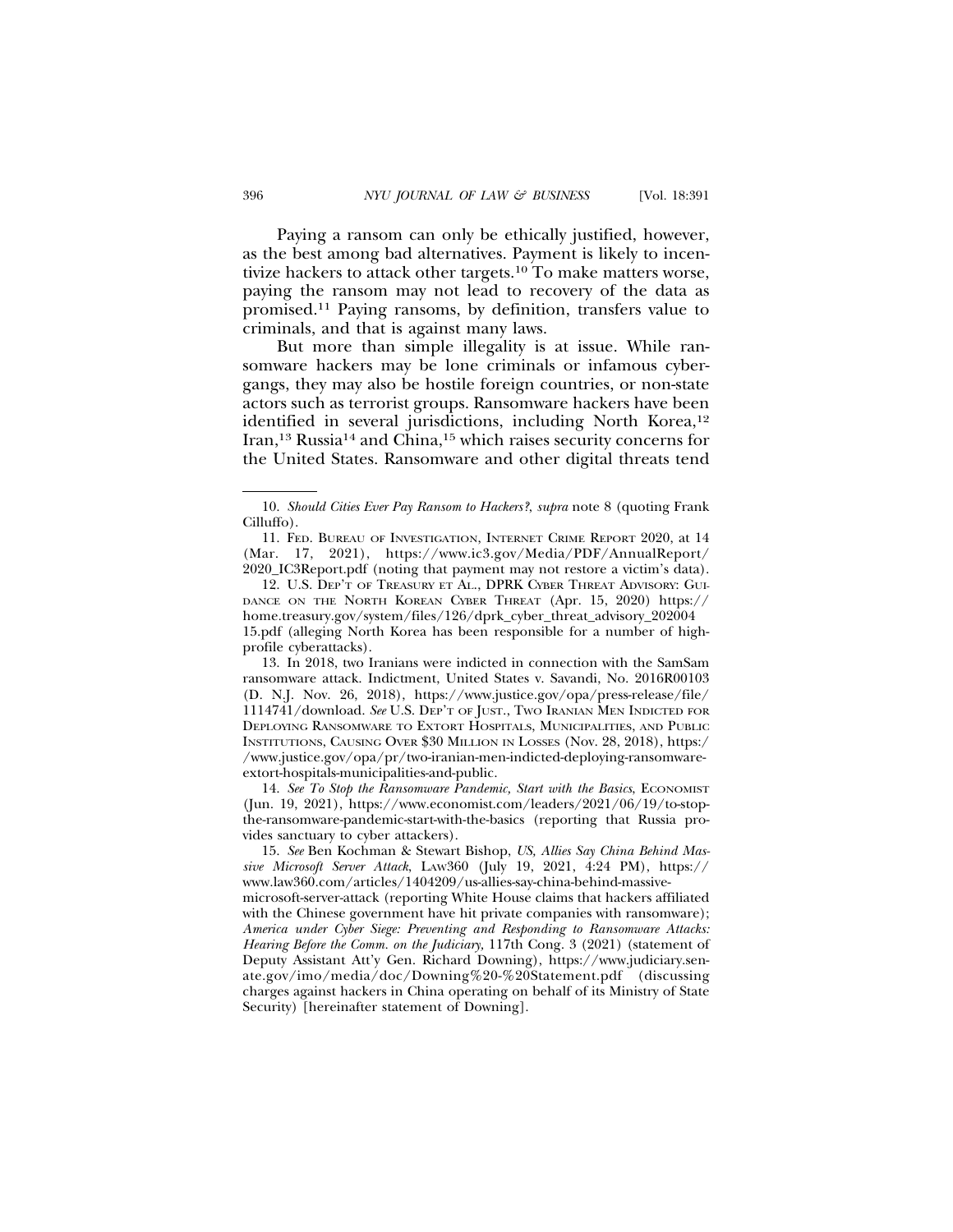to be invisible until realized, which amplifies the potential to compromise U.S. critical infrastructure.16 In August 2021, President Biden labeled cybersecurity the "core national security challenge" for the United States.17

Unlike conventional warfare or cross-border crime, there are few international legal norms to help contain cyberattack risk.18 Ransomware attacks are difficult to combat because the threat is everywhere, and nowhere, until the attack occurs. Victims range from small municipalities to non-profits to multinational corporations and governments.19 Ransomware "blurs the boundaries between state and private actors and between geopolitics and crime,"20 and the law is struggling to respond.

Strategically significant economic transactions have long been highly regulated. In particular, regulators have long sought to safeguard national security by monitoring and controlling payments. In the wake of the September 11th attacks, the discovery and prevention of terrorist financing became a key pillar of U.S. security architecture.<sup>21</sup> Perhaps unsurprisingly, paying a ransom and thereby aiding the "enemy" may trigger costly government investigations and penalties.<sup>22</sup> Regulators have threatened enforcement of sanctions and antimoney laundering laws not only against ransomware victims

22. John Reed Stark, *supra* note 7 (identifying potential government action if a victim pays the ransomware).

<sup>16.</sup> *See* discussion *infra* Sections III.A and III.B (describing, for example, the ransomware attack against Colonial Pipeline).

<sup>17.</sup> Dustin Volz & David Uberti, *Biden Says Cybersecurity Is the 'Core National Security Challenge' at CEO Summit*, WALL ST. J. (Aug. 25, 2021), https:// www.wsj.com/articles/biden-to-hold-cybersecurity-summit-with-tech-giantstop-banks-energy-firms-11629882002 (reporting that Biden urged the private sector representatives at the meeting to raise the bar, and emphasized their shared responsibilities).

<sup>18.</sup> *See To Stop the Ransomware Pandemic, Start with the Basics*, *supra* note 14 (reporting that there is novelty and confusion in the geopolitical cyber-domain regarding legal norms).

<sup>19.</sup> *See* discussion *infra* Section II.B.

<sup>20.</sup> *To Stop the Ransomware Pandemic, Start with the Basics*, *supra* note 14 (discussing why dealing with cyber-insecurity is hard).

<sup>21.</sup> *See* USA Patriot Act, Pub. L. No. 107-56, 115 Stat. 272 (2001). *See also* U.S. DEP'T OF TREASURY, 2003 NATIONAL MONEY LAUNDERING STRATEGY, at 4 (Nov. 18, 2003), https://www.treasury.gov/press-center/press-releases/Documents/js10102js1010.pdf (explaining that the Act enhanced communications within and between the Federal government and financial institutions regarding the financial funding of terrorists).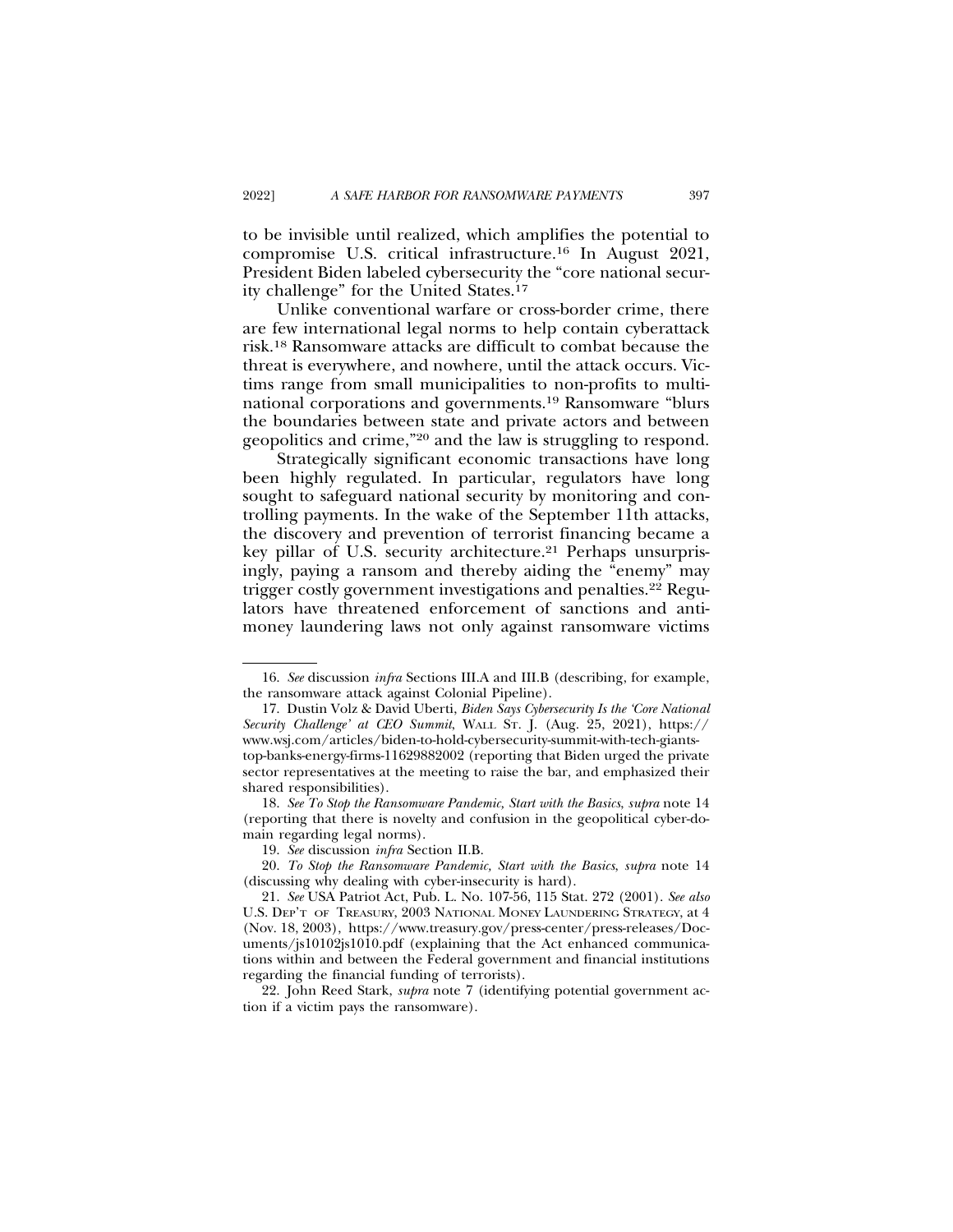who pay, but also against third-party service providers who facilitate payments. On October 1, 2020, the Department of the Treasury's Financial Crimes Enforcement Network (FinCEN) bureau warned banks, incident response companies, and cyber insurance companies of potential anti-money laundering liability connected with assisting ransomware victims with ransom payments.23 FinCEN updated its advisory on November 8, 2021, emphasizing that ransomware payments require immediate attention from financial institutions.24 The Department of the Treasury's Office of Foreign Assets Control (OFAC) warned companies on October 1, 2020 that OFAC adopts a strict liability sanctions enforcement policy against persons who, even unknowingly, pay ransomware attackers on the government's list of Specially Designated Nationals and Blocked Persons (SDNs).25 On September 21, 2021, OFAC updated its advisory to encourage victim reporting and improvement in cyber-security practices.26 Other specialized anti-terrorism rules<sup>27</sup> may also impose liability for making a ransomware payment.

<sup>23.</sup> FIN. CRIMES ENF'T NETWORK, ADVISORY ON RANSOMWARE AND THE USE OF THE FINANCIAL SYSTEM TO FACILITATE RANSOM PAYMENTS, FIN-2020-A006 (Oct. 1, 2020), https://www.fincen.gov/sites/default/files/advisory/2020- 10-01/Advisory%20Ransomware%20FINAL%20508.pdf.

<sup>24.</sup> FIN. CRIMES ENF'T NETWORK, ADVISORY ON RANSOMWARE AND THE USE OF THE FINANCIAL SYSTEM TO FACILITATE RANSOM PAYMENTS, FIN-2021-A004 (Nov. 8, 2021), https://www.fincen.gov/sites/default/files/advisory/2021- 11-08/FinCEN%20Ransomware%20Advisory\_FINAL\_508\_.pdf (updating the October 1, 2020, advisory).

<sup>25.</sup> OFF. OF FOREIGN ASSETS CONTROL, U.S. DEP'T OF TREASURY, ADVISORY ON POTENTIAL SANCTIONS RISKS FOR FACILITATING RANSOMWARE PAYMENTS, (Oct. 1, 2020), https://home.treasury.gov/system/files/126/ofac\_ransom ware\_advisory\_10012020\_1.pdf.

<sup>26.</sup> OFF. OF FOREIGN ASSETS CONTROL, U.S. DEP'T OF TREASURY, UPDATED ADVISORY ON POTENTIAL SANCTIONS RISKS FOR FACILITATING RANSOMWARE PAY-MENTS, (Sept. 21, 2021), https://home.treasury.gov/system/files/126/ ofac\_ransomware\_advisory.pdf (updating the October 1, 2020, advisory); *see also Treasury Takes Action Against Suex: What You Need To Know*, CHAINALYSIS (Sept. 22, 2021), https://go.chainalysis.com/ofac-update-suex-recording.html?aliId=eyJpIjoiUURPXC9IbklWd0FjU3NTUDAiLCJ0IjoidWZzdWR5 UG9qTGQxa3Z0RTcrcDNhZz09In0%253D (describing the reasons for the update).

<sup>27.</sup> *See* discussion *infra* Section III.D.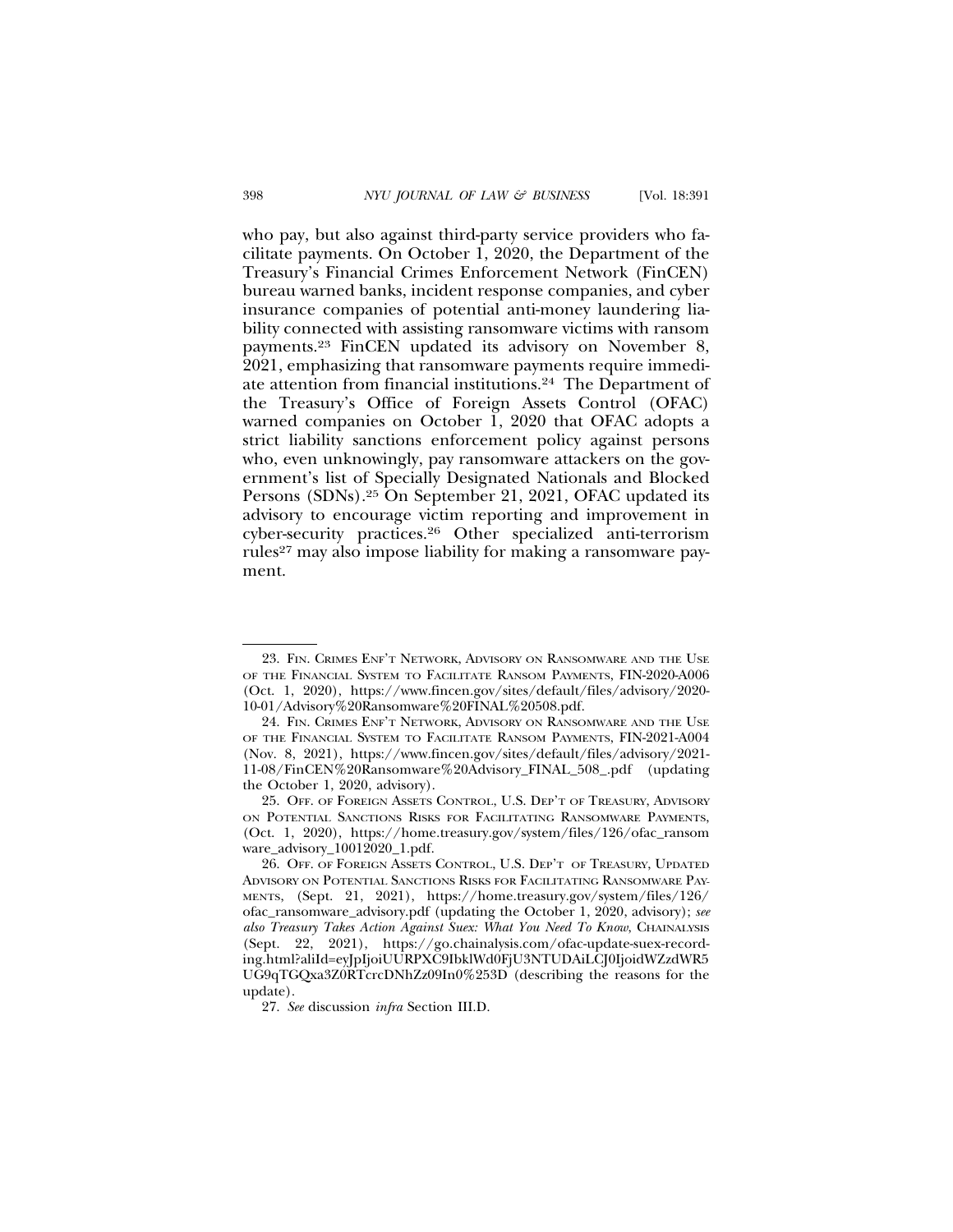How do we steer between the Scylla of legal liability and the Charybdis of a cyberattack?28 Sometimes, as in our hospital hypothetical, ransoms should be paid as the lesser evil. Simply punishing ransom payments, therefore, would be unjust and probably insufficient. Confronted with potential loss of life, people may rightly choose legal liability.

On the other hand, society cannot allow itself to be held hostage. Public order requires that those who endanger individual lives, enterprises, and core social functions be resisted, and that there be consequences for such endangerment. That is, the status quo, in which many enterprises simply pay off cybercriminals, incentivizes and facilitates more cyberattacks, and is, thereby, unsustainable.

The threat of legal liability for ransomware payments with no positive incentive for potential victims is unlikely to encourage adoption of sound security measures or even to stop payments, and may be counterproductive if it leads victims to conceal attacks. This article argues for the creation of a safe harbor for payment that (i) enables the victim and those who assist the victim to pay when necessary (protecting stakeholders), but that also (ii) deters attacks (hardening targets), and (iii) facilitates interdiction of attacks that do occur (defending national security). Part II of this Article reviews the current ransomware landscape, including the ransomware hackers, their weapons, and the mechanics of such attacks. Part III examines the national security implications of ransomware attacks, and the liabilities that payment of a ransom may trigger. Part IV looks at the decision to pay a ransom and the practical and ethical considerations that ransomware victims currently confront. In response to the public and private dilemmas now presented by ransomware attacks, Part V proposes a safe harbor: a system of clear requirements and regulatory restraint designed to contain and manage ransomware threats with the minimum individual and societal cost.

<sup>28.</sup> *See* Edward J. Krauland et al., *Five Key Takeaways from OFAC and FinCEN's Ransomware Advisories*, LEXOLOGY: INTERNATIONAL COMPLIANCE BLOG (Oct. 6, 2020), https://www.lexology.com/library/detail.aspx?g=6314 63e7-9bad-4d95-a92c-a1af3d874e46 (describing the "conundrum" faced by ransomware victims and companies that assist them).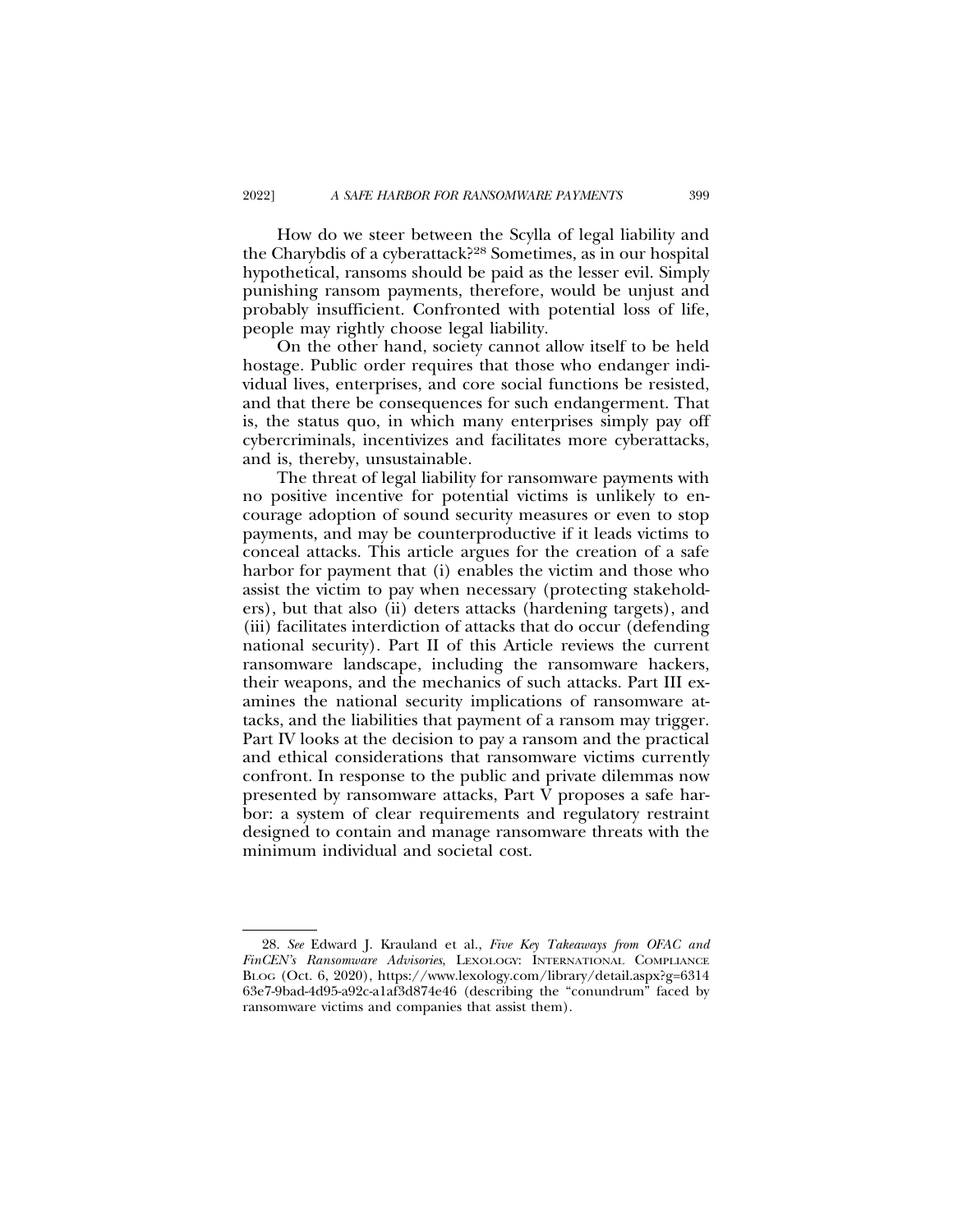# I.

### RANSOMWARE ATTACKS

### A. *What Is Ransomware?*

#### 1. *Definition*

Malicious computer software, or "malware," is intended to cause a victim's computer to behave in a manner inconsistent with the intention of the owner or user of the victim's computer, often unbeknownst to that person.29 "Ransomware" is a species of malware that "infects a computer and encrypts some or all of the data or files on the computer, and then demands that the victim pay a ransom in order to decrypt and recover the files, or in order to prevent the hacker from distributing or destroying the data."30 A ransomware attack may take a variety of forms, but often involves either a "locker" or a "crypto" strategy. "Locker" ransomware holds the user's data behind a locked interface, demanding that the victim pay the ransom to unlock the data.31 Under such an attack, a computer may be unusable, but data files may be untouched.32 "Crypto" ransomware leaves the data accessible to the system but makes it indecipherable and therefore unusable without the decryption key.33 During a crypto attack, the computer may still be usable, though continuing to use it may spread the ransomware.34

<sup>29.</sup> Indictment at 28, United States v. Hyok, No. CR 2:20-cr-00614-DMG (C.D. Cal. Dec. 8, 2020) (defining the term).

<sup>30.</sup> *Id.* at 30 (defining the term).

<sup>31.</sup> *See* KEVIN SAVAGE ET AL., SYMANTEC, THE EVOLUTION OF RANSOMWARE 6 (2015), https://its.fsu.edu/sites/g/files/imported/storage/images/information-security-and-privacy-office/the-evolution-of-ransomware.pdf (outlining security responses to ransomware).

<sup>32.</sup> *See id.*

<sup>33.</sup> *See id.*

<sup>34.</sup> *See* Alison Grace Johansen, *What is a Computer Virus?*, NORTON (July 23, 2020), https://us.norton.com/internetsecurity-malware-what-is-a-computer-virus.html (warning that "once the virus infects your computer, the virus can infect other computers on the same network); *see also* Tyler Omoth, *How Computer Viruses Spread and How to Avoid Them*, ITPRO (Mar. 26, 2021), https://www.itpro.com/security/malware/357313/how-do-computer-viruses-spread (pointing out that once "you're alerted to the presence of a virus, you need to remove it as soon as possible. The longer you leave it the more damage it can do.").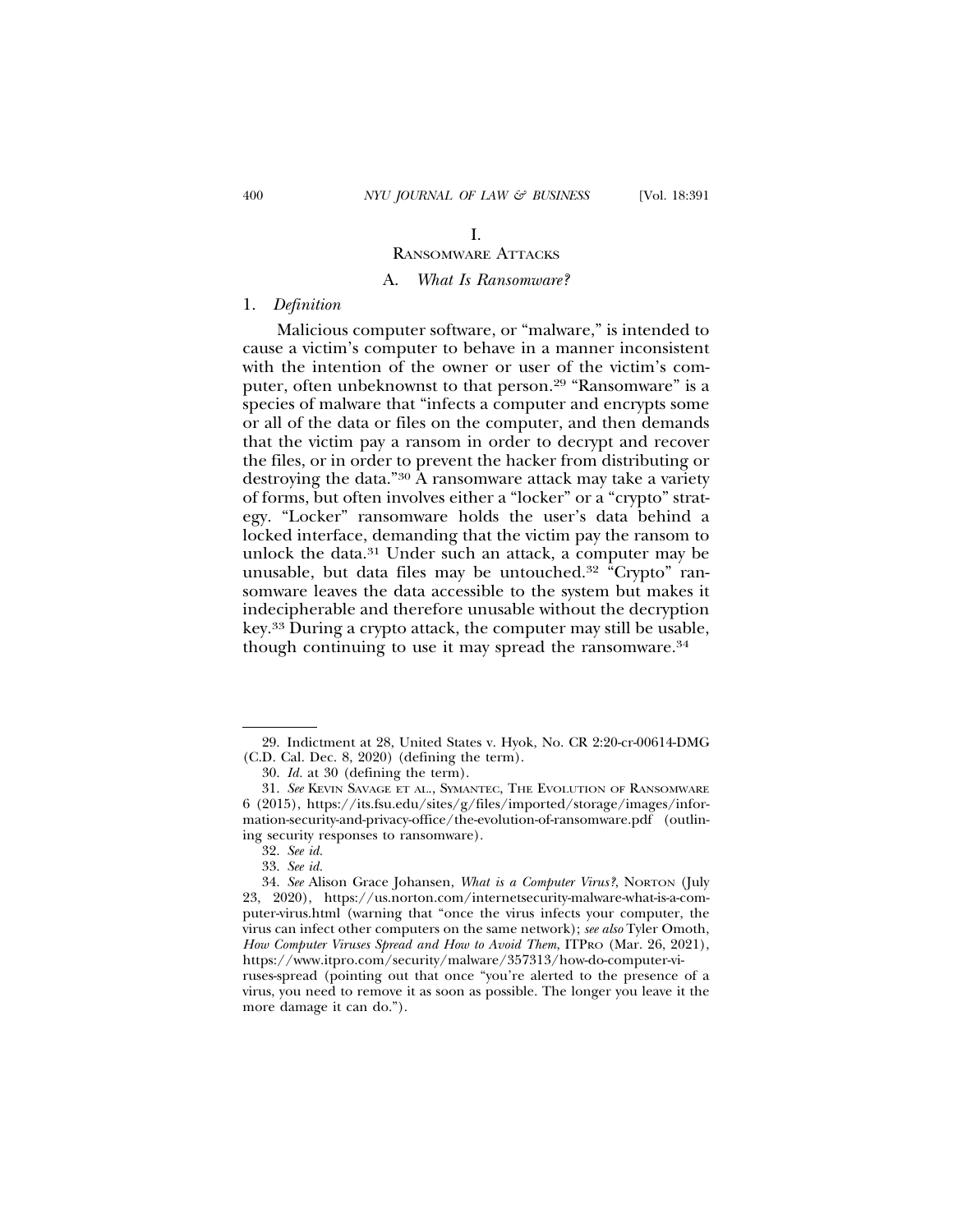#### 2. *History*

One of the first widely known ransomware attacks occurred in 1989. Biologist Joseph Popp distributed 20,000 infected disks labeled, "AIDS Information – Introductory Diskettes" to AIDS researchers.<sup>35</sup> Once the recipient's computer was booted up 90 times, the AIDS Trojan virus hid or encrypted the computer's files.36 In order to regain access, users were instructed to send \$189 to PC Cyborg Corporation in Panama.37 Popp did not make much of a profit from his virus because of the difficulty in sending the payments and the development of antidote tools; he was arrested and charged with blackmail in the United Kingdom.38

The use of ransomware that encrypted users' data and extorted some kind of payment began to gain steam in the mid-2000s;39 locker ransomware, in particular, became popular in the late 2000s.40 Some examples of more recent ransomware

<sup>35.</sup> Juliana De Groot, *A History of Ransomware Attacks: The Biggest and Worst Ransomware Attacks of All Time,* DIGITAL GUARDIAN (Dec. 1, 2020), https:// digitalguardian.com/blog/history-ransomware-attacks-biggest-and-worst-ransomware-attacks-all-time.

<sup>36.</sup> Kaveh Waddell, *The Computer Virus that Haunted Early AIDS Researchers*, THE ATLANTIC (May 10, 2016), https://www.theatlantic.com/technology/ archive/2016/05/the-computer-virus-that-haunted-early-aids-researchers/ 481965/ (detailing the AIDS Trojan virus).

<sup>37.</sup> Marlese Lessing, *Case Study: AIDS Trojan Ransomware,* SDXCENTRAL (Jun. 3, 2020), https://www.sdxcentral.com/security/definitions/case-studyaids-trojan-ransomware/ (explaining how the virus worked).

<sup>38.</sup> Waddell, *supra* note 36 (explaining the payment instructions).

<sup>39.</sup> *See* Savage, *supra* note 31, at 9 (discussing the Trojan.Gpcoder and Trojan.Cryzip families of viruses).

<sup>40.</sup> *See id.* at 10 (discussing the Trojan.Randsom.C malware).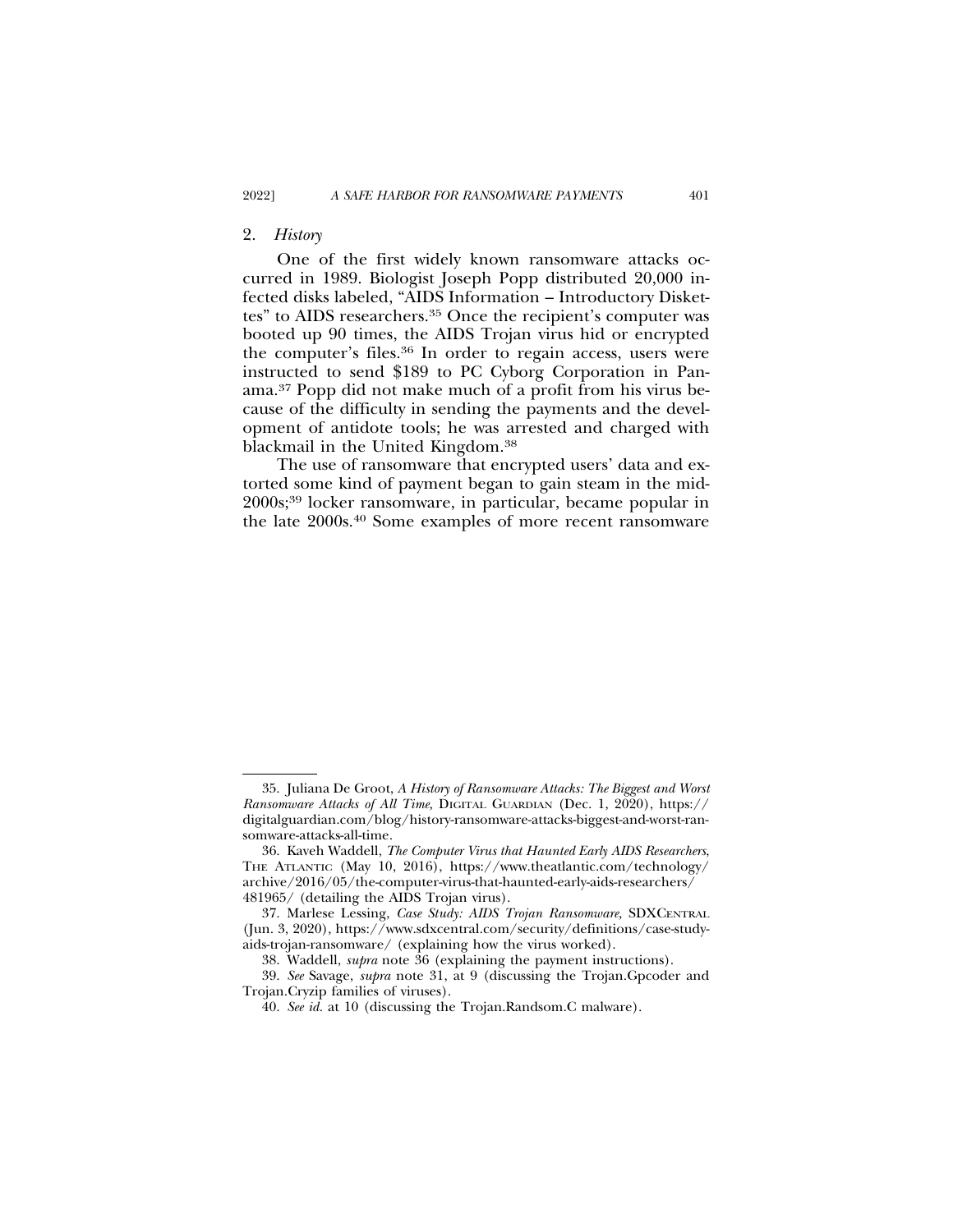strains<sup>41</sup> have included: CryptoLocker,<sup>42</sup> SamSam,<sup>43</sup> Emotet,<sup>44</sup> Petya and NotPetya, <sup>45</sup> WannaCry, <sup>46</sup> and DarkSide. <sup>47</sup>

The pace of ransomware attacks has continued to accelerate, breaking records in 2020 and 2021 with the United States bearing the brunt.48 One factor contributing to the number of

48. Silver, *supra* note 5; Claudia Glover, *Unprecedented Ransomware Spike Puts Government in the Crosshairs*, TECHMONITOR (Aug. 4, 2021), https:// techmonitor.ai/technology/cybersecurity/record-breaking-ransomware-at-

<sup>41.</sup> Emsisoft Malware Lab, *Ransomware Statistics for 2021: Q2 Report,* EM-SISOFT BLOG (July 6, 2021), https://blog.emsisoft.com/en/38864/ransomware-statistics-for-2021-q2-report/ (noting that STOP (Djvu) attacks accounted for 71.20% of ransomware strains in the second quarter of 2021); *see also Ransomware Attacks and Types – How Encryption Trojans Differ,* KASPER-SKY, https://usa.kaspersky.com/resource-center/threats/ransomware-attacks-and-types (last visited Aug. 2, 2021) (listing other variants including Bad Rabbit, Ryuk, Shade/Troldesh, Jigsaw, Petya, GoldenEye, GandCrab, B0r0nk0k, Dharma Brr, FAIRRANSOMWARE, and MADO).

<sup>42.</sup> CYBERSECURITY & INFRASTRUCTURE SECURITY AGENCY, ALERT TA13- 309A, CRYPTOLOCKER RANSOMWARE INFECTIONS (Oct. 7, 2016), https://uscert.cisa.gov/ncas/alerts/TA13-309A (explaining that CryptoLocker restricts access to infected computers and demands the victim provide a payment to the attackers to decrypt and recover their files); *see also* Bart Custers et al., *Laundering the Profits of Ransomware: Money Laundering Methods for Vouchers and Cryptocurrencies,* 28 EUR. J. CRIME, CRIM. L. & CRIM. JUST. 121, 132 (2020) (explaining that CryptoLocker was targeted at Microsoft Windows and is disseminated via infected email attachments).

<sup>43.</sup> Cybersecurity & Infrastructure Security Agency, Alert AA18-337A, SAMSAM RANSOMWARE (Dec. 3, 2018), https://us-cert.cisa.gov/ncas/alerts/ AA18-337A (warning that, once in, the ransomware infects all reachable hosts on the victim's network).

<sup>44.</sup> CYBERSECURITY & INFRASTRUCTURE SECURITY AGENCY, ALERT TA18- 201A, EMOTET RANSOMWARE (Jan. 23, 2020), https://us-cert.cisa.gov/ncas/ alerts/TA18-201A (explaining that Emotet is a modular banking Trojan affecting state, local, tribal, and territorial governments, and the private and public sectors).

<sup>45.</sup> CYBERSECURITY & INFRASTRUCTURE SECURITY AGENCY, ALERT TA17- 181A, PETYA RANSOMWARE (Feb. 15, 2018), https://us-cert.cisa.gov/ncas/ alerts/TA17-181A (explaining that NotPetya is a variant of Petya attributed to the Russian military that encrypts files and makes Windows computers unusable).

<sup>46.</sup> *What is Wannacry/Wannacryptor?,* NAT'L CYBERSECURITY & COMMC'N. INTEGRATION CTR., https://us-cert.cisa.gov/sites/default/files/FactSheets/ NCCIC%20ICS\_FactSheet\_WannaCry\_Ransomware\_S508C.pdf (last visited July 21, 2021).

<sup>47.</sup> CYBERSECURITY & INFRASTRUCTURE SECURITY AGENCY, ALERT AA21- 131A, DARKSIDE RANSOMWARE: BEST PRACTICES FOR PREVENTING BUSINESS DIS-RUPTION FROM RANSOMWARE (July 8, 2021), https://us-cert.cisa.gov/ncas/ alerts/aa21-131a (discussing Ransomware-as-a-Service).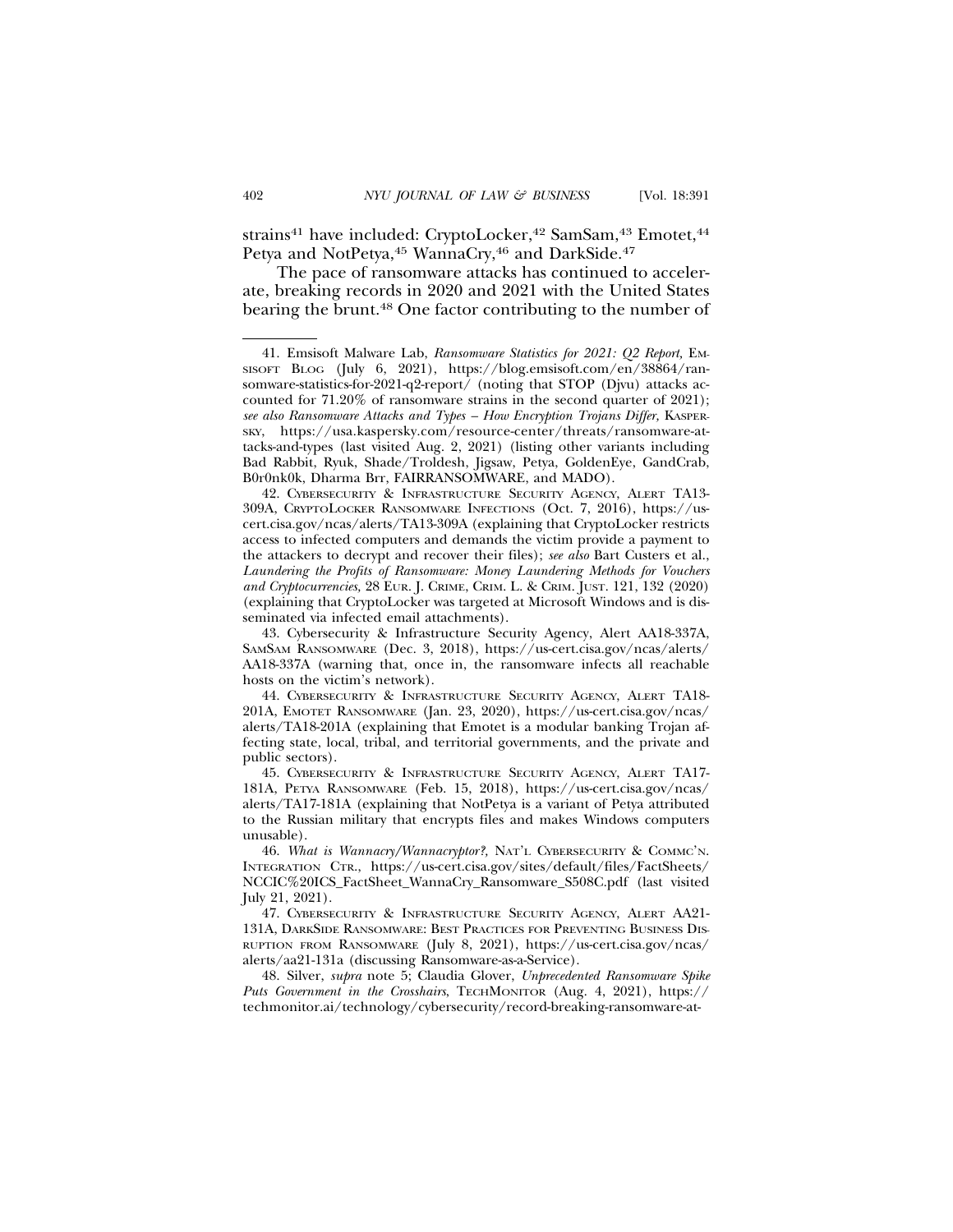attacks in 2020 was the COVID-19 pandemic, $49$  which shifted a substantial part of the U.S. workforce to working from home.<sup>50</sup> One survey found that, during the pandemic, over a third of companies did not practice common cybersecurity protocols such as phishing training and multi-factor authentication.<sup>51</sup> Remote work required people to do business from out-of-network, relatively unsecured, computers.52 A computer network is only as strong as its least vigilant user,<sup>53</sup> and during the pandemic many users were overstretched and distracted.54 But ransomware was a problem before 2020, and will continue to

51. Sydney Wess, *Cybersecurity Risk Management Best Practices,* VISUAL OB-JECTS (Oct. 27, 2020), https://visualobjects.com/app-development/blog/ cybersecurity-risk-management (providing statistics regarding cybersecurity measures companies required for remote work during COVID-19).

tempt-spike (noting that the number of attempted attacks had already exceeded the total number for 2020).

<sup>49.</sup> FIN. CRIMES ENF'T NETWORK, ADVISORY ON CYBERCRIME AND CYBER-EN-ABLED CRIME EXPLOITING THE CORONAVIRUS DISEASE 2019 (COVID-19) PAN-DEMIC, FIN-2020-A005 (July 30, 2020), https://www.fincen.gov/sites/default/files/advisory/2020-07-30/FinCEN%20Advisory%20Covid%20Cybercrime%20508%20FINAL.pdf (warning that illicit actors were engaged in fraudulent schemes that exploited vulnerabilities created by the pandemic); *To Stop the Ransomware Pandemic, Start with the Basics*, ECONOMIST (June 19, 2021), https://www.economist.com/leaders/2021/06/19/to-stop-the-ransomware-pandemic-start-with-the-basics (noting that workers logging in from home added to cyber-risk).

<sup>50.</sup> Robert McMillan et al., *NYC's Subway Operator and Martha's Vineyard Ferry Latest to Report Cyberattacks,* WALL ST. J. (June 2, 2021), https:// www.wsj.com/articles/ransomware-scourge-continues-as-essential-servicesare-hit-11622672685 (stating that the potential profit from ransomware coupled with the increase in remote working during COVID-19 provided the incentive and opportunity for ransomware); Ben Kochman, *Insurers Set Limits on Risky Sectors Amid Cybercrime Spike*, LAW360 (May 21, 2021), https:// www.law360.com/articles/1387175/insurers-set-limits-on-risky-sectors-amidcybercrime-spike (noting that work from home environments created security gaps).

<sup>52.</sup> Michael K. Lindsey, *Cybersecurity Concerns for 2021,* 63-FEB ORANGE COUNTY LAW. 34 (Feb. 2021), http://www.virtualonlineeditions.com/publication/?m=15276&i=692099&view=articleBrowser&article\_

id=3884376&ver=html5 (noting that people's home Wi-Fi networks may not be up to the standards of protection maintained in a company office).

<sup>53.</sup> *Id.* (explaining that the bulk of data breaches are due to human error).

<sup>54.</sup> Ben Kochman, *How Ransomware Will Continue Wreaking Havoc In 2021*, LAW360 (Jan. 3, 2021), https://www.law360.com/articles/1334799/how-ransomware-will-continue-wreaking-havoc-in-2021 (also noting communications gaps with remote employees).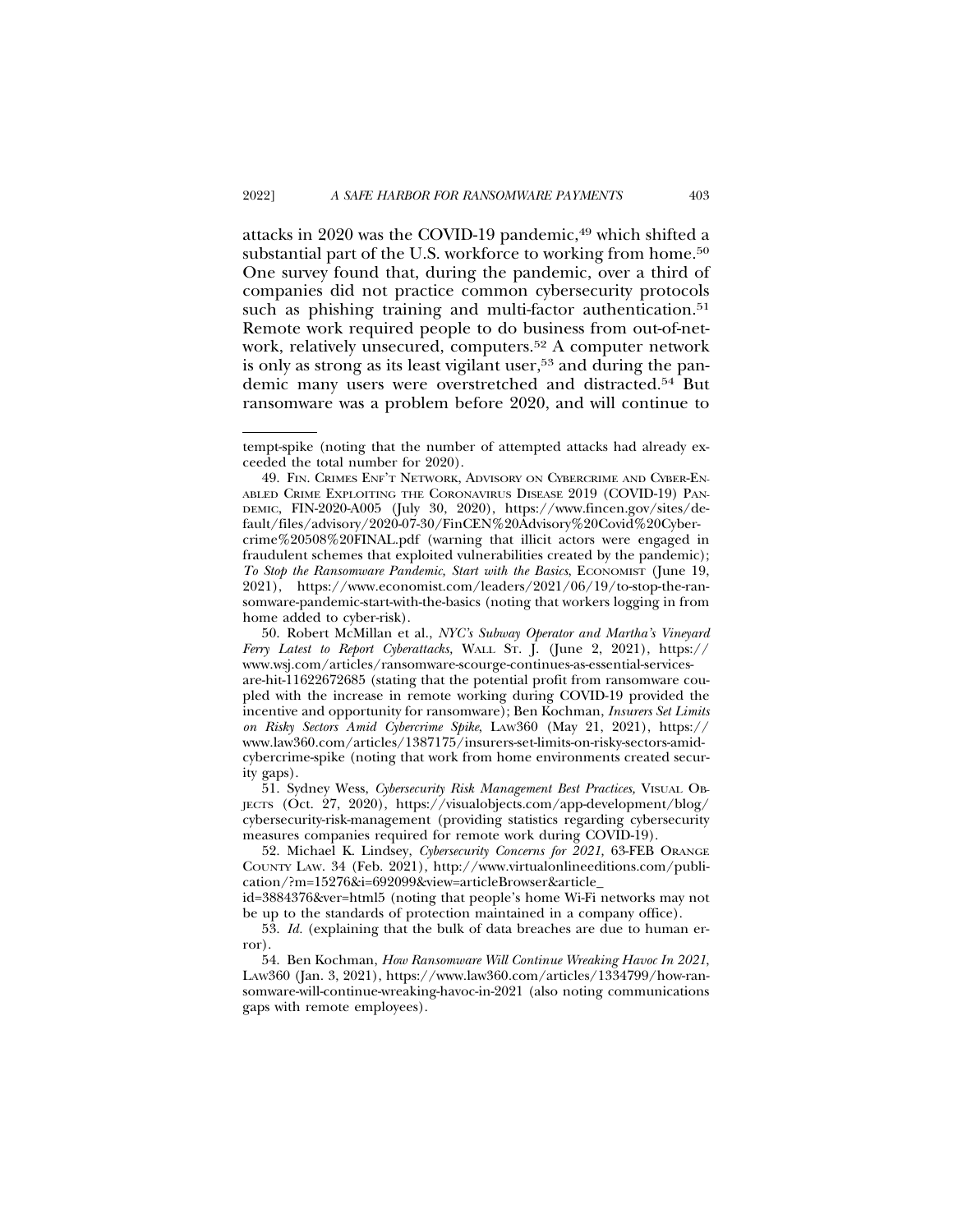challenge business and government actors in the coming years.

#### B. *Victims*

Ransomware victims encompass all kinds of entities, including health systems,<sup>55</sup> municipalities,<sup>56</sup> universities,<sup>57</sup> school districts,58 and both large and small companies. The U.S. Federal Bureau of Investigation (FBI) reported that approximately 2,500 organizations were victims of ransomware in 2020.59

<sup>55.</sup> *See, e.g.*, *147,000 Patients Affected by Scripps Health Ransomware Attack,* HIPAA J. (June 3, 2021), https://www.hipaajournal.com/147000-patients-affected-by-scripps-health-ransomware-attack/ (detailing the attack).

<sup>56.</sup> For example, there was a coordinated attack on 22 Texas municipalities in 2019. *Should Cities Ever Pay Ransom to Hackers?,* WALL ST. J. (Sept. 17, 2019), https://www.wsj.com/articles/should-cities-ever-pay-ransom-to-hackers-11568772120 (featuring the comments of academic experts). The Texas attacks have been attributed to REvil. *US Justice Department Announces Indictment Against REvil Ransomware Suspect Behind 2019 Ransomware Attack on Texas Municipalities*, TEX. DEP'T OF INFO. RES. (Nov. 8, 2021), https:// dir.texas.gov/news/us-justice-department-announces-indictment-againstrevil-ransomware-suspect-behind-2019.

<sup>57.</sup> For example, in June 2020, the University of California paid over \$1 million to salvage research locked down by ransomware. Charlie Osborne, *University of California SF Pays Ransomware Hackers \$1.14 Million to Salvage Research,* ZDNET (June 30, 2020), https://www.zdnet.com/article/university-ofcalifornia-sf-pays-ransomware-hackers-1-14-million-to-salvage-research/ (discussing the measures undertaken by the university). That same summer, the University of Utah paid approximately half a million dollars to prevent ransomware hackers from leaking student data. Catalin Cimpanu, *University of Utah Pays \$457,000 to Ransomware Gang,* ZDNET (Aug. 21, 2020), https:// www.zdnet.com/article/university-of-utah-pays-457000-to-ransomware-gang/ (noting that the university restored much of their data from backups).

<sup>58.</sup> Tawnell D. Hobbs, *Schools Struggling to Stay Open Get Hit By Ransomware Attacks,* WALL ST. J (Nov. 13, 2020), https://www.wsj.com/articles/ my-information-is-out-there-hackers-escalate-ransomware-attacks-on-schools-11605279160 (stating the newspaper documented nearly three dozen ransomware attacks on school districts between March and November 2020).

<sup>59.</sup> FED. BUREAU OF INVESTIGATIONS, *supra* note 11, at 14 https:// www.ic3.gov/Media/PDF/AnnualReport/2020\_IC3Report.pdf (noting those incidents triggered over \$29 million in adjusted losses); *see also* Emsisoft Malware Lab, *The State of Ransomware in the U.S.: Report and Statistics 2020*, EMSISOFT BLOG (Jan. 18, 2021), https://blog.emsisoft.com/en/37314/ the-state-of-ransomware-in-the-us-report-and-statistics-2020/ (estimating that approximately 2,400 U.S. entities suffered attacks in 2020).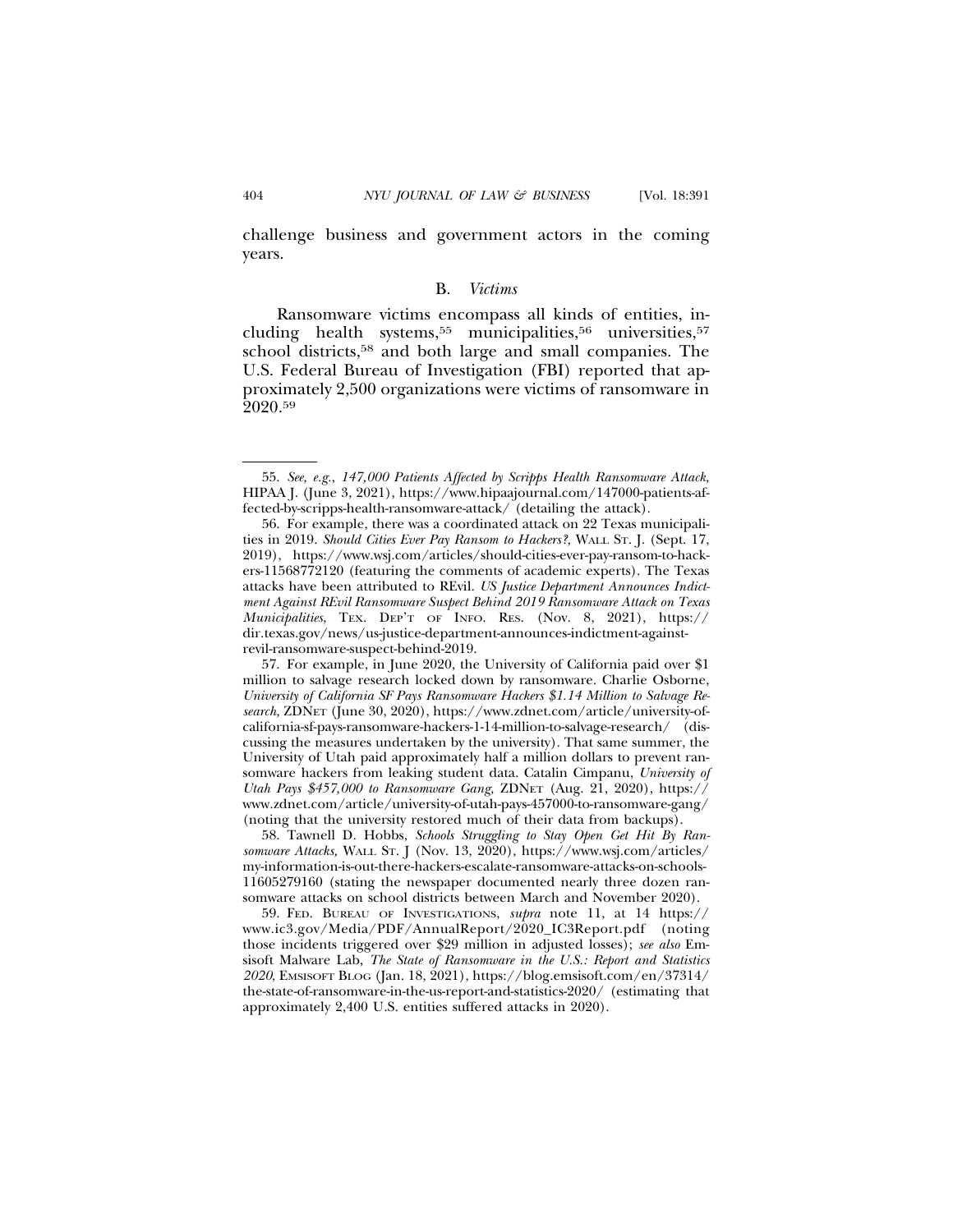Examples abound. In August 2019, the computers of 22 municipalities in Texas fell victim to a coordinated attack seeking \$2.5 million to unlock their files.<sup>60</sup> In June 2020, the NetWalker hackers extorted \$1.14 million from the University of California at San Francisco's School of Medicine61 "in exchange for a tool to unlock the encrypted data and the return of the data they obtained."62 In July 2020, the University of Utah paid unknown hackers over \$450,000 in response to an attack on the computer services for the College of Social and Behavioral Science.63 In May 2021, Scripps Hospital System in San Diego was struck by a ransomware attack which lasted nearly four weeks and affected over 147,000 patients.<sup>64</sup>

<sup>60.</sup> Bobby Allyn, *22 Texas Towns Hit with Ransomware Attack in 'New Front' of Cyberassault,* NPR (Aug. 20, 2019), https://www.npr.org/2019/08/20/ 752695554/23-texas-towns-hit-with-ransomware-attack-in-new-front-of-cyberassault (reporting that the ransomware hackers requested a \$2.5 million ransom); s*ee also* Amelia A. Boylan, *After the Ransomware Attacks: Texas Governance and Authorities for Cyberattack Response*, HOMELAND SECURITY TODAY (Nov. 13, 2019), https://www.hstoday.us/subject-matter-areas/infrastructure-security/ after-the-ransomware-attacks-texas-governance-and-authorities-for-cyberattack-response/ (noting that the Sodinokibi ransomware strain was used).

<sup>61.</sup> Davey Winder, *The University of California Pays \$1 Million Ransom Following Cyber Attack*, FORBES (June 29, 2020), https://www.forbes.com/sites/ daveywinder/2020/06/29/the-university-of-california-pays-1-million-ransomfollowing-cyber-attack/?sh=623202f618a8. The NetWalker hackers were reported to be responsible for the University of California, San Francisco, hack in June 2020; *see* Joe Tidy, *How Hackers Extorted \$1.14m from University of California, San Francisco*, BBC (June 29, 2020), https://www.bbc.com/news/technology-53214783 (claiming to have observed the ransom negotiation).

<sup>62.</sup> *See* Univ. of Cal. San Francisco, *Update on IT Security Incident at UCSF,* CAMPUS NEWS (June 26, 2020), https://www.ucsf.edu/news/2020/06/ 417911/update-it-security-incident-ucsf (discussing the hack); Lauren Berg, *Calif. University Says It Paid \$1.14M in Ransomware Attack,* LAW360 (June 29, 2020) (reporting that the malware rendered a number of School of Medicine servers inaccessible).

<sup>63.</sup> Scott D. Pierce, *University of Utah Pays \$450K to Stop Cyberattack on Servers,* U.S. NEWS (Aug. 22, 2020), https://www.usnews.com/news/best-states/ utah/articles/2020-08-22/university-of-utah-pays-450k-to-stop-cyberattack-onservers.

<sup>64.</sup> *147,000 Patients Affected by Scripps Health Ransomware Attack, supra* note 55 (noting that staff were forced to work with paper charts and the attackers acquired some patient information). It is unknown who is responsible. Kat Jercich, *Scripps CEO Says Attack Was Ransomware,* HEALTHCARE IT NEWS (May 26, 2021), https://www.healthcareitnews.com/news/scripps-ceo-says-attackwas-ransomware (noting that a number of recent attacks on healthcare institutions have involved Conti ransomware).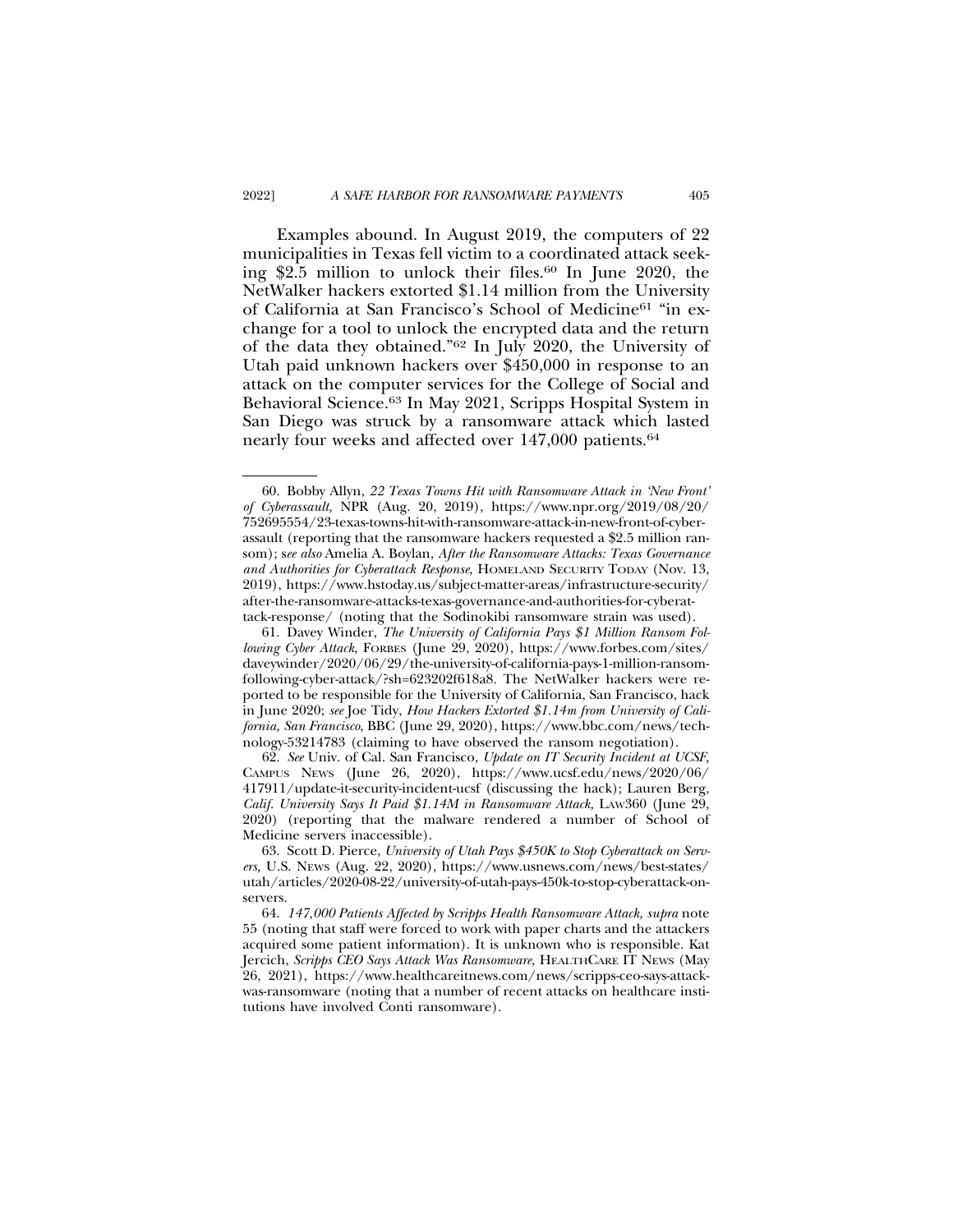It is possible some non-profits and municipalities are softer targets because they may have weaker cybersecurity controls, including inadequate system backups and ineffective incident response capabilities.65 Other attacks may be motivated by the potential for far-reaching impacts and maximum publicity. In May 2021, DarkSide encrypted Colonial Pipeline's data, which precluded operation of its business.66 The ensuing shutdown of pipelines, which served much of the eastern United States, resulted in runs on gasoline, higher gas prices, and shortages<sup>67</sup> that impacted millions of Americans.<sup>68</sup> Colonial Pipeline paid \$4.4 million in Bitcoin to DarkSide to regain control of its pipeline data.69

#### C. *Hackers and Their Weapons*

#### 1. *Examples*

In some cases, the attackers are known to authorities; many are repeat players. DarkSide, which is said to operate from Russia, carried out a ransomware attack on the North American division of chemical distribution giant Brenntag<sup>70</sup>

consumed on the East Coast).

68. Abigail Ng, *A Major U.S. Pipeline Is Still Mostly Shut Due to a Cyberattack. Here's what you need to know*, CNBC (May 10, 2021), https://www.cnbc.com/ 2021/05/10/largest-us-fuel-pipeline-colonial-still-mostly-shut-impact-and-reopening.html (reporting that the pipeline connects Gulf Coast refineries with more than 50 million people in the U.S. South and East).

69. Approximately \$2.3 million of the ransom was recovered by the Department of Justice (DOJ). *See* discussion *infra* Section V.F.

70. Lawrence Abrams, *Chemical Distributor Pays \$4.4 Million to DarkSide Ransomware*, BLEEPINGCOMPUTER (May 13, 2021, 6:24 PM), https:// www.bleepingcomputer.com/news/security/chemical-distributor-pays-44-

<sup>65.</sup> FIN. CRIMES ENF'T NETWORK, *supra* note 24, https://www.fincen.gov/ sites/default/files/advisory/2021-11-08/FinCEN%20Ransomware%20Ad visory\_FINAL\_508\_.pdf (citing the Multi-State Information Sharing and Analysis Center (MS-ISAC) security primer on ransomware published in 2020).

<sup>66.</sup> It also resulted in the theft of personal information of almost 6,000 employees and their families. Brian Fung, *Colonial Pipeline Says Ransomware Attack Also Led to Personal Information Being Stolen*, CNN (Aug. 16, 2021), https://www.cnn.com/2021/08/16/tech/colonial-pipeline-ransomware/index.html.

<sup>67.</sup> Collin Eaton & Amrith Ramkumar, *Colonial Pipeline Shutdown: Is There a Gas Shortage and When Will the Pipeline Be Fixed?,* WALL ST. J. (May 13, 2021), https://www.wsj.com/articles/colonial-pipeline-cyberattack-hack-11620668583 (noting that Colonial Pipeline supplied about 45% of the fuel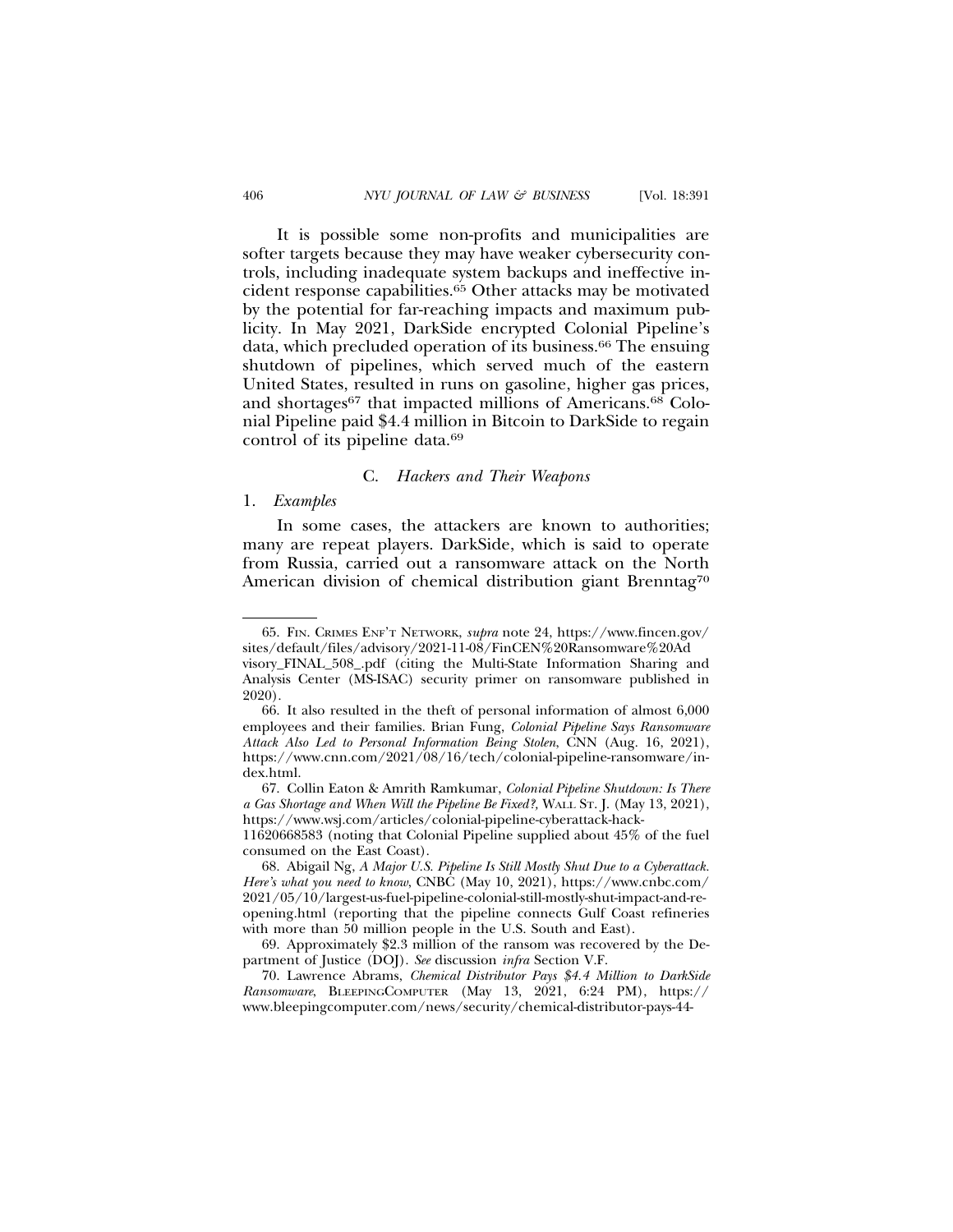shortly before its attack on Colonial Pipeline. Brenntag reportedly also paid a \$4.4 million ransom in Bitcoin to DarkSide in May 2021 to receive a decryptor and to prevent DarkSide from leaking exfiltrated data.71 After the disruptions caused by the Colonial Pipeline attack, however, DarkSide apologized, stating "[o]ur goal is to make money, and not creating problems for society."72 The group later took its website down, purportedly to avoid becoming part of the crossfire between the U.S. and Russian presidents.73

REvil (Ransomware Evil), also known as the Sodinokibi gang,74 successfully carried out an attack against London foreign currency exchange firm Travelex on New Year's Eve in 2020, demanding a \$6 million ransom.75 REvil claimed to have accessed Travelex's network, downloading and encrypting its data.76 After weeks of negotiations, Travelex agreed to pay a

million-to-darkside-ransomware (noting that DarkSide created a private leak page for the company with a description of the types of data that had been stolen and screenshots of some of the files).

<sup>71.</sup> *Id.* (noting that the \$4.4 million in Bitcoin had been reduced from approximately \$7.5 million initially demanded).

<sup>72.</sup> Tim Bradshaw & Hannah Murphy, *We Regret 'Creating Problems,' Say Colonial Petroleum Pipeline Hackers*, FIN. TIMES (May 10, 2021), https:// www.ft.com/content/0afb53f0-f382-442a-9a32-02824ce8bb70 (reporting DarkSide claimed to be 'apolitical').

<sup>73.</sup> David E. Sanger, *Russia's Most Aggressive Ransomware Group Disappeared. It's Unclear Who Made That Happen.*, N.Y. TIMES (July 13, 2021), https:/ /www.nytimes.com/2021/07/13/us/politics/russia-hacking-ransomwarerevil.html?referringSource=articleShare (noting that some believe the group will reorganize under another name).

<sup>74.</sup> Some cybersecurity experts have highlighted a possible connection between DarkSide and REvil. *See DarkSide Ransomware Links to REvil Group Difficult to Dismiss,* FLASHPOINT (May 11, 2021), https://www.flashpoint-intel.com/blog/darkside-ransomware-links-to-revil-difficult-to-dismiss/ (suggesting that the DarkSide threat actors were from Russia, and likely former REvil affiliates); *What We Know About the DarkSide Ransomware and the US Pipeline Attack,* TREND MICRO (May 17, 2021, 3:25 AM), https:// www.trendmicro.com/en\_us/research/21/e/what-we-know-about-darksideransomware-and-the-us-pipeline-attac.html (noting that the DarkSide ransomware shared many similarities with REvil).

<sup>75.</sup> Akshaya Asokan, *Travelex Paid \$2.3 Million to Ransomware Gang: Report*, BANK INFO SEC. (Apr. 10, 2020), https://www.bankinfosecurity.com/ travelex-paid-23-million-to-ransomware-attackers-report-a-14094 (reporting that Travelex's customer service was crippled for weeks during the negotiations).

<sup>76.</sup> *Id*.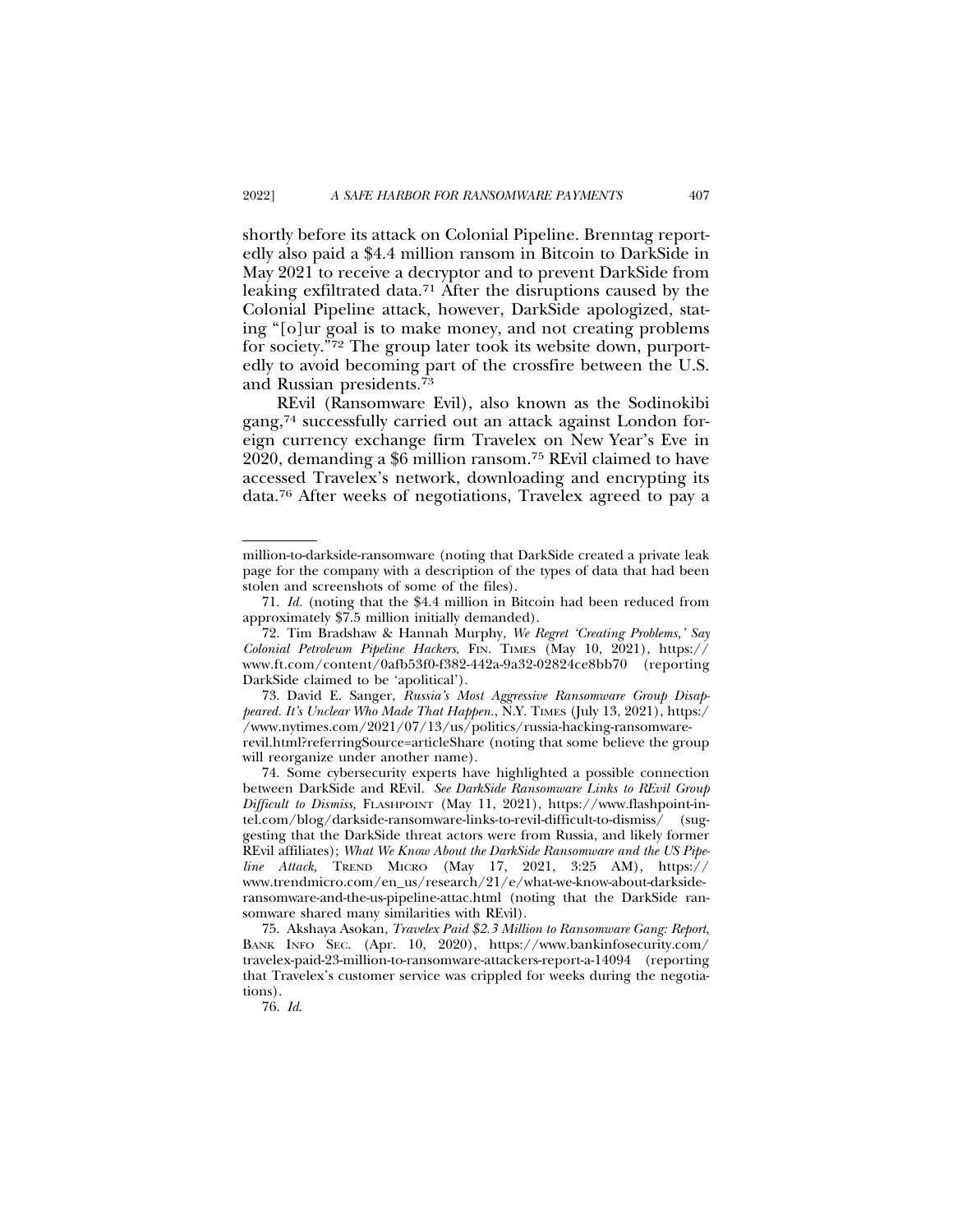ransom in Bitcoin valued at \$2.3 million.77 Reporters at a UK newspaper claimed to have confirmed the payment with representatives of the Sodinokibi gang in an online chat.78 In March 2021, REvil launched an attack against Taiwanese computer manufacturer Acer.79 The Acer attack was reportedly accompanied by a \$50 million ransom demand.<sup>80</sup> The technology news website *Bleeping Computer* reported that REvil offered Acer a 20% discount if the payment was transferred by an earlier deadline.81 In May 2021, REvil launched a ransomware attack against meat producer JBS SA, and JBS's U.S. division paid the hackers a ransom in bitcoin valued at \$11 million.<sup>82</sup> In early July 2021, REvil launched an attack on the Kaseya virtual system administrator<sup>83</sup> that infected hundreds of organizations worldwide, including both small and medium-sized companies (for whom ransoms in the  $$25,000-\$150,000$  range were reported) and larger service providers (one of which was reportedly asked for \$5 million).84

79. Brittany Vincent, *Acer Falls Victim to \$50 Million Ransomware Attack*, PC MAG (Mar. 20, 2021), https://www.pcmag.com/news/acer-falls-victim-to-50 million-ransomware-attack (speculating that REvil may have exploited a vulnerability in Microsoft Exchange to pull off the hack).

80. *Id.* (reporting that REvil threated to leak stolen data if the ransom went unpaid).

81. Lawrence Abrams, *Computer Giant Acer Hit by \$50 Million Ransomware Attack*, BLEEPINGCOMPUTER (Mar. 19, 2021), https://www.bleepingcomputer. com/news/security/computer-giant-acer-hit-by-50-million-ransomware-attack/.

82. Jacob Bunge, *JBS Paid \$11 Million to Resolve Ransomware Attack*, WALL ST. J. (June 9, 2021, 8:27 PM), https://www.wsj.com/articles/jbs-paid-11-million-to-resolve-ransomware-attack-11623280781 (explaining that JBS USA Holdings Inc. paid to avoid more disruptions in the nation's meat supply).

83. Robert McMillan, *Ransomware Attack Affecting Likely Thousands of Targets Drags On*, WALL ST. J. (July 4, 2021, 12:27 PM), https://www.wsj.com/ articles/ransomware-group-behind-meat-supply-attack-threatens-hundredsof-new-targets-11625285071 (explaining that REvil likely focused its attack on the Kaseya virtual system administrator, or VSA, software which is used by companies and technology service providers to carry out software updates on computer networks).

84. *Id.* (reporting that as many as 40,000 computers were affected worldwide). The abrupt disappearance of the group on July 13, 2021 reportedly left the then-current victims in the middle of negotiations to get their data back. David E. Sanger, *Russia's Most Aggressive Ransomware Group Disappeared. It's Unclear Who Made That Happen.* N.Y. TIMES (July 13, 2021), https://

<sup>77.</sup> *Id.*

<sup>78.</sup> *Id.* (reporting that the confirmation was claimed by the Journal).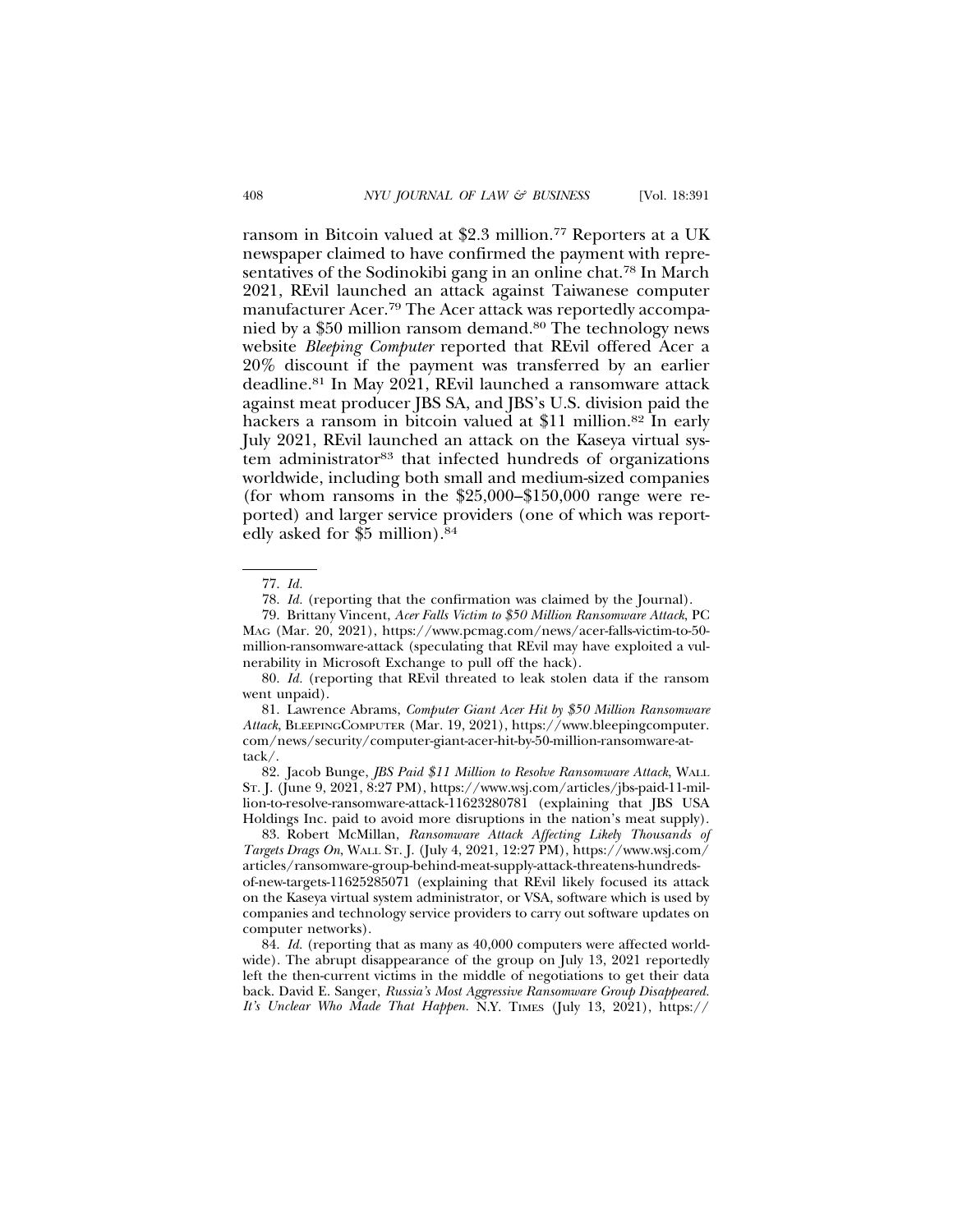Evil Corp., also known as the Dridex gang,<sup>85</sup> allegedly operates with the approval and possibly the assistance of the Russian Intelligence Services.<sup>86</sup> Evil Corp. has been active since 2007, and is blamed for using the Locky ransomware against individual households in 2016 as well as the BitPaymer ransomware against larger enterprise targets in 2017 and 2018.<sup>87</sup> Despite the fact that several of its members faced U.S. charges in 2019,88 Evil Corp. went on to deploy WastedLocker in 2020, which attacked U.S. banks, financial institutions, and a number of corporations including Garmin.89 In 2021, Evil Corp. likely deployed the Phoenix Locker ransomware against a vari-

86. *See* Press Release, U.S. Dep't of the Treasury, Treasury Sanctions Russia with Sweeping New Sanctions Authority (Apr. 15, 2021), https:// home.treasury.gov/news/press-releases/jy0127.

87. Catalin Cimpanu, *New WastedLocker Ransomware Demands Payments of Millions of USD*, ZDNET (June 23, 2020), https://www.zdnet.com/article/ new-wastedlocker-ransomware-demands-payments-of-millions-of-usd/ (calling Evil Corp "one of the biggest malware operations on the planet").

88. Bobby Allyn, *Russian Hacking Group Evil Corp. Charged by Federal Prosecutors in Alleged Bank Fraud*, NPR (Dec. 5, 2019, 1:43 PM) https:// www.npr.org/2019/12/05/785034567/russian-hacking-group-evil-corpcharged-by-federal-prosecutors-in-alleged-bank-f (reporting the criminal indictments of Maksim Yakubets and Igor Turashev, both of whom lived in Russia). The United States also offered a \$5 million reward for information leading to the arrest of Yakubets. Lindsey O'Donnell, *Feds Offer \$5M Reward to Nab 'Evil Corp' Dridex Hacker*, THREATPOST (Dec. 5, 2019, 12:55 PM), https:/ /threatpost.com/feds-5m-reward-evil-corp-dridex-hacker/150858/. OFAC also imposed sanctions on Evil Corp. itself. Sanctions List Search for Evil Corp., OFF. OF FOREIGN ASSETS CONTROL, U.S. DEP'T OF THE TREASURY, https://sanctionssearch.ofac.treas.gov/Details.aspx?id=26664 (last visited Oct. 20, 2021) (listing Evil Corp.).

www.nytimes.com/2021/07/13/us/politics/russia-hacking-ransomwarerevil.html?referringSource=articleShare.

<sup>85.</sup> Lawrence Abrams, *New Evil Corp Ransomware Mimics PayloadBin Gang to Evade US Sanctions*, BLEEPINGCOMPUTER (June 6, 2021, 4:52 PM), https:// www.bleepingcomputer.com/news/security/new-evil-corp-ransomwaremimics-payloadbin-gang-to-evade-us-sanctions/ (reporting that Evil Corp. also goes by Indrik Spider).

<sup>89.</sup> Alex Hern, *Ransomware Attack on Garmin Thought to Be the Work of 'Evil Corp'*, THE GUARDIAN (July 27, 2020), https://www.theguardian.com/technology/2020/jul/27/ransomware-attack-on-garmin-thought-to-be-the-workof-evil-corp (reporting that Garmin had been held hostage for a reported \$10 million ransom).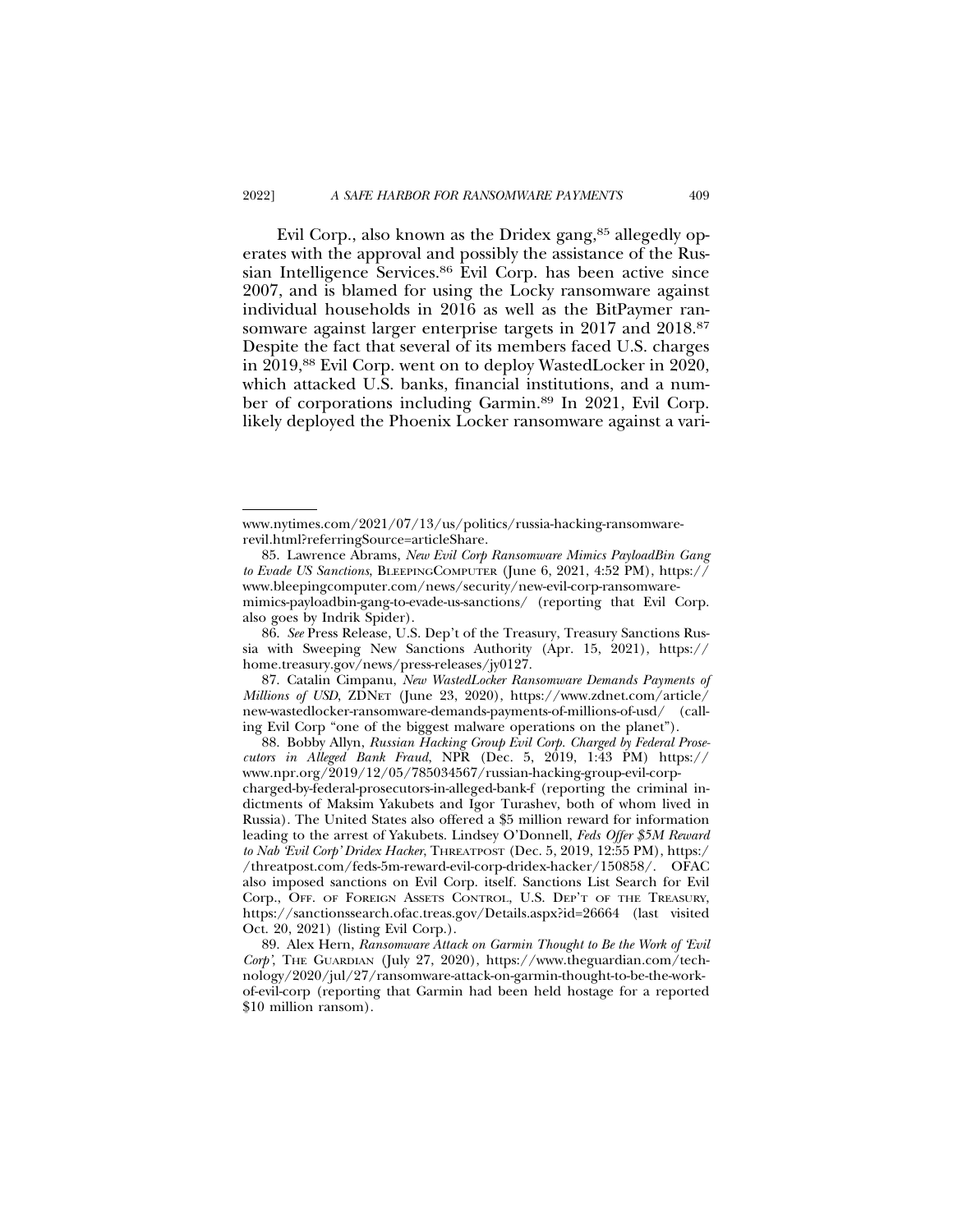ety of targets, including U.S. commercial insurance giant CNA Financial Corp.90

#### 2. *National/Political Motivations*

A number of attacks have been carried out by foreign governments or state-sponsored entities. The U.S. government has attributed both the 2014 Sony Pictures Entertainment hack and the 2017 WannaCry 2.0 ransomware attacks to North Korean state-sponsored cyber-crime activity (referred to as Hidden Cobra<sup>91</sup> or the Lazarus Group). An April 2020 cyber threat advisory issued by the FBI and U.S. Departments of State, Treasury, and Homeland Security warned that, under the pressure of U.S. and UN sanctions, North Korea is employing cybercrime to generate revenue for its weapons of mass destruction and ballistic missile programs, as well as to disrupt critical U.S. infrastructure.92 One expert has warned that "threat actors associated with rival nations such as Iran and North Korea have adopted ransomware attacks as a fast and easy means to bypass U.S. economic sanctions and funnel badly needed capital into their cash-starved economies."93

In April 2021, President Biden signed an executive order blocking property of certain persons in response to the malicious cyberactivities of the Russian government.94 The order included in particular the Russian intelligence services, while OFAC concurrently added over 40 persons in the Russian technology sector to the SDN list.95 In the Treasury Department's

<sup>90.</sup> Elizabeth Montalbano, *Insurance Giant CNA Hit with Novel Ransomware Attack*, THREATPOST (Mar. 26, 2021, 12:06 PM), https://threatpost.com/cnahit-novel-ransomware/165044/ (initially reporting that CNA planned to restore its systems using backup rather than pay the ransom).

<sup>91.</sup> U.S. DEP'T OF THE TREASURY, DPRK CYBER THREAT ADVISORY: GUI-DANCE ON THE NORTH KOREAN CYBER THREAT (Apr. 15, 2020), https:// home.treasury.gov/system/files/126/dprk\_cyber\_threat\_advisory\_202004 15.pdf (reporting that Australia, Canada, New Zealand, and the United Kingdom joined the U.S. in attributing WannaCry 2.0 to the DPRK).

<sup>92.</sup> *Id.*

<sup>93.</sup> John Reed Stark, *An OFAC Compliance Checklist for Ransomware Payments*, LAW360 (Feb. 2, 2021, 5:43 PM), https://www.law360.com/articles/ 1349647/.

<sup>94.</sup> Exec. Order No. 14,024, 86 Fed. Reg. 20249 (Apr. 15, 2021).

<sup>95.</sup> OFF. OF FOREIGN ASSETS CONTROL, U.S. DEP'T. OF THE TREASURY, ISSU-ANCE OF EXECUTIVE ORDER BLOCKING PROPERTY WITH RESPECT TO SPECIFIED HARMFUL FOREIGN ACTIVITIES OF THE GOVERNMENT OF THE RUSSIAN FEDERA-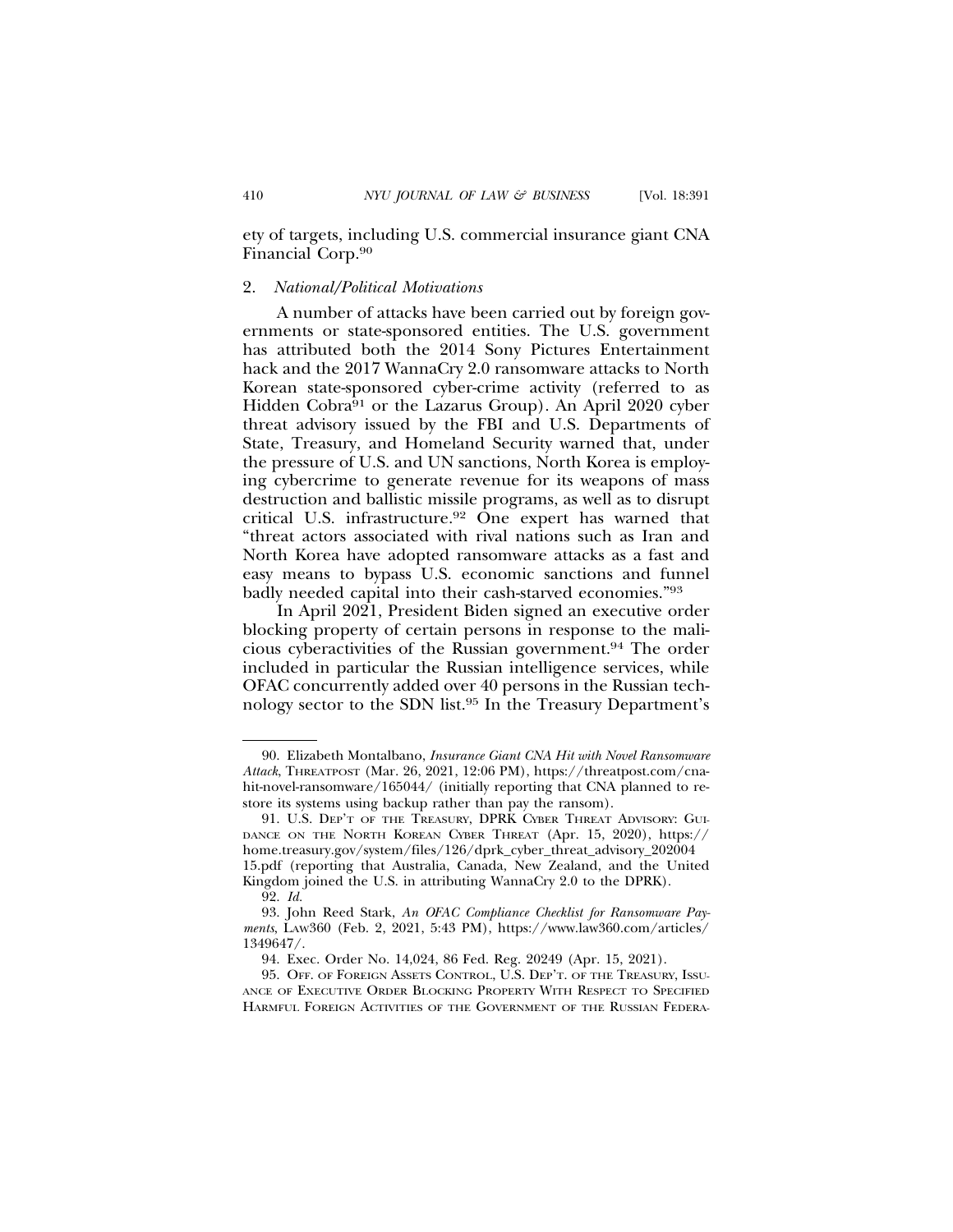accompanying press release, it stated that Russian intelligence services executed a number of recent cyberattacks, including the 2020 SolarWinds cyberattack against some U.S. government targets.96 The Treasury Department also stated that, to bolster their malicious cyber operations, Russian intelligence services "cultivate and co-opt criminal hackers," including Evil Corp.,97 "enabling them to engage in disruptive ransomware attacks."98

In July 2021, the United States and a number of other countries accused China of "malicious cyber activity and irresponsible state behavior" for its use of criminal contract hackers to conduct unsanctioned cyber operations.99 The United States claimed that Chinese government-affiliated "cyber-operators have conducted ransomware operations against private companies that have included ransom demands of millions of dollars," and attributed several attacks to hackers working with the Chinese Ministry of State Security.100 U.S. officials condemned China's unwillingness to address criminal hacking activity by China-based groups.101 On the same day, U.S. federal prosecutors announced indictment of four Chinese provincial

TION AND RELATED FREQUENTLY ASKED QUESTIONS; RUSSIA-RELATED DESIGNA-TIONS, (Apr. 15, 2021), https://home.treasury.gov/policy-issues/financialsanctions/recent-actions/20210415 (listing 19 new individuals and 25 new entities).

<sup>96.</sup> *See* Press Release, U.S. Dep't of the Treasury, Treasury Sanctions Russia with Sweeping New Sanctions Authority (Apr. 15, 2021), https:// home.treasury.gov/news/press-releases/jy0127 (stating that Russian Intelligence Services were responsible for the 2020 exploit of the SolarWinds Orion platform and other information technology infrastructures).

<sup>97.</sup> *See* discussion *infra* Section III.B.

<sup>98.</sup> *See* Press Release, U.S. Dep't of the Treasury, Treasury Sanctions Russia with Sweeping New Sanctions Authority (Apr. 15, 2021), https:// home.treasury.gov/news/press-releases/jy0127.

<sup>99.</sup> *See* White House Statement, The United States, Joined by Allies and Partners, Attributes Malicious Cyber Activity and Irresponsible State Behavior to the People's Republic of China (July 19, 2021), https:// www.whitehouse.gov/briefing-room/statements-releases/2021/07/19/theunited-states-joined-by-allies-and-partners-attributes-malicious-cyber-activityand-irresponsible-state-behavior-to-the-peoples-republic-of-china/ (enumerating U.S. concerns with China's malicious cyber activity, including ransomware).

<sup>100.</sup> *Id.*

<sup>101.</sup> *See* Kochman & Stewart, *supra* note 15 (discussing indictments relating to China and Chinese hackers unsealed on July 19, 2021).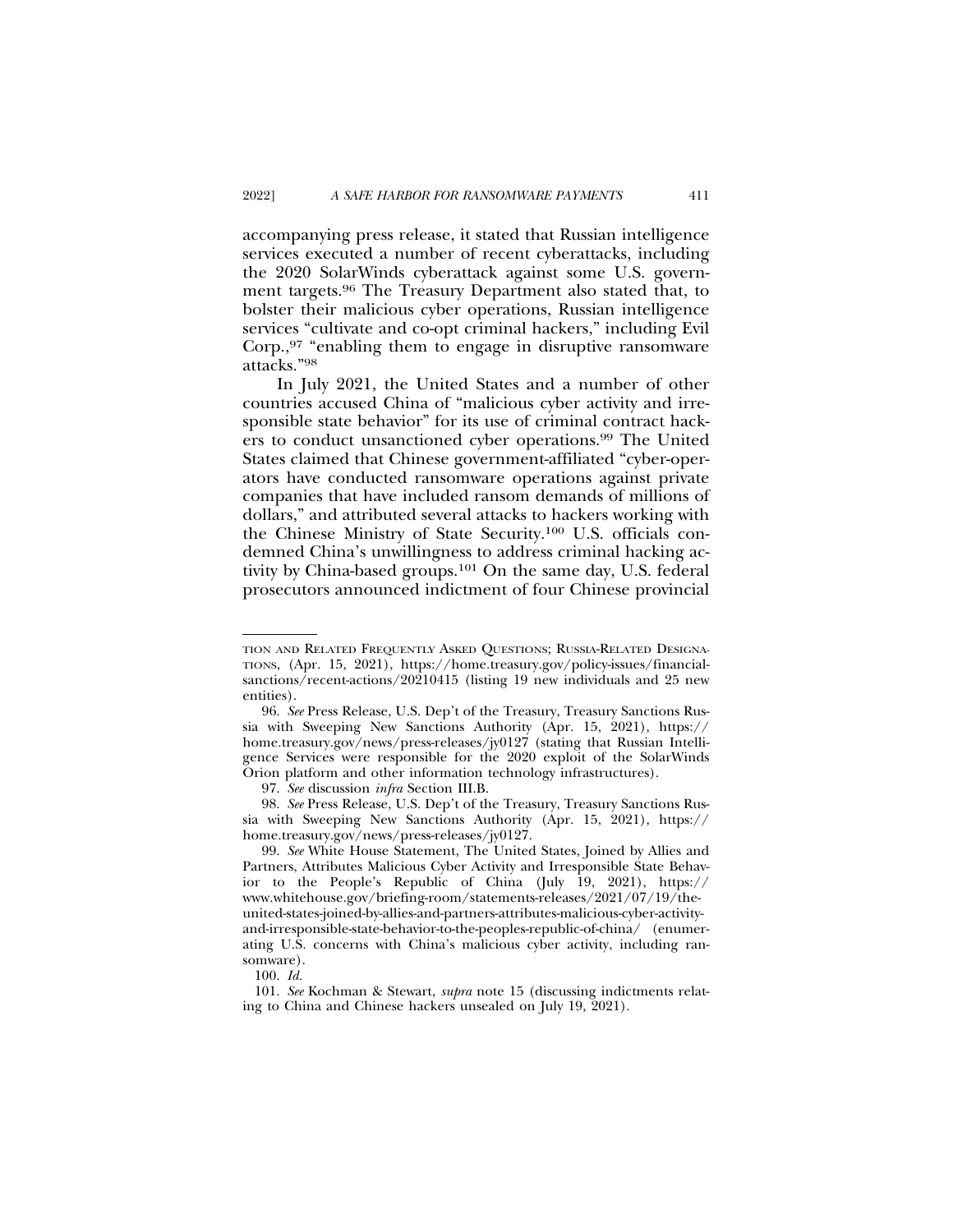government intelligence officers for hacking dozens of U.S. computer systems.102

Ransomware hackers are believed to operate with impunity and even official encouragement in Iran as well. U.S. regulators have claimed that Iran has harbored the hackers responsible for a number of cyberattacks, $103$  including the SamSam ransomware.104 In September 2020, OFAC imposed sanctions on the Iranian intelligence ministry-backed cyber-attackers Advanced Persistent Threat 39 (APT39) and 45 associated persons for cyberattacks against perceived Iranian adversaries.<sup>105</sup>

#### 3. *The Business of Ransoms and Ransomware-as-a-Service*

These days, ransomware extortion is a profitable industry. The Sodinokibi hackers are thought to have made over \$81 million in 2020 alone.106 Ransomware-as-a-Service (RaaS), in which software developers license their products to would-be hackers for a fixed fee or for a share of successful ransom pay-

<sup>102.</sup> Indictment, U.S. v. Ding Xiaoyang, No. 21 CR1622 GPC (S.D. Cal. May 28, 2021), https://www.law360.com/articles/1404209/attachments/0.

<sup>103.</sup> Zak Doffman, *Forget Russia—Iranian Hackers Behind Malicious New Cyber Attacks, Warns New Report*, FORBES (Nov. 12, 2020, 6:00 AM), https:// www.forbes.com/sites/zakdoffman/2020/11/12/forget-russia-iranian-hackers-behind-malicuous-new-cyber-attacks-warns-new-report/?sh=65cf9357309a (quoting Lotem Finkelsteen that attacks being made on Israeli targets are further proof that the two countries express their aggression mostly through cyberattacks).

<sup>104.</sup> In December 2018, the U.S. Department of Justice indicted Faramarz Shahi Savandi and Mohammad Mehdi Shah Mansouri, both of Iran, for hacking and extortion. *See* Press Release, U.S. Dep't of Just., Two Iranian Men Indicted for Deploying Ransomware to Extort Hospitals, Municipalities, and Public Institutions, Causing Over \$30 Million in Losses (Nov. 28, 2018), https://www.justice.gov/opa/pr/two-iranian-men-indicted-deploying-ran-

somware-extort-hospitals-municipalities-and-public (alleging both men acted from inside Iran). Additional charges were added a few weeks later. Kate Brumback, 2 Iranian Men Face New Charges Over Atlanta Cyberattack, Associ-ATED PRESS (Dec. 5, 2018), https://apnews.com/article/e81264497 a074004a8bc042f4f05cdd1 (detailing additional charges).

<sup>105.</sup> *See* Press Release, U.S. Dep't of the Treasury, Treasury Sanctions Cyber Actors Backed by Iranian Intelligence Ministry (Sept. 17, 2020), https://home.treasury.gov/news/press-releases/sm1127 (accusing APT39 of deploying malware).

<sup>106.</sup> Ben Kochman, *IBM Says Ransomware Hackers Netted at Least \$81M in 2020*, LAW360 (Sept. 28, 2020, 9:17 PM), https://www.law360.com/articles/ 1314366 (reporting on claims made by IBM's "X-Force" incident response unit).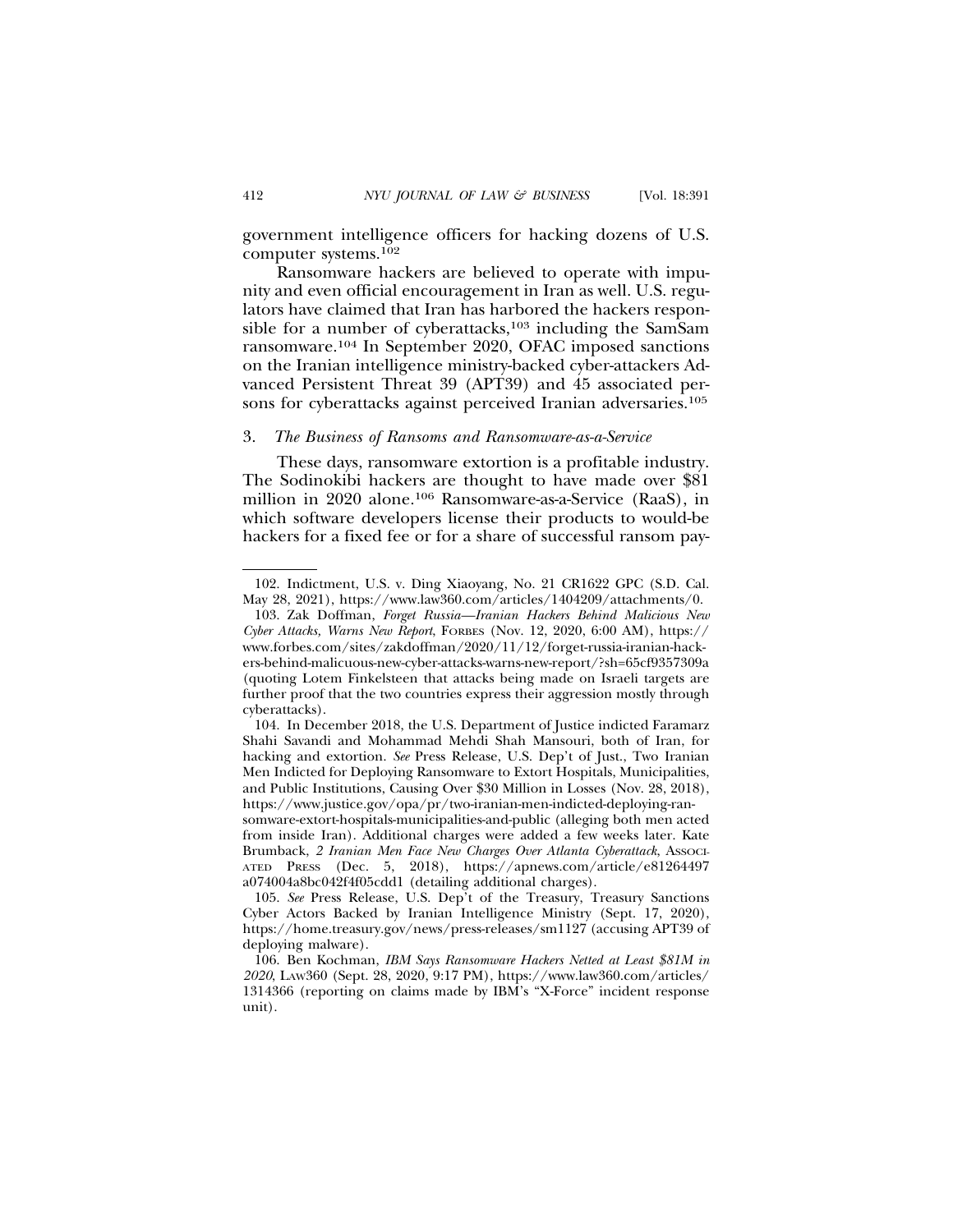ments,107 has become common.108 DarkSide, responsible for the Brenntag and Colonial Pipeline attacks discussed above, is an example of an RaaS operation.109 In one model, the RaaS operator works with third-party hackers who gain access and encrypt the target devices. Another group, BlackMatter, posted advertisements on various cybercrime forums seeking partners, claiming its product combined the best features of REvil, Darkside and Lockbit, and touting added functions like printing the ransomware note on all available printers.<sup>110</sup> The RaaS team may then take 20–30% of the ransom payment, with the rest going to the hacker. Some developers create toolkits that can be downloaded and deployed by hackers with less technical skill;<sup>111</sup> others claim to enforce restrictions on potential targets.112

Ransomware victims even have their own version of customer service. Attackers have sharpened their business models, including guaranteeing turnaround times, providing real-

<sup>107.</sup> Edward Kost, *What Is Ransomware as a Service (RaaS)? The Dangerous Threat to World Security*, UPGUARD: BLOG (Aug. 24, 2021), https:// www.upguard.com/blog/what-is-ransomware-as-a-service. This "as-a-service" model follows similar evolutions in the mainstream software and infrastructure industries, which have seen success from "software-as-a-service" and "infrastructure-as-a-service" business models. RANSOMWARE TASK FORCE, INST. FOR SEC. & TECH., COMBATING RANSOMWARE 16 (Apr. 30, 2021) https:// securityandtechnology.org/wp-content/uploads/2021/04/IST-Ransomware-Task-Force-Report.pdf.

<sup>108.</sup> Marisa Midler, *Ransomware as a Service (RaaS) Threats*, CARNEGIE MEL-LON UNIV.: SOFTWARE ENG'G INST. BLOG (Oct. 5, 2020), https://insights.sei.cmu.edu/blog/ransomware-as-a-service-raas-threats/ (listing the top ten active ransomware variants in the first quarter of 2020 and noting that four of them use the RaaS model). The Sodinokibi/REvil, Phobos, Dharma, and GlobeImposter ransomware variants also all operate using an RaaS model. *Id.*

<sup>109.</sup> Abrams, *supra* note 70 (explaining that DarkSide partnered with third-party hackers who gained access to networks and encrypted devices).

<sup>110.</sup> Dmitry Smilyanets, *An Interview with BlackMatter: A New Ransomware Group That's Learning from the Mistakes of DarkSide and REvil,* THE RECORD (Aug. 2, 2021), https://therecord.media/an-interview-with-blackmatter-anew-ransomware-group-thats-learning-from-the-mistakes-of-darkside-andrevil/.

<sup>111.</sup> Juliana De Groot, *A History of Ransomware Attacks: The Biggest and Worst Ransomware Attacks of All Time*, DIGITAL GUARDIAN (Dec. 1, 2020), https:// digitalguardian.com/blog/history-ransomware-attacks-biggest-and-worst-ransomware-attacks-all-time.

<sup>112.</sup> Smilyanets, *supra* note 110.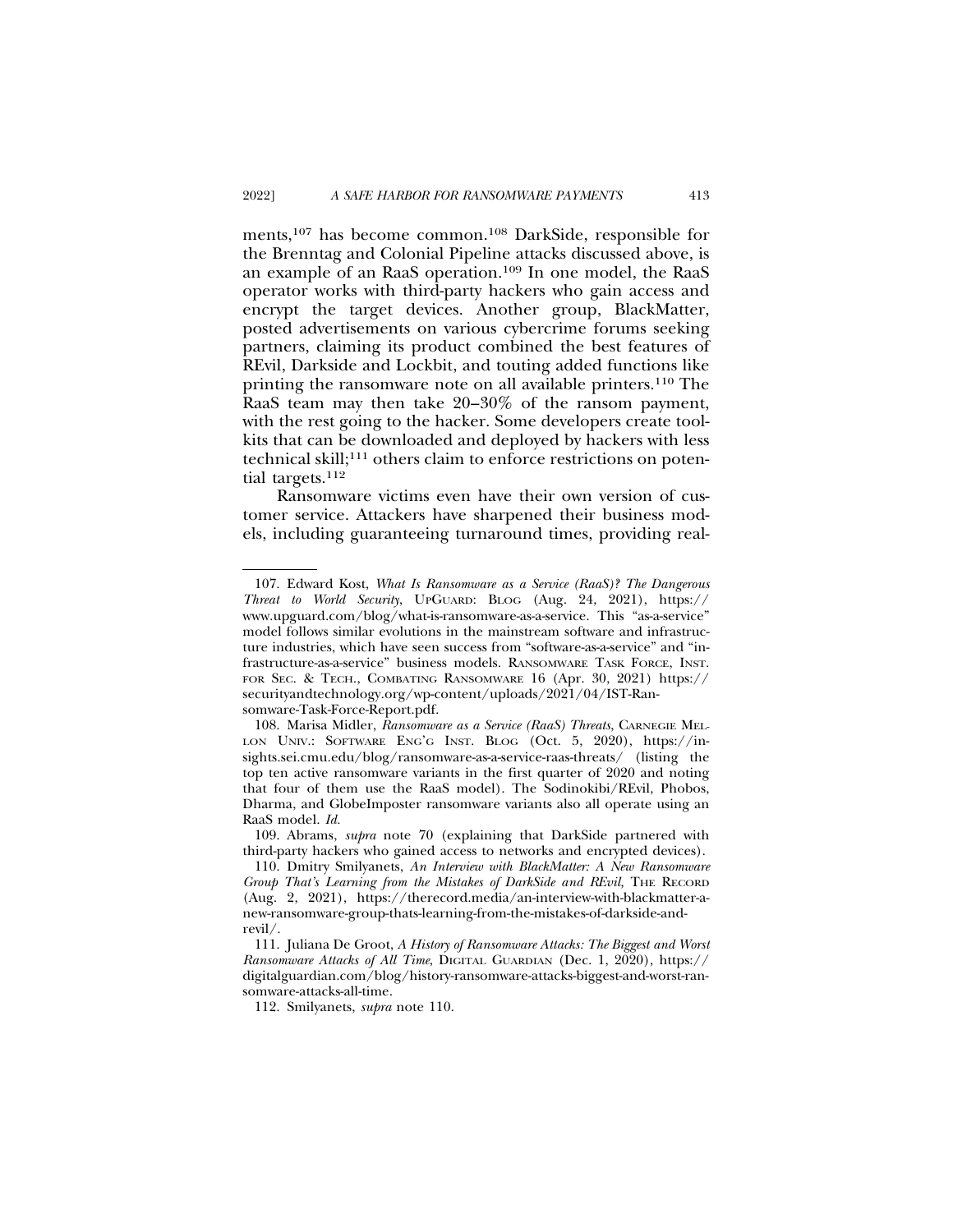time chat support for victims, and offering payment demands customized to a victim's financial profile."113 Some hackers have offered a help line for victims unsure how to buy bitcoin.114 The ransomware group REvil reportedly set up custom-made sites for each of their victims to use to negotiate getting their data back, and advertised its successes (victims) on a publicly-available "happy blog."115

Frequently, the size of the ransom actually paid is negotiated. For example, the Washington, D.C., Metropolitan Police Department reportedly offered the Babuk ransomware group  $$100,000$  in response to a \$4 million demand in May 2021.<sup>116</sup> Babuk rejected the offer and claimed to have released 250GB of personal data of police personnel and informers.117 Other negotiations have been more "successful." In January 2020, Travelex negotiated the ransom from \$6 million down to \$2.3 million.118 When CWT Global suffered a Ragnar Locker ransomware attack in July 2020, the initial demand<sup>119</sup> was for \$10 million. After discussions in an anonymous public chat room,

<sup>113.</sup> Stark, *supra* note 9.

<sup>114.</sup> Lawrence J. Trautman & Peter C. Ormerod, *Wannacry, Ransomware, and the Emerging Threat to Corporations*, 86 TENN. L. REV. 503, 535 (2019) (quoting Bruce Schneier, IBM Resilient Chief Technology Officer).

<sup>115.</sup> David E. Sanger, *Russia's Most Aggressive Ransomware Group Disappeared. It's Unclear Who Made That Happen.*, N.Y. TIMES (July 13, 2021, 10:32 AM), https://www.nytimes.com/2021/07/13/us/politics/russia-hackingransomware-revil.html?referringSource=articleShare.

<sup>116.</sup> *See* Thomas Brewster, *Ransomware Hackers Claim to Leak 250GB of Washington, D.C., Police Data After Cops Don't Pay \$4 Million Ransom*, FORBES (May 13, 2021, 10:32 AM), https://www.forbes.com/sites/thomasbrewster/ 2021/05/13/ransomware-hackers-claim-to-leak-250gb-of-washington-dc-police-data-after-cops-dont-pay-4-million-ransom/?sh=51e794e558d0; Peter Hermann & Dalton Bennett, *Ransomware Attack on D.C. Police Resumes with More Internal Files Released*, WASH. POST (May 11, 2021, 6:58 PM), https:// www.washingtonpost.com/local/public-safety/ransomware-attack-dc-police/ 2021/05/11/e1cb8600-b295-11eb-ab43-bebddc5a0f65\_story.html (noting that the police stopped further theft of data but the hackers had already stolen a number of documents).

<sup>117.</sup> Brewster, *supra* note 116.

<sup>118.</sup> Akshaya Asokan, *Travelex Paid \$2.3 Million to Ransomware Gang: Report*, BANK INFO SEC. (Apr. 10, 2020), https://www.bankinfosecurity.com/ travelex-paid-23-million-to-ransomware-attackers-report-a-14094.

<sup>119.</sup> Jack Stubbs, *'Payment Sent' - Travel Giant CWT Pays \$4.5 Million Ransom to Cyber Criminals*, REUTERS (July 31, 2020, 9:55 AM), https:// www.reuters.com/article/us-cyber-cwt-ransom/payment-sent-travel-giant-cwtpays-4-5-million-ransom-to-cyber-criminals-idUSKCN24W25W.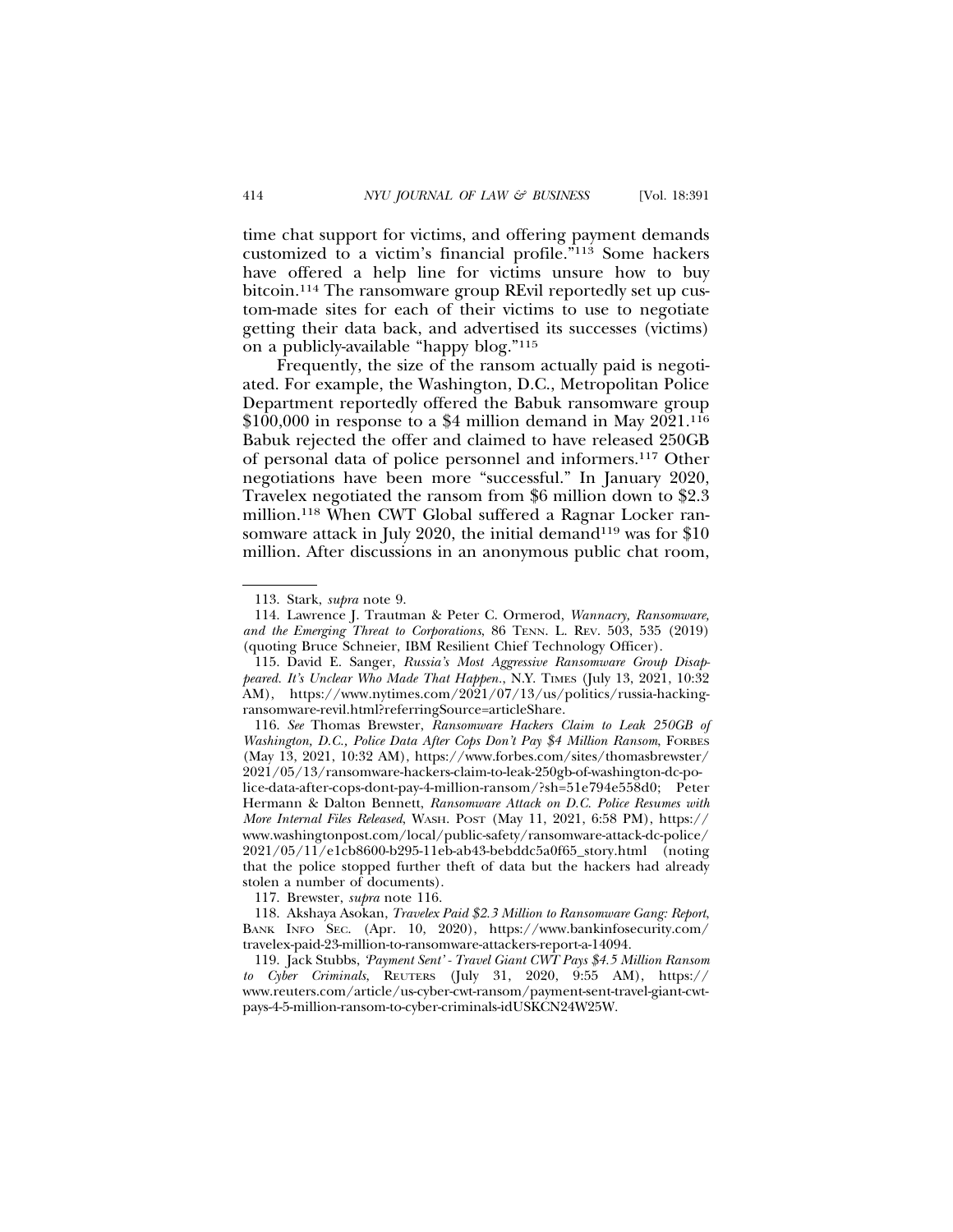the hackers agreed to a bitcoin payment valued at \$4.5 million.120 As mentioned above, the Brenntag ransom of \$4.4 million in Bitcoin paid in May 2021 had been reduced from the initial demand of approximately  $$7.5$  million.<sup>121</sup>

#### D. *Ransomware Payment Mechanics*

#### 1. *Cryptocurrencies*

Ransomware hackers typically demand that their victims send the ransom amount in a cryptocurrency, $122$  such as Bitcoin,<sup>123</sup> capitalizing on the relatively unregulated ecosystem of the cryptocurrency markets.124

It is often said that cryptocurrencies are anonymous; it is more precise to say that they are generally held pseudonymously. A cryptocurrency is an entry on a digital ledger.<sup>125</sup> Ledger entries are signed, and only modifiable, by authorized parties.126 The ledger itself, however, is distributed among users of the cryptocurrency, hence "distributed ledger."127 Distribution of the ledger ensures accuracy; each transaction is

<sup>120.</sup> *Id.*

<sup>121.</sup> Abrams, *supra* note 70 (reporting the lower payment amount).

<sup>122.</sup> *See* Julio Hernandez-Castro, *An Economic Analysis of Ransomware and Its Welfare Consequences,* 7(3):190023 ROYAL SOCIETY OPEN SCIENCE 4 (Mar. 2020), https://www.researchgate.net/publication/339688144\_An\_econom ic\_analysis\_of\_ransomware\_and\_its\_welfare\_consequences (noting that "Bitcoin and other cryptocurrencies have played a fundamental role in the 'success' of Cryptolocker and other recent ransomware").

<sup>123.</sup> *See* Custers et al., *supra* note 42 (noting that although Bitcoin is currently the most common, other cryptocurrencies such as Monero are gaining in popularity among ransomware hackers).

<sup>124.</sup> Cryptocurrencies add to the challenge of ransomware because they are considered to be borderless, and avoid compliance and other costs imposed by national financial regulation. RANSOMWARE TASK FORCE, INST. FOR SEC. & TECH., *supra* note 107, at 14 (calling cryptocurrencies "borderless").

<sup>125.</sup> *See* Nareg Essaghoolian, Comment, *Initial Coin Offerings: Emerging Technology's Fundraising Innovation*, 66 UCLA L. REV. 296, 302 (2019) (explaining briefly blockchain technology).

<sup>126.</sup> *See* Scott J. Shackelford & Steve Myers, *Block-by-Block: Leveraging the Power of Blockchain Technology to Build Trust and Promote Cyber Peace,* 19 YALE J.L. & TECH. 334, 345 (2017) (explaining the use of signing keys).

<sup>127.</sup> *See* Brandon Ferrick, Note, *Modernizing the Stockholder Shield: How Blockchains and Distributed Ledgers Could Rescue the Appraisal Remedy*, 60 B.C. L. REV. 621, 623 (2019) (describing distributed ledgers).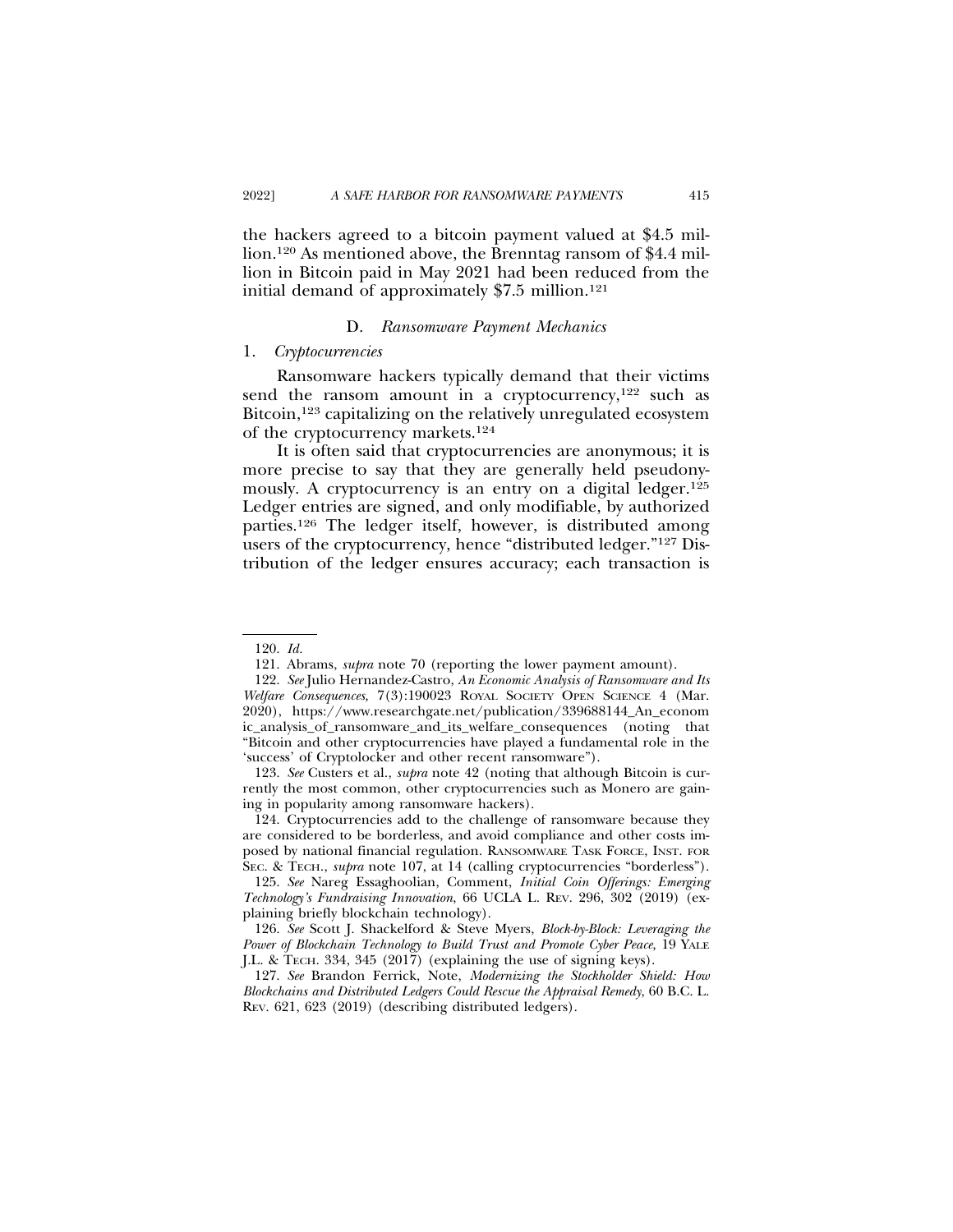verified by other copies of the ledger.128 As a result, each transaction is "named" and even public, not anonymous.<sup>129</sup>

The "names" on the ledger, however, are bitcoin addresses, represented by long alphanumeric strings that generally reveal little about the people involved.130 Cryptocurrencies are transferred to and from, and held in, designated digital "wallets."131 If a wallet is "hosted," a second party, like a cryptocurrency exchange, receives, stores, and transmits the currency on behalf of its accountholders.132 An "unhosted" wallet is one not hosted by a third-party financial system, and has been analogized to an anonymous bank account.<sup>133</sup> If a wallet is unhosted, the beneficial owner of the wallet transfers money in and out of the wallet. Cryptocurrencies may also be moved around using smaller crypto kiosks and trading desks that may be difficult to track.134

<sup>128.</sup> *See* Bridget J. Crawford, *Blockchain Wills*, 95 IND. L.J. 735, 775 (2020) (explaining how blockchain verifies transactions by comparing it to a personal check).

<sup>129.</sup> *See* Nicole Perlroth et al., *Pipeline Investigation Upends Idea That Bitcoin is Untraceable,* N.Y. TIMES (June 9, 2021), https://www.nytimes.com/2021/ 06/09/technology/bitcoin-untraceable-pipeline-ransomware.html (explaining that all Bitcoin transactions are out in the open); Briseida Sofia Jimenez- ´ Gómez, Risks of Blockchain for Data Protection: A European Approach, 36 SANTA CLARA HIGH TECH. L.J. 281, 293 (2020) (identifying most cryptocurrencies as pseudo-anonymous, not anonymous).

<sup>130.</sup> Aff. Supp. Appl. for Seizure Warrant, Case 3:21-mj-70945-LB (N.D. Cal. June 7, 2021), ¶ 18, https://www.justice.gov/opa/press-release/file/ 1402056/download (comparing bitcoin addresses with bank account numbers).

<sup>131.</sup> Bitcoin wallets allow users to send and receive bitcoins. They are software applications that interface with the Bitcoin blockchain and generate and store a user's address and private keys (passwords*). Id.* ¶¶ 19–20 (defining Bitcoin wallets and private keys).

<sup>132.</sup> *See* FIN. CRIMES ENF'T NETWORK, APPLICATION OF FINCEN'S REGULA-TIONS TO CERTAIN BUSINESS MODELS INVOLVING CONVERTIBLE VIRTUAL CUR-RENCIES, FIN-2019-G001 (May 9, 2019).

<sup>133.</sup> *See id*. (explaining some cryptocurrency basics in connection with the proposed rule regarding unhosted wallets).

<sup>134.</sup> Ben Kochman, *Ransomware Panel Urges Crypto Oversight, Payment Reports,* LAW360 (Apr. 29, 2021, 9:24 PM), https://www.law360.com/articles/ 1380203/ransomware-panel-urges-crypto-oversight-payment-reports (reporting on the Institute for Security and Technology Ransomware Task Force findings). *See also* RANSOMWARE TASK FORCE, INST. FOR SEC. & TECH., *supra* note 107, at 6 (prioritizing closer regulation of cryptocurrency exchanges, crypto desks, and over-the-counter trading desks, and recommending that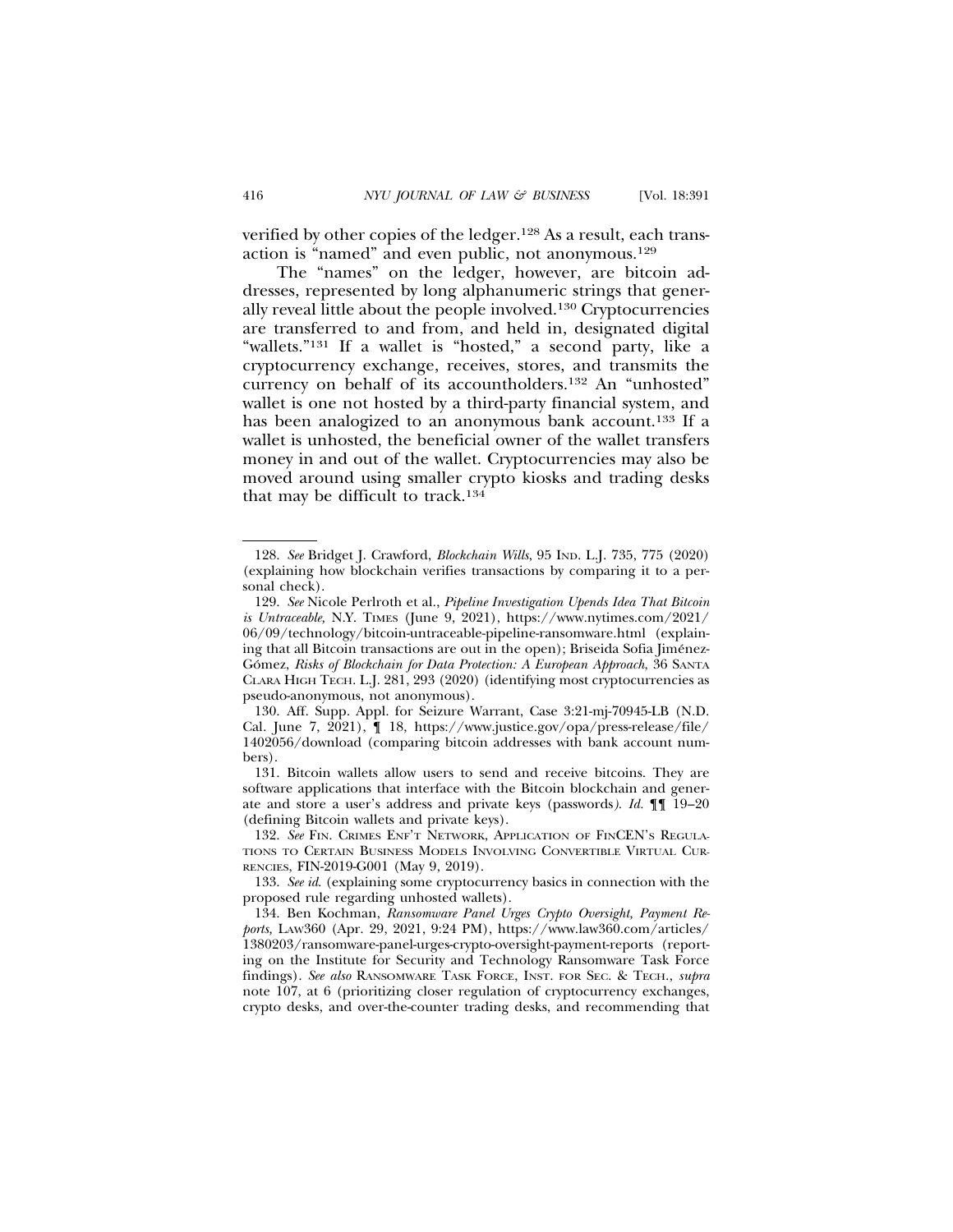Much as a shell corporation may do business without needing to disclose the identity of the parties who ultimately benefit, cryptocurrency accounts are merely addresses with which values may be associated.<sup>135</sup> In addition, a ransom often does not flow straight from the ransomware victim to the hacker; it travels through a multi-step process involving different financial entities, many of which are still outside of established (regulated) financial payments markets.136 Hackers may shuffle cryptocurrencies among various accounts to evade the few institutional safeguards operating in this space,137 just as shell corporations may be used for money laundering, tax evasion, and the like. In sum, cryptocurrency transfers—including ransom payments—are generally difficult to connect with a particular person, which is why ransomware demands are usually for some quantity of a cryptocurrency.138

they be required to comply with laws relating to customer due diligence and anti-money laundering).

<sup>135.</sup> Carol Goforth, *The Lawyer's Cryptionary: A Resource for Talking to Clients about Crypto-Transactions*, 41 CAMPBELL L. REV. 47, 56 (2019) (defining cryptocurrency address).

<sup>136.</sup> RANSOMWARE TASK FORCE, INST. FOR SEC. & TECH., *supra* note 107 (describing steps in the process as "novel").

<sup>137.</sup> *See* U.S. DEP'T JUST., REPORT OF THE ATTORNEY GENERAL'S CYBER DIGI-TAL TASK FORCE 51 (2020), www.justice.gov/archives/ag/page/file/ 1326061/download (noting that many have sought to leverage new financial technology services as a way to "circumvent traditional financial institutions in order to obtain, transfer, and use funds to advance their missions"); *Terrorism Financing in Early Stages with Cryptocurrency But Advancing Quickly*, CHAINALYSIS: INSIGHTS (Jan. 17, 2020), https://blog.chainalysis.com/reports/terrorism-financing-cryptocurrency-2019 (expressing concern regarding advances in technical sophistication in terrorism financing); Yaya Fanusie, *The New Frontier in Terror Fundraising: Bitcoin*, CIPHER BRIEF (Aug. 24, 2016), https://www.thecipherbrief.com/column\_article/the-new-frontierin-terror-fundraising-bitcoin (discussing terrorist financial innovation); Resty Woro Yuniar, *Bitcoin, PayPal Used to Finance Terrorism, Indonesian Agency Says,* WALL ST. J. (Jan. 10, 2017, 10:46 AM), https://www.wsj.com/articles/bitcoinpaypal-used-to-finance-terrorism-indonesian-agency-says-1483964198 (reporting that virtual money was used to make tracking a transaction difficult for law enforcement).

<sup>138.</sup> RANSOMWARE TASK FORCE, INST. FOR SEC. & TECH., *supra* note 107 (noting that cryptocurrencies add to the challenge of identifying ransomware hackers).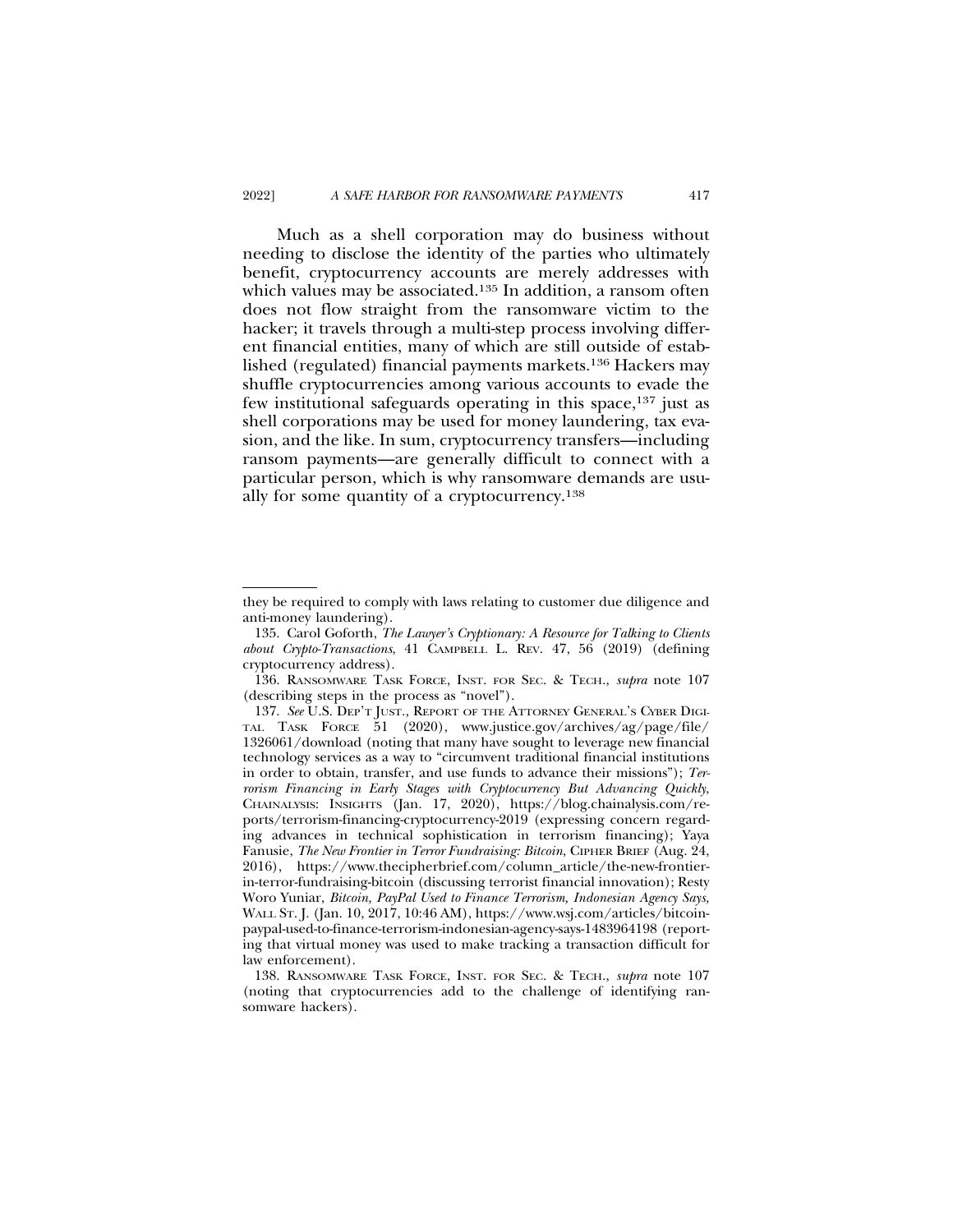That said, in some circumstances, blockchain explorers<sup>139</sup> and analysis can help interpret public ledgers and reveal individual identities.140 However, even though law enforcement officials in the Colonial Pipeline and other cases have attributed identities to some digital currency addresses and recovered ransom amounts paid in a cryptocurrency,<sup>141</sup> the majority of transactions are still impossible to trace to a particular person.142 Ransoms paid are, as a general matter, irrecoverable.

# 2. *Paying the Ransom*<sup>143</sup>

Recall our hospital victim from the introduction. The hospital promptly notifies its insurance provider, a digital forensics and incident response company, the Department of Health and Human Services,<sup>144</sup> and law enforcement. Soon, our hospital is told by the hackers to pay \$10 million in bitcoin

<sup>139.</sup> A blockchain explorer is a software that draws data from a blockchain and uses a database to arrange and present the data to a user in a searchable format. Affidavit in Support of an Application for a Seizure Warrant at 5, No: 3:21-mj-70945-LB (N.D. Cal. June 7, 2021), https://www.justice.gov/opa/ press-release/file/1402056/download (noting that blockchain explorers allow users to search for and review transactional data for addresses on a particular blockchain).

<sup>140.</sup> Blockchain analysis, often conducted by specialized blockchain analytic companies, can help interpret public blockchain ledgers and identify entities are involved in particular transactions. RANSOMWARE TASK FORCE, INST. FOR SEC. & TECH., *supra* note 107 (explaining blockchain analysis).

<sup>141.</sup> *See* discussion *infra* Sections III.B and V.F.

<sup>142.</sup> *See* Paul Vigna & Caitlin Ostroff, *Why Hackers Use Bitcoin and Why It Is So Difficult to Trace,* WALL ST. J. (July 16, 2020, 4:33 PM), https:// www.wsj.com/articles/why-hackers-use-bitcoin-and-why-it-is-so-difficult-totrace-11594931595 (explaining that no identifying information is needed to start a bitcoin account); Madana Prathap, *Bitcoin Does Not Make Payments Anonymous – Just Really Hard to Trace,* BUS. INSIDER INDIA (Aug. 5, 2021), https://www.businessinsider.in/investment/news/bitcoin-does-not-makepayments-anonymous-just-really-hard-to-trace/articleshow/85068905.cms (discussing recent improvements in efforts to link wallet addresses to persons); Requirements for Certain Transactions Involving Convertible Virtual Currency or Digital Assets, 85 Fed. Reg. 83.840, 83,844 (proposed Dec. 23, 2020) (to be codified at 31 C.F.R. Parts 1010, 1020, 1022) (outlining limitations of current tools to identify attribute some activity in convertible virtual currencies to natural persons).

<sup>143.</sup> *See generally* RANSOMWARE TASK FORCE, INST. FOR SECURITY. & TECH., *supra* note 107, at Appendix B (walking through the steps of the cryptocurrency payment process).

<sup>144. 45</sup> C.F.R. § 164.304 (2021) (defining "security incident").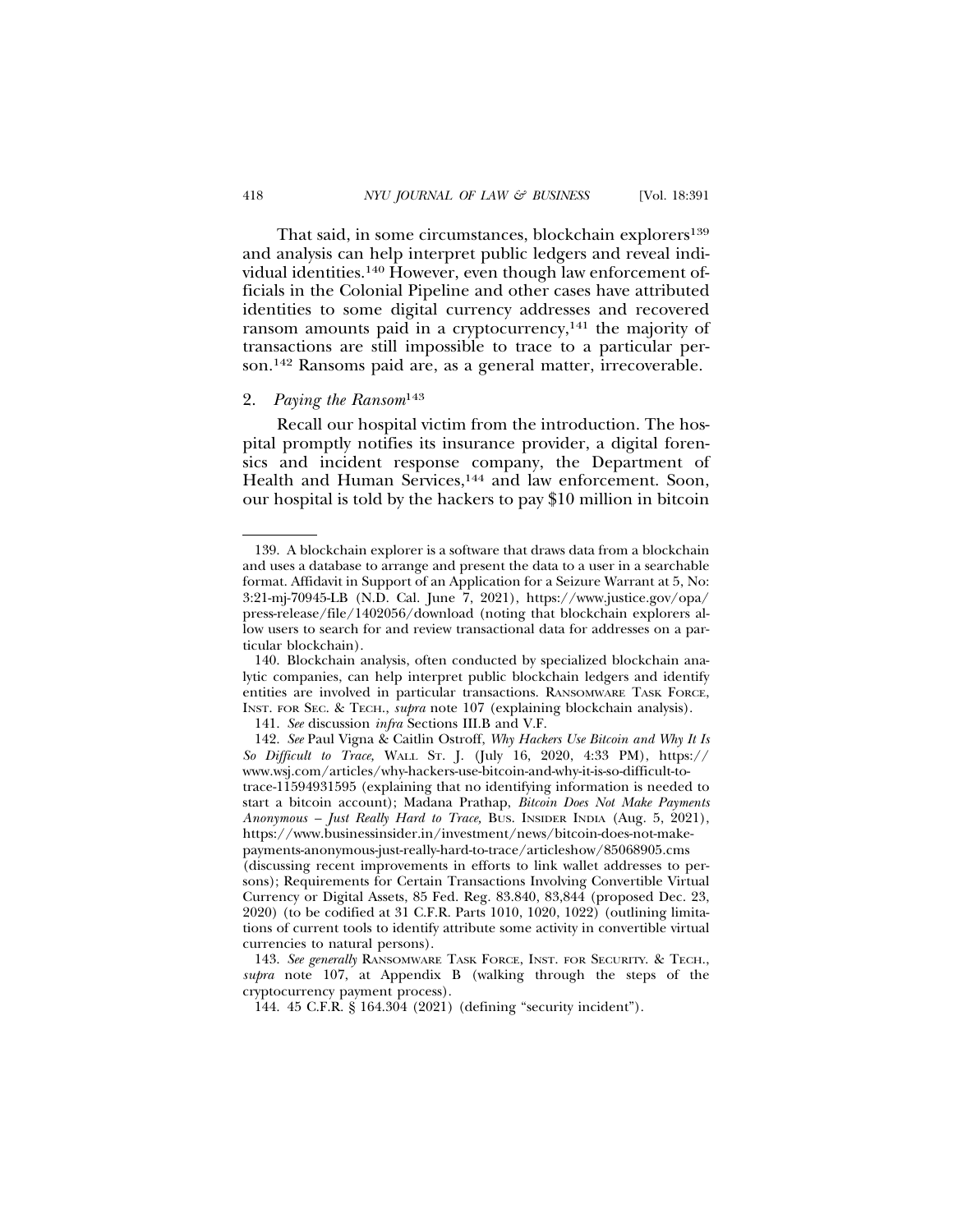to an address provided. The hospital is scrambling—its care providers are struggling with paper charting and the information in its offsite back-up system is being scanned to make sure it is even usable. Confronted with the specter of compromised patient care, the hospital decides to pay the ransom. How is this payment made?

In a typical arrangement,<sup>145</sup> the hospital might send  $$10$ million by wire transfer from its bank to a cryptocurrency exchange like Coinbase, $146$  with instructions to purchase the equivalent amount in bitcoin. The actual transfer of funds may be effected by the hospital itself, or by the incident response team, or even by the hospital's insurer. The bitcoin is then sent from a wallet hosted at the exchange to an address designated by the hacker.

At that point, a hacker typically begins splitting up the funds and moving them around in order to conceal the identity of the ultimate beneficiaries.147 Sometimes the funds are spread out among hundreds of other wallets.<sup>148</sup> This process may include the following colorfully named, and somewhat overlapping, operations:

- $\bullet$  mixers and tumblers,<sup>149</sup> muddying the public ledger by mixing in legitimate traffic with illicit ransomware  $funds;150$
- smurfing<sup>151</sup> transactions, breaking the total amount into many smaller amounts across many accounts and exchanges;

151. Smurfing refers to a layering technique in money laundering that involves breaking total amounts of funds into smaller amounts to move

<sup>145.</sup> FIN. CRIMES ENF'T NETWORK, ADVISORY ON RANSOMWARE AND THE USE OF THE FINANCIAL SYSTEM TO FACILITATE RANSOM PAYMENTS 3 (2021), https:// www.fincen.gov/sites/default/files/advisory/2021-11-08/FinCEN%20Ran somware%20Advisory\_FINAL\_508\_.pdf (outlining a typical fact pattern).

<sup>146.</sup> COINBASE, https://www.coinbase.com (last visited Jul. 24, 2021).

<sup>147.</sup> *See* Custers et al., *supra* note 42.

<sup>148.</sup> David Uberti, *How the FBI Got Colonial Pipeline's Ransom Money Back*, WALL ST. J. (June 11, 2021, 5:33 AM), https://www.wsj.com/articles/howthe-fbi-got-colonial-pipelines-ransom-money-back-11623403981 (explaining how the payment was tracked).

<sup>149.</sup> Mixing or tumbling involves the use of mechanisms to break the connection between an address sending cryptocurrency and the addresses receiving cryptocurrency. FIN. CRIMES ENF'T NETWORK, *supra* note 145 (defining some common terms).

<sup>150.</sup> RANSOMWARE TASK FORCE, INST. FOR SEC. & TECH., *supra* note 107, at 14 (explaining how funds are mixed with legitimate traffic).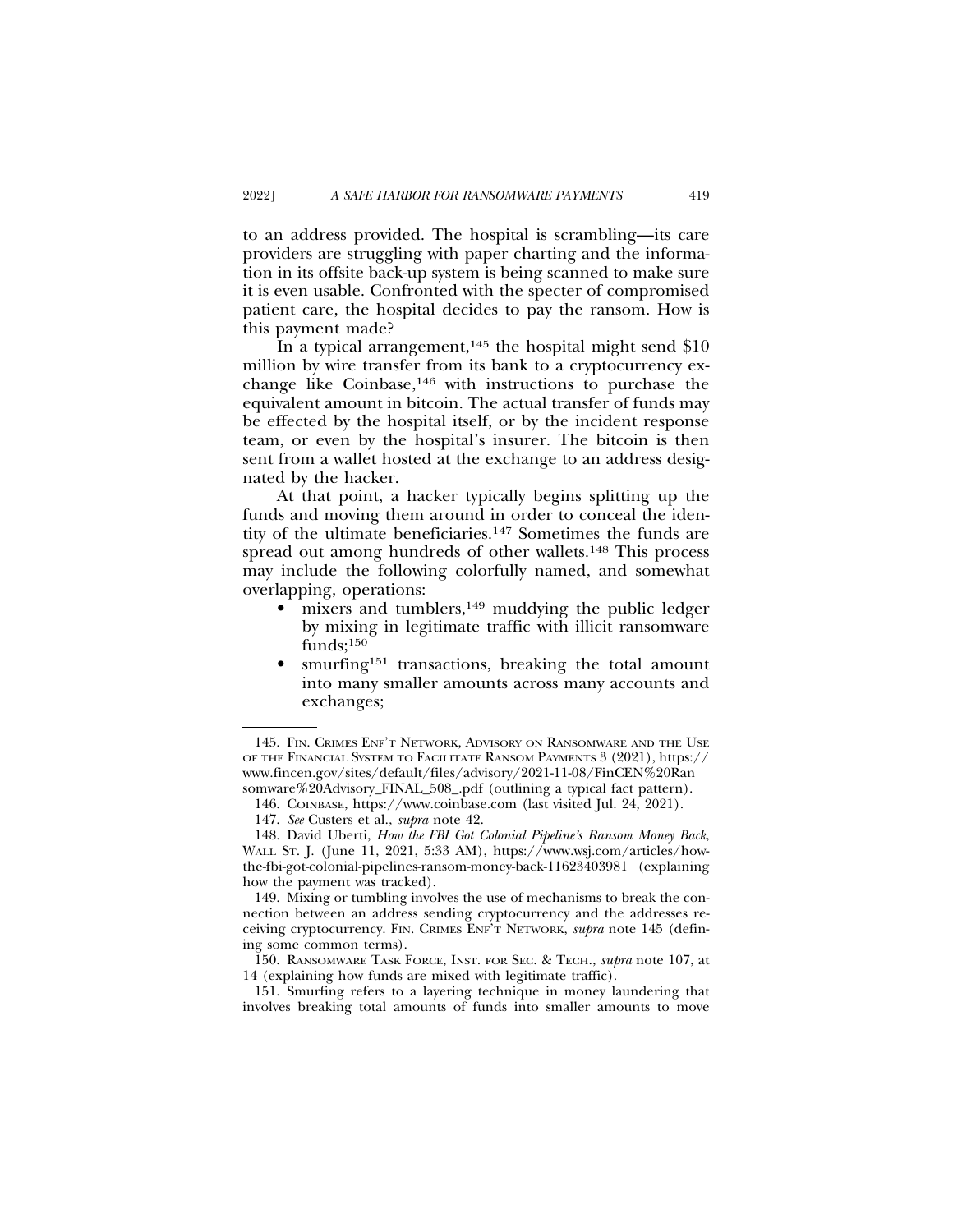- "chainhopping," exchanging funds in one cryptocurrency for another using any of a variety of cryptocurrency exchanges;152
- money-mules, using service providers to set up accounts, or using accounts with false or stolen credentials;153 and
- simply moving the cryptocurrency to exchanges and peer-to-peer exchangers154 in jurisdictions with weak anti-money laundering and anti-terrorism financing controls.

If all goes well, when the hospital pays the ransom, the hospital begins to regain control over its data. The regained control, however, is necessarily partial. It will be unclear whether patient data was exfiltrated and, if so, whether there remains a risk that the data will be released on the web. The digital forensics and incident response team begins the process of tracing the ransomware to identify how it was installed,155 and to the extent possible, to determine whether the malware is still in the hospital system as a back door for another attack. It will be difficult, maybe impossible, for the hospital to be positive that remediation is complete and risks have been contained.

The incident is likely to be costly. The hospital may need to overhaul or even replace its entire computer system. Patients whose care may have been compromised during the outage may sue.156 It may be unclear what costs the hospital's

through multiple accounts before they reach the ultimate beneficiary. FIN. CRIMES ENF'T NETWORK, *supra* note 145 (defining some common terms).

<sup>152.</sup> RANSOMWARE TASK FORCE, INST. FOR SEC. & TECH., *supra* note 107, at 14 (defining chainhopping).

<sup>153.</sup> *Id.* (noting illicit account use). *See* Custers et al., *supra* note 42.

<sup>154.</sup> Peer-to-peer exchangers operate informally, exchanging fiat currencies for virtual currencies or one virtual currency for another virtual currency. *See* FIN. CRIMES ENF'T NETWORK, ADVISORY ON ILLICIT ACTIVITY INVOLV-ING CONVERTIBLE VIRTUAL CURRENCY 4 (2019), https://www.fincen.gov/ sites/default/files/advisory/2019-05-10/FinCEN%20Advisory%20CVC%20 FINAL%20508.pdf.

<sup>155.</sup> It is often a condition to ransomware negotiations that the hacker disclose how it gained access to the victim's network. *See* Abrams, *supra* note 70 (discussing the Brenntag ransomware).

<sup>156.</sup> For example, four class action suits (two in federal court, two in California state court) were filed against Scripps Healthcare alleging negligent behavior by the hospital. Heather Landi, *Scripps Health Was Attacked by Hackers. Now, Patients Are Suing for Failing to Protect Their Health Data,* FIERCE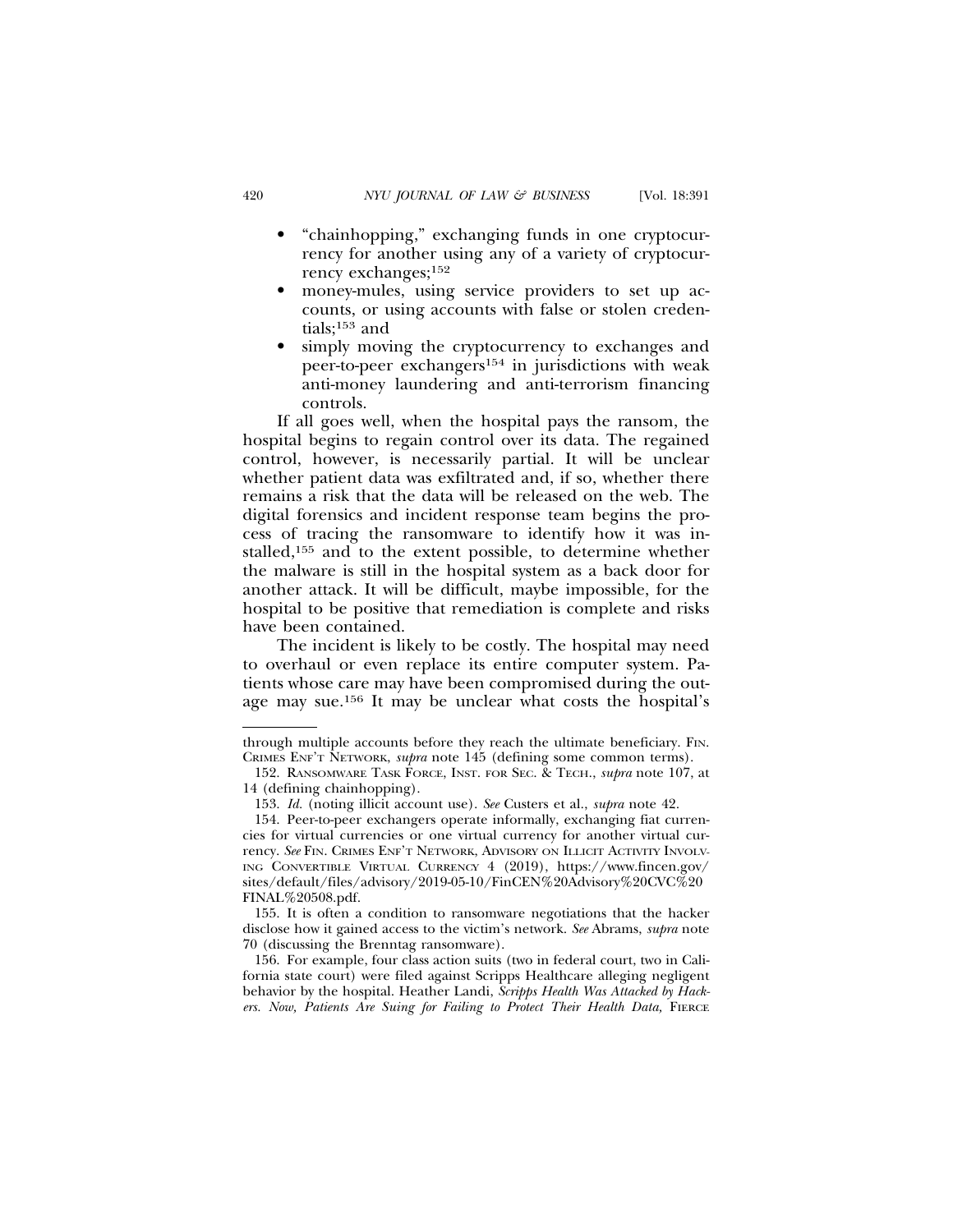cyber insurance policy will cover. Concerned with disclosure of patients' protected health information in violation of the Health Insurance Portability and Accountability Act of 1996 (HIPAA),157 the Department of Health and Human Services' Office of Civil Rights may penalize the hospital.158 If our hypothetical hospital is for-profit, given a likely drop in share value, its shareholders may sue.159 The hospital's woes may continue

159. This assumes a for-profit hospital.

HEALTHCARE (June 22, 2021, 3:45 PM), https://www.fiercehealthcare.com/ tech/following-ransomware-attack-scripps-health-now-facing-class-action-law suits-over-data-breach#:~:text=corning's%20lawsuit%20wants%20Scripps %20Health,litigation%20expenses%20and%20court%20costs (discussing the Scripps lawsuits); Shawn Rice, *Cyberattack Class Suits Have Unpredictable Insurance Impact,* LAW360 (June 30, 2020), https://www.law360.com/articles/1399182/cyberattack-class-suits-have-unpredictable-insurance-impact (discussing costs companies face after a cyberattack).

<sup>157.</sup> Health Insurance Portability and Accountability Act of 1996, Pub. L. No. 104-191, 110 Stat. 1936 (1996) (codified as amended in scattered sections of 5–42 U.S.C.).

<sup>158.</sup> Ransomware is a security incident under the HIPAA Security Rule and there is liability for not reporting it. A security incident is defined as the attempted or successful unauthorized access, use, disclosure, modification, or destruction of information or interference with system operations in an information system. 45 C.F.R. § 164.304 (2013). Once the ransomware is detected, the covered entity or business associate must initiate security incident and response and reporting procedures.  $45$  C.F.R.  $\S$  164.308(a)(6) (2013). In addition, a ransomware attack may result in an impermissible disclosure of patient protected health information and breach HIPAA rules. *See* 45 C.F.R. § 160.103 (2013) (defining disclosure); 45 C.F.R. § 164.402 (2013) (defining breach as the acquisition, access, use, or disclosure of patient protected health information which compromises the security or privacy of the information).

*See also* U.S. DEP'T HEALTH & HUMAN SERVS., FACT SHEET: RANSOMWARE AND HIPAA (2016), https://www.hhs.gov/sites/default/files/Ransomware FactSheet.pdf ("When electronic protected health information (ePHI) is encrypted as the result of a ransomware attack, a breach has occurred because the ePHI encrypted by the ransomware was acquired (i.e., unauthorized individuals have taken possession or control of the information), and thus is a "disclosure" not permitted under the HIPAA Privacy Rule."). HIPAA violations by covered entities may be intentional or unintentional, although a breach as a result of a malicious cyberattack might qualify as a Tier 1 violation (a violation that the covered entity was unaware of and could not have realistically avoided, had a reasonable amount of care been taken to abide by HIPAA rules). *What Are the Penalties for HIPAA Violations,* HIPAA JOURNAL (Jan. 15, 2021), https://www.hipaajournal.com/what-are-the-penalties-forhipaa-violations-7096/ (walking through the four tiers).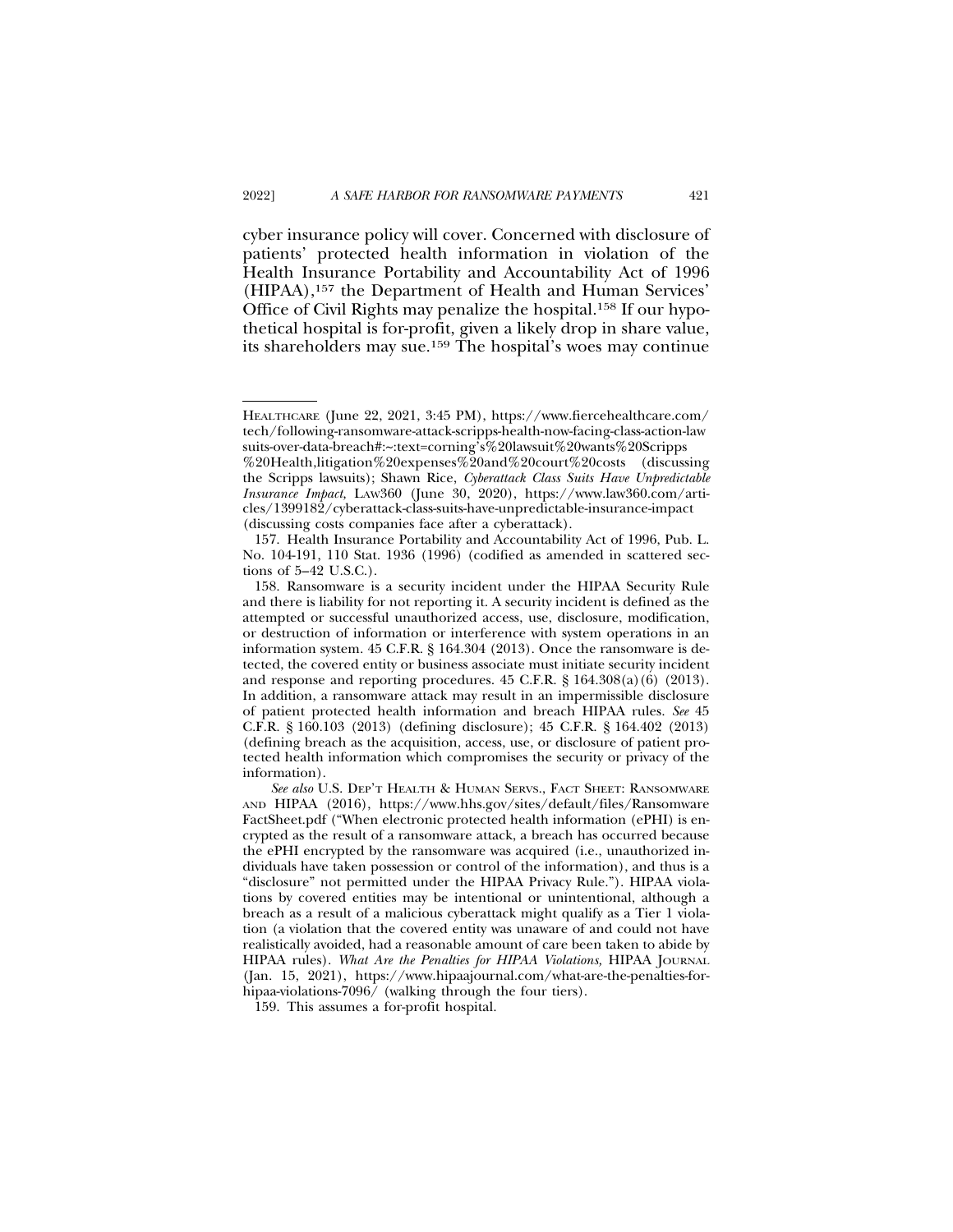long after the hackers have sent the key and the computer system is again operational.

To make matters even worse, however, the Department of the Treasury may take enforcement actions against the hospital, its incident response company, its insurance company, and its bank based on the payment made to the hackers. As discussed below, if regulators determine that the hackers are sanctioned persons, or that the transfer violated anti-money laundering laws, then the government may prosecute the hospital and those who assisted it.

#### II.

#### NATIONAL SECURITY AND LIABILITY FOR PAYING RANSOMS

#### A. *National Security and the Flow of Value*

Ransomware is a national security issue; it is not merely "private" criminal extortion,<sup>160</sup> and it poses a threat to U.S. critical infrastructure161 including military facilities. In July  $2019$ , the U.S. Coast Guard issued a marine safety alert<sup>162</sup> after a ransomware attack on a U.S.-flagged ultra-large container ship highlighted dangers to vessel and facility owners and operators.163 In December 2019, the Coast Guard announced

<sup>160.</sup> RANSOMWARE TASK FORCE, INST. FOR SEC. & TECH., *supra* note 107, at 7 (explaining that cybercrime is typically seen as white-collar crime, but ransomware presents a national security threat). *See also* Jeff Neal, *Is the U.S. in a Cyber War?*, HARV. L. TODAY (July 14, 2021), https://today.law.harvard.edu/ is-the-u-s-in-a-cyber-war/?utm\_source+SilverpopMailing&utm\_medium=

email&utm\_campaign=daily%20Gazette%2020210719%20(1) (interviewing Juliette Kayyem, who notes that U.S. public infrastructure is owned by the private sector, and that cyberattacks against private entities may impact public sector downstream clients).

<sup>161.</sup> *See* CYBERSECURITY & INFRASTRUCTURE SEC. AGENCY, CRITICAL INFRA-STRUCTURE SECTORS, https://www.cisa.gov/critical-infrastructure-sectors (last visited July 30, 2021) (listing 16 sectors).

<sup>162.</sup> U.S. COAST GUARD, CYBER INCIDENT EXPOSES POTENTIAL VULNERABILI-TIES ONBOARD COMMERCIAL VESSELS, (July 8, 2019), https:// www.dco.uscg.mil/Portals/9/DCO%20Documents/5p/CG-5PC/INV/

Alerts/0619.pdf (claiming the vessel was operating without effective cybersecurity measures).

<sup>163.</sup> James Rundle, *Coast Guard Details February Cyberattack on Ship,* WALL ST. J. (July 26, 2019), https://www.wsj.com/articles/coast-guard-details-february-cyberattack-on-ship-11564133401 (reporting an Emotet malware infection that debilitated a deep-draft vessel, bound for New York City); *Ryuk Ransomware Took Down U.S. Coast Guard Operations,* CISOMAG (Dec. 3, 2019), https://cisomag.eccouncil.org/ryuk-ransomware-took-down-u-s-coast-guard-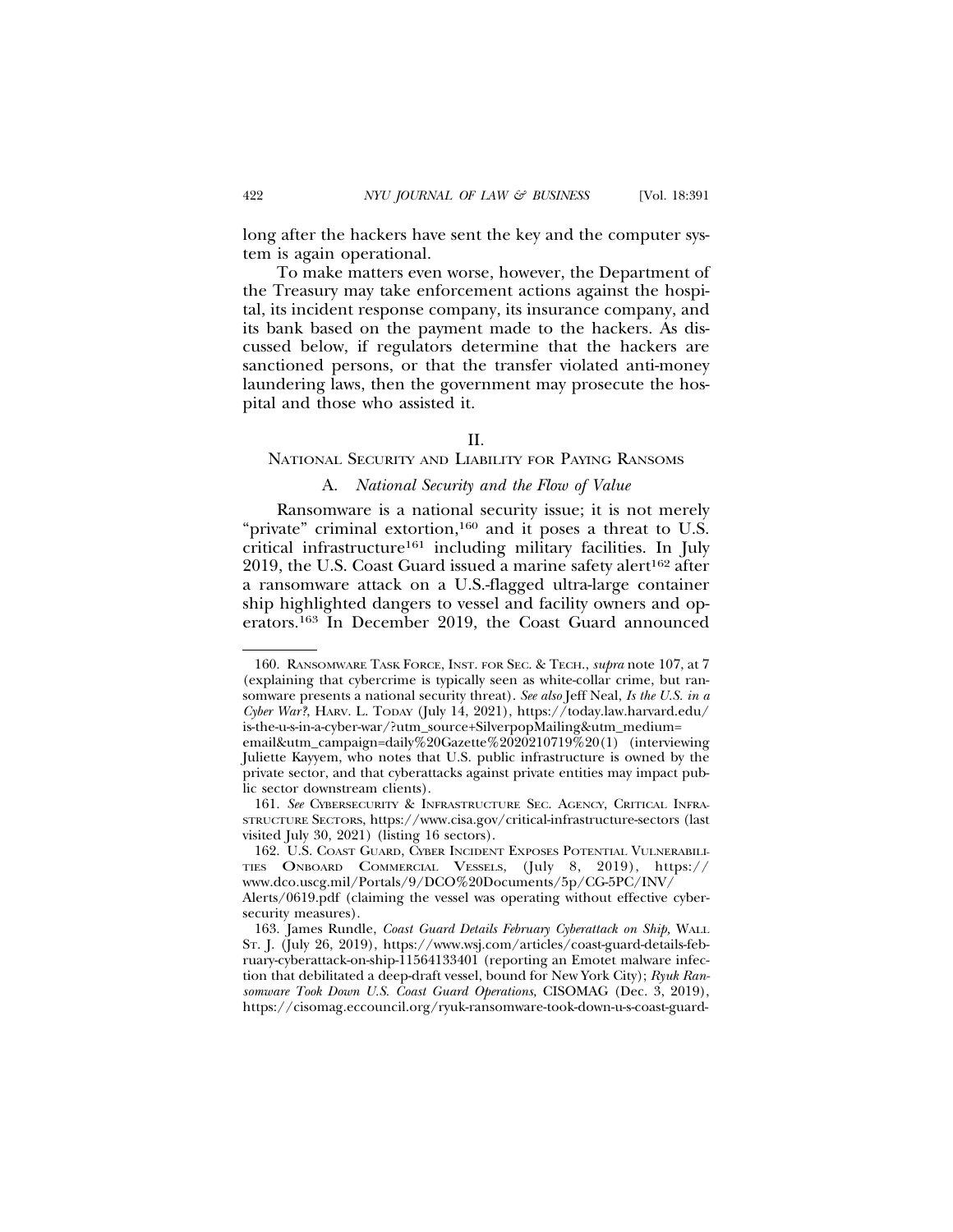that a ransomware attack had penetrated a U.S. port, and encrypted critical network files, including those that monitored and controlled cargo transfer.164 The facility was shut down for over 30 hours.165 Experts warn that "attacks on the energy grid, on a nuclear plant, waste treatment facilities, or on any number of critical assets could have devastating consequences, including human casualties."166

Ransomware also poses risks to the healthcare system. Healthcare facilities have been a favorite target of ransomware hackers with 560 U.S. healthcare facilities victimized in 2020.167 An October 2020 ransomware attack on the University of Vermont Health Network reportedly delayed cancer treatments for some patients.168

Educational institutions and local governments have also been disrupted, and their funding (often taxpayer dollars) diverted.169 Almost 1,700 schools, colleges, and universities in the United States were impacted by ransomware in 2020.170 Many of those educational institutions were already struggling with budgetary issues and COVID-19-related challenges. When the county school district in Yazoo, Mississippi, voted to pay a

165. *See id.*; CISOMAG, *supra* note 163*.*

operations/ (identifying the attack as deploying Ryuk ransomware); Cybereason Nocturnus, *A One-Two Punch of Emotet, TrickBot & Ryuk Stealing and Ransoming Data*, MALICIOUS LIFE (Apr. 2, 2019), https://www.cybereason. com/blog/one-two-punch-emotet-trickbot-and-ryuk-steal-then-ransom-data (explaining that a number of attacks adapted Emotet as a dropper for the TrickBot trojan, which then stole sensitive information and downloaded the Ryuk ransomware).

<sup>164.</sup> COMMANDANT, U.S. COAST GUARD, MARINE SAFETY INFO. BULLETIN: CYBERATTACK IMPACTS MTSA FACILITY OPERATIONS (Dec. 16, 2019), https:// www.dco.uscg.mil/Portals/9/DCO%20Documents/5p/MSIB/2019/ MSIB\_10\_19.pdf (announcing a Ryuk ransomware attack).

<sup>166.</sup> RANSOMWARE TASK FORCE, INST. FOR SEC. & TECH., *supra* note 107, at 8 (detailing incidents in which ransomware has disrupted U.S. critical infrastructure).

<sup>167.</sup> *The State of Ransomware in the US: Report and Statistics 2020,* EMSISOFT MALWARE LAB (Jan. 18, 2021), https://blog.emsisoft.com/en/37314/thestate-of-ransomware-in-the-us-report-and-statistics-2020/.

<sup>168.</sup> Lindsey O'Donnell, *Cyberattack on UVM Health Network Impedes Chemotherapy Appointments*, THREATPOST (Nov. 9, 2020, 3:15 PM), https:// threatpost.com/cyberattack-uvm-health-network/161059/ (reporting that the attack halted chemotherapy, mammogram, and biopsy appointments).

<sup>169.</sup> RANSOMWARE TASK FORCE, INST. FOR SEC. & TECH., *supra* note 107, at 9.

<sup>170.</sup> *The State of Ransomware in the US*, *supra* note 167.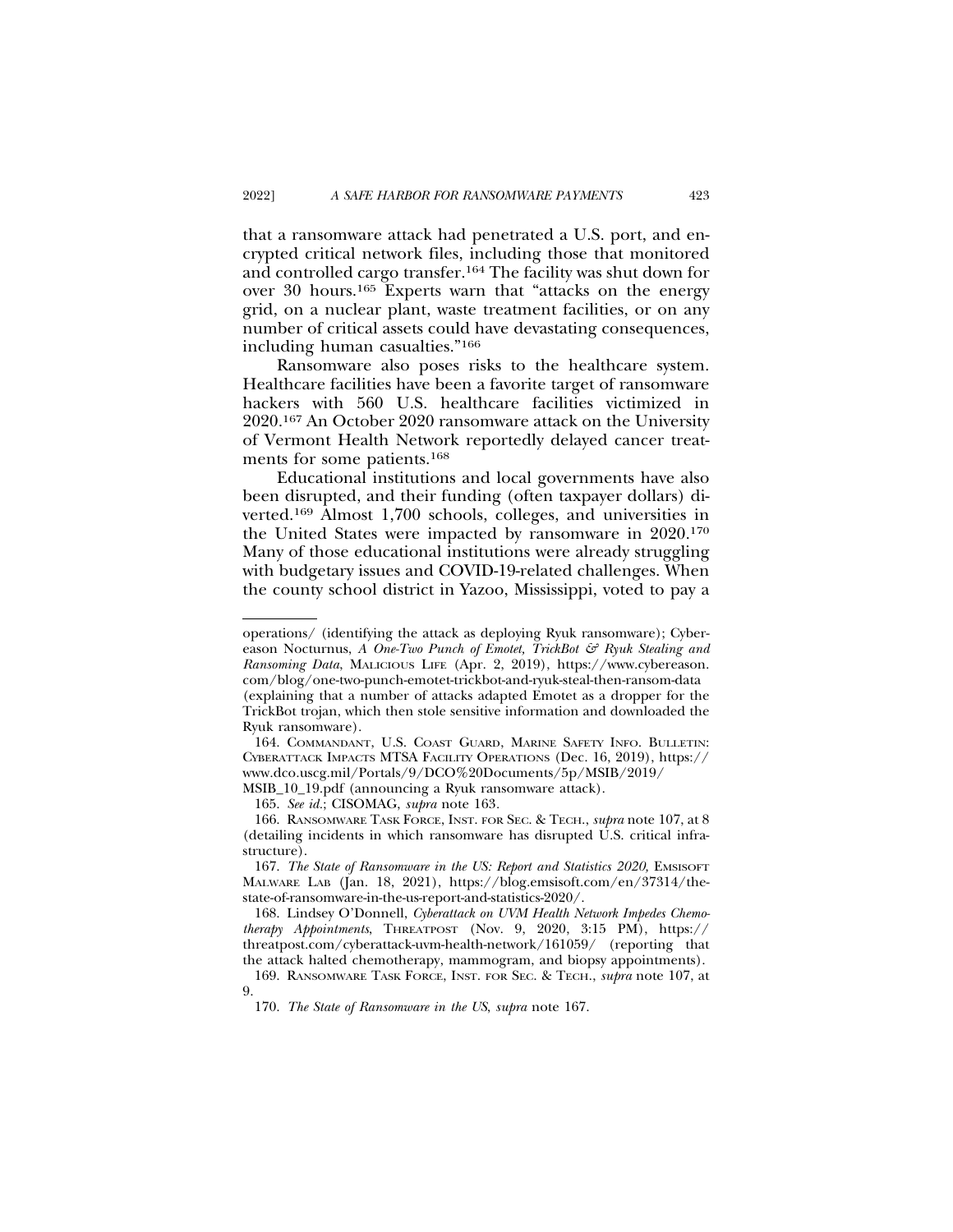cybersecurity firm to help recover maliciously encrypted data, it used up a chunk of its annual budget.171 An attack on a Houston-area school district in 2020 jeopardized its ability to function and to make payroll.<sup>172</sup> Local governments, which oversee water utilities, airports, schools, health care facilities, and other services, are also frequent targets.173 Victims have included the City of Atlanta,174 the City of Baltimore,175 and the Colorado Department of Transportation.176 Such attacks have been described as "catastrophic" for both the governments and their constituents.177

The economic impact of ransomware attacks is substantial and, as suggested in the foregoing section, far greater than the value of the ransoms actually paid.178 A ransomware attack may force a victim offline for weeks,<sup>179</sup> followed by a recovery

have arguably the least resources and capabilities to prepare for and respond to ransomware").

174. Alan Blinder & Nicole Perlroth, *A Cyberattack Hobbles Atlanta, and Security Experts Shudder,* N.Y. TIMES (Mar. 27, 2018), https://www.nytimes.com/ 2018/03/27/us/cyberattack-atlanta-ransomware.html (detailing the attack).

175. Niraj Chokshi, *Hackers Are Holding Baltimore Hostage: How They Struck and What's Next,* N.Y. TIMES (May 22, 2019), https://www.nytimes.com/ 2019/05/22/us/baltimore-ransomware.html (noting that Baltimore responded quickly but was still impacted).

176. Tamara Chuang, *Cyber Attack on CDOT Computers Estimated to Cost Up to \$1.5 Million So Far*, DENVER POST (Apr. 6, 2018, 12:11 AM), https:// www.denverpost.com/2018/04/05/samsam-ransomware-cdot-cost/ (noting the costs of the attack).

177. RANSOMWARE TASK FORCE, INST. FOR SEC. & TECH., *supra* note 107, at 35 (recommending a requirement that local governments adopt baseline security measures).

178. *See* Jacob Bunge & Jesse Newman, *Ransomware Attack Roiled Meat Giant JBS, Then Spilled Over to Farmers and Restaurants,* WALL ST. J. (June 11, 2021, 10:28 AM) (noting JBS paid an \$11 million ransom, but in 2020 generated \$53 billion in global sales).

179. *Ransomware Payments Fall as Fewer Companies Pay Data Exfiltration Extortion Demands,* COVEWARE (Feb. 1, 2021), https://www.coveware.com/blog/ ransomware-marketplace-report-q4-2020. Cybersecurity experts estimate that it takes organizations infected with ransomware on average over 16 days to restore their networks. Danny Palmer, *Ransomware Attacks are Causing More*

<sup>171.</sup> RANSOMWARE TASK FORCE, INST. FOR SEC. & TECH., *supra* note 107, at 10.

<sup>172.</sup> McMillan, *supra* note 50 (enumerating a number of attacks).

<sup>173.</sup> Michael Garcia, *The Underbelly of Ransomware Attacks: Local Governments,* COUNCIL ON FOREIGN RELATIONS BLOG (May 10, 2021, 12:35 PM), https://www.cfr.org/blog/underbelly-ransomware-attacks-local-governments (noting local governments "are one of the most targeted sectors, yet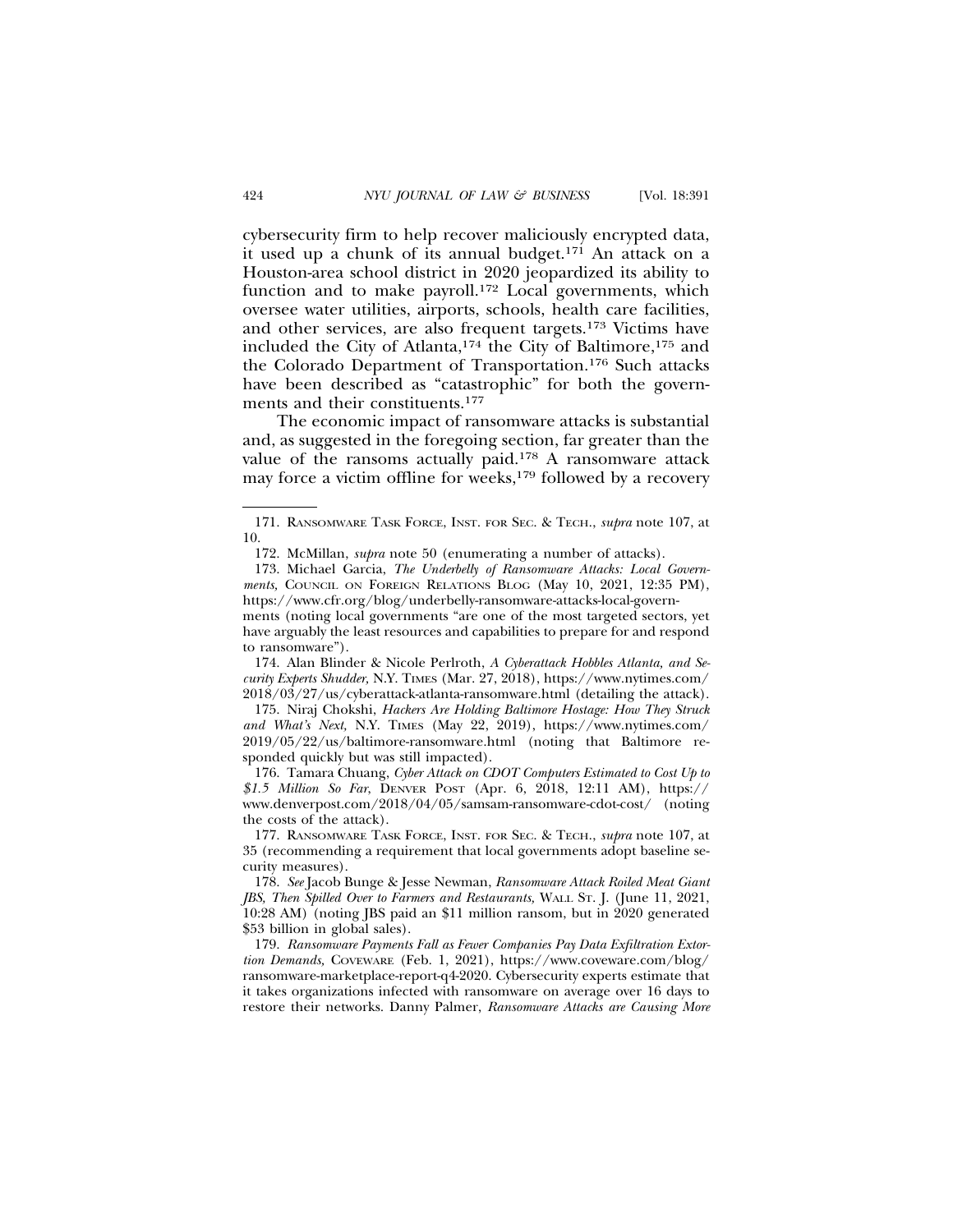process that may take the better part of a year.180 Total remediation costs are typically several times the ransom payment and are often large enough to cripple small businesses.181 The National Cyber Security Alliance estimates that 60% of small businesses fail within six months of a cyberattack.182 The global cost in 2020 was estimated at \$20 billion.183

Apart from direct damages to the victims of ransomware attacks, the proceeds from such attacks are by definition funneled to criminal networks. One U.S. Department of Justice (DOJ) official called ransomware a "cyber weapon of mass destruction," operating in an unvirtuous cycle in which ransoms that are paid are used to develop more ransomware.184 Proceeds may help finance terrorism, human trafficking, or the proliferation of weapons of mass destruction,185 i.e., threaten security, and thereby impose further material and human costs. To simplify, payment to the wrong actor is itself a threat. The United States protects national security and public order by regulating money flows; OFAC sanctions, anti-money laundering regulations, and anti-terrorism acts, to name a few, all recognize that national security is protected by stopping the flow of funds to hostile actors.

Regulators can and do seek the potential attackers—the recipients of funds—directly. They may also try to stem the flow of funds at their sources. Usually, we associate those efforts with persons who are knowingly funding the potential attackers, but that is not necessarily the case. It is possible to use

*Downtime Than Ever Before*, ZDNET (Jan. 23, 2020), https://www.zdnet.com/ article/ransomware-attacks-are-causing-more-downtime-than-ever-before/.

<sup>180.</sup> *The State of Ransomware in the US*, *supra* note 167.

<sup>181.</sup> RANSOMWARE TASK FORCE, INST. FOR SEC. & TECH., *supra* note 107, at 10.

<sup>182.</sup> Thomas Koulopoulos, *60 Percent of Companies Fail in 6 Months Because of This (It's Not What You Think)*, INC.COM (May 11, 2017), https:// www.inc.com/thomas-koulopoulos/the-biggest-risk-to-your-business-cant-beeliminated-heres-how-you-can-survive-i.html (noting almost 50% of small businesses have experienced a cyberattack).

<sup>183.</sup> *See* N.Y. DEP'T FIN. SERVS., INS. CIRCULAR LETTER NO. 2, INDUS. GUI-DANCE REGARDING CYBER INS. RISK FRAMEWORK, 23 NYCRR 500 (July 1, 2021), https://www.dfs.ny.gov/industry\_guidance/circular\_letters/cl2021\_02 (outlining ransomware risks to insurers).

<sup>184.</sup> McMillan, *supra* note 50 (quoting John Carlin of the DOJ). *See also id*.

<sup>185.</sup> RANSOMWARE TASK FORCE, INST. FOR SEC. & TECH., *supra* note 107, at 3 (warning that ransom money may go on to fund other types of crime).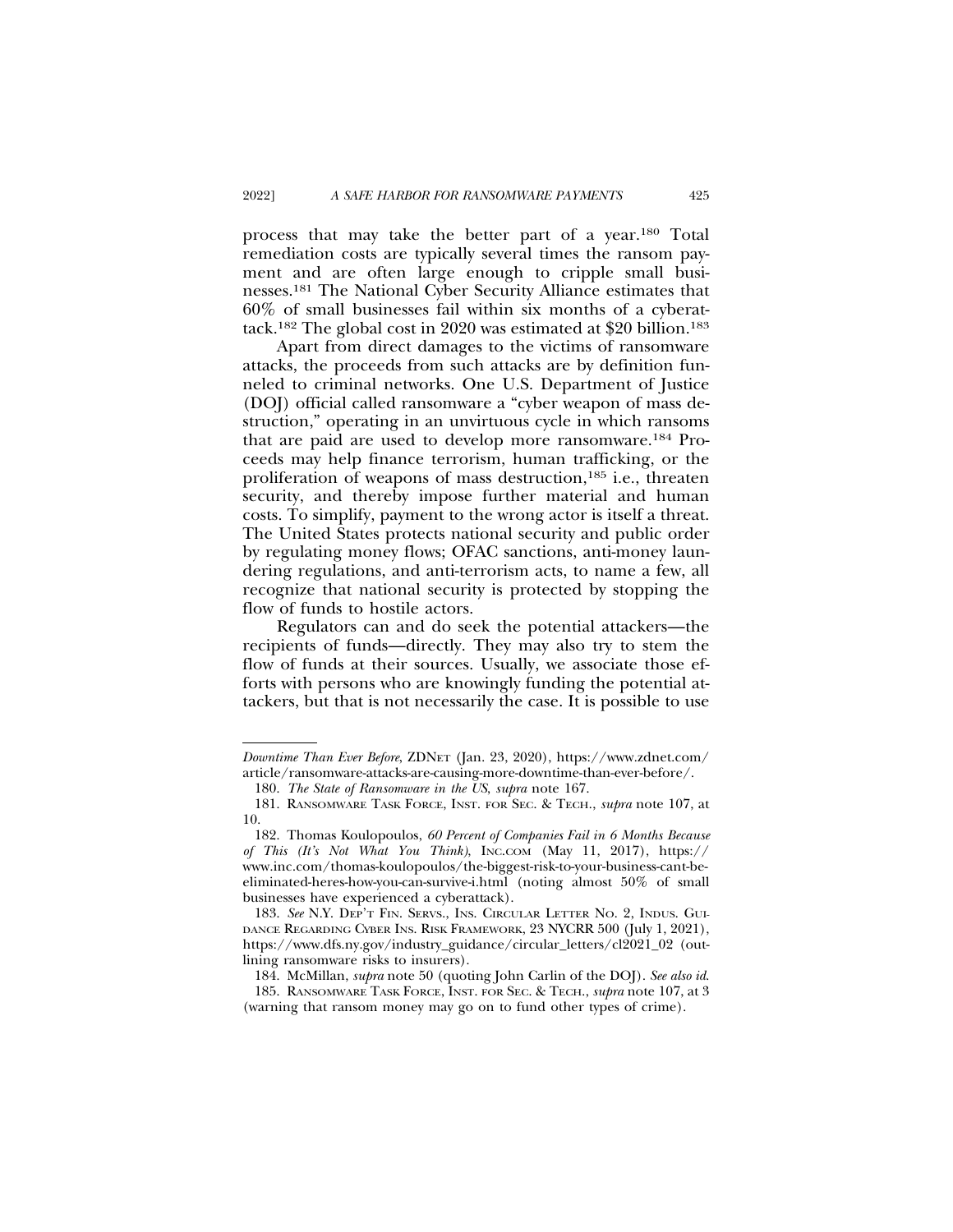existing legal tools to penalize persons who are providing the funds either unknowingly or under duress, such as ransomware victims. In these cases, the government may determine that its interest in interdicting the hostile actor outweighs the additional harm that may be imposed on the ransomware victim. When this occurs, regulators such as OFAC or FinCEN may punish ransomware victims who pay the ransom and those who assist them.

#### B. *OFAC Sanctions Liability*

#### 1. *U.S. Sanctions in General*

OFAC administers a variety of measures restricting interaction between U.S. persons and persons the United States has determined to be a threat to our national security. Under the Trading with the Enemy Act<sup>186</sup> and, since the mid-1970s,<sup>187</sup> the National Emergencies Act<sup>188</sup> and the International Emergency Economic Powers Act,189 the President has the authority to declare an emergency or national security threat, and to delegate authority for additional measures to the Treasury Department.

The result is a regulatory structure that currently includes restrictions relating to approximately 25 countries.190 For example, U.S. persons are prohibited from dealing with ransomware attackers located in or affiliated with the govern-

<sup>186. 50</sup> U.S.C. § 4305(b)(1)(B) (2018) (authorizing the President of the United States "during the time of war" to prevent or prohibit transactions in any property in which a foreign country or national has any interest by any person subject to the jurisdiction of the United States).

<sup>187.</sup> CHRISTOPHER A. CASEY ET AL., CONG. RSCH. SERV., R45618, THE INTER-NATIONAL EMERGENCY ECONOMIC POWERS ACT: ORIGINS, EVOLUTION, AND USE, 8-10 (2020) (chronicling the transition from the Trading with the Enemy Act to the National Emergencies Act and the International Emergency Economic Powers Act).

<sup>188. 50</sup> U.S.C. § 1601 *et seq.* (2018) (providing the requirements for the President to declare a national emergency).

<sup>189. 50</sup> U.S.C. §§ 1701–07 (2018) (empowering the President to investigate, regulate, and prohibit certain transactions in the event of any unusual and extraordinary threat to national security from outside the country).

<sup>190.</sup> *Sanctions Programs and Country Information,* OFAC, U.S. DEP'T TREAS., https://home.treasury.gov/policy-issues/financial-sanctions/sanctions-programs-and-country-information (last visited July 30, 2021) (listing the active sanctions programs). Sanctions include bans on certain interactions unless the person gets a license from OFAC, and such licenses are difficult to get.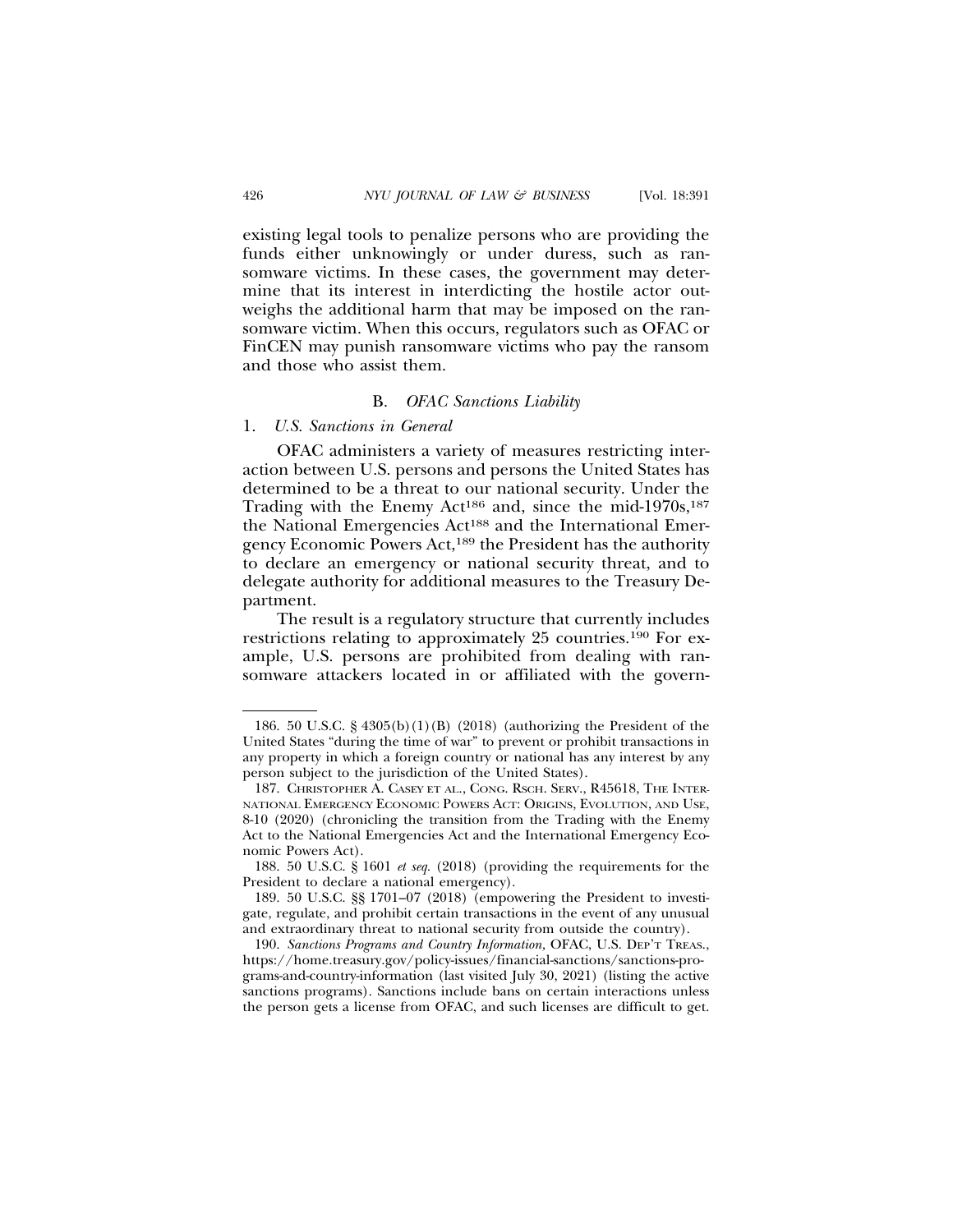ments of jurisdictions such as Iran, North Korea, Syria, Cuba, Venezuela, and the Crimea region of Ukraine.191 In addition, OFAC imposes measures on a variety of nonstate actors and behaviors through other programs, including its Counter Terrorism Sanctions192 and Cyber-Related Sanctions.193 Those restrictions may include a ban on certain transactions and asset freezes.194 In connection with its sanctions programs, OFAC maintains a list of approximately 6,300 SDNs.195 All U.S. persons are prohibited from dealing with SDNs, and any SDN property or interest in property within the possession or control of a U.S. person must be frozen and promptly reported to OFAC.196 Entities owned 50% or more by SDNs trigger the

<sup>191.</sup> *Id.* (listing all U.S. sanctions programs, including the ones mentioned). *See also* OFAC, U.S. DEP'T TREAS., UPDATED ADVISORY ON POTENTIAL SANCTIONS RISKS FOR FACILITATING RANSOMWARE PAYMENTS, *supra* note 26, at 3–4 (describing those areas as subject to "comprehensive" embargoes).

<sup>192.</sup> *Counter Terrorism Sanctions*, OFAC, U.S. DEP'T TREAS., https:// home.treasury.gov/policy-issues/financial-sanctions/sanctions-programsand-country-information/counter-terrorism-sanctions (providing information about the counter-terrorism sanctions administered by OFAC) (last visited July 30, 2021).

<sup>193.</sup> *Sanctions Related to Significant Malicious Cyber-Enabled Activities,* OFAC, U.S. DEP'T TREAS., https://home.treasury.gov/policy-issues/financial-sanctions/sanctions-programs-and-country-information/sanctions-related-tosignificant-malicious-cyber-enabled-activities (providing information about the cyber-related sanctions administered by OFAC) (last visited July 30, 2021). *See* Exec. Order No. 13,694, 80 Fed. Reg. 18077 (Apr. 2, 2015) (blocking the property of certain persons engaging in significant malicious cyberenabled activities). Other sanctions programs under, for example, the Countering America's Adversaries Through Sanctions Act of 2017 may also be relevant in the ransomware context. *See, e.g.*, Countering America's Adversaries Through Sanctions Act, 22 U.S.C. §§ 9501–64 (2021), specifically § 9524 (relating to the imposition of sanctions with respect to activities of the Russian Federation undermining cybersecurity).

<sup>194.</sup> Sanctions programs vary, but for a general summary of the kinds of measures they include, see *Frequently Asked Questions*, OFAC, U.S. DEP'T TREAS., https://home.treasury.gov/policy-issues/financial-sanctions/faqs/ topic/1501 (last visited July 29, 2021) (summarizing prohibited transactions and asset freezes).

<sup>195.</sup> *Where is OFAC's Country List? What Countries Do I Need to Worry About in Terms of U.S. Sanctions*?, OFAC, U.S. DEP'T TREAS., https:// home.treasury.gov/policy-issues/financial-sanctions/sanctions-programsand-country-information/where-is-ofacs-country-list-what-countries-do-ineed-to-worry-about-in-terms-of-us-sanctions (last visited July 29, 2021) (providing a good introduction to sanctions programs).

<sup>196.</sup> *See* Krauland et al., *supra* note 28.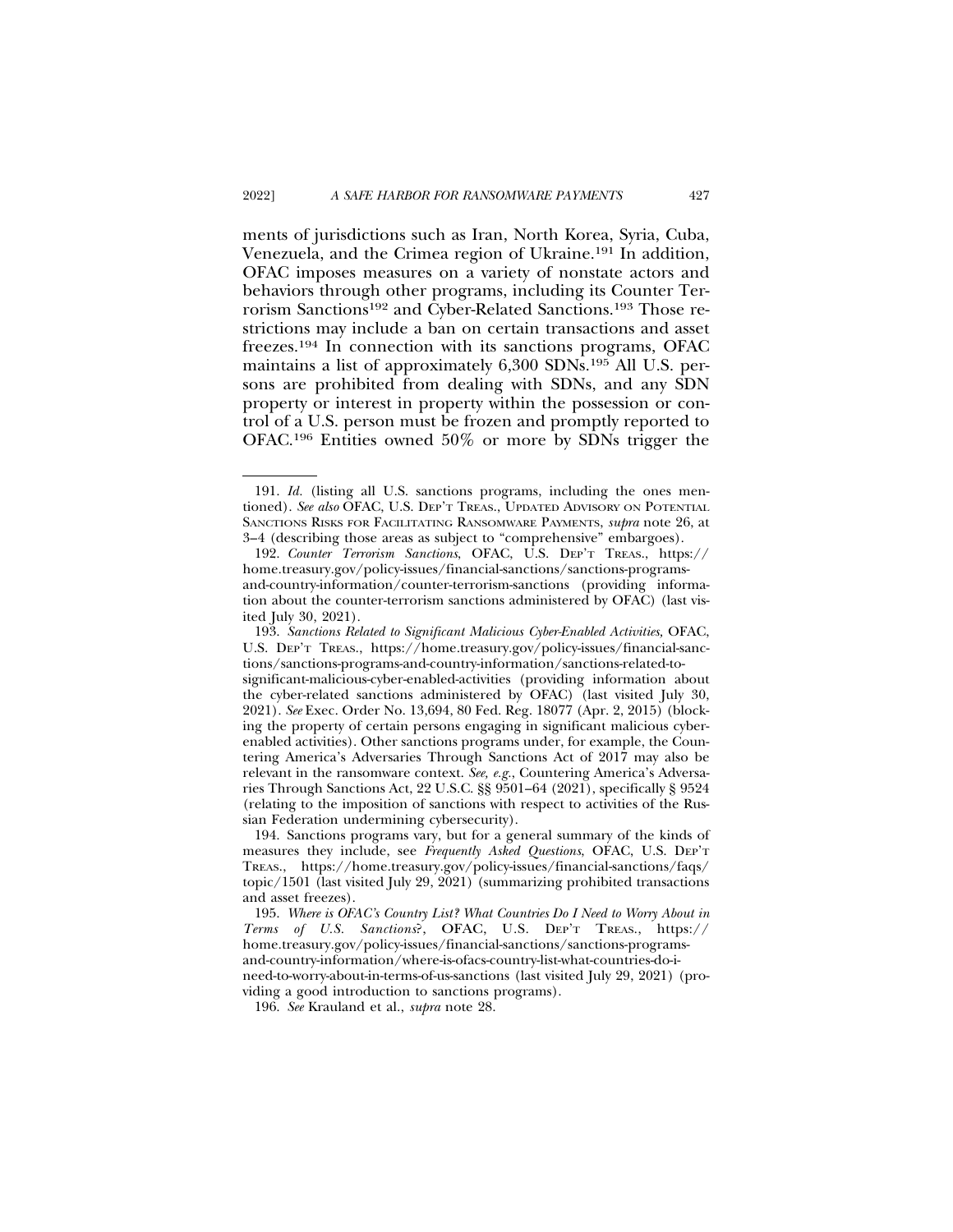same restrictions and requirements.<sup>197</sup> OFAC regulatory compliance measures, often transaction monitoring software, are a part of normal operations at entities such as financial institutions.198

## 2. *Who Has to Comply with OFAC Regulations?*

OFAC restrictions are primarily directed toward U.S. persons,<sup>199</sup> who are prohibited from making ransomware payments in violation of its regulations. U.S. persons include U.S. citizens and permanent residents, entities organized under U.S. laws, and any persons in the United States.<sup>200</sup>

OFAC's jurisdiction is broad, however. Some non-U.S. persons, whether ransomware victims or those who assist with the ransom payment, may also have to comply with OFAC regulations when their activities have a sufficient U.S. nexus. "Non-U.S. companies are subject to U.S. jurisdiction to the extent that they act within the United States, which includes acting through U.S.-incorporated entities or engaging in transactions involving U.S. goods, persons, or entities."201 Non-U.S.

<sup>197.</sup> *Id.*

<sup>198.</sup> STEPHEN MARK LEVY, FEDERAL MONEY LAUNDERING REGULATION: BANK-ING, CORPORATE AND SECURITIES COMPLIANCE § 10.10 (2021, 2d ed. Supp. 2021-2) https://1.next.westlaw.com/Document/Iaa92444cb93911de9b8c85 0332338889/View/FullText.html?originationContext=typeAhead&transition Type=default&contextData=(sc.Default) (outlining OFAC sanctions compliance programs in the financial institutions context).

<sup>199.</sup> Most OFAC programs apply to "U.S. persons." Some OFAC sanctions relating to Cuba and North Korea, promulgated pursuant to the Trading with the Enemy Act, apply to a potentially broader category of "persons subject to the jurisdiction of the United States." *See* Amy Deen Westbrook, *What's in Your Portfolio? U.S. Investors Are Unknowingly Financing State Sponsors of Terrorism,* 59 DEPAUL L. REV. 1151, 1163 & n.65 (2010) (explaining the difference in jurisdiction between programs promulgated pursuant to the Trading with the Enemy Act and ones that have been imposed using the International Emergency Economic Powers Act).

<sup>200. 31</sup> C.F.R. § 560.314 (defining the term "U.S. person" in the context of the Iranian Transactions and Sanctions Regulations).

<sup>201.</sup> Alexis Collins et al., *Ransomware and Sanctions Compliance: Considerations for Responses to Attacks,* CLEARY CYBERSECURITY & PRIVACY WATCH (Sept. 14, 2020) https://www.clearycyberwatch.com/2020/09/ransomware-andsanctions-compliance-considerations-for-responses-to-attacks/ (warning "U.S. authorities view their jurisdiction expansively"). So, for example, a "non-U.S. company seeking to make a ransom payment to a sanctioned entity would thus be prohibited from making U.S. dollar transactions (almost all of which are routed and cleared through the U.S. financial system) for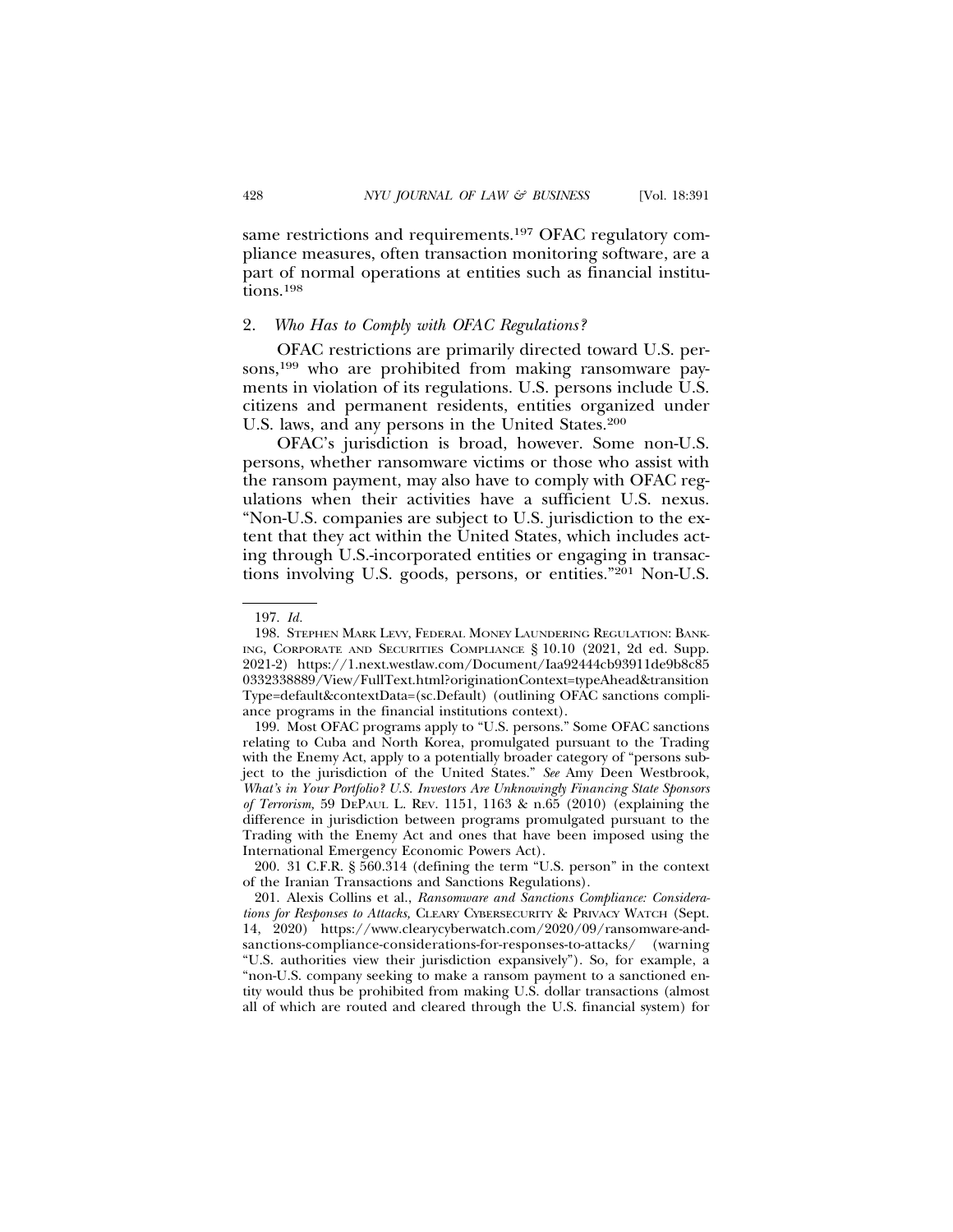persons may also be at risk for dealings with SDNs and comprehensively sanctioned jurisdictions under OFAC's "secondary sanctions" regimes. Secondary sanctions target non-U.S. persons who deal with SDNs, who participate in specified industries in sanctioned countries, or who support certain enduses of concern<sup>202</sup> such as malicious cyber-activities outside U.S. jurisdiction.<sup>203</sup>

Thus, to the extent that a ransom is paid to an SDN (and so prohibited), the ransomware victim as well as those who assist the victim risk running afoul of the OFAC sanctions. Some at OFAC have suggested that sanctions enforcement in the wake of a ransomware payment may also be directed towards the attorneys involved in the ransomware response (in fact, there is some question of whether attorneys may be held to an even higher standard).204

#### 3. *OFAC Advisory: Ransomware-Related Sanctions Targets*

In 2020 and 2021, OFAC issued and updated an advisory (the OFAC Advisory) warning that the agency adopts a strict liability approach to payments that make their way to an SDN, an entity over 50% owned by an SDN, or a threat actor in a sanctioned jurisdiction.<sup>205</sup> This approach will apply even if the ransomware victim makes the payment with no idea as to the

the purchase of digital currencies used for a ransom payment, or engaging with U.S. persons or entities, including U.S.-based digital currency exchanges and intermediaries, in facilitating such payment." *Id.*

<sup>202.</sup> *See* Krauland et al., *supra* note 28.

<sup>203.</sup> The jurisdiction of Executive Order No. 13,694 is broad. *See* Exec. Order 13,694, § 1(a)(ii)(B), 80 Fed. Reg. 18077 (Apr. 2, 2015) (authorizing sanctions against non-U.S. persons who materially assist or provide financial support for any persons blocked under the order). In addition, Executive Order No. 13722 authorizes secondary sanctions against persons who materially assist or provide financial support for persons sanctioned for engaging in malicious cyber activities. *See* Exec. Order 13,722, § 2(a)(vii), 81 Fed. Reg. 14943 (Mar. 18, 2016) (imposing certain restrictions on North Korea). Arguably, any non-U.S. person, regardless of location, risks being designated on the SDN List for making a payment in any currency to a person sanctioned under the 2015 executive order. Collins et al., *supra* note 201.

<sup>204.</sup> *See* Stark, *supra* note 7 (discussing comments made at a January 2021 conference by Kaveh Miremadi, section chief in OFAC's enforcement division).

<sup>205.</sup> OFF. OF FOREIGN ASSETS CONTROL, U.S. DEP'T OF THE TREASURY, *supra* note 26 (updating its October 1, 2020, advisory warning of potential sanctions for paying ransoms).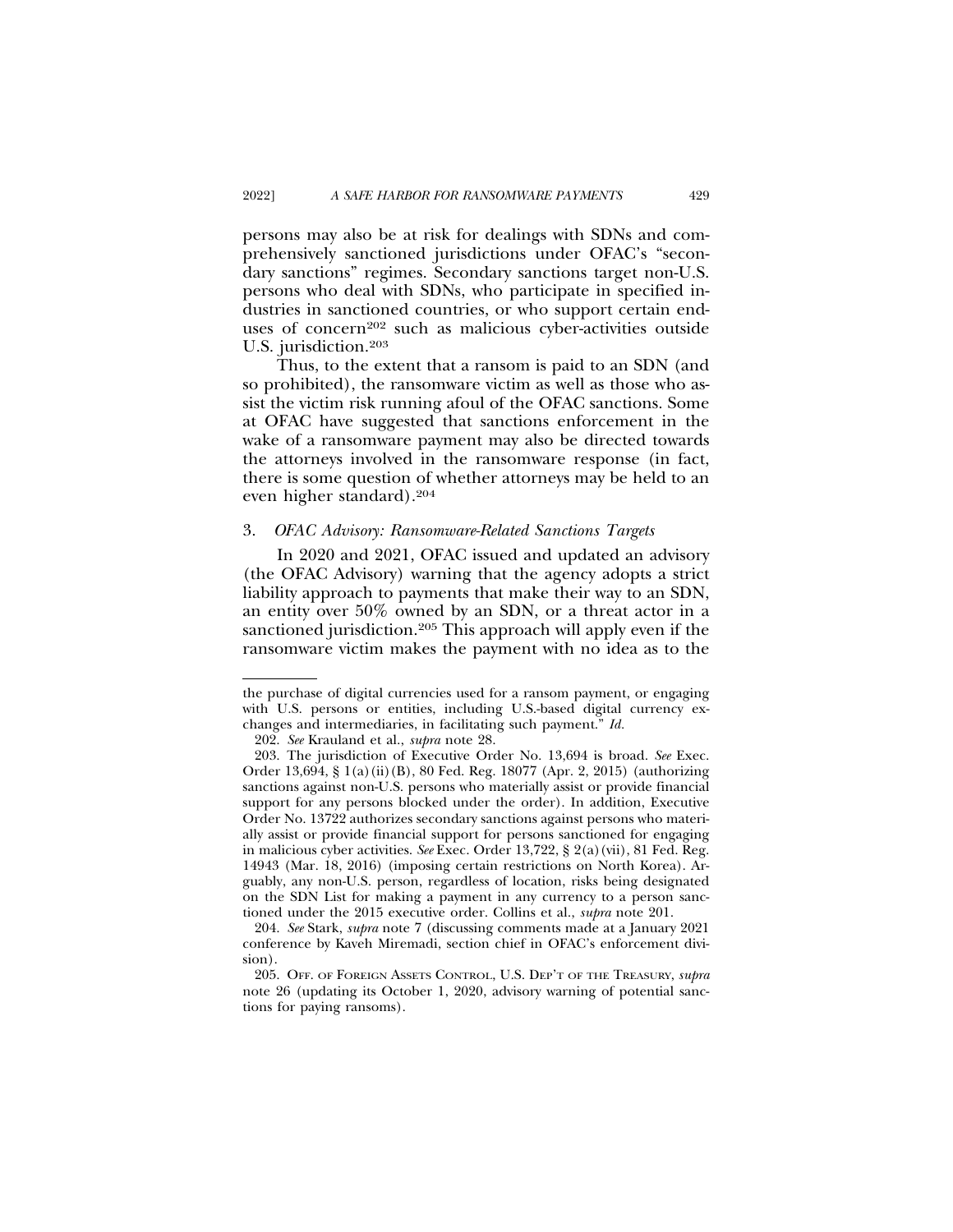hacker's identity, and if the hacker's identity is not discovered until after the fact.

The SDN list currently includes ransomware hackers or identified ransomware attackers designated through, for example, the terrorism and cyber-related programs<sup>206</sup> as well as hackers connected with sanctioned jurisdictions.<sup>207</sup> As mentioned above, "U.S. law generally prohibits facilitating, enabling, tendering, etc. payment to a suspected terrorist or someone located in, or affiliated with, a jurisdiction subject to comprehensive U.S. sanctions—such as Iran and North Korea."208 In addition, some SDNs are now identified as cryptocurrency wallet addresses.209

A ransomware attacker may be on the SDN list, or in a sanctioned jurisdiction, but, in many cases, the ransomware victim does not know.210 Ransomware attackers typically employ their technology to conceal their identity and location. In addition, some hackers identified by OFAC are rebranding their ransomware or impersonating other groups in order to circumvent U.S. sanctions.211 For example, EvilCorp has reportedly rebranded WastedLocker as "Hades," "Phoenix," and

208. Stark, *supra* note 7.

209. On November 28, 2018, OFAC identified for the first time digital currency addresses associated with sanctioned persons when it sanctioned two Iranian individuals involved in the 2015 SamSam ransomware scheme. Paul Marquardt et al., *OFAC Lists Digital Currency Addresses for First Time, Releases New Guidance,* CLEARY INT'L TRADE & SANCTIONS WATCH (Dec. 5, 2018) https://www.clearytradewatch.com/2018/12/ofac-lists-digital-currency-addresses-first-time-releases-new-guidance/ (noting that the individuals were

accused of converting digital currency payments into Iranian rial as part of a widespread ransomware scheme).

210. Phil Muncaster, *Evil Corp Rebrands Ransomware to Escape Sanctions,* IN-FOSECURITY MAGAZINE (June 8, 2021) https://www.infosecurity-magazine.com/news/evil-corp-rebrands-ransomware/ (reporting that EvilCorp malware is identifiable based on things like the obfuscator, the cryptographic scheme, the encrypted file format, and other factors).

211. Elizabeth Montalbano, *Evil Corp Impersonates PayloadBin Group to Avoid Federal Sanctions*, THREATPOST (June 8, 2021) https://threatpost.com/evilcorp-impersonates-payloadbin/166710/ (reporting that Evil Corp. was trying to mask its latest activity by using a previously unknown ransomware called PayloadBin).

<sup>206.</sup> Collins et al., *supra* note 201 (walking through the 2015 and 2016 Executive Orders pursuant to which cybersecurity threats may be sanctioned).

<sup>207.</sup> *Id.* (explaining prohibitions on ransom payments to persons located, organized, or resident in sanctioned territories).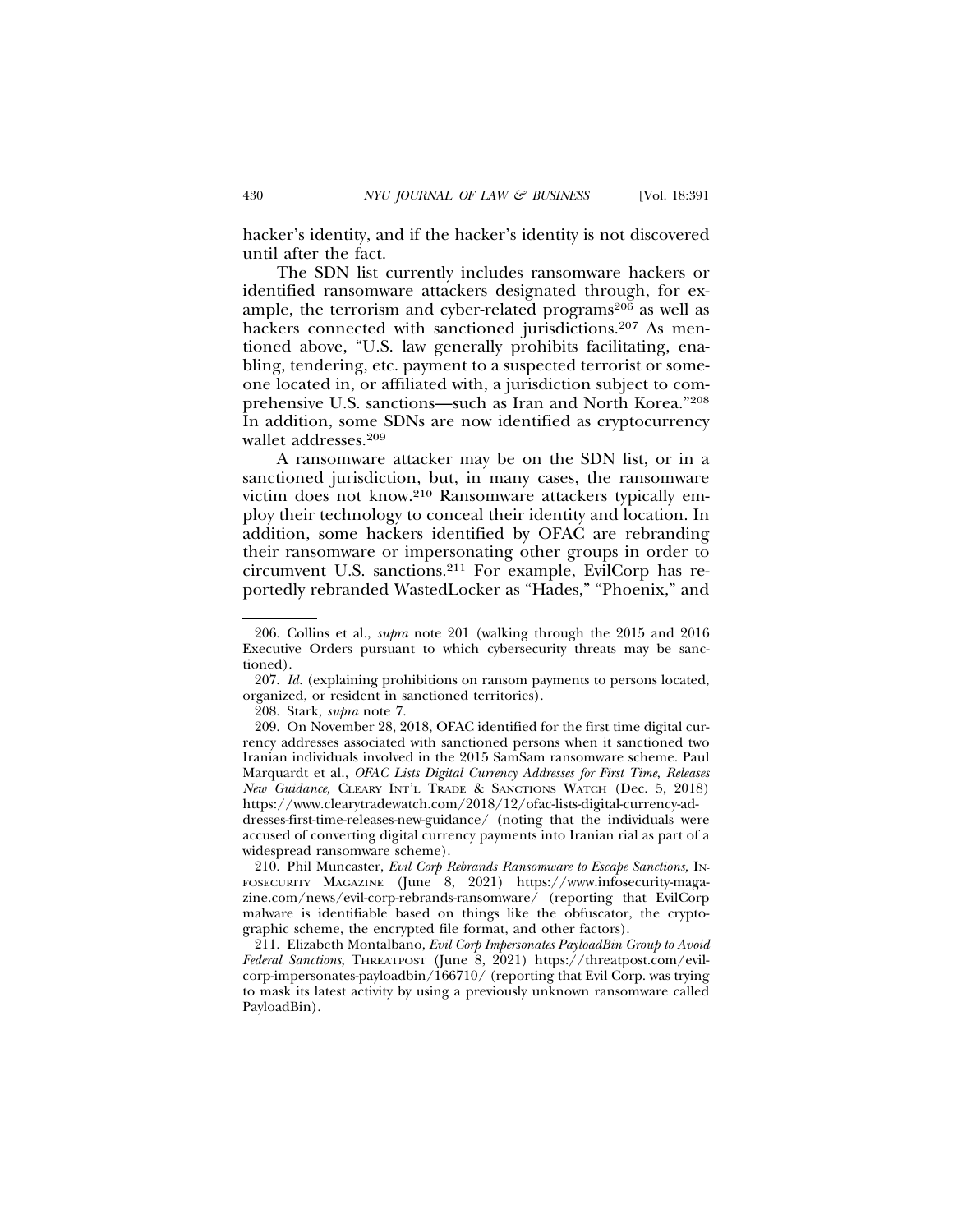most recently "PayloadBin" (on a site previously operated by the Babuk group, which carried out the cyberattack on the DC police212) in "an attempt to trick victims into violating the OFAC regulations."213 Even if a victim has some idea of who originated the attack, proving definitively that a hacker is *not* on the SDN list is difficult.214

#### 4. *Strict Liability, Licenses, and Penalties*

Because U.S. sanctions regimes may impose strict liability in civil cases, an entity that makes a ransom payment to a hacker sanctioned by the United States could be subject to severe monetary penalties regardless of whether the entity knew or had reason to know that the hacker was sanctioned.215 The OFAC Advisory warned of civil penalties for sanctions violations216 based on strict liability, and emphasized that "a person subject to U.S. jurisdiction may be held civilly liable even if such person did not know or have reason to know that it was engaging in a transaction that was prohibited under sanctions laws and regulations administered by OFAC."217

OFAC has wide discretion to begin an investigation, and, although the agency will likely consider the company's knowledge when determining whether to bring an enforcement action, the action itself may impose significant costs on a ran-

<sup>212.</sup> *See* discussion *supra* Section II.C.3.

<sup>213.</sup> Muncaster, *supra* note 210 (noting the effort to trick victims).

<sup>214.</sup> *See* Stark, *supra* note 7. *See also* Krauland et al., *supra* note 28 (noting that ransomware victims and those who assist them are often incapable of determining the identity or the location of a ransomware hacker).

<sup>215.</sup> *See* Alexis Collins et al., *OFAC and FinCEN Issue Advisories on Cyber Ransom Payments,* Cleary Cybersecurity & Privacy Watch, CLEARY GOTTLIEB (Oct. 6, 2020), https://www.clearycyberwatch.com/2020/10/ofac-and-fincen-issue-advisories-on-cyber-ransom-payments/ (noting OFAC's strict liability approach). *See also* Krauland et al., *supra* note 28.

<sup>216.</sup> OFF. OF FOREIGN ASSETS CONTROL, U.S. DEP'T OF THE TREASURY, *supra* note 26, at 4 (updating the October 1, 2020, advisory). Violation of U.S. sanctions, prohibited interactions without an OFAC license, may result in monetary penalties, and willful violations may trigger DOJ criminal prosecution. Roberto J. Gonzalez & Rachel M. Fiorill, *USA*, *in* SANCTIONS 2020 151, 151 (2019), https://www.paulweiss.com/media/3979073/iclg\_sanctions2020.pdf.

<sup>217.</sup> OFF. OF FOREIGN ASSETS CONTROL, U.S. DEP'T OF THE TREASURY, *supra* note 26, at 4 (updating the October 1, 2020, advisory to encourage victims to report attacks if they suspect—not just believe there to be—a sanctions nexus).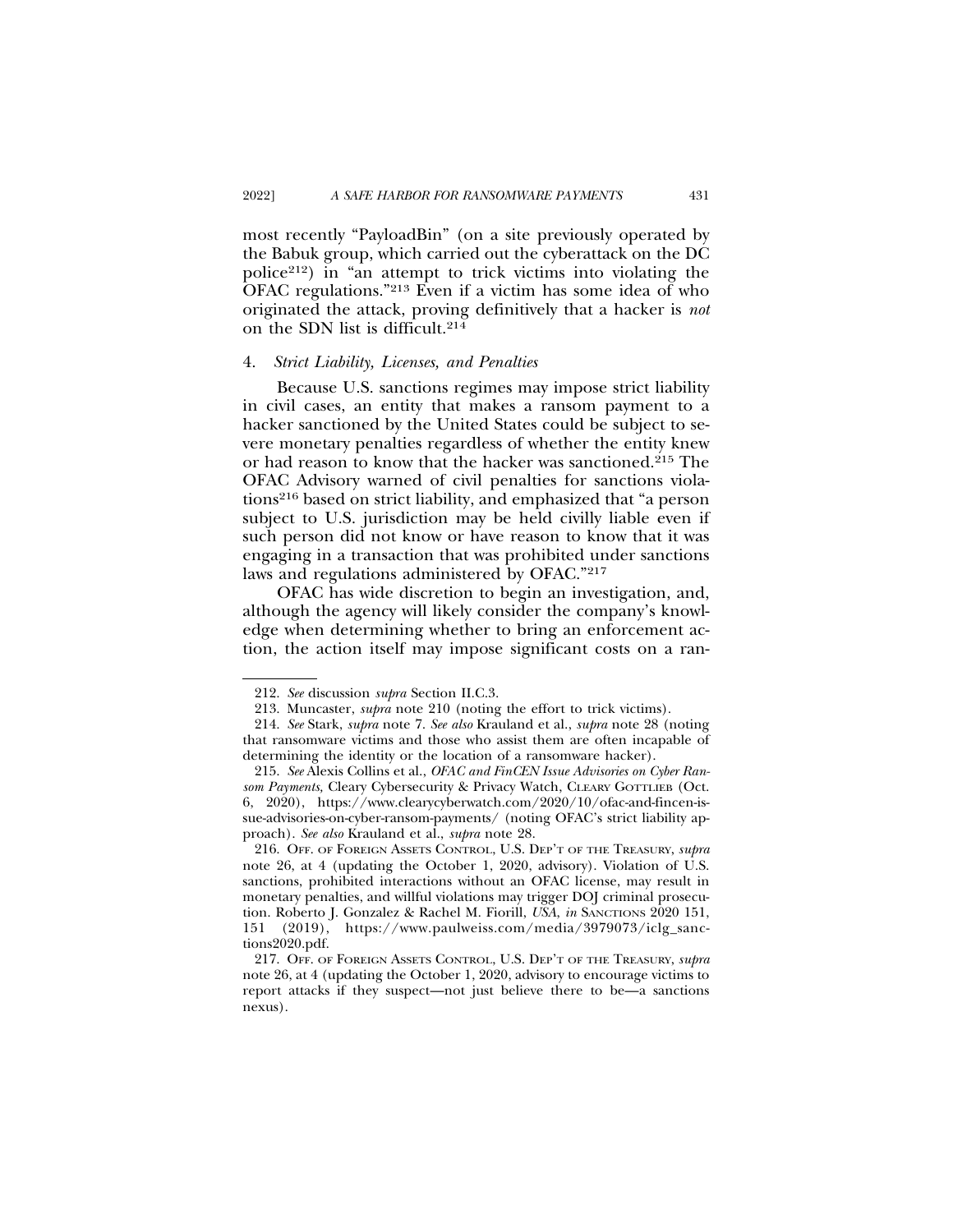somware target.<sup>218</sup> The OFAC Advisory mentioned potential mitigating factors that OFAC will consider, including timely and complete reporting of a ransomware attack, $2^{19}$  cooperation with law enforcement, and cyber-security compliance measures.220 But the availability of mitigation credit is unclear when a sanctions nexus is known or suspected at the time of the attack.<sup>221</sup>

The OFAC Advisory further warned companies that "license applications involving ransomware payments demanded as a result of malicious cyber-enabled activities will continue be reviewed by OFAC on a case-by-case basis with a presumption of denial."222 OFAC has the authority to grant a specific license for a ransomware victim to make a payment to an SDN or other blocked person,223 but the OFAC Advisory confirms that is unlikely.224 In addition, no general license or regulatory exemption from prosecution currently exists for making a ransom payment.<sup>225</sup>

The OFAC Advisory does encourage victims and those assisting them with ransomware attacks to report the attacks to various government agencies and cybersecurity offices, and to "contact OFAC if there is any reason to suspect a potential sanctions nexus with regard to a ransomware payment."226

<sup>218.</sup> Collins et al., *supra* note 201 (noting that OFAC discretion also extends to determination of penalties).

<sup>219.</sup> OFF. OF FOREIGN ASSETS CONTROL, U.S. DEP'T OF THE TREASURY, *supra* note 26, at 5 (updating the October 1, 2020, advisory to broaden the agencies to which reports may be made).

<sup>220.</sup> *Id.* at 4–5.

<sup>221.</sup> The OFAC Advisory specifies that credit for reporting to law enforcement or other relevant agencies is available "in the case of ransomware payments that may have a sanctions nexus." *Id.* at 5.

<sup>222.</sup> *Id.*

<sup>223.</sup> *See OFAC License Application Page*, U.S. DEP'T OF THE TREASURY, https:/ /home.treasury.gov/policy-issues/financial-sanctions/ofac-license-applica-

tion-page (last visited Sept. 21, 2021) (noting that a license is an authorization from OFAC to engage in a transaction that would otherwise be prohibited).

<sup>224.</sup> OFF. OF FOREIGN ASSETS CONTROL, U.S. DEP'T OF THE TREASURY, *supra* note 26, at 4 (explaining that OFAC will review license applications involving ransomware payments with a presumption of denial).

<sup>225.</sup> *See* OFF. OF FOREIGN ASSETS CONTROL, U.S. DEP'T OF THE TREASURY, *supra* note 26, at 5 (confirming that applications will be reviewed on a "caseby-case" basis).

<sup>226.</sup> *Id.*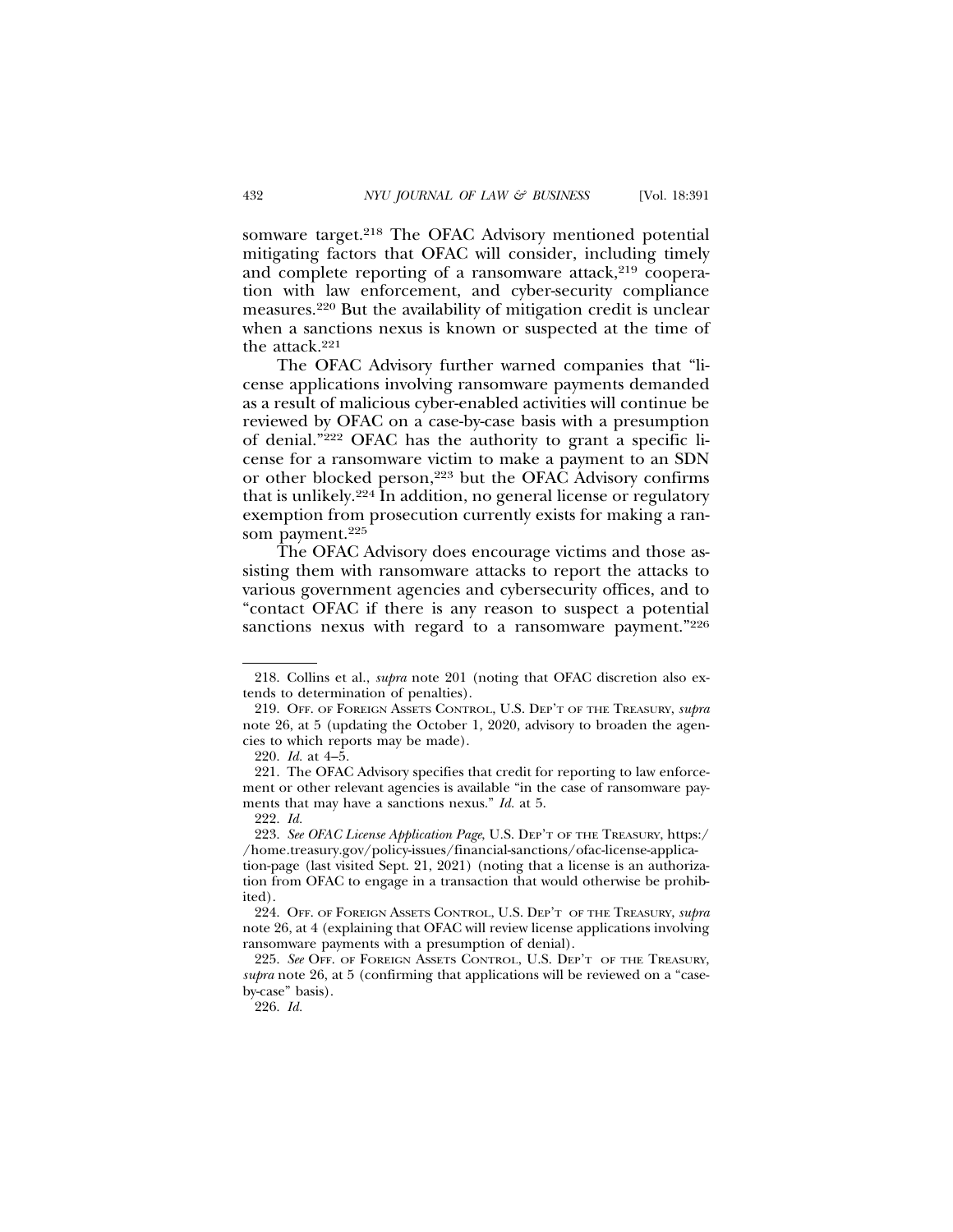Even if a license were likely, the current license process is poorly suited to timely assistance. OFAC often takes "weeks if not months" to respond to license requests, and "generally refuses to issue licenses for theoretical or potential scenarios or where U.S. jurisdiction is uncertain."<sup>227</sup> As mentioned, U.S. jurisdiction is likely to be uncertain in most ransomware attacks because hackers often conceal their identity and location.

### 5. *The Threat of OFAC Enforcement in the Ransomware and Cryptocurrency Context*

Because cryptocurrencies are often held pseudonymously, enforcement of U.S. sanctions and other measures in the ransomware context has been challenging. OFAC has designated a number of hackers and ransomware attackers, and their bitcoin addresses, as SDNs. For example, the OFAC Advisory mentioned Bogachev (responsible for Cryptolocker), a list of Iranians (responsible for the SamSam ransomware used against the City of Atlanta, the Colorado Department of Transportation, and a number of health companies), the North Korean Lazarus Group (responsible for WannaCry 2.0), and Evil Corp. (responsible for the ransomware used against a number of banks and other attacks).228 In addition, on September 21, 2021, OFAC designated as SDNs the Russia-based cryptocurrency over-the-counter broker SUEX OTC and 25 related Bitcoin, Ether, and Tether addresses for "facilitating financial transactions for ransomware actors."229 SUEX is thought to have received nearly \$13 million from ransomware operators including Ryuk, which was involved in the U.S. Coast Guard cyberattack.230 The SUEX sanction was OFAC's first designa-

<sup>227.</sup> *See* Krauland et al., *supra* note 28.

<sup>228.</sup> OFF. OF FOREIGN ASSETS CONTROL, U.S. DEP'T OF THE TREASURY, *supra* note 26, at 2–3 (noting hackers who have been designated as SDNs).

<sup>229.</sup> *Publication of Updated Ransomware Advisory; Cyber-related Designation*, U.S. DEP'T OF THE TREASURY (Sept. 21, 2021), https://home.treasury.gov/ policy-issues/financial-sanctions/recent-actions/20210921.

<sup>230.</sup> *Chainalysis in Action: OFAC Sanctions Russian Cryptocurrency OTC Suex that Received Over \$160 Million from Ransomware Attackers, Scammers, and Darknet Markets,* CHAINALYSIS INSIGHTS: CHAINALYSIS BLOG (Sept. 21, 2021), https://blog.chainalysis.com/reports/ofac-sanction-suex-september-2021 (detailing some of the illicit payment sources); *Ryuk Ransomware Took Down U.S. Coast Guard Operations,* CISOMAG (Dec. 3, 2019), https:// cisomag.eccouncil.org/ryuk-ransomware-took-down-u-s-coast-guard-operations/ (identifying the attack as deploying Ryuk ransomware).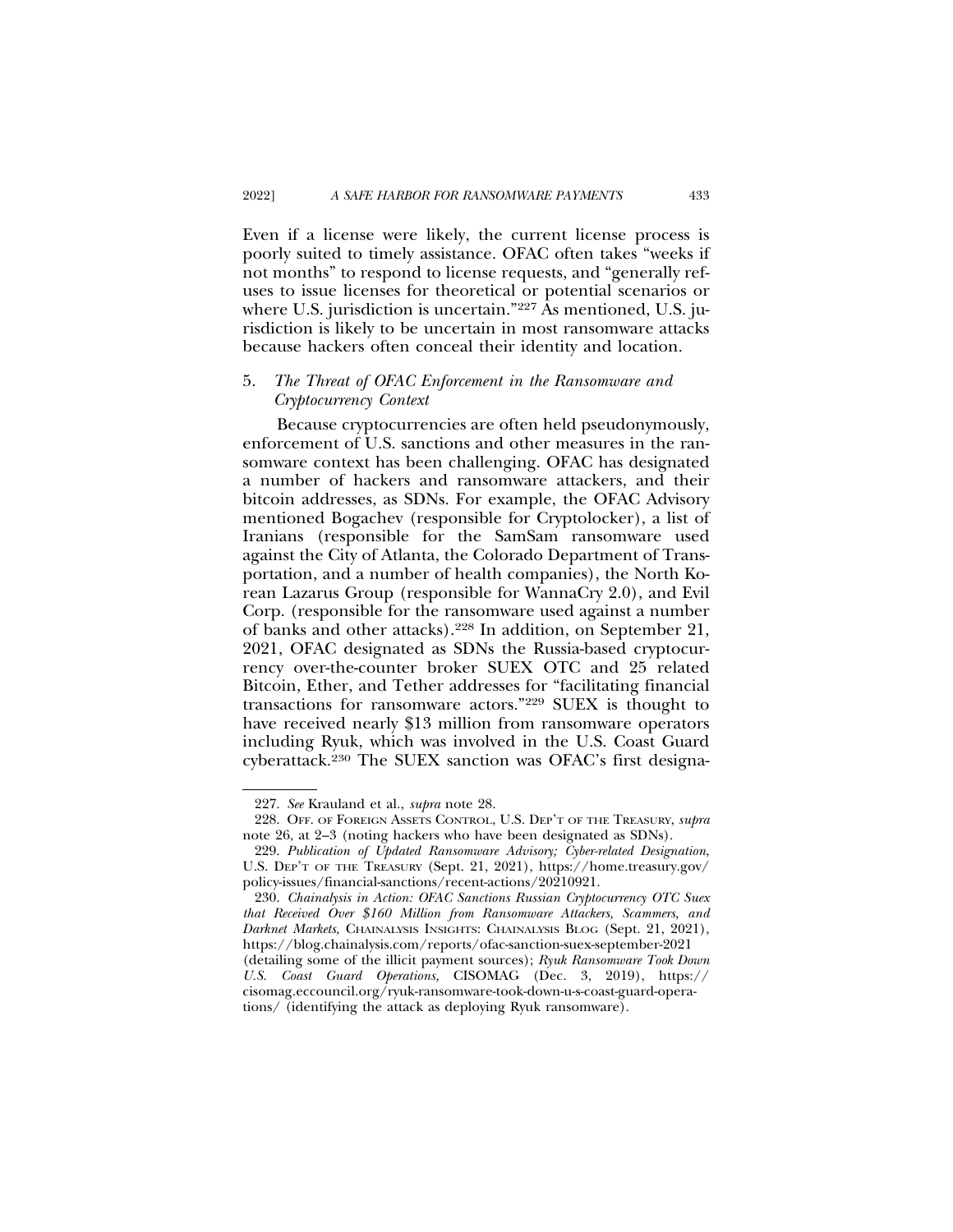tion of a virtual currency exchange for laundering cyber-ransoms.231

As OFAC has added ransomware hackers and bitcoin addresses to its SDN list, the dilemma for ransomware victims who pay has worsened. In 2020, Garmin Corp. reportedly paid a multimillion dollar ransom to Evil Corp.,232 a Russian cybercriminal gang233 against which OFAC has imposed sanctions,234 to regain control of its GPS and smartwatch systems. In 2021, CNA Financial Corp. reportedly paid a \$40 million ransom in response to a Phoenix Locker attack.235 Phoenix Locker is a variant of another ransomware (Hades) created by Evil Corp.236 At the time, CNA Financial Corp. specifically noted that Phoenix was "[not] on any prohibited party list and [was] not a sanctioned entity" and stated that it had "followed all laws, regulations, and published guidance, including OFAC's 2020 ransomware guidance, in its handling of this matter."237

In addition, OFAC is actively enforcing its regulations in the context of cryptocurrency service businesses. In December 2020, OFAC announced a settlement with BitGo, which offers non-custodial digital wallet management services,<sup>238</sup> for providing its digital wallet services to SDNs.239 OFAC alleged

239. Enforcement Release, U.S. Department of the Treasury, OFAC Enters Into \$98,830 Settlement with BitGo, Inc. for Apparent Violations of Mul-

<sup>231.</sup> Press Release, U.S. Department of the Treasury, Treasury Takes Robust Actions to Counter Ransomware (Sept. 21, 2021), https:// home.treasury.gov/news/press-releases/jy0364 (labeling SUEX "complicit" in ransomware activity).

<sup>232.</sup> Collins et al., *supra* note 201.

<sup>233.</sup> Hern, *supra* note 89 (explaining that Garmin's smartwatch and GPS business was held hostage for three days).

<sup>234.</sup> OFF. OF FOREIGN ASSETS CONTROL, U.S. DEP'T OF THE TREASURY, *supra* note 95 (identifying Evil Corp., also known as the Dridex Gang, as an SDN).

<sup>235.</sup> Brittany Chang, *One of the Biggest US Insurance Companies Reportedly Paid Hackers \$40 Million Ransom After a Cyberattack,* BUS. INSIDER (May 22, 2021) https://www.businessinsider.com/cna-financial-hackers-40-millionransom-cyberattack-2021-5 (updating reports on the CNA attack to indicate a ransom had been paid).

<sup>236.</sup> *Id*.

<sup>237.</sup> *Id.* (quoting a CNA spokesperson).

<sup>238.</sup> *Settlement Agreement between the U.S. Department of the Treasury's Office of Foreign Assets Control and BitGo, Inc.*, U.S. DEP'T OF THE TREASURY (Dec. 30, 2020), https://home.treasury.gov/policy-issues/financial-sanctions/recentactions/20201230\_33 (announcing the settlement).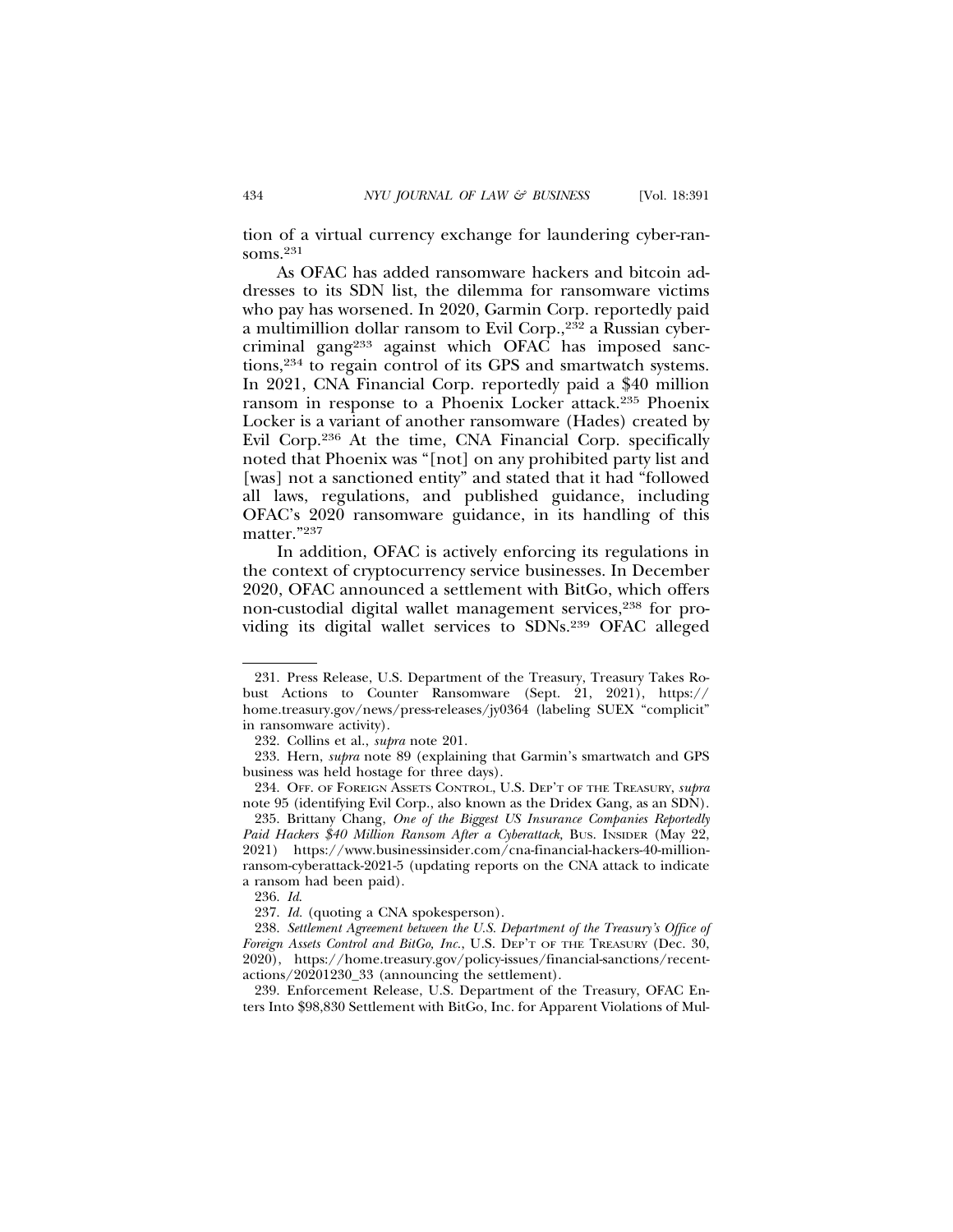BitGo had reason to know it was providing services to users in sanctioned countries based on their Internet Protocol (IP) addresses.240

In February 2021, OFAC settled with BitPay, Inc., which offers payment processing solutions for merchants to accept digital currency,241 for 2,102 apparent violations of multiple sanctions programs.<sup>242</sup> OFAC alleged that BitPay allowed persons who appear to have been located in sanctioned countries to transact with merchants on BitPay's platform, "even though BitPay had location information, including Internet Protocol (IP) addresses and other location data, about those persons prior to effecting the transactions."243

#### C. *Anti-Money Laundering Liability*

### 1. *U.S. Measures*

A ransomware payment may also be subject to penalties under U.S. anti-money laundering (AML) regulations. U.S. law prohibits money laundering, which includes various techniques employed by criminals to make illegally obtained funds appear legitimate.244 U.S. efforts to combat money laundering are based in large part on the AML regulations promulgated pursuant to the legislative framework known as the Bank Secrecy Act, alternatively known as the Currency Transactions

tiple Sanctions Programs Related to Digital Currency Transactions (Dec. 30, 2020), https://home.treasury.gov/system/files/126/20201230\_bitgo.pdf (specifying that BitGo is based in Palo Alto, California).

<sup>240.</sup> *Id.*

<sup>241.</sup> *Settlement Agreement between the U.S. Department of the Treasury's Office of Foreign Assets Control and BitPay, Inc*., U.S. DEP'T OF THE TREASURY (Feb. 18, 2021), https://home.treasury.gov/policy-issues/financial-sanctions/recentactions/20210218 (announcing the settlement).

<sup>242.</sup> Enforcement Release, U.S. Department of the Treasury, OFAC Enters into \$507,375 Settlement with BitPay, Inc. for Apparent Violations of Multiple Sanctions Programs Related to Digital Currency Transactions (Feb. 18, 2021), https://home.treasury.gov/system/files/126/20210218\_bp.pdf (specifying that BitPay is based in Atlanta, Georgia).

<sup>243.</sup> U.S. DEP'T OF THE TREASURY, *supra* note 238 (implying that the company had reason to know that certain transactions were with persons in sanctioned countries).

<sup>244.</sup> *What Is Anti-Money Laundering?*, CORP. FIN. INST., https:// corporatefinanceinstitute.com/resources/knowledge/finance/anti-moneylaundering/ (last visited Jul. 31, 2021).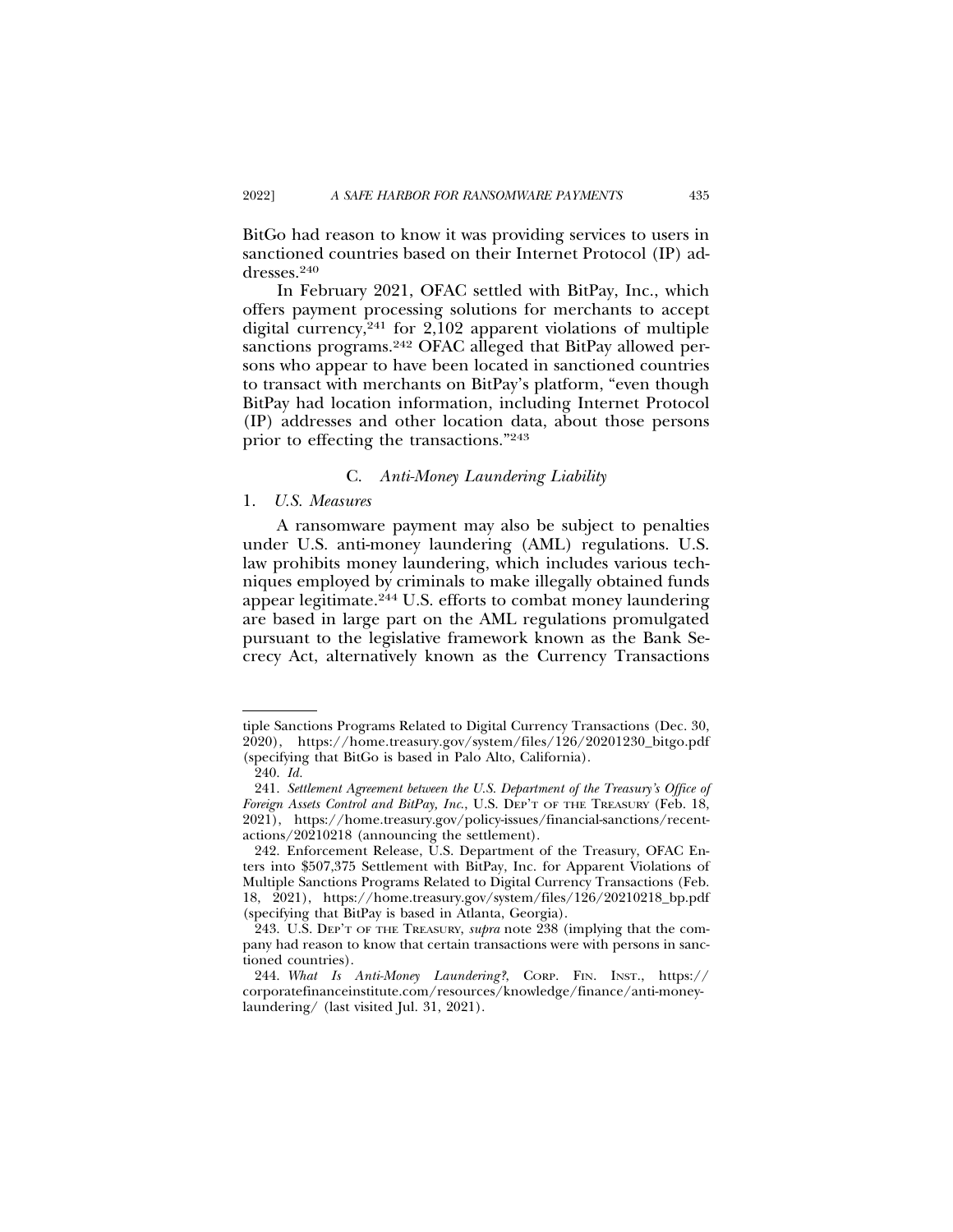Reporting Act of 1970,245 as amended by in 2001 by the USA PATRIOT Act<sup>246</sup> and the Anti-Money Laundering Act of 2020 (AMLA).247 AML regulation is designed to detect, deter, and disrupt terrorist financing248 and other criminal networks by imposing a variety of recordkeeping and reporting requirements on certain persons usually necessary to some part of the money laundering process.<sup>249</sup>

Some of the primary responsibilities imposed by AML regulations are know-your-customer requirements which require all financial institutions to conduct customer due diligence.250 Customer due diligence includes identifying and verifying the identity of customers and their beneficial owners (when cus-

250. 31 C.F.R. § 1010.230 (2021).

<sup>245. 31</sup> U.S.C. §§ 5311–32. The Currency and Financial Transactions Reporting Act of 1970 was "designed to help identify the source, volume and movement of currency and other monetary instruments transported or transmitted into or out of the U.S." Julie Stackhouse, *What Is the Bank Secrecy Act and Why Does It Exist?,* FED. RSRV. BANK OF ST. LOUIS: ON THE ECON. BLOG (Apr. 23, 2018), https://www.stlouisfed.org/on-the-economy/2018/april/ what-bank-secrecy-act-why-exist (explaining that Congress was concerned about cash coming in and out of the country).

<sup>246.</sup> Uniting and Strengthening America by Providing Appropriate Tools Required to Intercept and Obstruct Terrorism (USA PATRIOT ACT) Act of 2001, 107 Pub. L. No. 56, 115 Stat. 272 (codified in scattered sections of U.S.C.) (strengthening U.S. measures to prevent international money laundering and the financing of terrorism).

<sup>247.</sup> AMLA was enacted as part of the William M. (Mac) Thornberry National Defense Authorization Act for Fiscal Year 2021. William M. (Mac) Thornberry National Defense Authorization Act for Fiscal Year 2021, Pub. L. No. 116-283, §§ 6001–511, 134 Stat. 3388, 4547–633. AMLA modernized AML by specifying new standards for testing the technology and processes used for AML compliance, with the challenge of cryptocurrencies in mind. Carl F. Fornaris et al., *The Anti-Money Laundering Act of 2020: Congress Enacts the Most Sweeping AML Legislation Since Passage of the USA PATRIOT Act,* NAT'L L. REV. (Jan. 19, 2021), https://www.natlawreview.com/article/anti-moneylaundering-act-2020-congress-enacts-most-sweeping-aml-legislation-passage (explaining that the Act was passed as part of the National Defense Authorization Act for Fiscal Year 2021, over then-President Trump's veto).

<sup>248.</sup> *Bank Secrecy Act (BSA) & Related Regulations, OFF. OF THE COMPTROL-*LER OF THE CURRENCY, https://www.occ.gov/topics/supervision-and-examination/bsa/bsa-related-regulations/index-bsa-and-related-regulations.html (last visited Jul. 31, 2021).

<sup>249.</sup> *See* 31 U.S.C. § 5311 (identifying the purpose of the subchapter as requiring reports and records that help in criminal, tax, or regulatory investigations or proceedings, and that help in conducting intelligence or counterintelligence activities to protect against terrorism).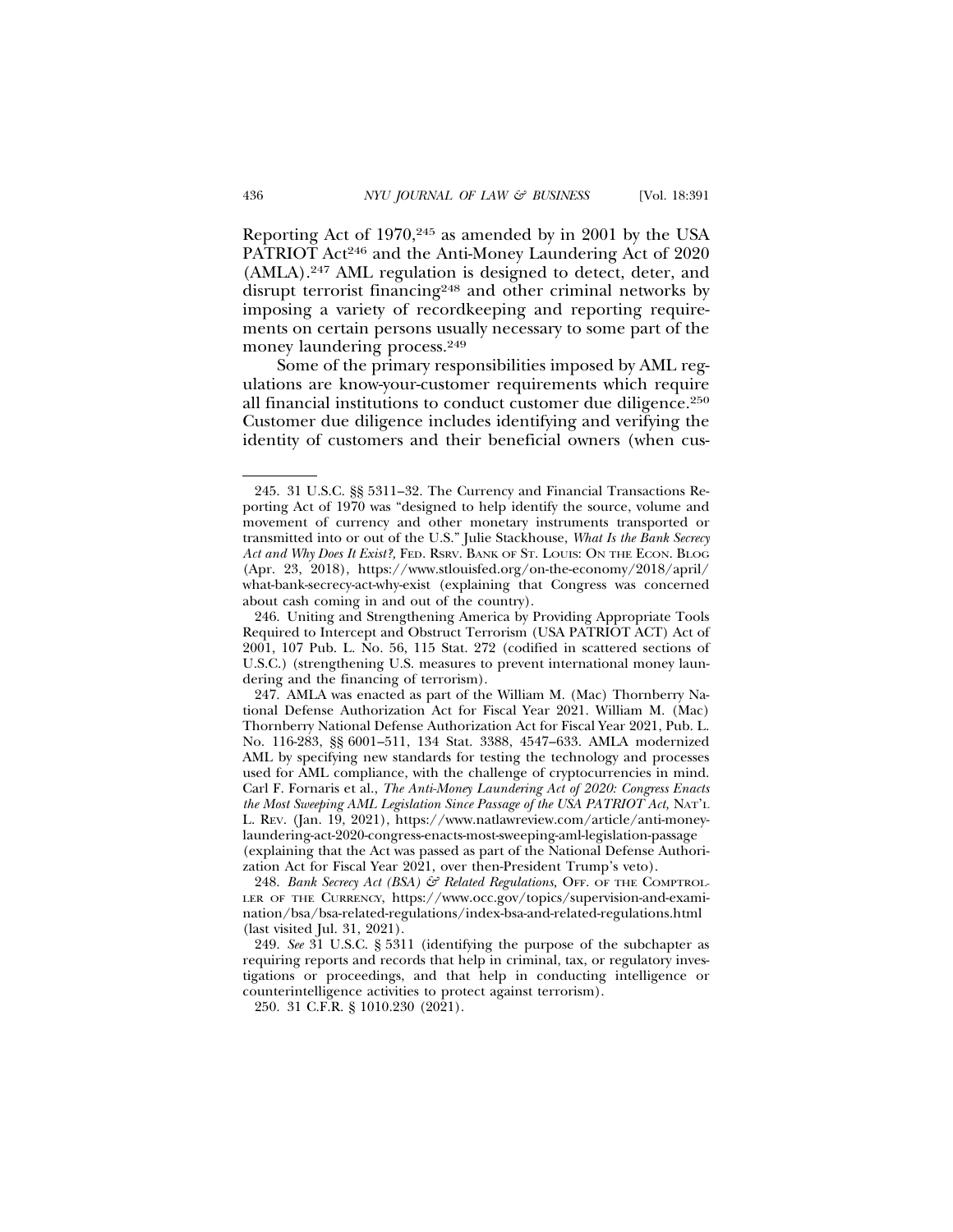tomers are legal entities), understanding the nature and purpose of customer relationships, and ongoing monitoring to maintain and update customer information and identify suspicious transactions.251

AML regulations also require filing of Currency Transaction Reports (CTRs) when there are cash or coin transactions over \$10,000 conducted by or for one person, or multiple currency transactions that total over \$10,000 in a single day.252 In addition, AML regulations require Suspicious Activity Reports (SARs) to be filed when, for example, transactions totaling \$5,000 or more are known or suspected to involve funds derived from illegal activities.253 Failure to comply with the customer due diligence requirements or to file CTRs and SARs can result in severe civil and criminal penalties.254 AMLA enhanced criminal penalties, adding sanctions against intentionally deceiving or withholding information from financial institutions.255

#### 2. *Enforcement of AML Laws*

Most AML regulations apply to "financial institutions," which include banks, broker/dealers, "money services busi-

<sup>251.</sup> *Id.* at § 1010.230(b).

<sup>252.</sup> *Id.* at §§ 1010.311, 1010.314(b). *See also Notice to Customers: A CTR Reference Guide*, U.S DEP'T OF THE TREASURY FIN. CRIMES ENF'T NETWORK, https:/ /www.fincen.gov/sites/default/files/shared/CTRPamphlet.pdf (last visited Jul. 15, 2020) (noting CTR requirements for personal identification information about the individual conducting the transaction including social security numbers, driver's licenses, or other government issued documents).

<sup>253. 12</sup> C.F.R. § 21.11(c)(2) (2021).

<sup>254. 31</sup> C.F.R. § 1022.380(e). For rules concerning enforcement, penalties, and forfeiture, see 31 C.F.R. §§ 1010.810–850. Government enforcement has included a multi-billion-dollar 2020 settlement with Goldman Sachs for, *inter alia,* AML compliance violations. *Goldman Sachs Fined \$2.9B*, BANKERS ONLINE (Oct. 23, 2020), https://www.bankersonline.com/topstory/166119 (noting that the Federal Reserve Board assessed a \$154 million civil penalty for Goldman's failure to maintain appropriate oversight, internal controls, and risk management in connection with its 1MDB transactions).

<sup>255.</sup> Kevin M. Bolan et al., *The Anti-Money Laundering Act of 2020–Expanding Anti-Money Laundering Reporting Responsibilities to Small Businesses*, WHITE & CASE (Feb. 16, 2021), https://www.whitecase.com/publications/ alert/anti-money-laundering-act-2020-expanding-anti-money-laundering-reporting (explaining the new penalties).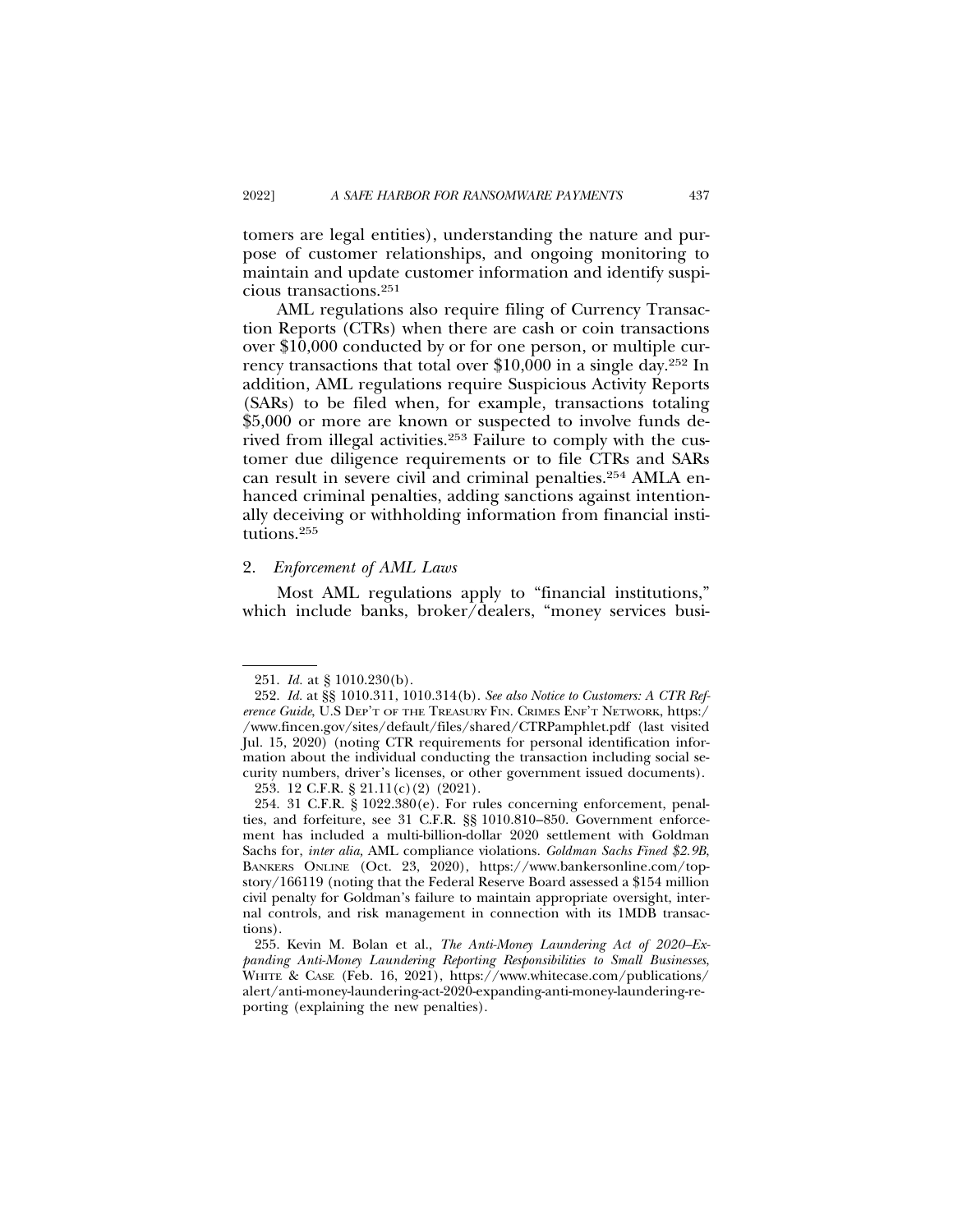nesses," and a variety of other actors.256 "Money services businesses" are defined as persons doing business as, among other things, foreign exchange dealers, check cashers, traveler's check and money order issuers, and "money transmitters."257 In turn, "money transmission services" are defined as "the acceptance of currency, funds, or other value that substitutes for currency from one person *and* the transmission of currency, funds, or other value that substitutes for currency to another location or person or by any means."258

AML regulations are not limited to U.S. financial institutions and money services businesses. They also apply to all other U.S. persons; U.S. branches of foreign financial institutions; non-U.S. financial institutions with certain U.S.-based operations; and non-U.S. financial institutions with transactions processed through a U.S. financial institution, or with operations affected by U.S. sanctions.259

AML measures are enforced by FinCEN, which, like the OFAC, is part of the Department of the Treasury.260 FinCEN's mission is "to safeguard the financial system from illicit use and combat money laundering and promote national security through the collection, analysis, and dissemination of financial intelligence and strategic use of financial authorities."261 FinCEN receives and maintains financial transactions data,

<sup>256.</sup> Other actors include, for example, telegraph companies, casinos, card clubs, and commodities brokers.  $3\overline{1}$  C.F.R.  $\overline{8}$   $1010.100(t)$ .

<sup>257.</sup> *Id.* at § 1010.100(ff).

<sup>258.</sup> *Id.* at § 1010.100(ff)(5)(i) (emphasis added). AMLA codified existing FinCEN guidance, which had included cryptocurrencies as "value that substitutes for currency" for purposes of the definition of money services businesses since 2013.

<sup>259.</sup> *Who is Subject to US AML Laws?*, WILLKIE COMPLIANCE CONCOURSE, https://complianceconcourse.willkie.com/resources/anti-money-laundering-us-who-is-subject-to-us-aml-laws (last visited July 15, 2021) (noting that all institutions subject to FinCEN regulation are required to maintain risk-based compliance programs).

<sup>260.</sup> *See About*, U.S. DEP'T OF THE TREASURY, https://home.treasury.gov/ about/general-information (last visited Sept. 21, 2021) (listing the offices and bureaus of the department).

<sup>261.</sup> *What We Do*, FIN. CRIMES ENF'T NETWORK, U.S DEP'T OF THE TREASURY, https://www.fincen.gov/what-we-do#:~:text=FinCEN%20is%20a%20bureau %20of%20the%20U.S.%20Department%20of%20the%20Treasury.& text=finCEN's%20mission%20is%20to%20safeguard,strategic%20use %20of%20financial%20authorities (last visited July 15, 2021) (explaining FinCEN's duties and responsibilities).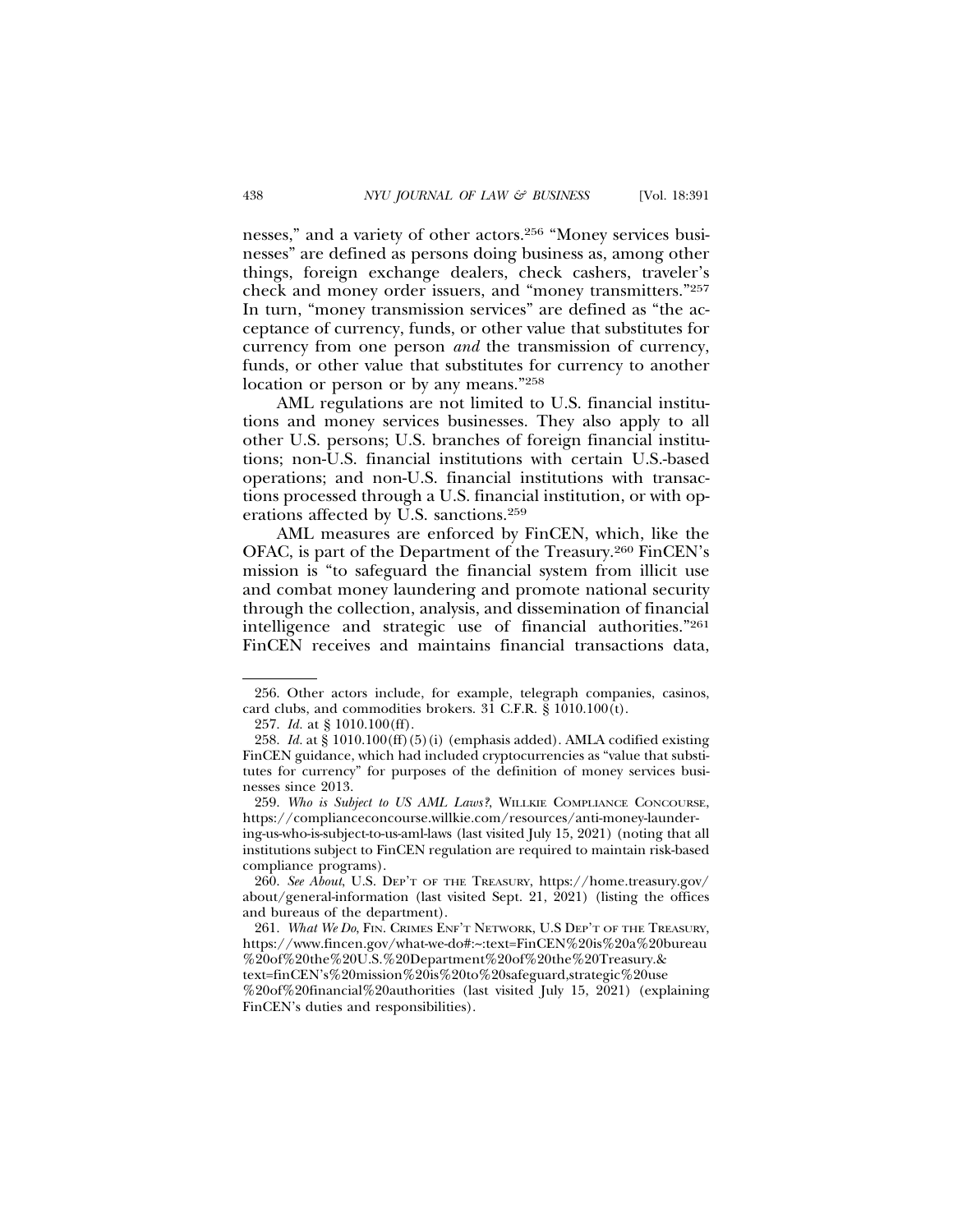which it analyzes and disseminates for law enforcement purposes.262

#### 3. *AML Laws in the Ransomware Context*

In 2020 and 2021, FinCEN issued and updated an advisory on ransomware and the facilitation of ransom payments (the FinCEN Advisory), warning that a ransomware victim who pays the ransom, and those who assist the victim, may face prosecution for violation of AML regulations.263

The FinCEN Advisory made it clear that financial institutions need to file SARs when handling ransomware payments.264 In the same vein, the FinCEN Advisory noted that others who assist with a ransom payment might also face liability.265 For example, incident response companies and cyber insurance companies who exchange a ransomware victim's funds for cryptocurrencies and then transfer that cryptocurrency to the ransomware attacker's accounts may be engaging in "money transmission."266 As discussed above, money transmitters in the United States constitute "money services businesses," and therefore are "financial institutions" subject to the AML regulations.<sup>267</sup> Among other things, those regulations require registration with FinCEN, adoption of a written AML compliance program with adequate policies and procedures, designation of a chief compliance officer, training for appropriate personnel, and independent testing of the compliance program.268 In addition, financial institutions are required to file SARs for transactions that raise red flags.269 The FinCEN Advisory listed some potential indicators of ransomware and associated money laundering.270 Red flags include, for example, situations in which a customer receives funds and then, shortly afterwards, transfers the same amount to a cryptocurrency exchange.271 In addition, the FinCEN Advisory identi-

<sup>262.</sup> *Id.*

<sup>263.</sup> FIN. CRIMES ENF'T NETWORK, *supra* note 23, at 4.

<sup>264.</sup> *Id.* at 8–9.

<sup>265.</sup> *Id.* at 4.

<sup>266.</sup> *Id.*

<sup>267.</sup> *See* discussion *infra*, Section III.C.2.

<sup>268.</sup> Krauland et al., *supra* note 28.

<sup>269.</sup> FIN. CRIMES ENF'T NETWORK, *supra* note 23, at 7.

<sup>270.</sup> *Id.*

<sup>271.</sup> *Id.* at 8 (noting red flag indicator no. 5).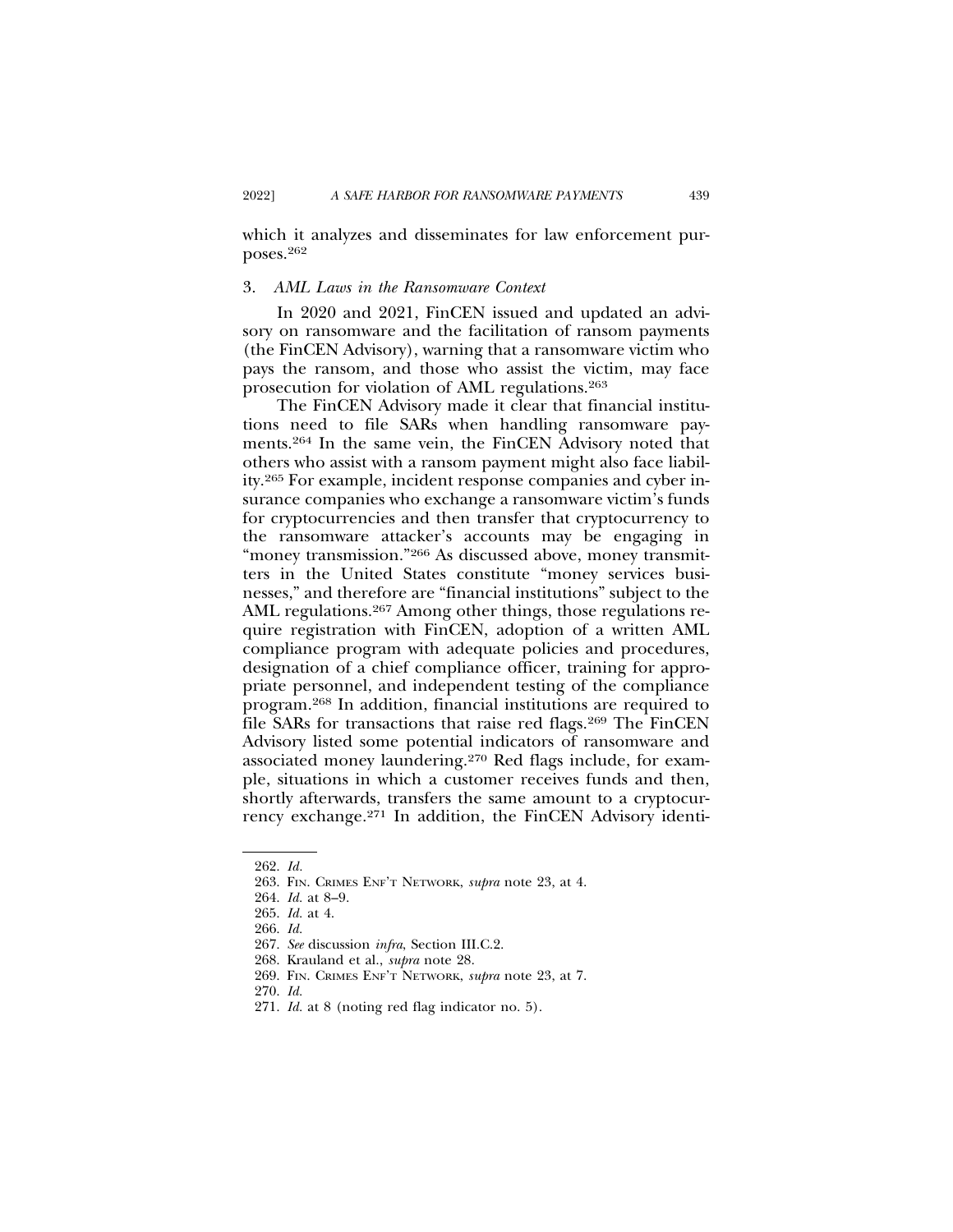fied four sectors at high risk for ransomware attacks—government, finance, education, and healthcare—and advised financial institutions to look for transactions between customers in those sectors, and digital forensics and incident response or cyber insurance companies.272 FinCEN warned that it "will not hesitate to take action against entities and individuals engaged in money transmission or other [money services business] activities if they fail to register with FinCEN or comply with their other AML obligations."273

#### 4. *The Threat of AML Enforcement in the Ransomware Context*

So far, financial institutions and payment providers have faced the most risk of AML liability in the ransomware context.274 In 2017, FinCEN assessed a \$110 million civil money penalty for AML violations by virtual currency exchange BTCe,275 and a \$12 million penalty against one of its operators, a Russian national who was arrested in Greece for his role in the violations.276 Among other things, FinCEN found that BTC-e facilitated over \$3 million in transactions tied to ransomware attacks, including CryptoLocker and Locky.277

# 5. *Stricter Regulations May Be on the Way for Cryptocurrency Transactions*

Regulators are in the process of examining the role of cryptocurrencies in recent hacks.278 In late 2020, FinCEN and the U.S. Federal Reserve proposed several measures that will increase the scope of AML rules and liability in the ran-

<sup>272.</sup> *Id.* at 7 (noting red flag indicator no. 4).

<sup>273.</sup> *Id.* at 4.

<sup>274.</sup> *See* Silver et al., *supra* note 5.

<sup>275.</sup> Press Release, Financial Crimes Enforcement Network, United States Department of the Treasury, FinCEN Fines BTC-e Virtual Currency Exchange \$110 Million for Facilitating Ransomware, Dark Net Drug Sales (July 26, 2017), https://www.fincen.gov/news/news-releases/fincen-fines-btc-evirtual-currency-exchange-110-million-facilitating-ransomware (announcing the penalty).

<sup>276.</sup> *Id.*

<sup>277.</sup> *Id.*

<sup>278.</sup> David Uberti & James Rundle, *U.S. Looks into Cryptocurrency's Role in Ransomware Hacks*, WALL ST. J. (June 3, 2021, 6:34 PM), https:// www.wsj.com/articles/u-s-looks-into-cryptocurrencys-role-in-ransomwarehacks-11622759665 (noting that White House officials are looking for better ways to trace ransomware).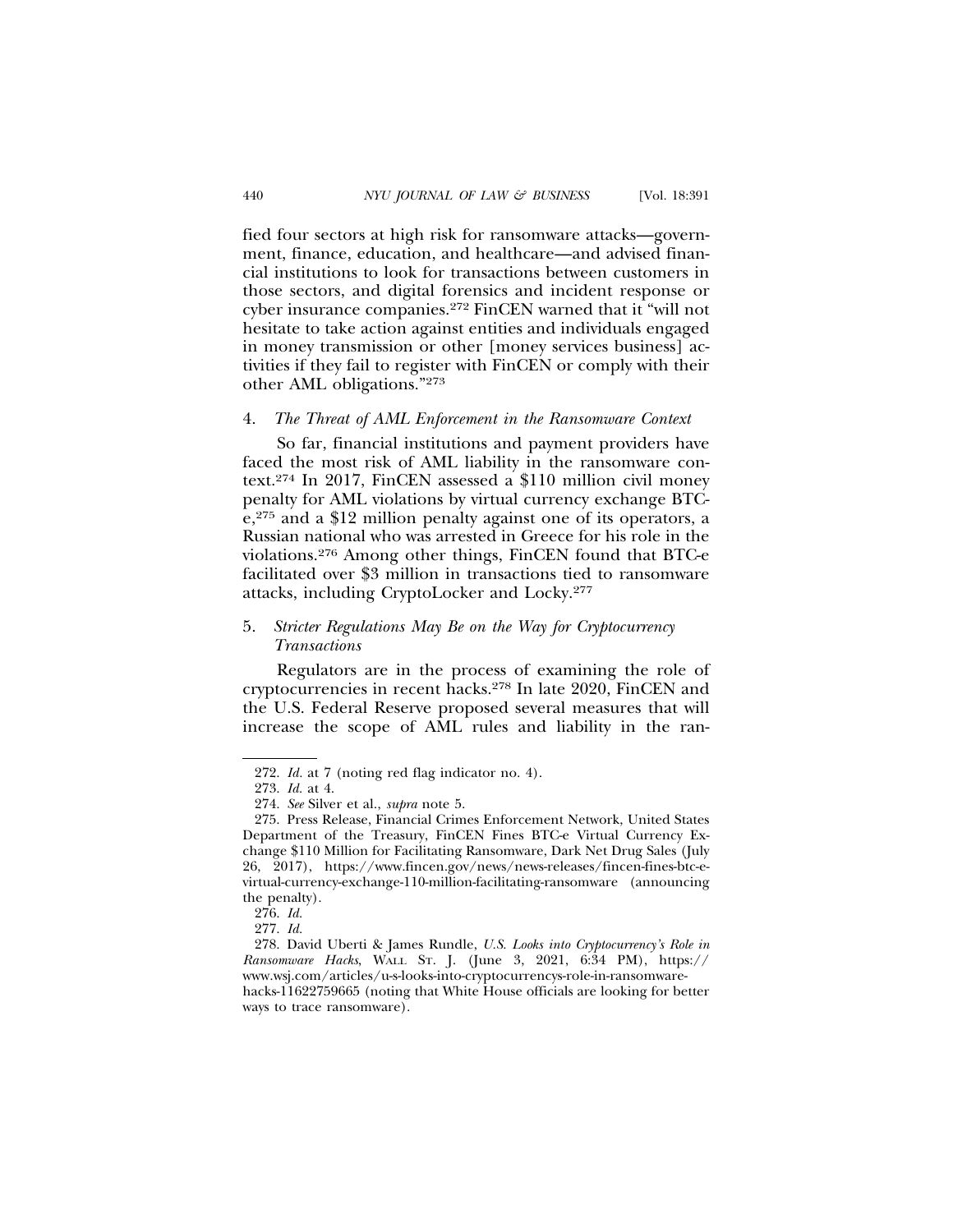somware payment context. Both proposals have the potential to shift substantial responsibility onto third parties who assist ransomware victims with ransom payments.

One proposed regulation would lower the threshold for recordkeeping and information transmission rules from \$3,000 to \$250 for fund transfers or transmittals that begin or end outside the United States<sup>279</sup> The revised rule would also clarify that "money" includes cryptocurrency, defined as "a medium of exchange . . . that either has an equivalent value as currency, or acts as a substitute for currency, but lacks legal tender status[,]" as well as "digital assets that have legal tender status."280

Another proposed regulation would require financial institutions to report any cryptocurrency transfers worth over \$10,000 within fifteen days, and to keep records for any transfers worth over \$3,000 if the counterparty uses an unhosted wallet.<sup>281</sup> This proposed regulation has been controversial,

<sup>279.</sup> Threshold for the Requirement to Collect, Retain, and Transmit Information on Funds Transfers and Transmittals of Funds That Begin or End Outside the United States, and Clarification of the Requirement to Collect, Retain, and Transmit Information on Transactions Involving Convertible Virtual Currencies and Digital Assets with Legal Tender Status, 85 Fed. Reg. 68005, 68006 (proposed Oct. 27, 2020) (to be codified at 31 C.F.R. pts. 1010, 1020) (proposing "[l]owering of Threshold From \$3,000 to \$250 for Funds Transfers and Transmittals of Funds by Financial Institutions That Begin or End Outside the United States"). *See also* Evan Weinberger, *Treasury to Wrap Crypto Anti-Money Laundering Rules by Fall*, BLOOMBERG L. (June 11, 2021), https://news.bloomberglaw.com/securities-law/treasury-to-wrap-crypto-antimoney-laundering-rules-by-fall (outlining the proposal).

<sup>280.</sup> Threshold for the Requirement to Collect, Retain, and Transmit Information on Funds Transfers and Transmittals of Funds That Begin or End Outside the United States, and Clarification of the Requirement to Collect, Retain, and Transmit Information on Transactions Involving Convertible Virtual Currencies and Digital Assets with Legal Tender Status, 85 Fed. Reg. 68005, 68006 (proposed Oct. 27, 2020) (to be codified at 31 C.F.R. pts. 1010, 1020). The final rule is expected in September 2021. Weinberger, *supra* note 279.

<sup>281.</sup> Requirements for Certain Transactions Involving Convertible Virtual Currency or Digital Assets, 85 Fed. Reg. 83840, 83848 (proposed Dec. 23, 2020) (to be codified at 31 C.F.R. pts. 1010, 1020, 1022). The rule would require financial institutions to collect and keep records of the type of cryptocurrency, time, transaction value, payment instructions received by the financial institution's customer, any forms provided, name and physical address of each counterparty to the financial institution's customer, any other information to identify the transaction, accounts and (as reasonably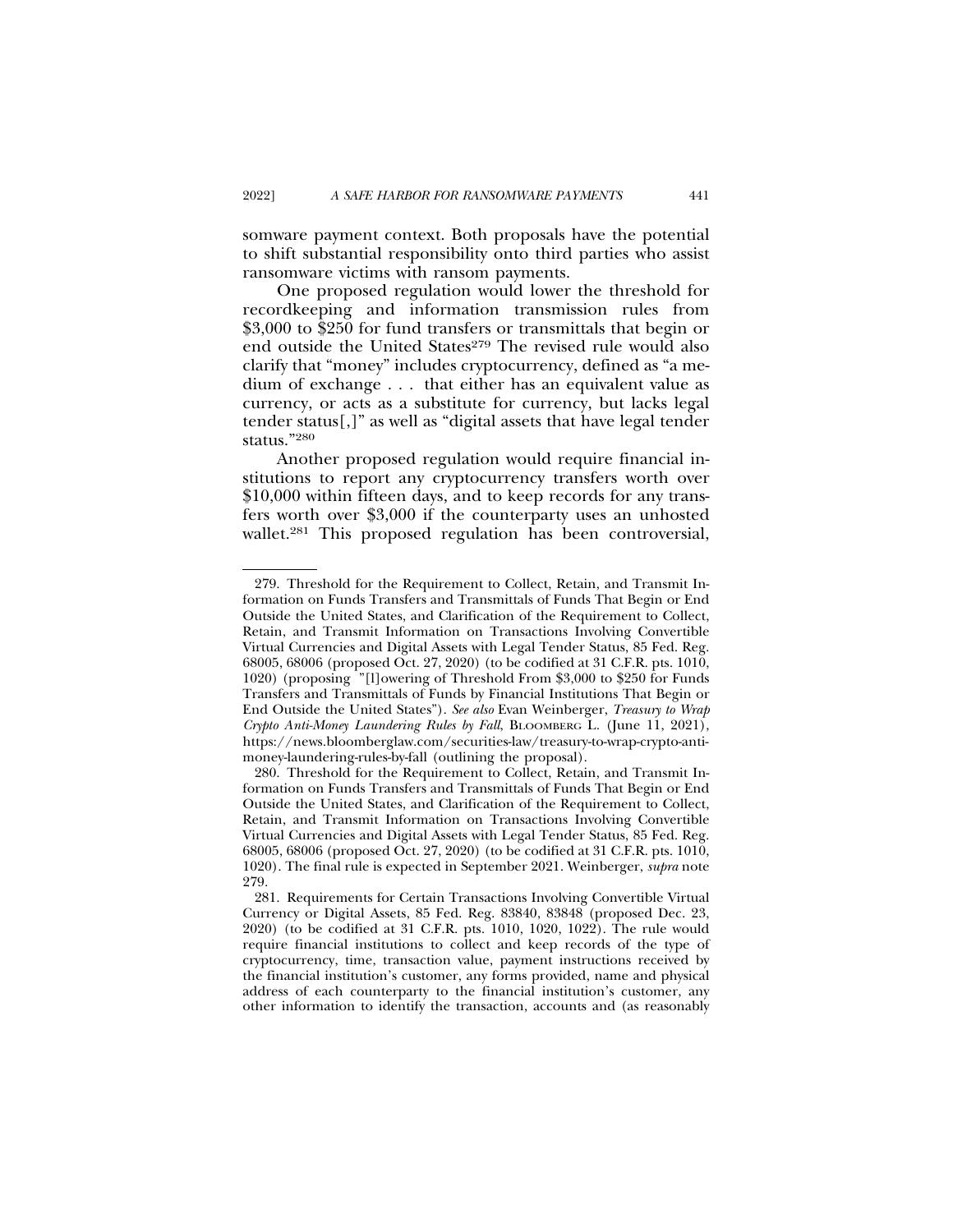with over 7,000 comment letters filed,<sup>282</sup> including a 46-page objection from Coinbase, the largest cryptocurrency exchange in the United States.283

# D. *Private Parties May Sue Ransomware Victims and Those Who Assist Them*

Ransomware victims who pay their attackers, and those who assist them with such payments, arguably may also face the possibility of liability under the provisions of the Anti-Terrorism Act (ATA),284 as amended in 2016 by the Justice Against Sponsors of Terrorism Act (JASTA).285 ATA and JASTA (together, ATA/JASTA) were enacted to interdict terrorist funding through non-traditional financial services. Although not designed for the ransomware payment context, they provide persons injured by acts of international terrorism with a cause of action against the foreign terrorist organization as well as its sources of funding.286

Under ATA/JASTA, U.S. plaintiffs injured by an act of international terrorism may seek treble damages plus costs and attorneys' fees from the terrorist perpetrators and any other person or entity that provided material support or financing

available) parties*. Id.* at 83860–61 (proposing changes to 31 C.F.R. § 1010.410). The final rule is expected in November 2021. Weinberger, *supra* note 279.

<sup>282.</sup> *See* Comments Tab for Requirements for Certain Transactions Involving Convertible Virtual Currency or Digital Assets, REGULATIONS.GOV, https:/ /www.regulations.gov/document/FINCEN-2020-0020-0001/comment (last visited July 31, 2021).

<sup>283.</sup> Letter from Paul Grewal, Chief Legal Officer, Coinbase, to Pol'y Div., Fin. Crimes Enf't Network (Jan. 4, 2021), https://www.regulations.gov/comment/FINCEN-2020-0020-6205 (criticizing the proposed rule as "bad regulation done poorly").

<sup>284.</sup> Antiterrorism Act of 1990 § 132, 18 U.S.C. § 2333 (2019).

<sup>285.</sup> Justice Against Sponsors of Terrorism Act, Pub. L. No. 114-222, 120 Stat. 852 (codified as amended in scattered sections of 18, 28 U.S.C.). The Anti-Terrorism Clarification Act of 2018 made additional changes to the law that are not relevant to this analysis. Anti-Terrorism Clarification Act of 2018, Pub. L. No. 115-253, 132 Stat. 3183 (codified as amended in scattered sections of 18 U.S.C.).

<sup>286.</sup> Jamie L. Boucher et al., *The Potential Impact of Terrorism Lawsuits Under the Antiterrorism Act on Ordinary Corporate, Banking and Sovereign Enterprises*, SKADDEN, ARPS, SLATE, MEAGHER & FLOM LLP, (May 26, 2020), https:// www.skadden.com/insights/publications/2020/05/the-potential-impact-ofterrorism-lawsuits (explaining the cause of action available to terror victims).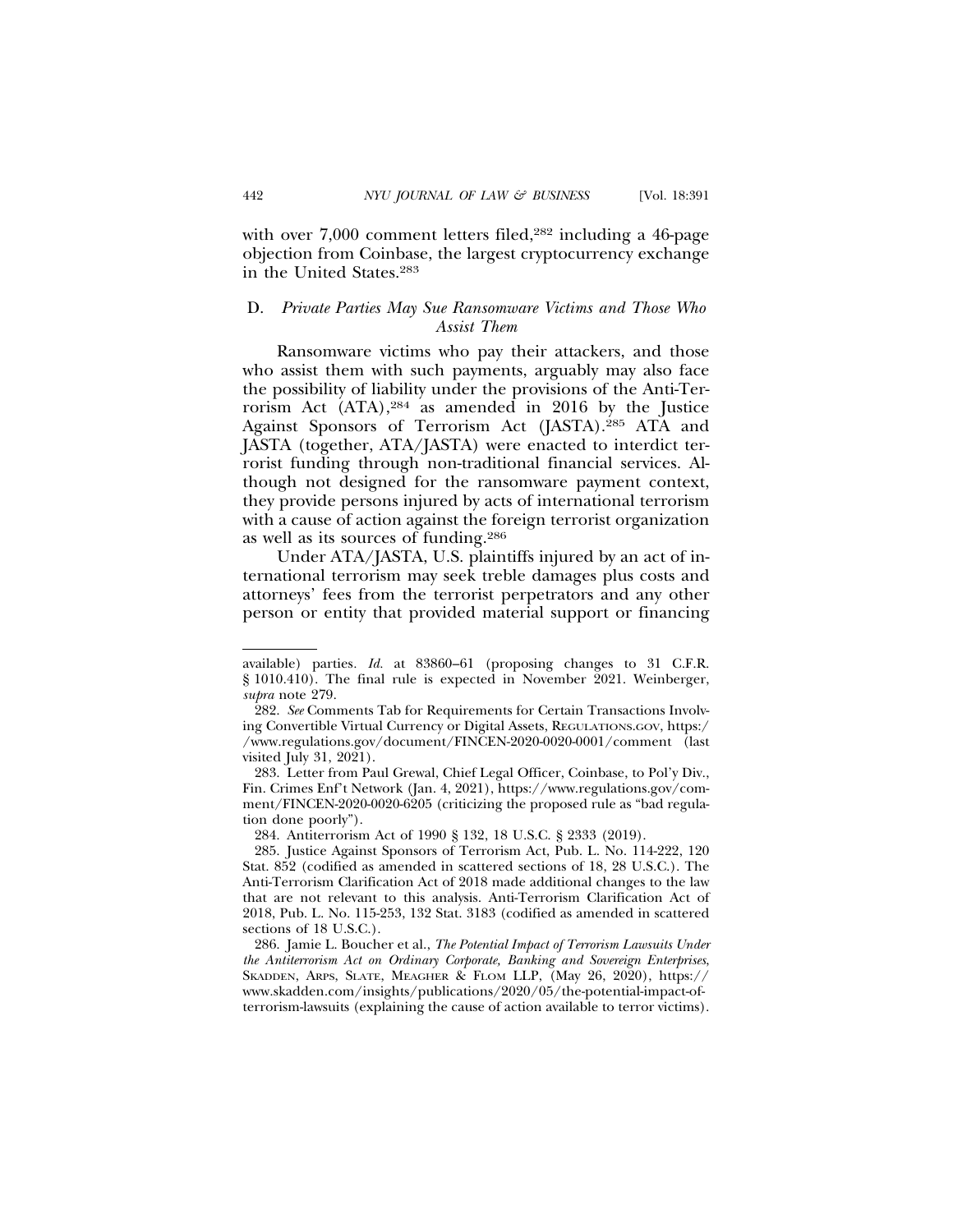for the attack.287 To seek secondary liability, the U.S. plaintiff must be injured in a terrorist attack "committed, planned or authorized" by a foreign terrorist organization so-designated at the time of the attack, and the defendant must have conspired with or *aided and abetted* the foreign terrorist organization.<sup>288</sup> "A defendant aids and abets if it was generally aware that it was assuming a role in furthering the [organization's] terrorist attack and that it knowingly and substantially assisted the [organization] that carried out the attacks."289

In the past, ATA/JASTA secondary liability claims have been brought against traditional gatekeepers like financial institutions, often following prosecutions for violations of OFAC sanctions.<sup>290</sup> However, the rise of virtual currencies and the expansion of the understanding of money transmitters<sup>291</sup> has broadened the pool of potential ATA/JASTA defendants. In addition, plaintiffs have begun bringing ATA/JASTA civil suits against companies in other industries, "including pharmaceutical companies, government contractors, and social media platforms, for direct or indirect payments or provision of services to terrorist organizations."292 Thus, ransom payments that make their way, even indirectly, to a foreign terrorist organization that carries out an attack injuring U.S. individuals may result in lawsuits against parties that participated in that financing chain.

### E. *A Plethora of Regulatory Recommendations and Guidance*

The warnings in the OFAC and FinCEN advisories are only two of the regulatory responses to the ransomware epidemic. National security is dependent upon the integrity of

<sup>287. 18</sup> U.S.C. §§ 2333(a), (d)(2).

<sup>288.</sup> *Id.* § 2333(d)(2). A foreign terrorist organization is a foreign-based organization that engages in terrorist activity threatening the security of U.S. nationals or U.S. national security. 8 U.S.C. § 1189 (2019) (providing the process for designation under the Immigration and Nationality Act).

<sup>289.</sup> Alexis Collins et al., *Cryptocurrency and Other New Forms of Financial Technology: Potential Terrorist Concerns and Liability*, CLEARY GOTTLIEB 3 (June 25, 2021), https://www.clearygottlieb.com/-/media/files/alert-memos-2021/2021\_06\_25-terrorist-financing-concerns-and-liability-in-cryptocurrency-and-fintech-pdf.pdf (discussing the required U.S. nexus).

<sup>290.</sup> *Id.* at 3–5 (including examples).

<sup>291.</sup> *See generally* discussion *supra* Section III.C.

<sup>292.</sup> Collins et al., *supra* note 289, at 4 (providing specific examples of litigation).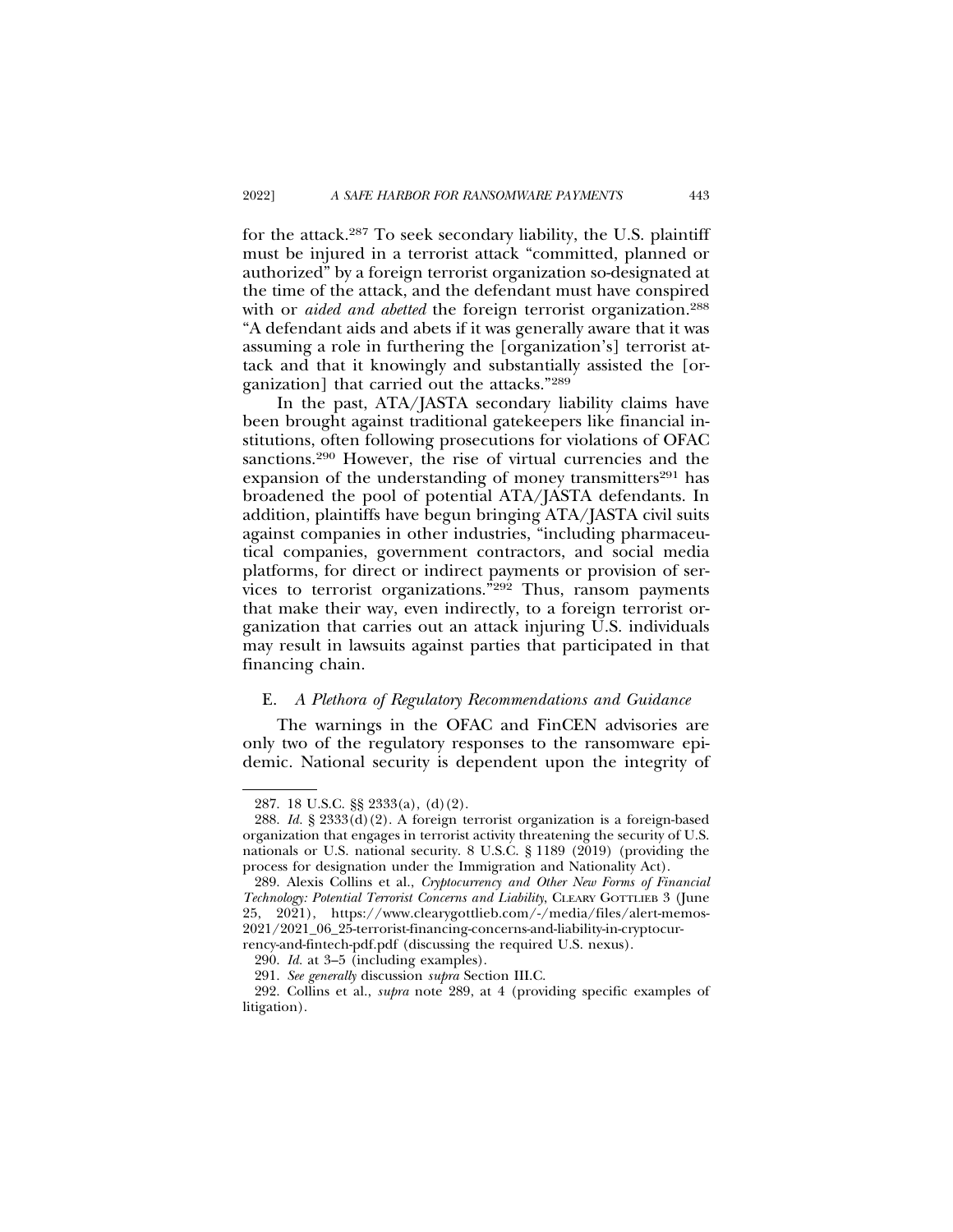digital platforms,293 and such platforms exist across society, subject to a host of different legal authorities.<sup>294</sup> Depending on the sector in which it operates, a ransomware victim may find itself coping with recommendations and requirements from multiple sources. Our hypothetical hospital might be looking at guidance from, to name just a few examples:

- Department of Homeland Security, particularly its Cybersecurity and Infrastructure Security Agency  $(CISA);^{295}$
- Department of Health and Human Services;296
- National Cyber Investigative Joint Task Force;<sup>297</sup>
- Department of Justice Ransomware and Digital Extortion Task Force;298

296. Fact Sheet: Ransomware and HIPAA, OFF. FOR CIV. RTS., U.S. DEP'T OF HEALTH & HUM. SERVS. (July 11, 2016), https://www.hhs.gov/sites/default/ files/RansomwareFactSheet.pdf (explaining how HIPAA compliance can help covered entities prevent and recover from ransomware).

297. Ransomware: What It Is & What To Do About It, NAT'L CYBER INVESTIGA-TIVE JOINT TASK FORCE, INTERNET CRIME COMPLAINT CTR. (IC3), https:// www.ic3.gov/Content/PDF/Ransomware\_Fact\_Sheet.pdf (last visited Oct. 24, 2021) (listing 10 government agencies or offices as participants in the task force); *see also*, Press Release, Federal Bureau of Investigation, The National Cyber Investigative Joint Task Force Releases Ransomware Fact Sheet (Feb. 4, 2021), https://www.fbi.gov/news/pressrel/press-releases/the-national-cyber-investigative-joint-task-force-releases-ransomware-fact-sheet (announcing release of the fact sheet); *What We Investigate*, NAT'L CYBER INVESTI-GATIVE JOINT TASK FORCE, https://www.fbi.gov/investigate/cyber/nationalcyber-investigative-joint-task-force (explaining the origins, composition, and mandate of the task force).

298. *Memorandum for All Federal Prosecutors: Guidance Regarding Investigations and Cases Related to Ransomware and Digital Extortion*, Off. of the Deputy Att'y Gen., U.S. Dep't of Just. (June 3, 2021), https://www.justice.gov/dag/page/ file/1401231/download (setting out notification requirements for DOJ divisions). *See also* Dustin Volz, *Ransomware Targeted by New Justice Department Task Force*, WALL ST. J. (Apr. 21, 2021), https://www.wsj.com/articles/ransomware-targeted-by-new-justice-department-task-force-11619014158 (reporting that the task force includes members of the department's criminal, na-

<sup>293.</sup> Statement of Downing, *supra* note 15 (arguing that ransomware is a threat to national security).

<sup>294.</sup> See, for example, the list that follows in the text.

<sup>295.</sup> HOMELAND SECURITY, https://www.dhs.gov (last visited July 22, 2021) (including news and updates on cybersecurity requirements); *Stop Ransomware,* CISA, CYBERSECURITY & INFRASTRUCTURE SEC. AGENCY, https:// www.cisa.gov/stopransomware (last visited July 22, 2021) (providing alerts, guidance, resources, and instructions for reporting ransomware).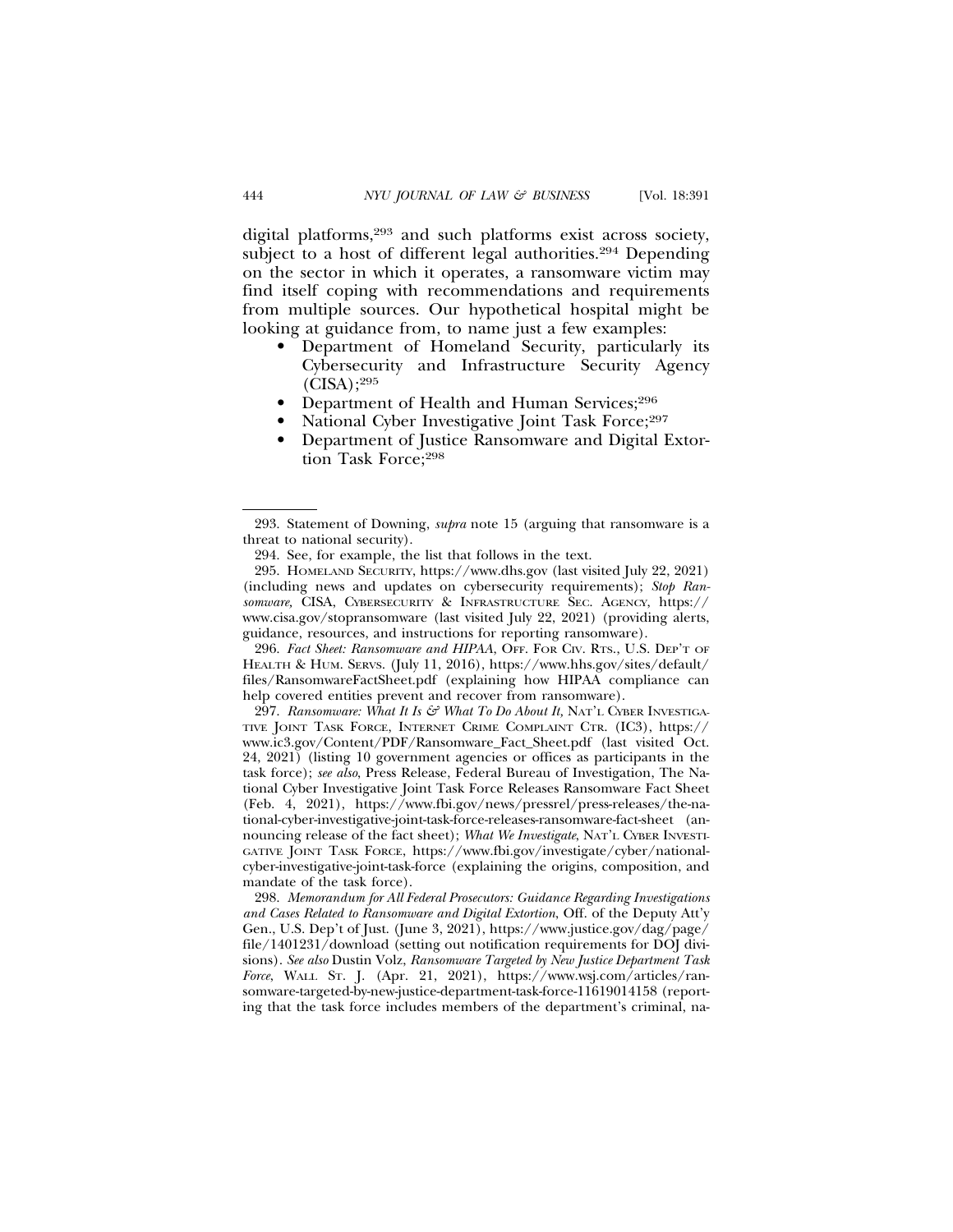- Federal Trade Commission;299
- Institute for Security and Technology Ransomware Task Force;<sup>300</sup> and
- Center for Internet Security, including its Multi-State Information Sharing and Analysis Center.301

The threat of prosecution, added to the "noise" of multiple guidelines,302 may be confusing for many ransomware victims. In the meantime, attacks continue.

#### III.

# THE DECISION TO PAY A RANSOM

# A. *Time Pressure and Uncertainty*

In many cases, hackers begin stealing data on a victim's customers, or patients, or business operations, days or weeks before the ransomware is detected or a ransom demanded.303 Victims often have to respond to an announced attack

tional security, and civil divisions as well as the FBI and the Executive Office of U.S. Attorneys).

<sup>299.</sup> *Ransomware,* FED. TRADE COMM'N, https://www.ftc.gov/tips-advice/ business-center/small-businesses/cybersecurity/ransomware (last visited July 21, 2021) (including suggestions about how to protect businesses and what to do during an attack).

<sup>300.</sup> RANSOMWARE TASK FORCE, INST. FOR SEC. & TECH., *supra* note 107, at 3 (report by "a team of more than 60 experts from software companies, cybersecurity vendors, government agencies, non-profits, and academic institutions").

<sup>301.</sup> *Security Primer – Ransomware*, CIS CTR. FOR INTERNET SEC., https:// www.cisecurity.org/white-papers/security-primer-ransomware/(last date visited Oct. 24, 2021) (providing recommendations to mitigate ransomware risk). *See also,* MULTI-STATE INFO. SHARING & ANALYSIS CTR., RANSOMWARE GUIDE (2020), https://www.cisa.gov/sites/default/files/publications/ CISA\_MS-ISAC\_Ransomware%20Guide\_S508C\_.pdf (listing ransomware best practices).

<sup>302.</sup> RANSOMWARE TASK FORCE, INST. FOR SEC. & TECH., *supra* note 107, at 35 (calling the number of guides and technological tools currently available "confusing and problematic").

<sup>303.</sup> *See* Liam Tung, *This Is How Long Hackers Will Hide in Your Network Before Deploying Ransomware or Being Spotted*, ZDNET (May 19, 2021), https:// www.zdnet.com/article/this-is-how-long-hackers-will-spend-in-your-networkbefore-deploying-ransomware-or-being-spotted/ (reporting an average of 11 days according to UK security firm Sophos). *See also*, Hobbs*, supra* note 58*;* Heather Landi, *Before Attacking IT Systems, Hackers Stole Information from 147K Patients, Scripps Says*, FIERCE HEALTHCARE (June 3, 2021), https:// www.fiercehealthcare.com/tech/before-attacking-it-systems-hackers-stole-information-from-147-000-patients-scripps-health; Kochman, *supra* note 54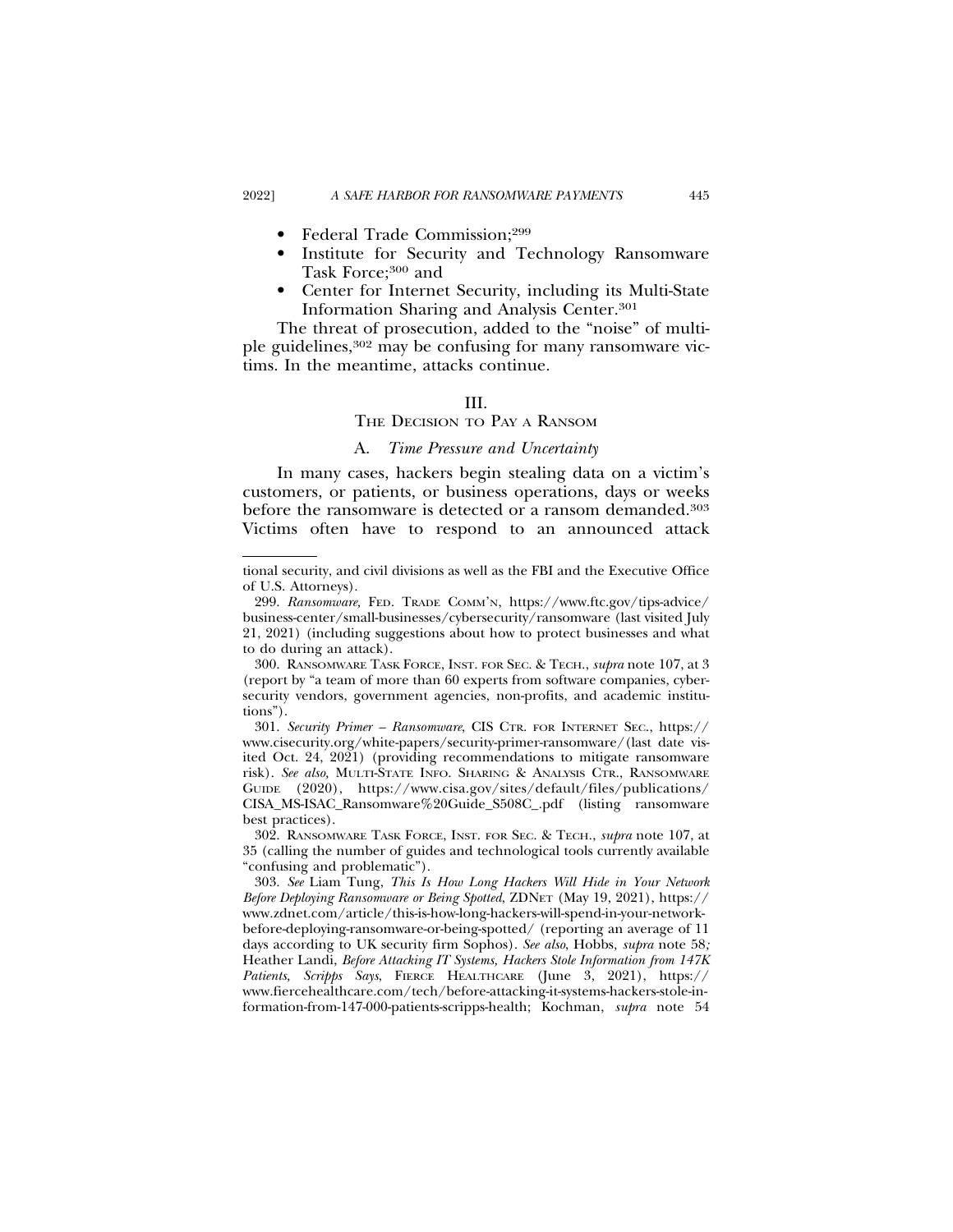quickly,304 while operating in panic mode.305 As discussed above, victims who pay the ransom are "generally forced to do so without a clear understanding of the recipient."306 Ransomware attackers do not give the victim time to get a firm handle on the scope of the problem.

#### B. *Arguments Against Paying*

The U.S. government advises against paying ransoms, 307 and, as discussed above, some agencies have emphasized potential liability for payment. Paying a ransom tends to increase the risk of cyberattacks to others.308 A successful ransomware attack presumably encourages the attacker. Moreover, the ransom provides funds that may enable<sup>309</sup> the hackers to target others, including customers and suppliers of the ransomware victim.310 Paying up may also "encourage other criminal actors to engage in the distribution of ransomware, and/or fund illicit activities."311 As the business of ransomware continues, prices are rising.312 Between 2019 and 2020, the average ran-

306. *See* Krauland et al*., supra* note 28*.*

<sup>(</sup>noting that cybercriminals steal sensitive data before locking victims out and demanding ransoms).

<sup>304.</sup> *See, e.g.*, Joe Panattieri, *Colonial Pipeline Cyberattack: Timeline and Ransomware Attack Recovery Details,* MSSP ALERT (June 7, 2021), https:// www.msspalert.com/cybersecurity-breaches-and-attacks/ransomware/colonial-pipeline-investigation/ (setting out the timeline for the pipeline attack). *See also* Krauland et al., *supra* note 28 (noting the tight timetables usually associated with an attack).

<sup>305.</sup> Mark Lanterman, *Ransomware and Federal Sanctions,* 78 BENCH & BAR MINN. 6, 6 (2021) (noting that victims want the incident to be resolved at any cost and many rush to pay the cyberterrorist).

<sup>307.</sup> CYBERSECURITY & INFRASTRUCTURE SEC. AGENCY ET AL., JOINT CYBER-SECURITY ADVISORY 16 (2020), https://us-cert.cisa.gov/ncas/alerts/aa20- 302a; OFF. OF FOREIGN ASSETS CONTROL, U.S. DEP'T OF THE TREASURY, *supra* note 25 (strongly discouraging payment of ransom demands).

<sup>308.</sup> RANSOMWARE TASK FORCE, INST. FOR SEC. & TECH., *supra* note 107, at 49.

<sup>309.</sup> *See also* N.Y. STATE DEP'T OF FIN. SERVS., *supra* note 183 (stating that cybercriminals use ransomware to fund more frequent and sophisticated attacks).

<sup>310.</sup> Silver et al., *supra* note 5.

<sup>311.</sup> FED. BUREAU OF INVESTIGATION, *supra* note 11, at 14 (claiming that payment may embolden adversaries).

<sup>312.</sup> Hobbs*, supra* note 58 (noting that average ransom payments across all industries have climbed in recent years).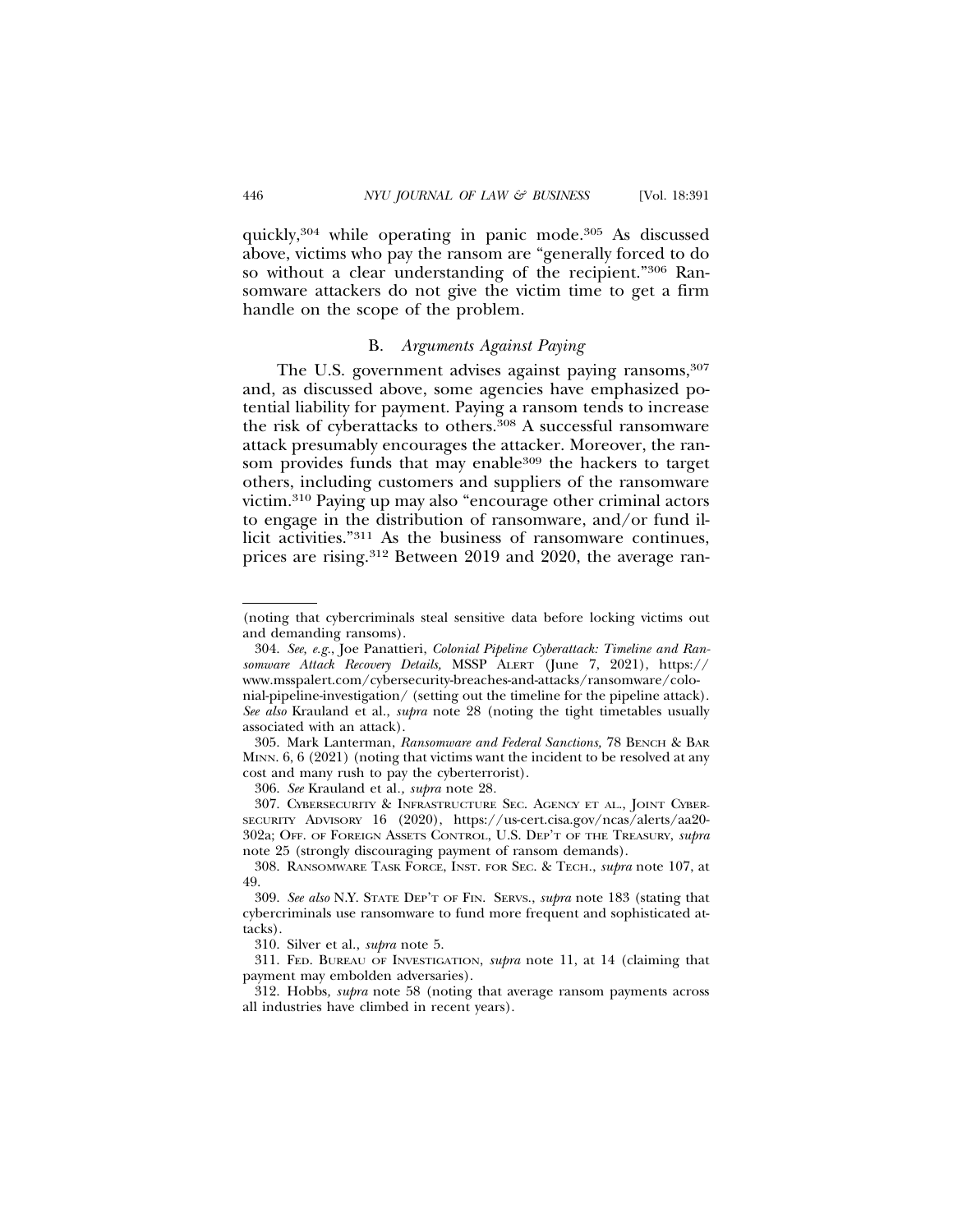somware payment rose  $33\%$  to \$111,605,<sup>313</sup> and demands in 2021 have also been steep.314

To add to the confusion, paying a ransom may not prevent loss or disclosure of the ransomware victim's data.315 Cybersecurity experts estimate that over a quarter of ransomware victims who pay do not recover all of their data.<sup>316</sup> For example, in 2016, Kansas Heart Hospital paid a cyberattack ransom and received a demand for more money instead of a decryption key.317 The hospital declined to pay the second time.318 One survey found that in nearly 40% of cases in which the ransomware victim paid the ransom, the hackers made a separate demand for additional payment.<sup>319</sup>

Some cyberattacks are purely destructive, and some ransom messages are a ruse.320 NotPetya was reportedly developed as a disk-wiping cyber-weapon by the Russian military,<sup>321</sup>

<sup>313.</sup> Peter A. Halprin & Nicholas A. Pappas, *Ransomware, Security, and In*surance, WESTLAW TODAY (May 11, 2021), https://today.westlaw.com/Document/I5de97a99b26711ebbea4f0dc9fb69570/View/FullText.html?transitionType=default&contextData=(sc.Default)&firstPage=true (noting that costs are rising).

<sup>314.</sup> Silver et al., *supra* note 5; Glover, *supra* note 48 (noting that the number of attempted attacks by mid-2021 had already exceeded the total number for 2020).

<sup>315.</sup> FED. BUREAU INVESTIGATION, *supra* note 11, at 14 (noting that payment may not restore a victim's data).

<sup>316.</sup> CYBER-EDGE GRP., 2021 CYBERTHREAT DEFENSE REPORT 3 (2021), https://cyber-edge.com/cdr/ (showing that 72% of ransomware victims who pay recover their data).

<sup>317.</sup> Bill Siwicki, *Ransomware Attackers Collect Ransom from Kansas Hospital, Don't Unlock All the Data, Then Demand More Money,* HEALTHCARE IT NEWS (May 23, 2016), https://www.healthcareitnews.com/news/kansas-hospitalhit-ransomware-pays-then-attackers-demand-second-ransom (discussing the hospital attack).

<sup>318.</sup> *Id.* (noting the hospital claimed to have paid only a small amount).

<sup>319.</sup> Ben Kochman, *Regulators Are Homing In on Perils of Ransomware Payments*, LAW360 (Feb. 12, 2021) https://www.law360.com/articles/1354297/ regulators-are-homing-in-on-perils-of-ransomware-payouts (citing a survey released by cybersecurity company Proofpoint).

<sup>320.</sup> *See* Alfred Ng, *US: Russia's NotPetya the Most Destructive Cyberattack Ever,* CNET (Feb. 15, 2018), https://www.cnet.com/tech/services-and-software/ uk-said-russia-is-behind-destructive-2017-cyberattack-in-ukraine/ (noting that the ransomware was a disguise for an attack meant to destroy data and cause chaos).

<sup>321.</sup> *See* Danny Palmer, *Ransomware: The Key Message Maersk Learned from Battling the NonPetya Attack,* ZDNET (Apr. 29, 2019), https://www.zdnet.com/ article/ransomware-the-key-lesson-maersk-learned-from-battling-the-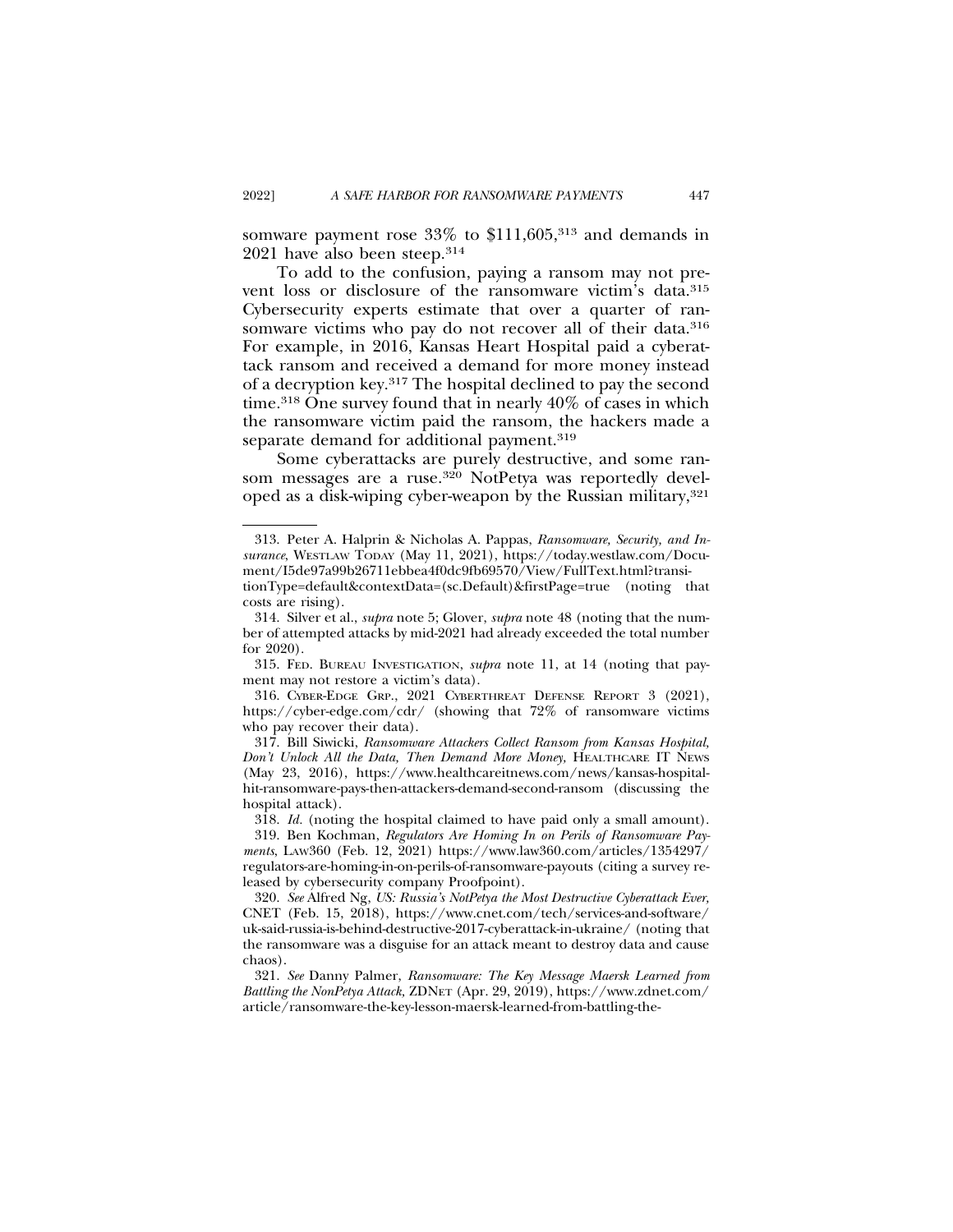and no key existed to restore a system that suffered an attack using that malware.322 NotPetya attacks were so destructive that a number of insurance companies denied insurance claims by targeted policyholders, arguing that the cyberattacks were "hostile or warlike action[s]" excluded from coverage.<sup>323</sup>

#### C. *Paying the Ransom: Risks to the Entity and Its Stakeholders*

A number of factors can influence whether victims agree to pay the ransom demand, including the risk confronted by the entity and other stakeholders. An entity with full offsite data backup, for example, may be more likely to take a principled stand and refuse to pay.324

But, in some cases, principled decisions and business decisions do not align.325 An entity without cyber insurance, or one that is looking at a full system outage, may agree to pay.326 Given a threat to patient safety,<sup>327</sup> healthcare entities are considered likely to pay.328 The possibility of data exfiltration may

notpetya-attack/ (emphasizing the importance of a strong data recovery process); Press Release, U.S. Department of the Treasury, Treasury Sanctions Russia with Sweeping New Sanctions Authority (Apr. 15, 2021), https:// home.treasury.gov/news/press-releases/jy0127 (attributing the attack to Russia's main intelligence agency).

<sup>322.</sup> Daniel Garrie & Peter A. Halprin, *Placing Ransomware in Context and Avoiding Liability for Paying Ransomware Claims,* 24 J. INTERNET L. 15, 16 (2021) (examining the war exclusion in insurance policies).

<sup>323.</sup> Adam Santariano & Nicole Perlroth, *Big Companies Thought Insurance Covered a Cyberattack. They May Be Wrong*, N.Y. TIMES (Apr. 15, 2019), https:// www.nytimes.com/2019/04/15/technology/cyberinsurance-notpetya-at-

tack.html (discussing suits filed by against insurers in U.S. courts over the war exclusion and damages from NotPetya attacks).

<sup>324.</sup> *See* Custers et al., *supra* note 42.

<sup>325.</sup> Kochman, *supra* note 319 (quoting cybersecurity attorney Jena Valdetero).

<sup>326.</sup> RANSOMWARE TASK FORCE, INST. FOR SEC. & TECH., *supra* note 107, at 12 (discussing factors influencing decisions to pay).

<sup>327.</sup> Deborah R. Farringer, *Send Us the Bitcoin or Patients Will Die: Addressing the Risks of Ransomware Attacks on Hospitals,* 40 SEATTLE U. L. REV. 937, 939–40 (2017).

<sup>328.</sup> Shawn Rice, *Cyberattack Class Suits Have Unpredictable Insurance Impact*, LAW360 (June 30, 2020), https://www.law360.com/articles/1399182/cyberattack-class-suits-have-unpredictable-insurance-impact (quoting Michael Miguel claiming that hospitals often cannot operate without the encrypted data and "don't have the luxury to wait it out and not pay the ransom").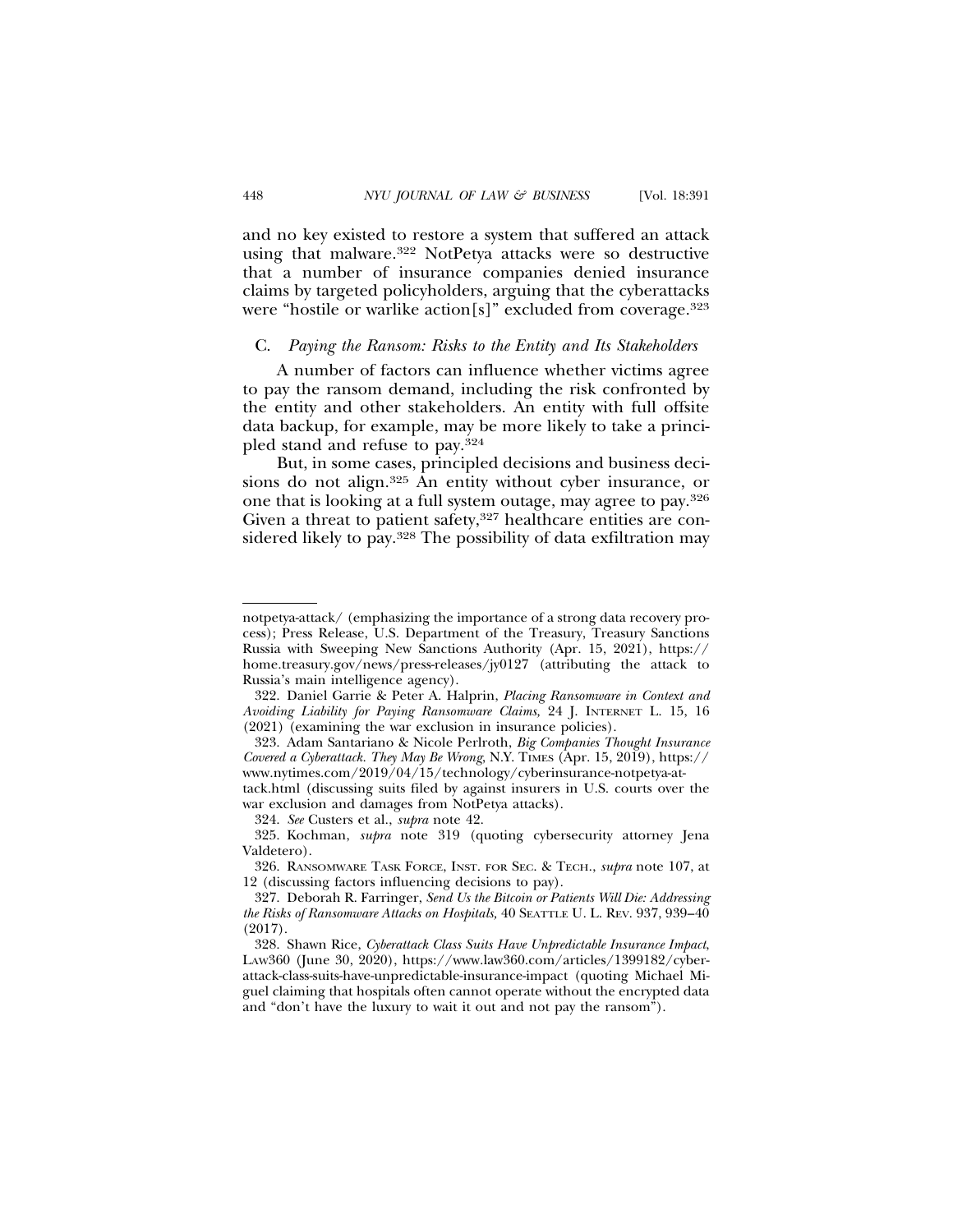also make an entity more likely to pay.329 By the end of 2020, most ransomware attacks included this type of double extortion.330 Data breaches can have substantial ripple effects on other companies or individuals.331

Ransomware victims who have refused to pay provide a number of highly publicized cautionary tales. When MedStar Health hospital system suffered a SamSam ransomware attack in 2016, MedStar chose not to pay the ransom.332 With its computer systems shut down,<sup>333</sup> Medstar's emergency room facilities backed up (leading to delays and confusion).334 Hospital

<sup>329.</sup> RANSOMWARE TASK FORCE, INST. FOR SEC. & TECH., *supra* note 107, at 12 (explaining that "the theft and threat of public disclosure of sensitive data," known as data exfiltration, or double extortion, intensifies pressure on victims).

<sup>330.</sup> COVEWARE, *supra* note 179.

<sup>331.</sup> *See* Krauland et al., *supra* note 28 (noting a ransom payment decision requires consideration of the victim's operations, and the risk to stakeholders).

<sup>332.</sup> Morgan Eichensehr, *MedStar Lauds Federal Investigators After Hackers Indicted for 2016 Attack,* BALTIMORE BUS. J. (Nov. 29, 2018), https:// www.bizjournals.com/baltimore/news/2018/11/29/medstar-lauds-federalinvestigators-after-hackers.html (noting that the hackers had demanded 45 Bitcoins, at the time worth \$19,000).

<sup>333.</sup> Jack Gillum et al., *MedStar Paralyzed as Hackers Take Aim at Another US Hospital,* AP NEWS (Mar. 29, 2016), https://apnews.com/article/ c61f2be0d0814595b9006239942a40be (describing hospital operations as "crippled").

<sup>334.</sup> Ian Duncan & Andrea K. McDaniels, *MedStar Hack Shows Risks that Come with Electronic Health Records*, BALTIMORE SUN (Apr. 2, 2016), https:// www.baltimoresun.com/health/bs-md-medstar-healthcare-hack-20160402 story.html (calling MedStar computer systems "crippled").

MedStar Health patients were being turned away or treated without important computer records Tuesday as the health-care giant worked to restore online systems crippled by a virus. By Tuesday evening, MedStar staff could read — but not update — thousands of patient records in its central database, though other systems remained dark, a spokeswoman said.

John Woodrow Cox, *MedStar Health Turns Away Patients After Likely Ransomware Cyberattack*, WASH. POST (Mar. 29, 2016), https:// www.washingtonpost.com/local/medstar-health-turns-away-patients-one-dayafter-cyberattack-on-its-computers/2016/03/29/252626ae-f5bc-11e5-a3cef06b5ba21f33\_story.html.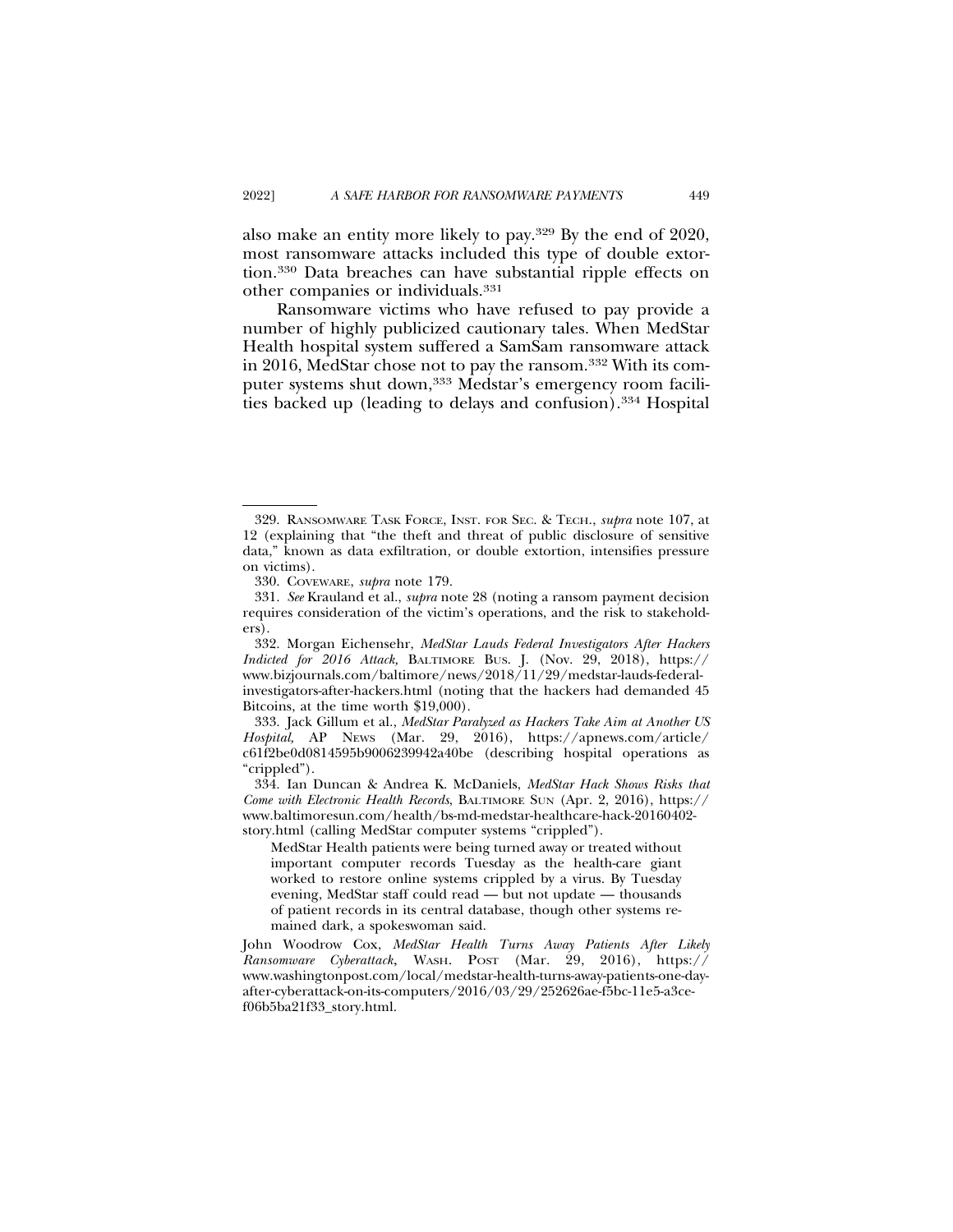staff were deprived of critical directions and health history when they administered medication.335

In 2018, the City of Atlanta declined to (or, given the timetable, was unable to) pay hackers roughly \$50,000 in bitcoin to decrypt its networks after a SamSam ransomware<sup>336</sup> attack.337 The city's efforts to respond are estimated to have cost more than \$2.7 million.338 In May 2019, the City of Baltimore refused to pay attackers a \$76,000 ransom; the cost of the attack has been estimated to be over \$18 million.339 The University of Vermont Health Network took a principled stand against payment after an October 2020 ransomware attack, even though the attack was estimated to cost \$1.5 million each

#### *Id.*

337. *See* Stephen Deere, *U.S. Attorney in Atlanta; City Didn't Pay Cyber Attack Ransom,* ATLANTA JOURNAL-CONSTITUTION (Dec. 5, 2018), https:// www.ajc.com/news/crime—law/attorney-atlanta-city-didn-pay-cyber-attackransom/CW6cgw1eZfoGAXDRprLzeI/ (reporting on the indictment of two Iranian nationals for the attack).

338. *See* Stephen Deere, *Cost of City of Atlanta's Cyberattack: \$2.7 Million – and Rising,* ATLANTA JOURNAL-CONSTITUTION (Apr. 12, 2018), https:// www.ajc.com/news/cost-city-atlanta-cyber-attack-million-and-rising/

nABZ3K1AXQYvY0vxqfO1FI/ (noting that estimate did not include additional, potentially substantial, costs); Lily Hay Newman, *Atlanta Spent \$2.6M to Recover from a \$52,000 Ransomware Scare,* WIRED (Apr. 23, 2018), https:// www.wired.com/story/atlanta-spent-26m-recover-from-ransomware-scare/ (pointing out the complexity of a ransomware victim's decision to pay).

339. *See* Ian Duncan, *Baltimore Estimates Cost of Ransomware Attack at \$18.2 Million as Government Begins to Restore Email Accounts*, BALTIMORE SUN (May 29, 2019), https://www.baltimoresun.com/maryland/baltimore-city/bs-md-ciransomware-email-20190529-story.html.

<sup>335.</sup> Kenneth N. Rashbaum, *MedStar Health Cyberattack: Treatment and Patient Safety Impact*, BARTON (Sep. 4, 2019), https://www.bartonesq.com/newsarticle/medstar-health-cyberattack-treatment-and-patient-safety-impact/.

A nurse at MedStar Washington Medical Center described the situation as "chaotic," and added that clinicians could not access such vital information as medical history, medications prescribed and drug allergies. A doctor called the problem a "patient safety issue." . . . . One nurse cited a specific example of patient safety, however, stating that an antibiotic with potentially severe side effects had not been stopped within the designated time because of the attack. A physician indicated that laboratory results crucial to determining the best means to treat infection and other conditions could not be quickly processed because of the systems shutdown.

<sup>336.</sup> CYBERSECURITY & INFRASTRUCTURE SEC. AGENCY, ALERT AA18-337A, SAMSAM RANSOMWARE (2018), https://us-cert.cisa.gov/ncas/alerts/AA18- 337A.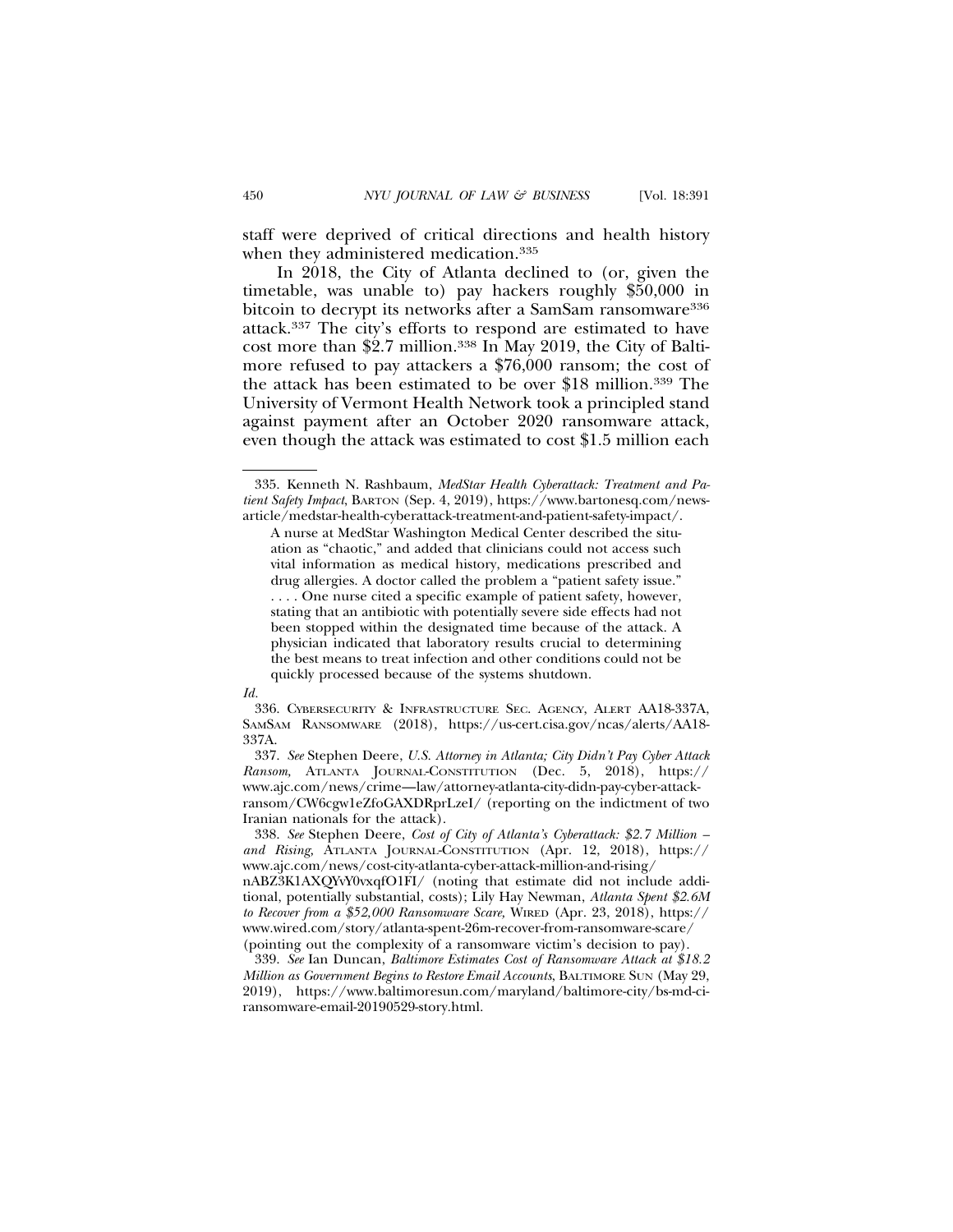day the system was down.<sup>340</sup> The bill for recovery and lost services was over \$63 million,<sup>341</sup> which was reportedly over double the network's insurance coverage.342

#### IV.

# A SAFE HARBOR FOR RANSOMWARE PREPAREDNESS

#### A. *Problems with Regulatory Action Against Ransomware Victims*

It makes sense to combat terrorism by cutting off the flow of funds to the perpetrators. Still, the threat of liability for making a ransomware payment, without a positive incentive, is unlikely to be sufficient. There are better solutions than forcing ransomware victims to choose between the potentially catastrophic loss of the data stored on their computer network and the possibility of regulatory prosecution. Entities, especially those in high-risk sectors like healthcare, education, and local government, need to take all possible steps to avoid and mitigate exposure to ransomware, but that will not always avoid an attack. Ransomware victims may pay simply because, once they have suffered an attack, they have no other viable option.<sup>343</sup> After all, in 2020, multiple U.S. federal government agencies with (supposedly) the best cybersecurity in the world were the victims of cyberattacks.344

text=government%20officials%20and%20cybersecurity%20ex-

<sup>340.</sup> *See* James Rundle, *Ransomware Poses a Threat to National Security, Report Warns*, WALL ST. J. (Apr. 29, 2021), https://www.wsj.com/articles/ransomware-now-seen-as-threat-to-national-security-11619728378#:~:

perts,cartels%20and%20other%20criminal%20organizations (discussing an Institute for Security and Technology report).

<sup>341.</sup> Erin Brown, *UVM Health Network Cyberattack Fixes Expected to Exceed \$63M,* WCAX3 (Dec. 8, 2020), https://www.wcax.com/2020/12/08/uvmheath-network-cyberattack-fixes-expected-to-exceed-63m/ (noting the financial impacts were still being assessed).

<sup>342.</sup> Calvin Cutler, *UVM Health Network Continues to Tally Costs of Ransomware Attack*, WCAX3 (Jun. 17, 2021), https://www.wcax.com/2020/12/ 08/uvm-heath-network-cyberattack-fixes-expected-to-exceed-63m/ (reporting the network was insured for \$30 million, and continues to negotiate with its carriers).

<sup>343.</sup> Silver et al., *supra* note 5.

<sup>344.</sup> *See* Isabella Jibilian & Katie Canales, *The US Is Readying Sanctions Against Russia over the SolarWinds Cyber Attack. Here Is a Simple Explanation of How the Massive Hack Happened and Why It's Such a Big Deal*, BUS. INSIDER (Apr. 15, 2021), https://www.businessinsider.com/solarwinds-hack-explained-government-agencies-cyber-security-2020-12 (explaining that the attack, which went undetected for months, enabled the hackers to spy on the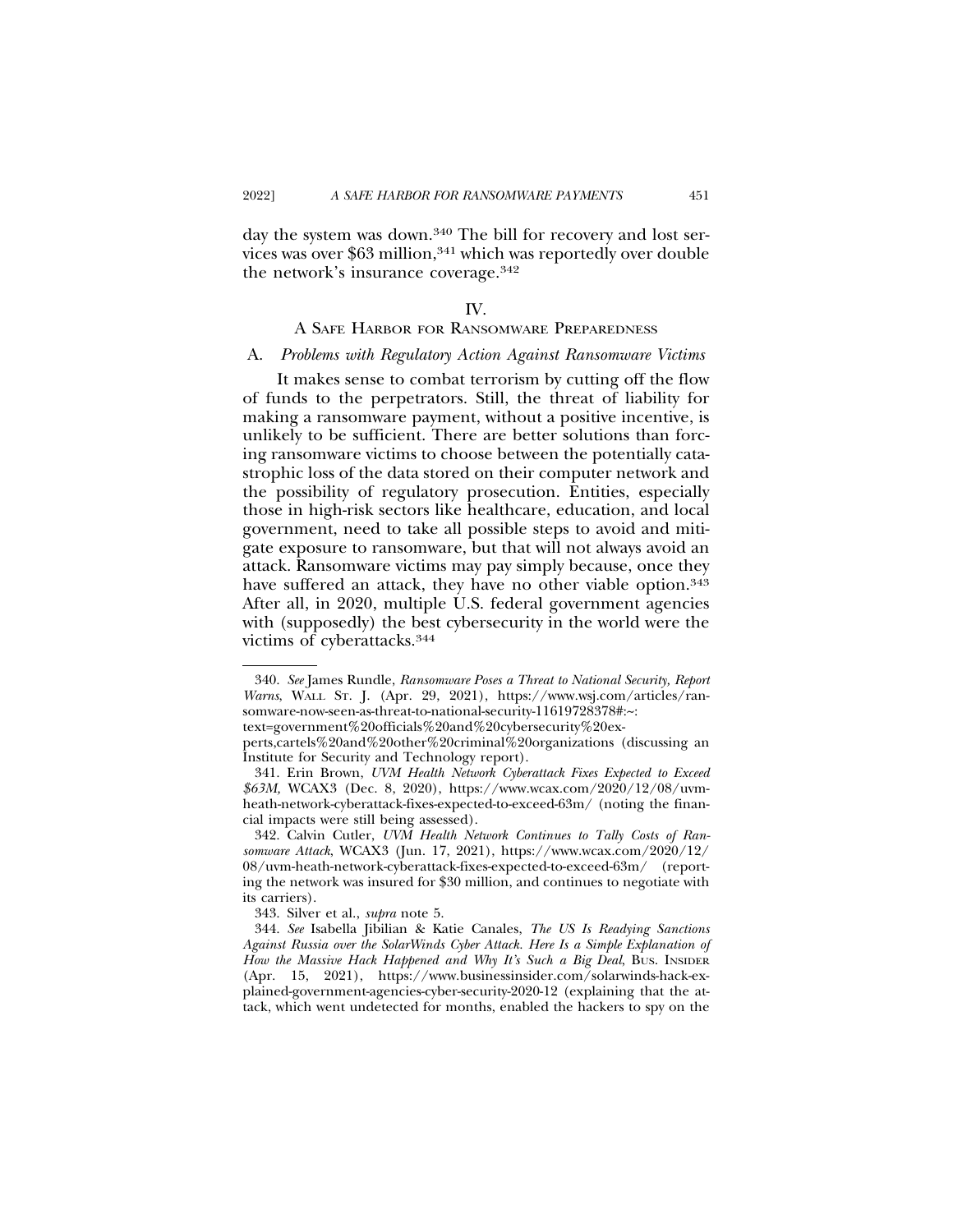There is some regulatory acknowledgment of the exigency of a ransomware attack and the possibility of payment. In 2016, federal interagency guidance stated that the U.S. government "does not encourage paying a ransom to criminal actors" but understands that executives will evaluate "all options to protect their shareholders, employees, and customers."345 However, as discussed above, OFAC and FinCEN have articulated a tougher approach to ransomware payments. In fact, some states, including New York,<sup>346</sup> Pennsylvania,<sup>347</sup> North Carolina,<sup>348</sup> and Texas,<sup>349</sup> have even considered legislation banning or restricting ransomware payments.350

347. S. 726, 2021 Gen. Assemb., Reg. Sess. (Pa. 2021) (prohibiting use of taxpayer money or other public money to pay a ransom). The measure was approved by the Senate Judiciary Committee in June 2021 and moved to the Senate floor. Jenni Bergal, *States Weigh Bans on Ransomware Payoffs,* INS. J. (July 27, 2021), https://www.insurancejournal.com/news/national/2021/ 07/27/624483.htm.

348. H.R. 813, 2021 Gen. Assemb., Reg. Sess. (N.C. 2021) (prohibiting state agencies and local agencies, including state educational institutions, from paying). The bill passed the House unanimously in May 2021. Benjamin Freed, *North Carolina Moves Toward Ban on Ransomware Payments,* STATES-COOP (May 14, 2021), https://statescoop.com/north-carolina-moves-towardban-on-ransomware-payments/.

349. H.R. 3892, 87th Leg., Reg. Sess. (Tex. 2021) (prohibiting government entities or political subdivisions from making ransom payments, but currently moot because the bill died in committee).

350. *State Legislatures Consider Bans on Ransomware Payments,* ALSTON & BIRD PRIV., CYBER & DATA STRATEGY BLOG (June 18, 2021), https:// www.alstonprivacy.com/state-legislatures-consider-bans-on-ransomware-payments (noting that bans would fall primarily on state agencies and other local government authorities, though in some cases they could apply more broadly); *see also* Bergal, *supra* note 347 (noting that cybersecurity experts

<sup>&</sup>quot;upper echelons" of the U.S. Government, including the Department of Homeland Security and the Treasury Department).

<sup>345.</sup> FED. BUREAU OF INVESTIGATIONS, RANSOMWARE PREVENTION AND RE-SPONSE FOR CISOS (2016), https://www.fbi.gov/file-repository/ransomwareprevention-and-response-for-cisos.pdf/view. *See also*, FED. BUREAU OF INVESTI-GATIONS, ALERT NO. I-100219-PSA, HIGH IMPACT RANSOMWARE ATTACKS THREATEN U.S. BUSINESSES AND ORGANIZATIONS (2019), https:// www.ic3.gov/Media/Y2019/PSA191002; U.S. DEP'T OF JUST., REPORT OF THE ATTORNEY GENERAL'S CYBER DIGITAL TASK FORCE (2018), https:// www.justice.gov/archives/ag/page/file/1076696/download.

<sup>346.</sup> S. 6154, 2021–22 Leg., Reg. Sess. (N.Y. 2021) (barring state and local taxpayer money from being used to pay a ransom); S. 6806A, 2021–22 Leg., Reg. Sess. (N.Y. 2021) (prohibiting business and healthcare entities, as well as state governmental entities, from paying).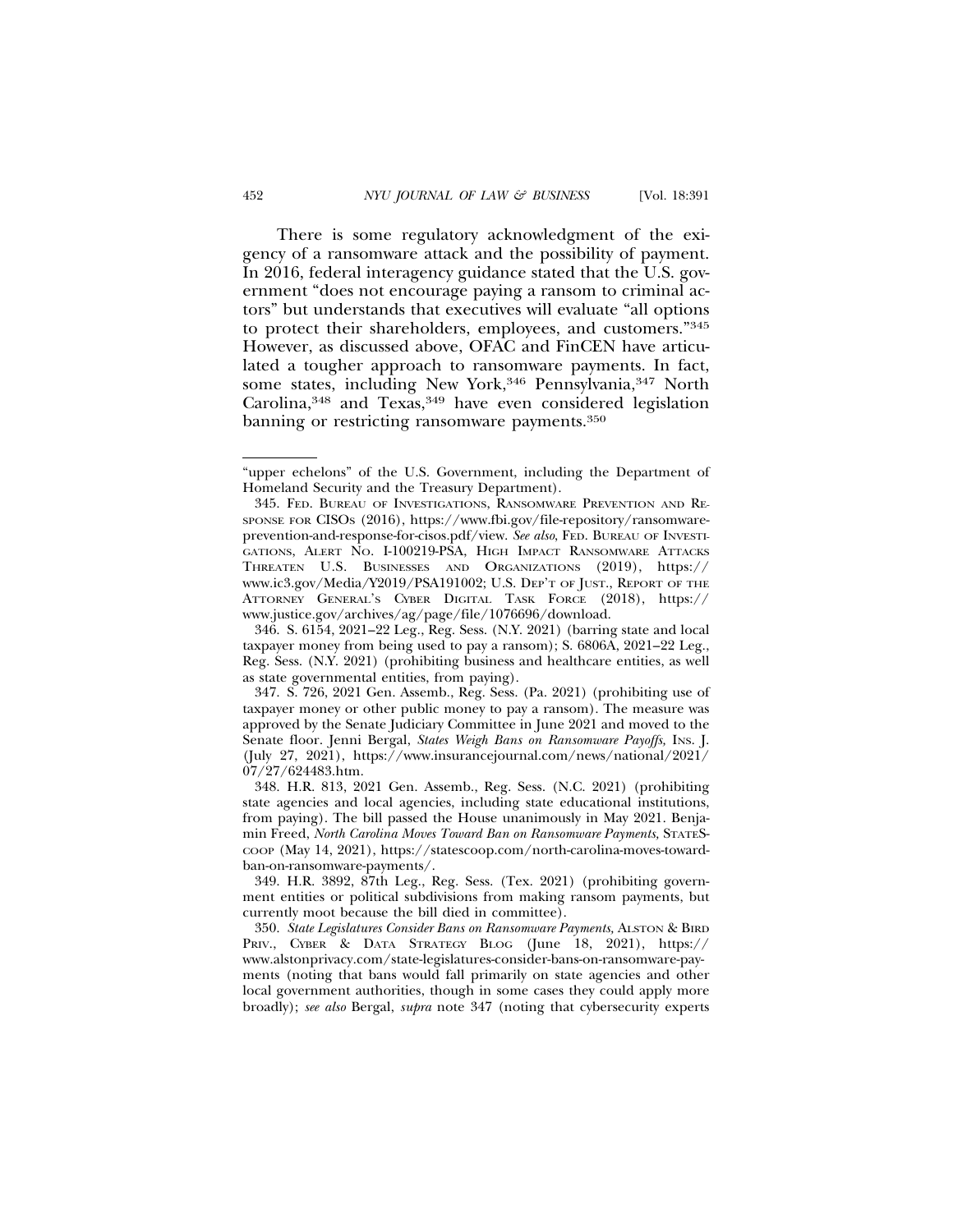A better solution would be to recognize both the social costs of paying off criminals and the potential damage of ransomware attacks, and to establish a safe harbor system pursuant to which potential targets could be encouraged to take proactive steps to harden their defenses. In return for these preventive measures, victims could rest assured that, if they do suffer an attack despite their compliance efforts, they could call upon professional or regulatory assistance, and neither they nor those who assist them would face prosecution for paying the ransom if needed. The possibility of assistance and immunity from government prosecution could lead entities to implement the cybersecurity best (or at least much better) practices that have proven elusive to date.351

Some related ideas have been floated. An April 2021 report from the Institute for Security and Technology included recommendations including mandating reporting and some immunity for victims who pay.352 On July 27, 2021, Deputy Assistant Attorney General Richard Downing testified before the Senate Judiciary Committee, suggesting that new legislation might grant ransomware victims some sort of protection in exchange for disclosing an attack to law enforcement.353 The OFAC Advisory discusses prompt reporting as a potential mitigating factor in its enforcement determinations.354 A safe harbor solution would shift the emphasis to prevention and would facilitate identification of the ransomware hackers by incentivizing disclosure of cyberattacks.

are skeptical about the state initiatives and have warned that the bans could be "catastrophic" for residents).

<sup>351.</sup> *See* RANSOMWARE TASK FORCE, INST. FOR SEC. & TECH., *supra* note 107, at 18 (indicating that adoption of best practices has been "limited").

<sup>352.</sup> *Id.* at 47 (recommending mandated reporting of ransom payments in return for a limited form of liability protection in which the reported information "cannot form the basis for a regulatory or other enforcement action*.*"); *see also* discussion *infra* Section V.D.

<sup>353.</sup> Statement of Downing, *supra* note 15, at 8 (arguing for legislation to make cyberattack reporting mandatory)*; see also* discussion *infra* Section V.D.

<sup>354.</sup> OFF. OF FOREIGN ASSETS CONTROL, U.S. DEP'T OF THE TREASURY, *supra* note 25, at 5 (also broadening the agencies to which reports may be made to include CISA and Department of the Treasury Office of Cybersecurity and Critical Infrastructure Protection).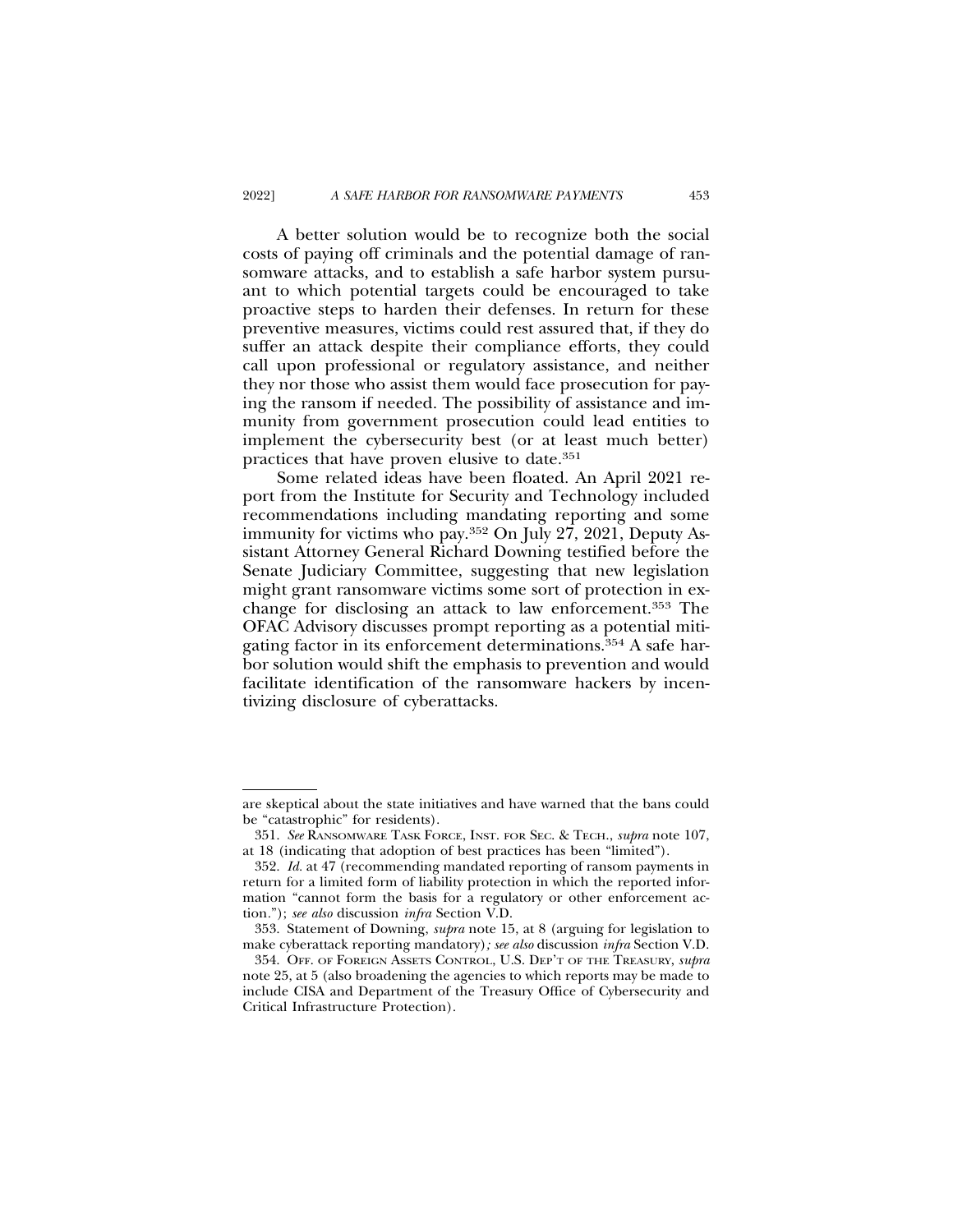Waivers of prosecution because of duress and necessity,355 and safe harbor rules, are not new to U.S. law. For example, U.S. criminal statutes prohibit material support for terrorism, but in 2015 the DOJ waived the threat of criminal prosecutions for citizens who pay terrorist ransoms.356 More generally, the law often provides an opportunity for entities to comply with statutory and regulatory safe harbors so that they can be sure their business practices will not be subject to sanctions.357 Entities receive some measure of certainty in exchange for their voluntary ex ante compliance in furtherance of policy.358 Federal securities laws enable companies to raise capital in certain circumstances with confidence that registration of the offering is not required.359 Corporation law has articulated the steps a corporation can employ to gain the protection of a lenient business judgment rule-based review for transactions in which a director has a conflict of interest.360 In the healthcare sector, there are substantial safe harbor regulations under anti-kickback rules and rules regarding beneficiary inducements.<sup>361</sup> The bankruptcy code includes a safe harbor for certain securities transaction payments, which are exempted from avoidance

<sup>355.</sup> In criminal law, the defenses of necessity and duress rest on the idea that it is better for society that the defendant choose the lesser evil—violating the law but avoiding the greater evil being threatened. *See* Monu Bedi, *Excusing Behavior: Reclassifying the Federal Common Law Defenses of Duress and Necessity Relying on the Victim's Role,* 101 J. CRIM. L. & CRIMINOLOGY 575, 577–78 (2011) (surveying how federal courts have treated duress and necessity defenses).

<sup>356.</sup> Press Release, U.S. Dep't of Just., Department of Justice Statement on U.S. Citizens Taken Hostage Abroad (June 24, 2015), https:// www.justice.gov/opa/pr/department-justice-statement-us-citizens-taken-hostage-abroad (recognizing the "extraordinarily difficult circumstances" being endured by hostages' families).

<sup>357.</sup> *See, e.g.*, *Safe Harbor*, CORP. FIN. INST., https://corporatefinanceinstitute.com/resources/knowledge/other/safe-harbor/ (last visited Oct. 24, 2021) (defining the term and providing several examples); Peter P. Swire, *Safe Harbors and a Proposal to Improve the Community Reinvestment Act,* 79 VA L. REV. 349, 370–72 (1993) (analyzing the safe harbor mechanism).

<sup>358.</sup> Swire, *supra* note 357, at 370*.*

<sup>359.</sup> *See, e.g.*, 17 C.F.R. § 230.500 (2012) (known as "Regulation D").

<sup>360.</sup> *See, e.g.*, MODEL BUS. CORP. ACT, § 8.61 (AM. BAR ASS'N 2016) (outlining requirements for Director's Conflicting Interest Transactions).

<sup>361.</sup> *See, e.g.*, 42 C.F.R. §§ 1001, 1003 (providing background for revisions to the safe harbors).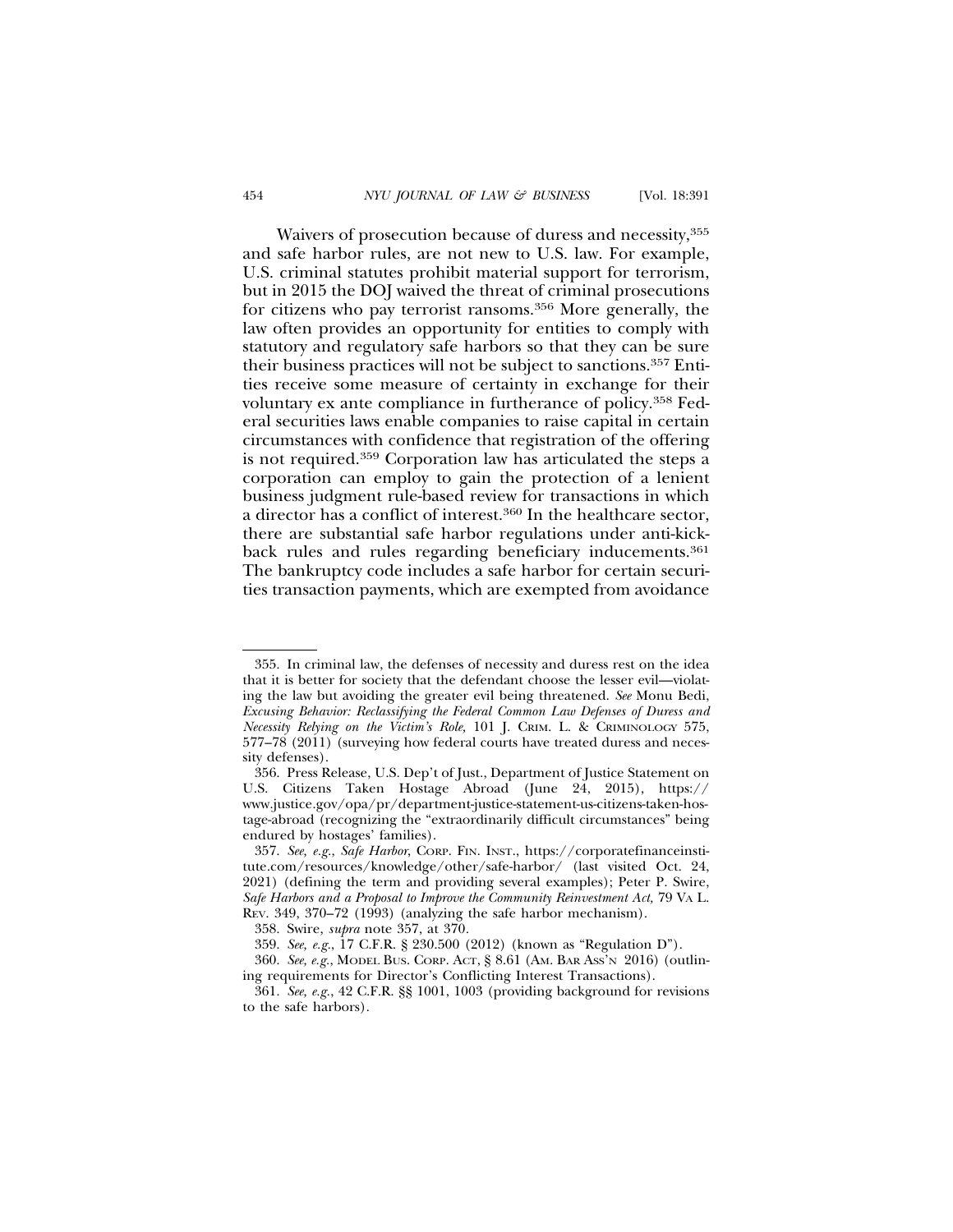by the bankruptcy trustee.362 By creating a clear safe harbor that would allow ransom payments under certain circumstances without fear of prosecution, regulators could make such attacks harder, thereby protecting not only individuals and institutions, but the digital infrastructure itself.

#### B. *Hardening Potential Targets*

#### 1. *Operational Measures*

There are a number of operational measures that potential ransomware targets can be encouraged to take in order to avail themselves of the safe harbor. They may include, for example:

- *Assessing Data*: Development of a unified view of the network (what information and programs they have and where they are located), along with regular vulnerability scanning, enables entities to reduce clutter and spot vulnerabilities.<sup>363</sup> Knowing what vital information is being stored, and where, can help determine what to back up.
- *Backing Up*: Depending on the scale of the potential ransomware victim, establishment of multiple rotating backups of critical data, at least one off-site, may be needed.364 In some cases, experts may recommend an offline and encrypted backup of all data.365

<sup>362.</sup> Sections 546(e) and (g) of the Bankruptcy Code prohibit the avoidance and recovery of preferential and constructively fraudulent transfers made in connection with forward contracts and swap agreements. 11 U.S.C. § 546(e), (g).

<sup>363.</sup> *America Under Cyber Siege: Preventing and Responding to Ransomware Attacks: Hearing Before the S. Comm. on the Judiciary*, 117th Cong. 5 (2021) (statement of Eric Goldstein, Executive Assistant Director for Cybersecurity, U.S. Dept. of Homeland Sec.) [hereinafter statement of Goldstein].

<sup>364.</sup> *Security Tip (ST19-001): Protecting Against Ransomware*, U.S. DEPT. OF HOMELAND SEC. CYBERSECURITY & INFRASTRUCTURE SEC. AGENCY (Sept. 2, 2021), https://us-cert.cisa.gov/ncas/tips/ST19-001 ("Best practice is to store your backups on a separate device that cannot be accessed from a network, such as on an external hard drive. Once the backup is completed, make sure to disconnect the external hard drive, or separate device from the network or computer.")

<sup>365.</sup> *See, e.g.*, statement of Goldstein, *supra* note 363, at 4 ("[W]e encourage our partners to maintain offline and encrypted backups of data; conduct regular vulnerability scanning to identify and address vulnerabilities; regularly patch and update software and operating systems, including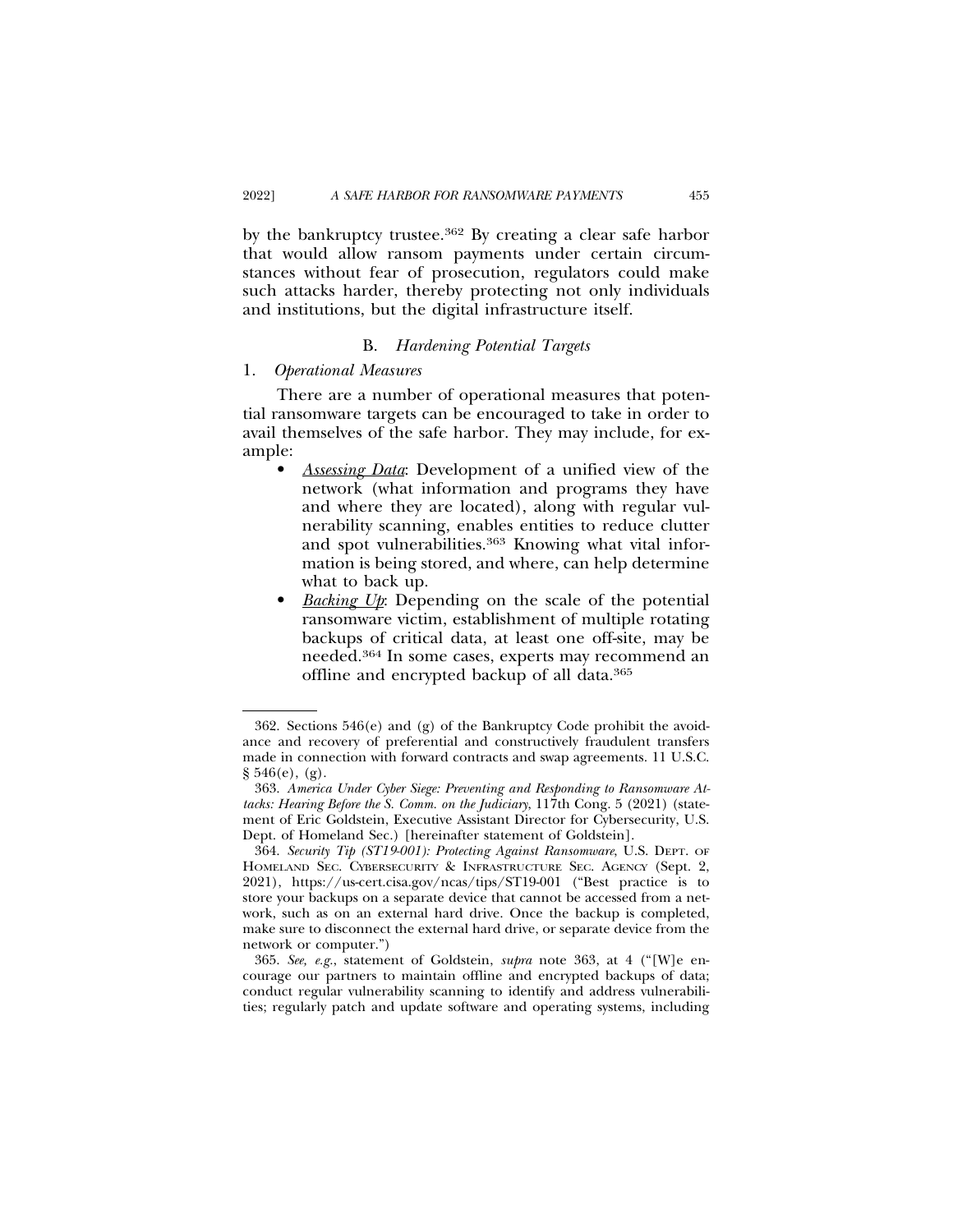- *Updating and Blocking*: A commitment to keeping operating systems, browsers, and security software up-todate to maintain current patch levels may also be advisable.366 This may include ad-blocking software and strong filters, intrusion detection systems,<sup>367</sup> and configuring firewalls to block access to known malicious addresses and sites.368 Anti-virus and anti-malware programs can be set to conduct regular scans automatically.369
- *Controlling Access*: Controlling access to the system using whitelisting and limits on user rights may help.370 Potential victims may only grant privileges necessary to perform assigned tasks. With the rise of remote work, multi-factor authentication can be required for offsite access to network files or applications, using at least two of the three common verifications: something users know (like a password), something users possess (like a token), and something users are (like a fingerprint).

No amount of cybersecurity improvement will address all of the vulnerabilities in the digital ecosystem,371 but implementing better security technology, combined with other measures, can help.

antivirus and anti-malware software; implement a cybersecurity user awareness and training program, including guidance on identifying and reporting suspicious activity; and implement an intrusion detection system (IDS) to detect command and control activity.").

<sup>366.</sup> *Security Tip (ST19-001): Protecting Against Ransomware*, *supra* note 364. 367. *See, e.g.*, statement of Goldstein, *supra* note 363, at 4.

<sup>368.</sup> *How to Protect Your Networks from Ransomware*, FED. BUREAU OF INVESTI-

GATION, https://www.fbi.gov/file-repository/ransomware-prevention-and-response-for-cisos.pdf/view (last visited Oct. 24. 2021).

<sup>369.</sup> *Id.*

<sup>370.</sup> Ronny Richardson & Max M. North, *Ransomware: Evolution, Mitigation and Prevention*, 13 INT'L MGMT. REV. 10, 16 (2017).

<sup>371.</sup> *See* Opinion, *Russia's New Form of Organized Crime Is Menacing the World,* N.Y. TIMES (July 31, 2021), https://www.nytimes.com/2021/07/31/opinion/sunday/russia-ransomware-hacking.html (quoting a ransomware expert predicting, "We're not going to defend ourselves out of this problem. . . . We have too many vulnerabilities.").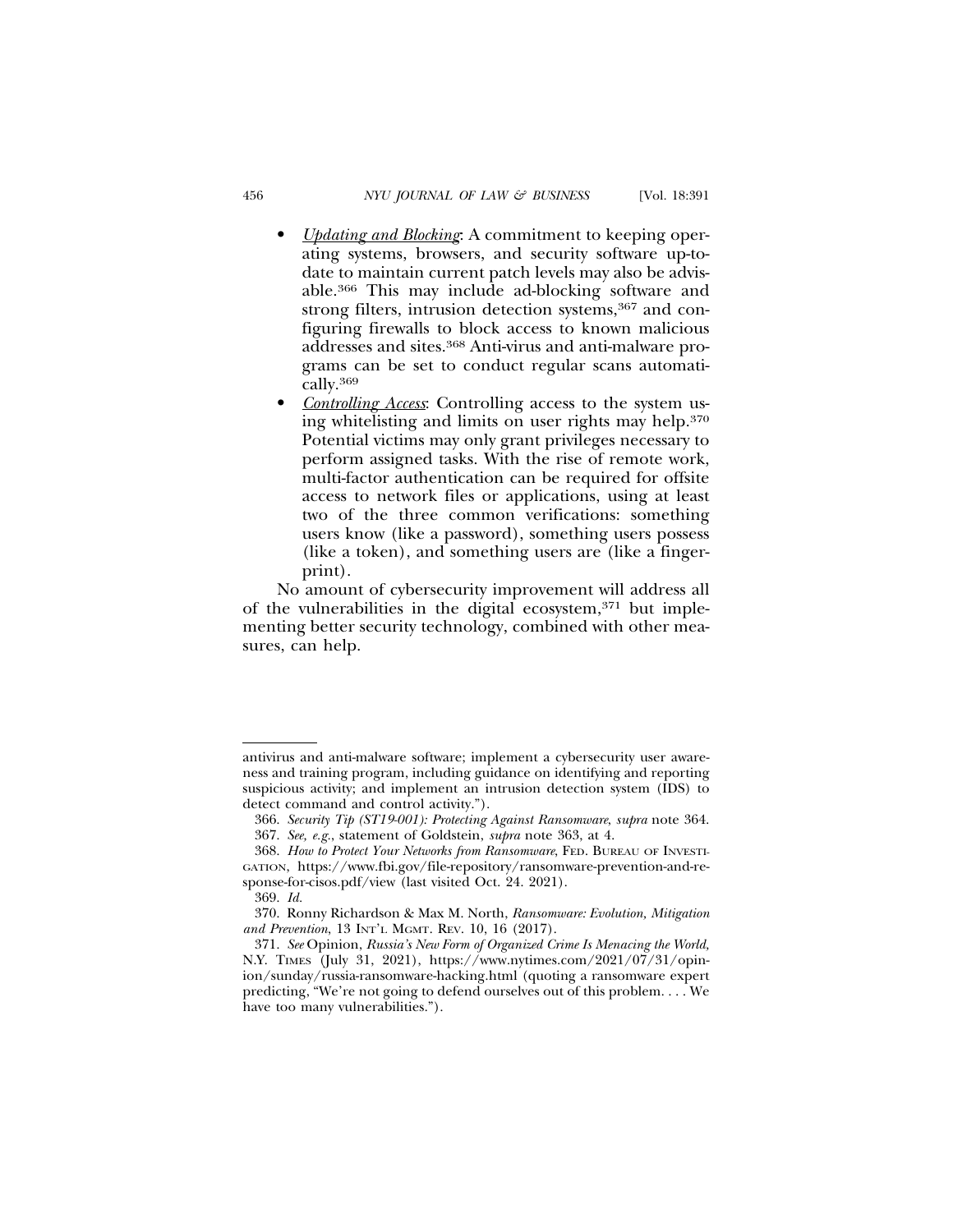## 2. *Employee Training*

Many ransomware attacks exploit human weakness. An employee opens a suspicious email, or clicks on a questionable website, or is somehow tricked into downloading a fraudulent "system update." Many U.S. workers are accustomed to mandatory compliance training; ongoing cybersecurity user awareness can be incorporated into those programs. To avoid ransomware, employees can be trained in, among other things, appropriate password management, social media usage, and identifying and reporting suspicious activity.

In addition, employees can be encouraged to keep the software on their personal devices up-to-date.<sup>372</sup> Those devices are often connected to an organization's network and should be included in the overall ransomware protection plan.<sup>373</sup>

#### 3. *Periodic Audits*

Entities seeking safe harbor status would need to demonstrate their compliance with the safe harbor periodically, with a possibility of audits. Regulators are experienced with the need to keep compliance measures up to date, and periodic examination or reporting can facilitate that process. For example, banks' AML compliance measures are periodically examined.374 The Department of Health and Human Services' Office of Civil Rights periodically audits selected covered entities and their business associates for their compliance with HIPAA rules.375 Cybersecurity can employ similar models.

<sup>372.</sup> Mark Adams, *Cyber-Security Basics: Keeping Employee Software Updated*, RED RIVER (Mar. 7, 2019), https://redriver.com/security/cyber-securitybasics-software-update-policy (noting that software becomes vulnerable when it is not updated).

<sup>373.</sup> Danny Palmer*, Ransomware vs. WFH: How Remote Working Is Making Cyberattacks Easier to Pull Off,* ZDNET (Oct. 27, 2020), https:// www.zdnet.com/article/ransomware-vs-wfh-how-remote-working-is-makingcyberattacks-easier-to-pull-off/ (discussing the risks created by employees logging onto work networks from home).

<sup>374.</sup> *See, e.g.*, *BSA/AML Examination Procedures*, FED. FIN. INSTS. EXAMINA-TION COUNCIL, https://bsaaml.ffiec.gov/examprocedures (last visited Oct. 24, 2021) (providing links to various parts of AML compliance procedure examinations).

<sup>375.</sup> *HIPAA Privacy, Security, and Breach Notification Audit Program,* U.S. DEP'T OF HEALTH & HUM. SERVS., https://www.hhs.gov/hipaa/for-professionals/compliance-enforcement/audit/index.html (last visited Oct. 24,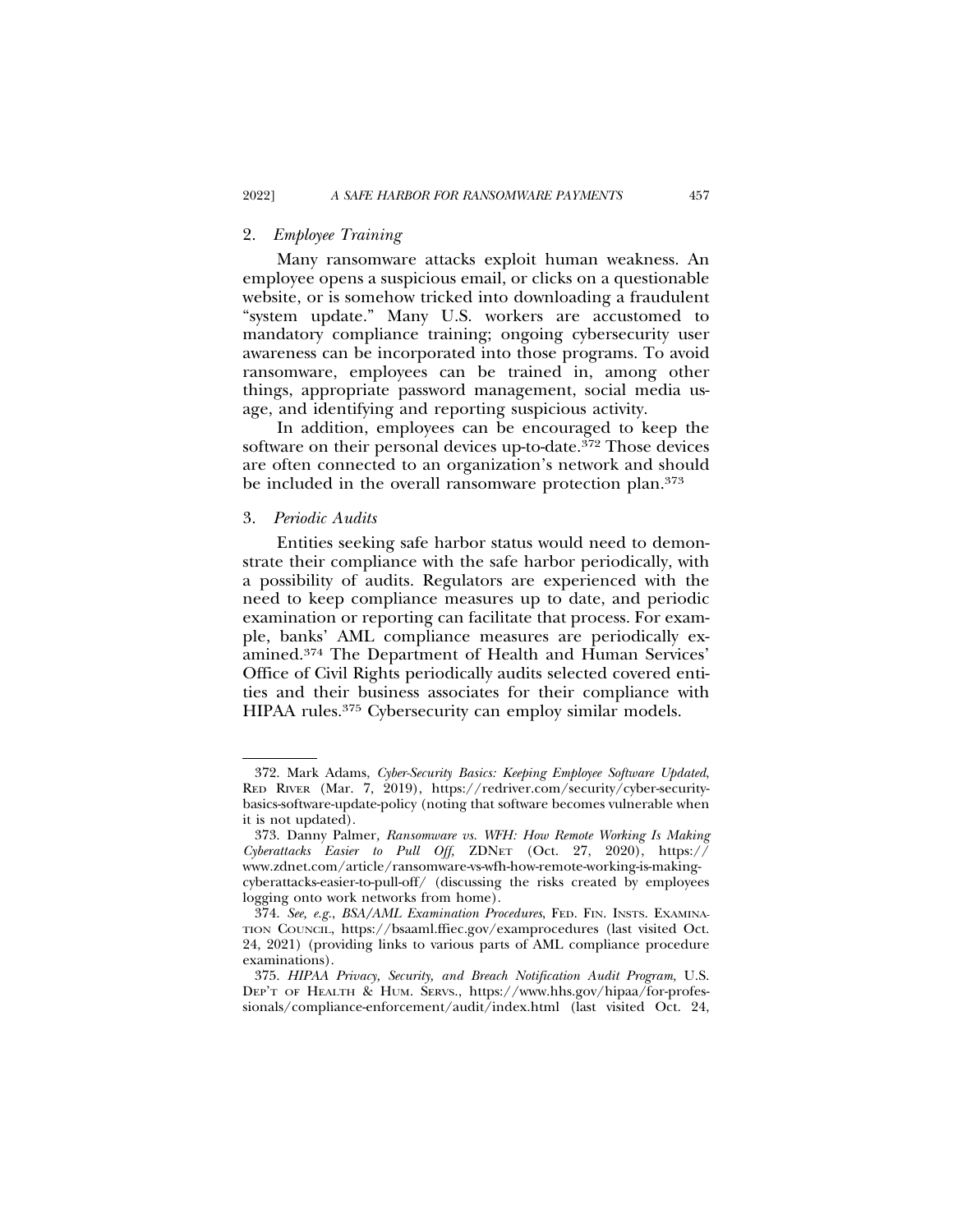#### C. *Cyber Insurance*

## 1. *Cyber Insurance Controversy*

Cyber insurance has become a focal point in the struggle to deal with ransomware attacks.376 Many ransomware victims consult their insurance company as part of their response to an attack and hope to rely on that coverage to help them recover their costs from the disruption.

Arguably, however, cyber insurance may invite information asymmetry issues like adverse selection and moral hazard. A potential ransomware victim, knowing it is particularly at risk for a ransomware attack, may seek insurance rather than improve its cybersecurity (adverse selection).377 For example, in the wake of the Colonial Pipeline ransomware attack, there are allegations that Colonial Pipeline was aware of defects in its cybersecurity.378 Similarly, once a potential victim has secured cyber insurance, it may engage in risky behavior or forgo recommended cybersecurity improvements or updates (moral hazard).379 The worry is that neither ransomware victims nor

<sup>2021).</sup> The Health Information Technology for Economic and Clinical Health (HITECH) Act requires such audits*. Id.*

<sup>376.</sup> In 2016, 26% of insurance clients opted for cyber coverage. That increased to 47% in 2020. U.S. GOV'T ACCOUNTABILITY OFF., GAO-21-477, CYBER INSURANCE: INSURERS AND POLICYHOLDERS FACE CHALLENGES IN AN EVOLVING MARKET 5 (May 20, 2021) (reporting to Congress on the challenges of cyber insurance).

<sup>377.</sup> *See* Ronen Avraham, *The Economics of Insurance Law—A Primer*, 19 CONN. INS. L.J. 29, 44 (2012) (defining adverse selection as a result of informational asymmetry in which high-risk parties, knowing their "type," seek more insurance coverage than low-risk parties).

<sup>378.</sup> *See* Alyza Sebenius & Rebecca Kern*, U.S. Lawmakers Chide Colonial Pipeline for Weak Cybersecurity*, BLOOMBERG (June 9, 2021, 2:38 PM) (also noting that the company expected the cost of the ransom to be covered by its cyber insurance); Frank Bajak, *Tech Audit of Colonial Pipeline Found 'Glaring' Problems,* ASSOCIATED PRESS (May 12, 2021), https://apnews.com/article/vastate-wire-technology-business-1f06c091c492c1630471d29a9cf6529d (citing comments from a consulting firm owner who prepared a report on the company's information management practices in 2018). The company is now the subject of a number of lawsuits alleging negligence in its cybersecurity practices*. See* Tim Darnell, *Another Lawsuit Targets Colonial Pipeline After Cyberattack,* ATLANTA J.-CONST. (June 22, 2021) (reporting that the plaintiffs allege that the company failed to protect its pipelines).

<sup>379.</sup> *See* Alex Younger, Opinion, *Ransomware Attacks Must Be Stopped—* Here's How, FIN. TIMES (June 11, 2021), https://www.ft.com/content/ 8a26196c-ee82-45ad-a138-16d0884f4f09 (discussing the moral hazard risk).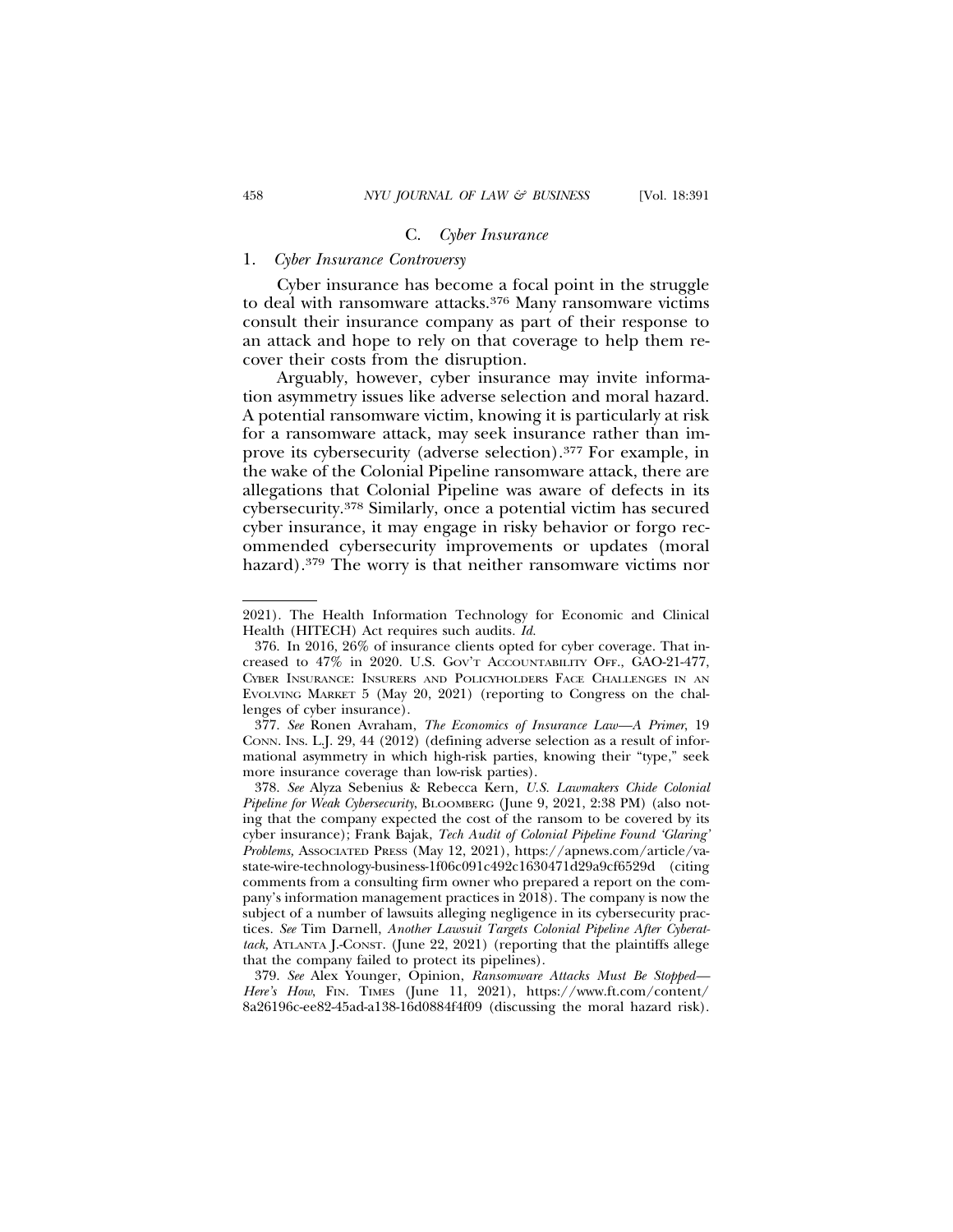their cyber insurance companies have a grasp on their ransomware risk.

As attacks grow in frequency and severity, critics have claimed that cyber insurance contributes to the ransomware problem by making it more likely that victims can fund ransoms.<sup>380</sup> In thinking about how cyber insurance is shaping ransomware, some argue that coverage enables victims to pay, and payment demonstrates ransomware profitability, which increases the likelihood of future, increased ransoms.381 According to one study, "a victim paying the ransom demand imposes a negative externality on peers who now face a higher threat level; victims are more likely to pay if insurers indemnify some or all of the payment."382 Of course, this assumes that the carrier agrees to pay the claim.

Some regulators are attempting to deter insurance companies from paying policyholders who suffer a ransomware attack. There are restrictions on such payments being considered in Australia383 and the United Kingdom, where a 2015

*But see* Katherine Chiglinsky & Jamie Tarabay, *Pipeline Attack Stirs Debate on Whether Insurance Lures Hackers,* BLOOMBERG (May 14, 2021, 6:16 PM), https:/ /www.bloomberg.com/news/articles/2021-05-14/pipeline-attack-stirs-de-

bate-on-whether-insurance-lures-hackers (reporting that some argue that system vulnerabilities drive attacks).

<sup>380.</sup> *See, e.g.*, Dan Sabbagh, *Insurers 'Funding Organized Crime' by Paying Ransomware Claims,* GUARDIAN (Jan. 24, 2021), https://www.theguardian.com/ technology/2021/jan/24/insurers-funding-organised-by-paying-ran-

somware-claims ("Insurers are inadvertently funding organised crime by paying out claims from companies who have paid ransoms to regain access to data and systems after a hacking attack, Britain's former top cybersecurity official has warned."); Younger, *supra* note 379 (suggesting hackers calibrate their demands to the victim's insurance coverage).

<sup>381.</sup> See Daniel W. Woods & Rainer Böhme, How Cyber Insurance Shapes Incident Response: A Mixed Methods Study (unpublished manuscript) (presented at 20th Annual Workshop on the Economics of Information Security (WEIS 2021)) at 21–22 (June 7, 2021), https://informationsecurity.uibk.ac.at/pdfs/DW2021\_HowInsuranceShapes\_WEIS.pdf (discussing "ransom inflation").

<sup>382.</sup> *Id.* (also noting that market concentration in physical kidnap insurance enables the negotiation standards necessary to prevent ransom inflation and improves negotiations).

<sup>383.</sup> *See, e.g.*, *Locked Out: Tackling Australia's Ransomware Threat*, DEP'T OF HOME AFFS.: CYBER SECURITY INDUSTRY ADVISORY COMMITTEE (Mar. 10, 2021), https://www.homeaffairs.gov.au/cyber-security-subsite/files/tackling-ransomware-threat.pdf (noting that some ransomware payments may violate the instrument of crime provisions of the Australian criminal code); Catalin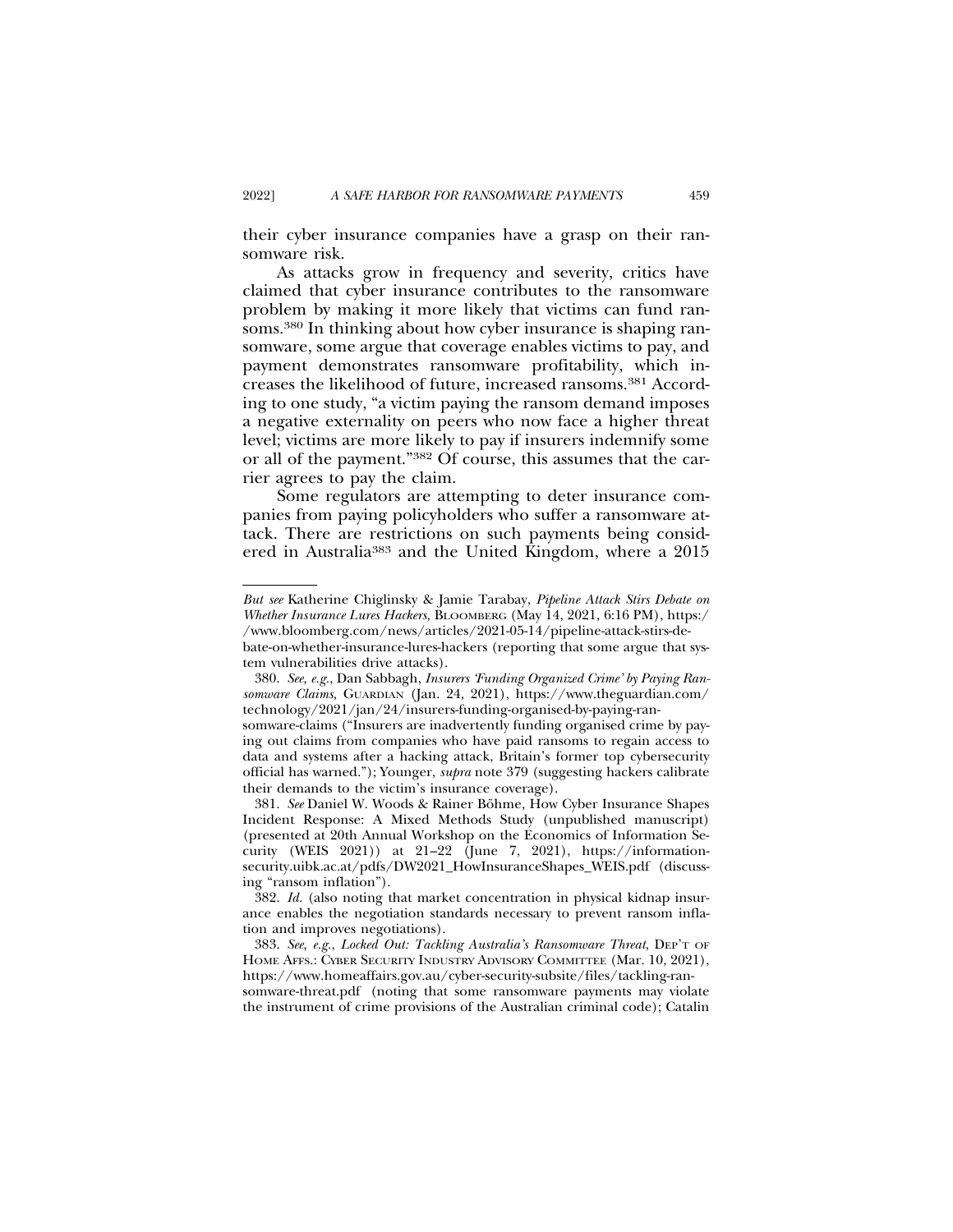law prohibits insurance firms from reimbursing the payment

of terrorist ransoms.384 Insurance companies are also feeling pressure from the payment of claims. In November 2020, a German insurance company, Alliance, reported that cyber insurance claims for the previous nine months had increased 950% over the prior three years.385 Premiums are rising; the cost of insurance rose 35% in the first quarter of 2021 and another 56% in the second quarter.386 Cyber insurance companies are imposing lower limits in high-risk sectors such as healthcare and education.387 In addition, exactly *what* is covered is increasingly an object of disagreement and litigation.388 In May 2021, French insurer AXA announced that it will no longer underwrite cyber insurance policies to reimburse companies for ransom payments made to retrieve stolen or locked data, although it will continue to cover losses for responding to and recovering

Cimpanu, *New Australian Bill Would Force Companies to Disclose Ransomware Payments,* RECORD (June 21, 2021) https://therecord.media/new-australian-billwould-force-companies-to-disclose-ransomware-payments/ (discussing the Ransomware Payments Bill 2021).

<sup>384.</sup> *See e.g.*, Frank Bajak, *Ransomware Gangs Get Paid Off as Officials Struggle for Fix*, ASSOCIATED PRESS (June 21, 2021), https://apnews.com/article/joebiden-europe-government-and-politics-technology-business-3b81e8116c42

<sup>439566040</sup>a052617ad55. BAE Systems' threat intelligence chief claimed, "Ultimately, the terrorists stopped kidnapping people because they realized that they weren't going to get paid." *Id.*

<sup>385.</sup> Kochman, *supra* note 54 (noting 770 cyberattack claims in the first nine months of  $2020$ , compared with  $77$  in all of  $2016$ ).

<sup>386.</sup> *See* Irene Madongo, *Ransomware Attacks Drive Up Cyber Insurance Prices*, LAW360 (July 27, 2021), https://www.law360.com/articles/1406913?e\_id =359aee12-a668-47f6-bc99-816982fd7073&utm\_source=en]gagementalerts&utm\_medium=email&utm\_campaign=similar\_articles (citing a report by global insurance broker Marsh); U.S. GOV'T ACCOUNTABILITY OFF., *supra* note 376, at 10 (noting that premiums rose 10-30% in late 2020).

<sup>387.</sup> U.S. GOV'T ACCOUNTABILITY OFF., *supra* note 376, at 12–13 (noting reduced coverage limits for certain sectors).

<sup>388.</sup> *See, e.g.*, G&G Oil Co. of Ind. v. Cont'l W. Ins., 165 N.E.3d 82 (Ind. 2021) (upholding insurance company's refusal to cover ransomware losses because insured's policy covered fraud but not theft); Nat'l Ink & Stitch, LLC v. State Auto Prop. & Cas. Ins., 435 F. Supp. 3d 679 (D. Md. 2020) (requiring insurer to pay insured's losses and damages resulting from decreased efficiency in protective software installed after ransom paid); New Eng. Sys., Inc. v. Citizens Ins., No 3:20-CV-017432, 2021 WL 1978691 (D. Conn. 2021) (holding that insurer acted in bad faith by misrepresenting policy provisions when it allowed the insured to make self-repairs following a cyberattack).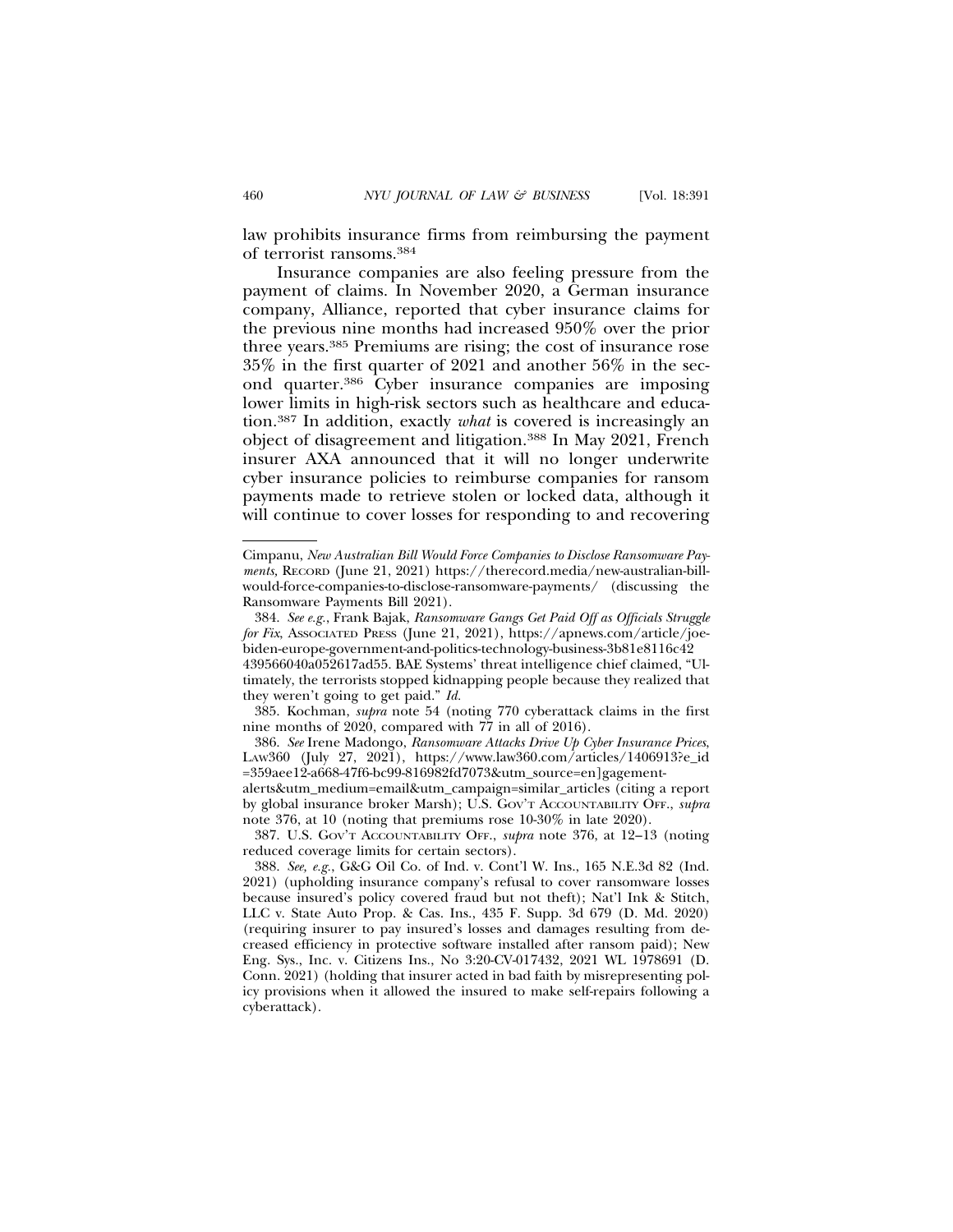from ransomware attacks.389 As mentioned with respect to the destructive NotPetya malware, litigation continues over efforts to exclude ransomware and other malware attacks from coverage using the war exclusion.390

# 2. *The Positive Potential of Cyber Insurance*

Despite the adverse selection and moral hazard risks, cyber insurance provides some relief for some ransomware victims. In addition, coverage can help prevent ransomware attacks if insurers require strong cybersecurity before they issue coverage.391 Some cyber insurance companies already encourage policyholders to implement baseline cybersecurity practices as a standard condition to coverage.392 In some cases, the insurance process could also provide more checkups on the preventive measures being taken by the insured,393 although such requirements could raise the cost of insurance coverage. In the event of an attack, the cyber insurance company and its legal counsel can provide expertise and help connect the ransomware victim with digital forensics and incident response companies, along with law enforcement.

In addition, if cyber insurance were required as one of the measures<sup>394</sup> needed to take advantage of the safe harbor, then

<sup>389.</sup> D. Howard Kass, *French Insurer AXA Drops Ransomware Payment Coverage*, MANAGED SECURITY SERVICES PROVIDERS: MSSP ALERT (May 16, 2021), https://www.msspalert.com/cybersecurity-markets/europe/axa-drops-ransom-payment-coverage/.

<sup>390.</sup> *See* Santariano & Perlroth, *supra* note 323.

<sup>391.</sup> See Woods & Böhme, *supra* note 381, at 19–21 (discussing cyber insurance as governance).

<sup>392.</sup> Sasha Romanosky et al., *Content Analysis of Cyber Insurance Policies: How Do Carriers Price Cyber Risk?*, 5 J. CYBERSECURITY 1, 8–11 (2019) (among the cyber security questions asked by carriers, some will ask applicants about prevention measures in place). Others report that insurers are requiring better cybersecurity controls and mitigation measures, and that underwriters are requiring more detailed submissions and incorporating vulnerability scans into their decisionmaking. Shawn Rice, *Ransomware Scourge Isn't Scaring Away Cyber Insurers*, LAW360 (Aug. 13, 2021), https://www.law360.com/articles/ 1410736/ransomware-scourge-isn-t-scaring-away-cyber-insurers.

<sup>393.</sup> RANSOMWARE TASK FORCE, INST. FOR SEC. & TECH., *supra* note 107, at 13.

<sup>394.</sup> Insurance is regulated at the state level, so a federal requirement would require congressional authorization. The relationship between state and federal insurance regulation, however, is beyond the scope of this article.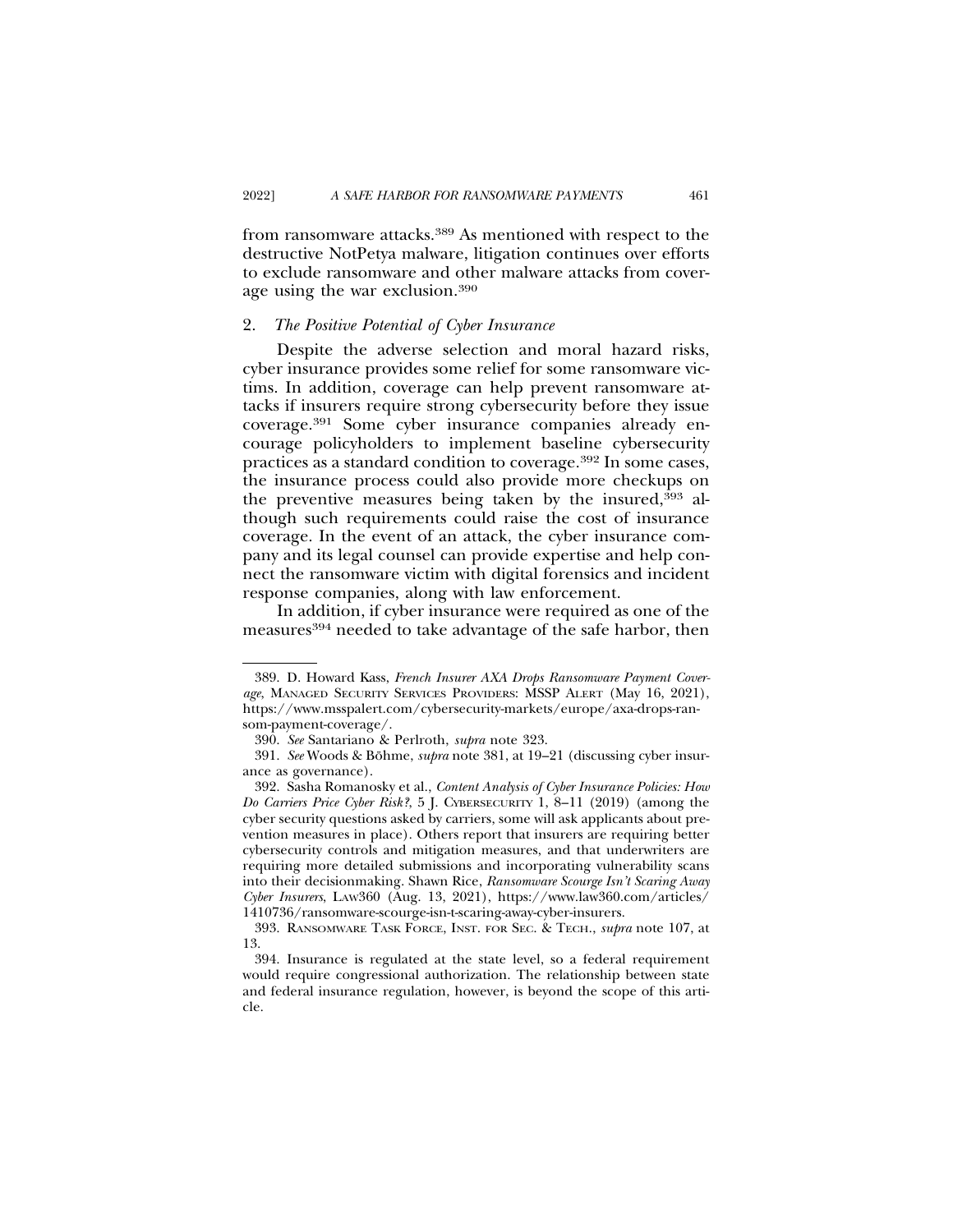more policies would be written and insurers could develop more accurate models for the types of coverage and the likely costs.395 Currently, the take-up of cyber insurance is patchy, with estimates that only about 27% of companies have standalone coverage.396 More widespread coverage would benefit the insurance market, providing more data on the costs of prevention, crisis management, and recovery, as well as data on effective security requirements.397

#### D. *Disclosure*

Use of the safe harbor could also require prompt, detailed disclosure of ransomware attacks. Most ransomware victims do not disclose the hack, which worsens the problem.398 Prompt disclosure by ransomware victims provides law enforcement with real-time opportunities to identify and track down the cyber-attackers, and may even lead to the recovery of ransom payments.399 As one federal official recently put it, "[I]f ransomware victims do not report these incidents, we cannot have cybersecurity, and we cannot have national security."400

As it stands, disclosure of a ransomware attack is only required piecemeal, and the timing and the content of disclosure are often unclear.<sup>401</sup> Some entities are required to dis-

<sup>395.</sup> *See* Andrew Granato & Andy Polacek, *The Growth and Challenges of Cyber Insurance*, 426 CHICAGO FED. LETTER (2019), https://www.chicago fed.org/publications/chicago-fed-letter/2019/426 (noting data deficiencies that challenge price modeling).

<sup>396.</sup> Martin Croucher, *Almost Half of Firms Hit by Cyberattack in 2020, Report Says*, LAW360 (Apr. 20, 2021), https://www.law360.com/articles/1376896/ almost-half-of-firms-hit-by-cyberattack-in-2020-report-says (showing only a 1% increase over 2019).

<sup>397.</sup> U.S. CYBERSPACE SOLARIUM COMM'N, OFFICIAL REPORT 79–80 (2020), https://drive.google.com/file/d/1ryMCIL\_dZ30QyjFqFkkf10MxIXJGT4yv/ view (noting the need to identify and price risk created by cybersecurity gaps).

<sup>398.</sup> *America Under Cyber Siege: Preventing and Responding to Ransomware Attacks: Hearing Before the S. Comm. on the Judiciary*, 117th Cong. 5 (2021) (statement of Bryan A. Vorndran, Assistant Director, Cyber Division, Fed. Bureau of Investigation) [hereinafter statement of Vorndran].

<sup>399.</sup> *See* discussion *infra* Section V.F.2.

<sup>400.</sup> *See* statement of Vorndran, *supra* note 398, at 5.

<sup>401.</sup> *To Stop the Ransomware Pandemic, Start with the Basics*, ECONOMIST (June 19, 2021), https://www.economist.com/leaders/2021/06/19/to-stopthe-ransomware-pandemic-start-with-the-basics (calling U.S. requirements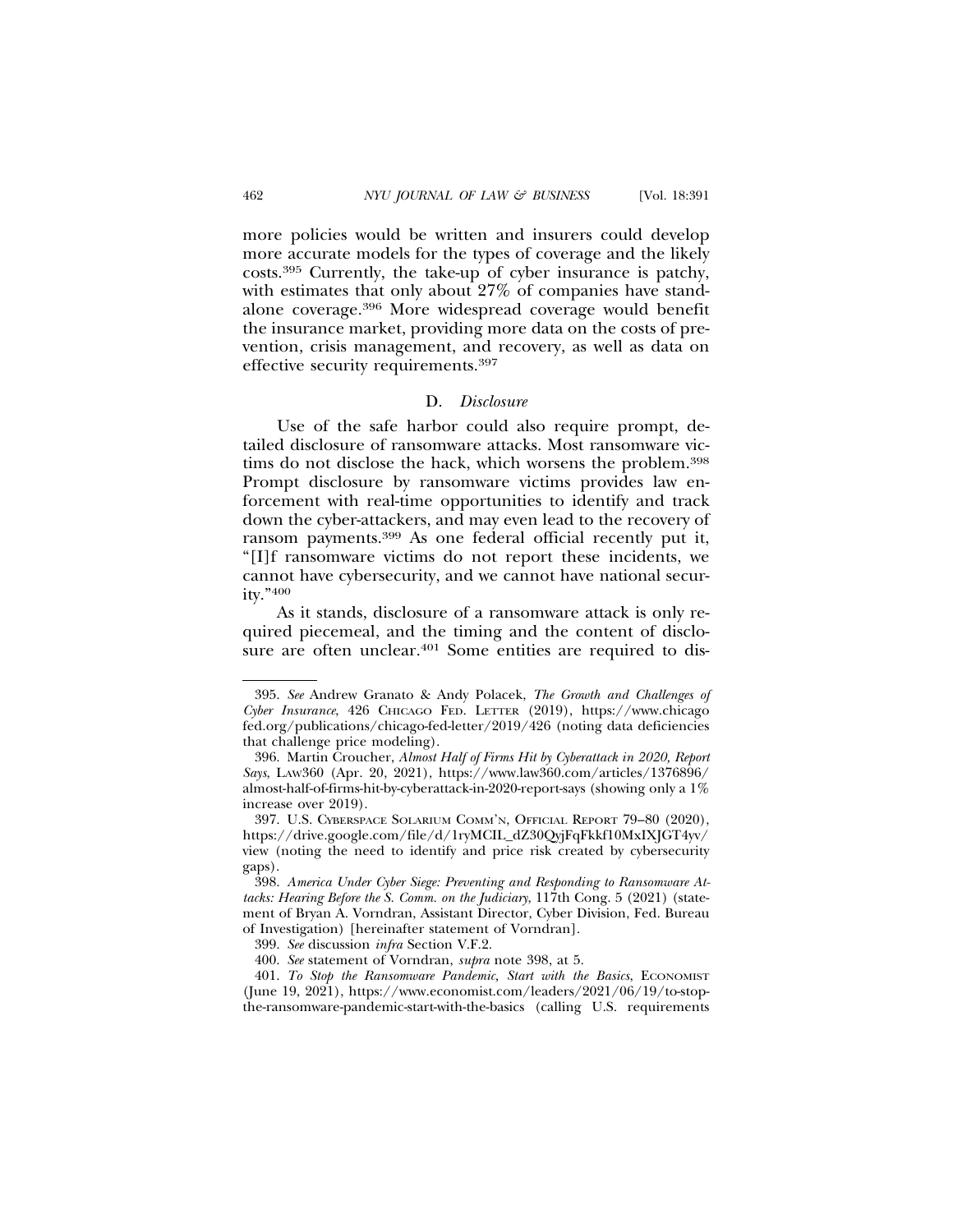close based on the sector in which they operate. Under the federal securities laws, reporting companies have to disclose the incident if it is "material."402 Under HIPAA, as mentioned above, the attack must be disclosed if it qualifies as a "security incident."403

The government is currently attempting to increase reporting. Some recent requirements impose ransomware reporting obligations on pipelines,<sup>404</sup> and government information technology contractors.<sup>405</sup> The proposed Cyber Incident Notification Act of 2021 would require federal agencies, federal contractors, and critical infrastructure companies to disclose breaches of their system to the Department of Homeland Security.406 A proposed amendment to the National Defense Authorization Act for Fiscal Year 2022 would require reporting some ransom payments to the federal government within 24 hours of payment.407 Attorneys who practice in this area have suggested that, in order to get companies to cooperate, some

403. *See supra* note 140 and accompanying text.

<sup>&</sup>quot;vague"). Of course, many agencies include self-reporting, disclosure, and cooperation as mitigating factors in enforcement actions, but such "credit" is far from certain*. See, e.g*., OFAC, U.S. DEP'T TREAS., UPDATED ADVISORY ON POTENTIAL SANCTIONS RISKS FOR FACILITATING RANSOMWARE PAYMENTS, *supra* note 26 (discussing mitigating factors in enforcement actions).

<sup>402.</sup> *See* Public Company Cybersecurity Disclosures, Exchange Act Release Nos. 33-10459, 34-82746, 17 C.F.R. §§ 229, 249 (Feb. 26, 2018) (suggesting that companies consider the materiality of cybersecurity risks and incidents when preparing required disclosure). In the wake of the SolarWinds Corp. cyberattack, the Securities and Exchange Commission pressed for disclosure by impacted reporting companies. *In the Matter of Certain Cybersecurity-Related Events (HO-14225) FAQs,* U.S. SEC. AND EXCH. COMM'N, https://www.sec.gov/ enforce/certain-cybersecurity-related-events-faqs.

<sup>404.</sup> Press Release, U.S. Dep't Homeland Sec., DHS Announces New Cybersecurity Requirements for Critical Pipeline Owners and Operators (May 27, 2021), https://www.dhs.gov/news/2021/05/27/dhs-announcesnew-cybersecurity-requirements-critical-pipeline-owners-and-operators (requiring reporting to regulators and review of current practices).

<sup>405.</sup> Exec. Order No. 14,028, 86 Fed. Reg. 26 (May 12, 2021).

<sup>406.</sup> Cyber Incident Notification Act of 2021, S.2407, 117th Cong. (2021).

<sup>407.</sup> *Peters, Portman, Warner & Collins Introduce Amendment to Annual Defense Bill to Strengthen Public and Private Sector Cybersecurity,* U.S. SEN. COMM. ON HOMELAND SEC. & GOV'T AFFAIRS (Nov. 4, 2021), https://www.hsgac.senate. gov/media/majority-media/peters-portman-warner-and-collins-introduceamendment-to-annual-defense-bill-to-strengthen-public-and-private-sectorcybersecurity (summarizing the proposed amendment including its reporting requirements).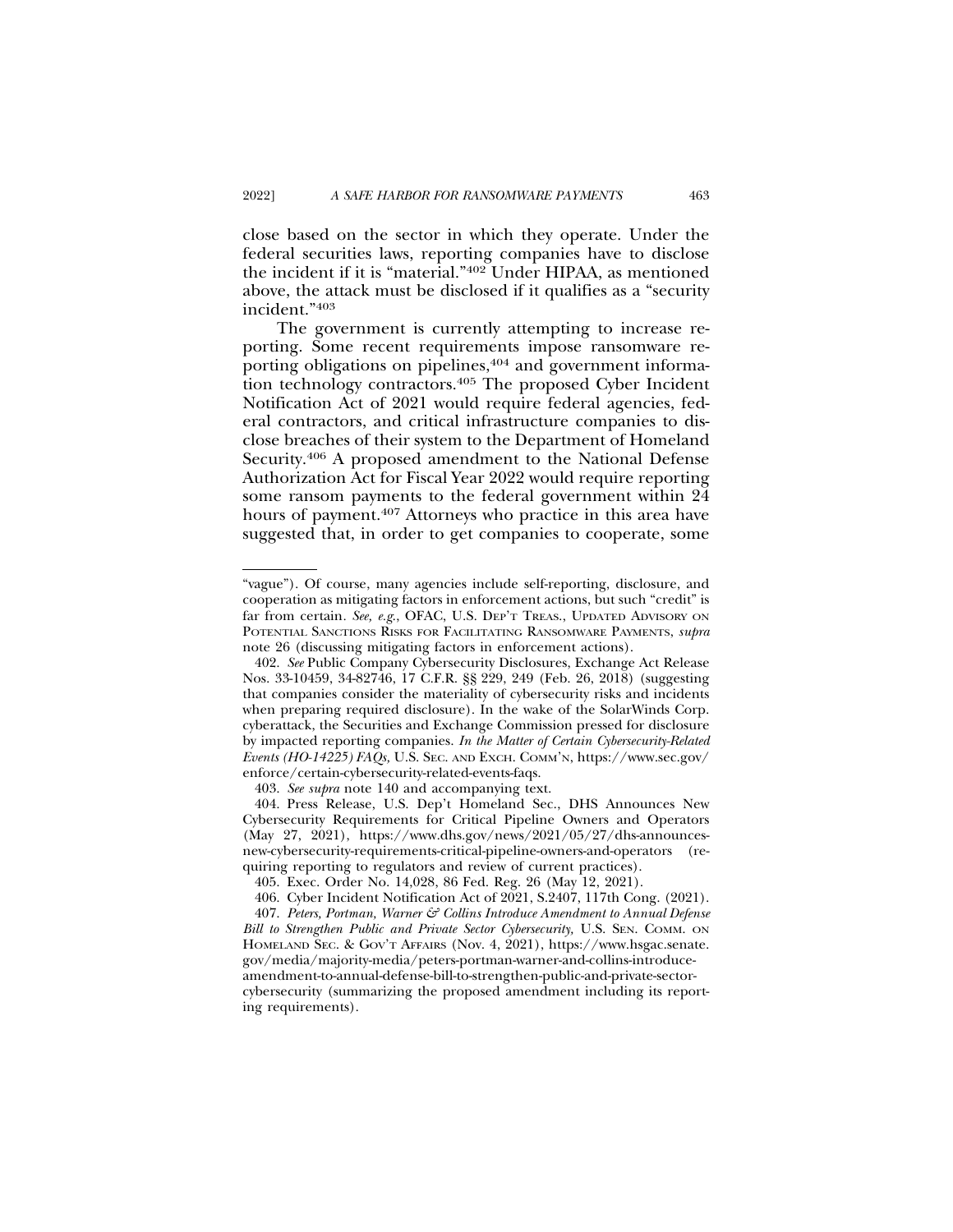incentives need to be offered—not just penalties for non-reporting.408

#### E. *Calibration*

Different targets need different levels of cybersecurity because ransomware attacks do more or less harm to the entity, immediate stakeholders, and society as a whole.409 Healthcare operations may store more sensitive personal data than meat distributors. It may be more dangerous to force gas pipelines offline than small-town governments. An attack against a big company may be more extensive than an attack against a small company. Regulators have experience with calibrating levels of required compliance with the risk involved.410

Although compliance will be most difficult for small businesses and public institutions, those entities may need protection from ransomware attacks most of all. Small businesses are not the most publicized targets, but they are the most common.411 Small businesses are attractive to ransomware hackers because they "typically lack the budget and resources to prevent, identify, respond to, and recover from threats."412 A ran-

<sup>408.</sup> Ben Kochman, *3 Key Details To Watch As Congress Mulls Breach Report Law*, LAW360 (Nov. 24, 2021), https://www.law360.com/corporate/articles/ 1426996/3-key-details-to-watch-as-congress-mulls-breach-report-

law?nl\_pk=72e67b2b-a356-4164-9e1a-22d8437314c9&utm\_source=newsletter&utm\_medium=email&utm\_campaign=corporate (quoting attorneys who advise breach victims).

<sup>409.</sup> *See generally* Julio Hernandez-Castro et al., *An Economic Analysis of Ransomware and Its Welfare Consequences*, ROYAL SOC'Y OPEN SCI., Mar. 2020, at 4, https://www.researchgate.net/publication/339688144\_An\_economic\_analy sis\_of\_ransomware\_and\_its\_welfare\_consequences (analyzing the economic differences among ransomware attacks).

<sup>410.</sup> Consider security measures at nuclear power plants, water treatment facilities, and biohazard labs.

<sup>411.</sup> *See* Amrita Khalid, *6 Things Every Small Business Needs to Know About Ransomware Attacks,* INC. MAG. (June 25, 2021), https://www.inc.com/amritakhalid/ransomware-hackers-crime-cybersecurity-tips.html (encouraging small businesses to back up their data and secure remote workers); Thomas Koulopoulos, *60 Percent of Companies Fail in 6 Months Because of This (It's Not What You Think),* INC. MAG. (May 11, 2017), https://www.inc.com/thomaskoulopoulos/the-biggest-risk-to-your-business-cant-be-eliminated-heres-howyou-can-survive-i.html (noting that more than 70% of attacks target small businesses).

<sup>412.</sup> *See* Khalid, *supra* note 411.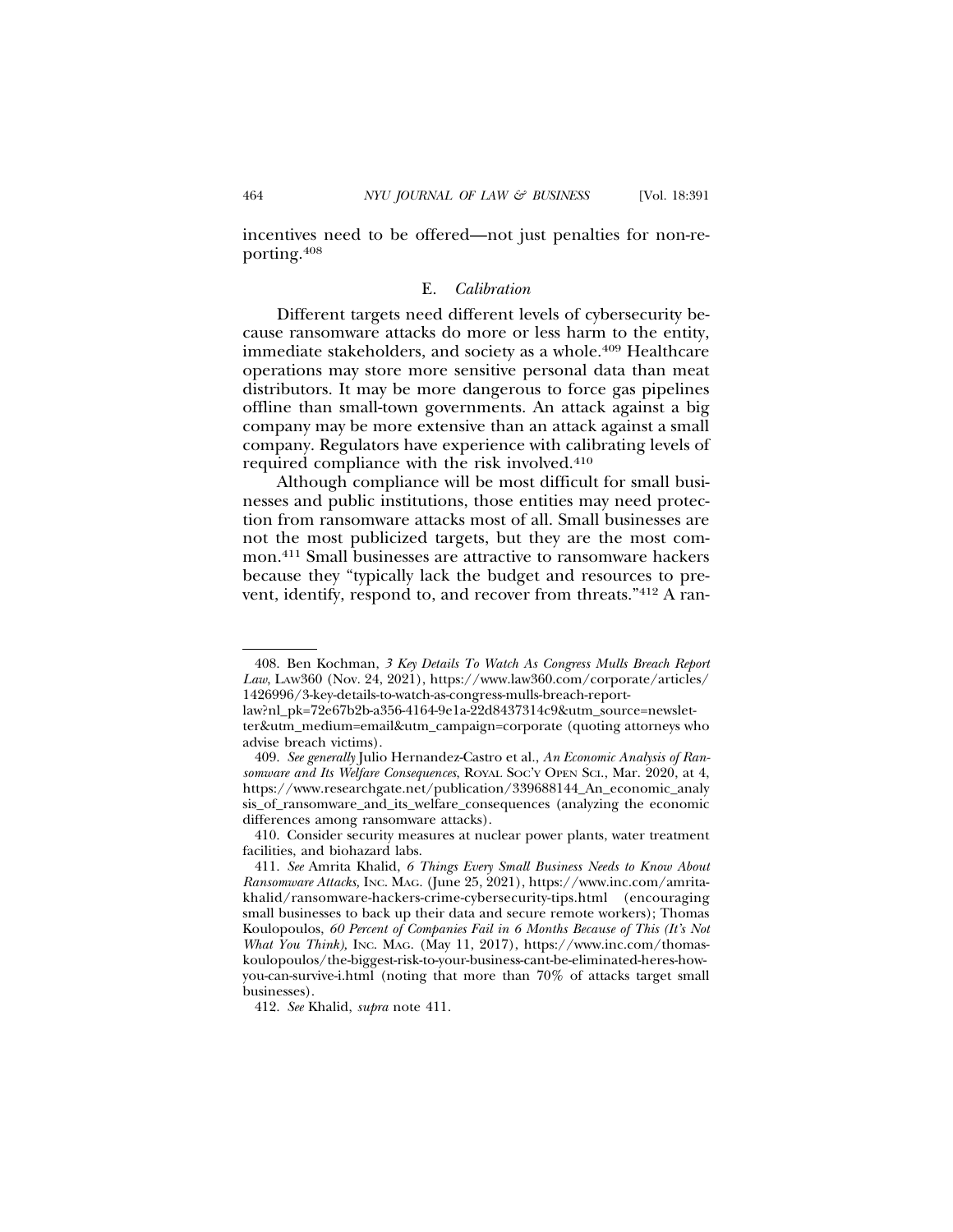somware attack may force a small business to close its doors.<sup>413</sup> The threat of federal prosecution of those businesses, and those who assist them in payment of a ransom, may only worsen the situation.

# F. *A Safe Harbor May Help Victims, Regulators, and Law Enforcement*

### 1. *Helping Ransomware Victims*

The proposed safe harbor regime would not only harden potential ransomware targets, making an attack less likely, it would also help targets if an attack nonetheless occurs. A ransomware victim who has followed the safe harbor requirements would, in its discretion, be able to pay a ransom (directly or through an entity assisting it) without the threat of prosecution by the government. For example, OFAC, which would be in the loop because of the disclosure required by the system, could either issue a license or promise no action against the victim and those who assist it.<sup>414</sup>

An entity that successfully meets the safe harbor requirements and nevertheless suffers a ransomware attack may find that its compliance program also serves as a defense to private lawsuits. Terrorist attack victims suing under ATA/JASTA may have difficulty in collecting damages from ransomware victims who paid with the government's assistance, or at least knowledge, in compliance with best practices.

The safe harbor may also be relevant if there is uninsured fallout from the attack and the ransomware victim confronts claims by shareholders or (if it is a healthcare organization)

<sup>413.</sup> *See* Koulopoulos, *supra* note 411 (noting that almost 50% of small businesses have experienced a cyberattack). *See also* discussion *supra* Section III.A.

<sup>414.</sup> As required under AMLA, FinCEN issued a report in June 2021 announcing that it was going to establish a no-action letter process regarding the application of AML to specific conduct. *See* U.S. DEPT. OF TREAS. FIN. CRIMES ENF'T NETWORK, A REPORT TO CONGRESS ASSESSMENT OF NO-ACTION LETTER IN ACCORDANCE WITH SECTION 6305 OF THE ANTI-MONEY LAUNDERING ACT OF 2020 (June 28, 2021), https://www.fincen.gov/sites/default/files/ shared/No-Action%20Letter%20Report%20to%20Congress%20per%20

AMLA%20for%20ExecSec%20Clearance%20508.pdf. However, the conventional, lengthy, no-action letter process would be unhelpful in a ransomware context and would not limit other regulators from pursuing their own enforcement actions.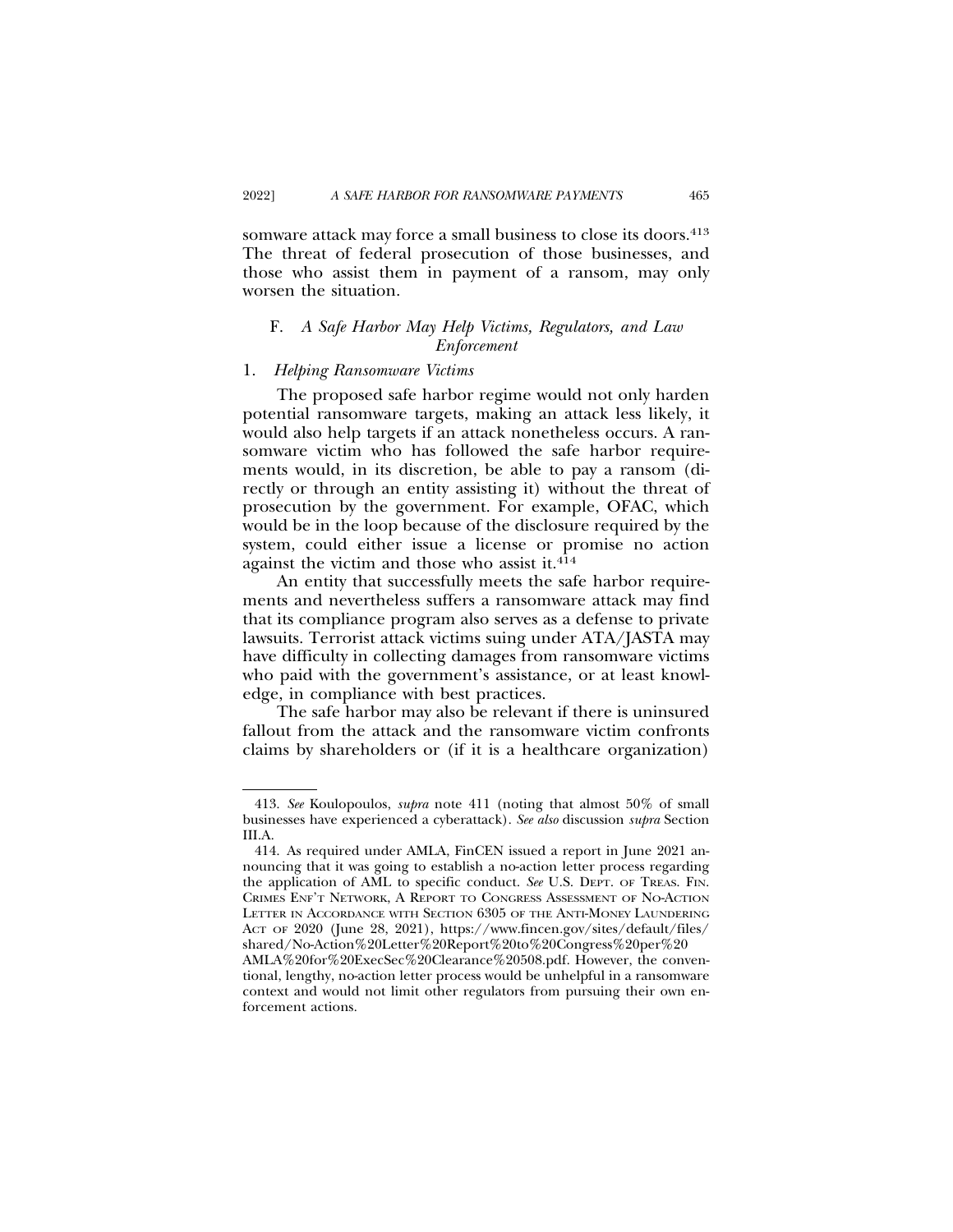patients. The ransomware victim's fulfillment of best practice obligations, and the government's decision not to bring any charges in connection with the attack, may form the basis of a strong defense to such claims.

## 2. *Helping U.S. Regulators and Law Enforcement*

More information makes better rules. Understanding what entities confront when hit by a ransomware attack requires information from those entities, and their cooperation. If U.S. regulators have better information about attacks, including what worked and what did not work, they can craft more effective compliance, interdiction, and recovery regimes.

In addition, real-time cooperation and disclosure to law enforcement would facilitate efforts to shut down hackers.<sup>415</sup> For example, if U.S. enforcement agencies are involved from the beginning of a ransomware attack, they may be able to use the negotiations to track and stop the hackers.<sup>416</sup> In 2021, law enforcement obtained a decryption key that helped victims of the REvil Kaseya attack recover their data without paying a ransom.417 Authorities and cyber-specialists also reportedly accessed REvil's computer network, forcing the group offline.418

Law enforcement has had some success identifying and prosecuting hackers. As noted, in 2018, the DOJ indicted three Iranians for the SamSam ransomware attacks that crippled entities worldwide, including the MedStar Health hospital system here in the United States.419 Similarly, in December 2020, a California grand jury indicted three North Koreans for

<sup>415.</sup> *See* statement of Downing, *supra* note 15 (noting that reporting would provide "timely access to evidence that could prove critical to identifying and prosecuting offenders.").

<sup>416.</sup> Daniel Silver et al., *Gov't Authorities Should Assist Ransomware Targets,* LAW360 (May 21, 2021), https://www.law360.com/articles/1386039/gov-tauthorities-should-assist-ransomware-targets.

<sup>417.</sup> Joseph Menn & Christopher Beng, *EXCLUSIVE Governments Turn Tables on Ransomware Gang REvil by Pushing It Offline,* REUTERS (Oct. 21, 2021), https://www.reuters.com/technology/exclusive-governments-turn-tablesransomware-gang-revil-by-pushing-it-offline-2021-10-21/ (noting that authorities delayed providing the key to victims in order to pursue the hackers).

<sup>418.</sup> *Id.* This effort followed an earlier shutdown of the group in July 2021. The group reportedly later restarted operations using backup servers, but some of the group's internal systems were already controlled by law enforcement.

<sup>419.</sup> *See* discussions *supra* Sections II.C.2 & III.B.3.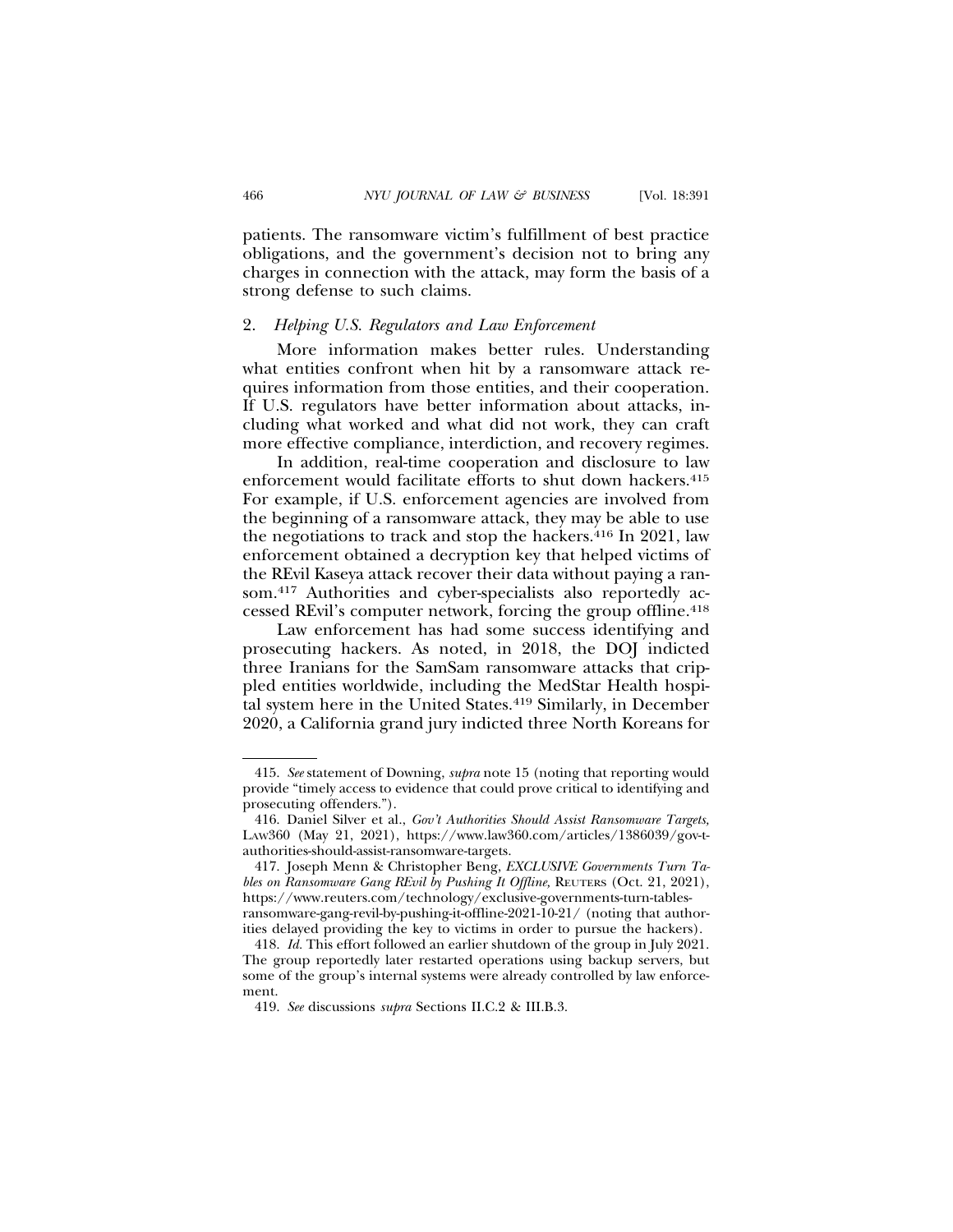malware attacks between 2009 and 2020<sup>420</sup> that included the  $2014$  Sony Pictures cyberattack<sup>421</sup> and other ransomware.<sup>422</sup> In 2021, U.S. authorities indicted two persons connected with the REvil ransomware attacks, including the hacks of Kaseya in 2021 and those on Texas municipalities in 2019.423 The United States has offered substantial rewards for information to bring ransomware groups' leadership and participants to justice.<sup>424</sup>

In this respect, the fact that ransomware hackers typically seek payment in cryptocurrencies may be helpful. The public nature of some online financial platforms<sup>425</sup> may enable blockchain tracing firms to match a pseudonym with a particu-

<sup>420.</sup> Indictment, United States v. Jon Chang Hyok et al., No. CR 2:20-cr-00614 (C.D. Cal. Dec. 8, 2020) [hereinafter Indictment].

<sup>421.</sup> *Id.* at ¶ 39; *see also* James Cook, *Here's Everything We Know About the Mysterious Hack of Sony Pictures*, BUS. INSIDER (Dec. 4, 2014) https:// www.businessinsider.com/guardians-of-peace-hackers-sony-pictures-2014-12 (reporting that the hackers referred to the movie *The Interview* and threatened to release Sony data).

<sup>422.</sup> Indictment, *supra* note 420, at ¶ 38 (t).

<sup>423.</sup> Merrick B. Garland, Attn'y Gen., Dep't of Just., Remarks on Sodinokibi/REvil Ransomware Arrest (Nov. 8, 2021), https://www.justice.gov/ opa/speech/attorney-general-merrick-b-garland-deputy-attorney-generallisa-o-monaco-and-fbi-director (announcing the unsealing of indictments against Yaroslav Vasinskyi and Yevgeniy Polyanin).

<sup>424.</sup> *See, e.g*. Press Statement, Reward Offers for Information to DarkSide Ransomware Variant Co-Conspirators to Justice*,* U.S. Dep't of State (Nov. 4, 2021), https://www.state.gov/reward-offers-for-information-to-bring-darkside-ransomware-variant-co-conspirators-to-justice/ (offering up to \$10 million for information leading to the identification or location of an individual holding a leadership position in the group, and up to \$5 million for information leading to the arrest and/or conviction of one of the group's conspirators); Press Statement, Reward Offers for Information to Bring Sodinokibi (REvil) Ransomware Variant Co-Conspirators to Justice*,* U.S. Dep't of State (Nov. 8, 2021), https://www.state.gov/reward-offers-for-information-tobring-sodinokibi-revil-ransomware-variant-co-conspirators-to-justice/ (offering up the same payment terms as the reward announced for DarkSide participants); *Maksim Viktorovich Yakubets*, U.S. DEP'T OF STATE TRANSNAT'L OR-GANIZED CRIME REWARDS PROGRAM, https://www.state.gov/transnational-organized-crime-rewards-program-2/maksim-viktorovich-yakubets/ (last visited Nov. 19, 2021) (offering a reward of up to \$5 million for information leading to the arrest of the Evil Corp. hacker).

<sup>425.</sup> The Bitcoin ledger, for example, is public. *See* Custers et al., *supra* note 42. However, some "anonymity enhanced currencies" are designed to make tracing transactions more difficult. *See* statement of Downing, *supra* note 15.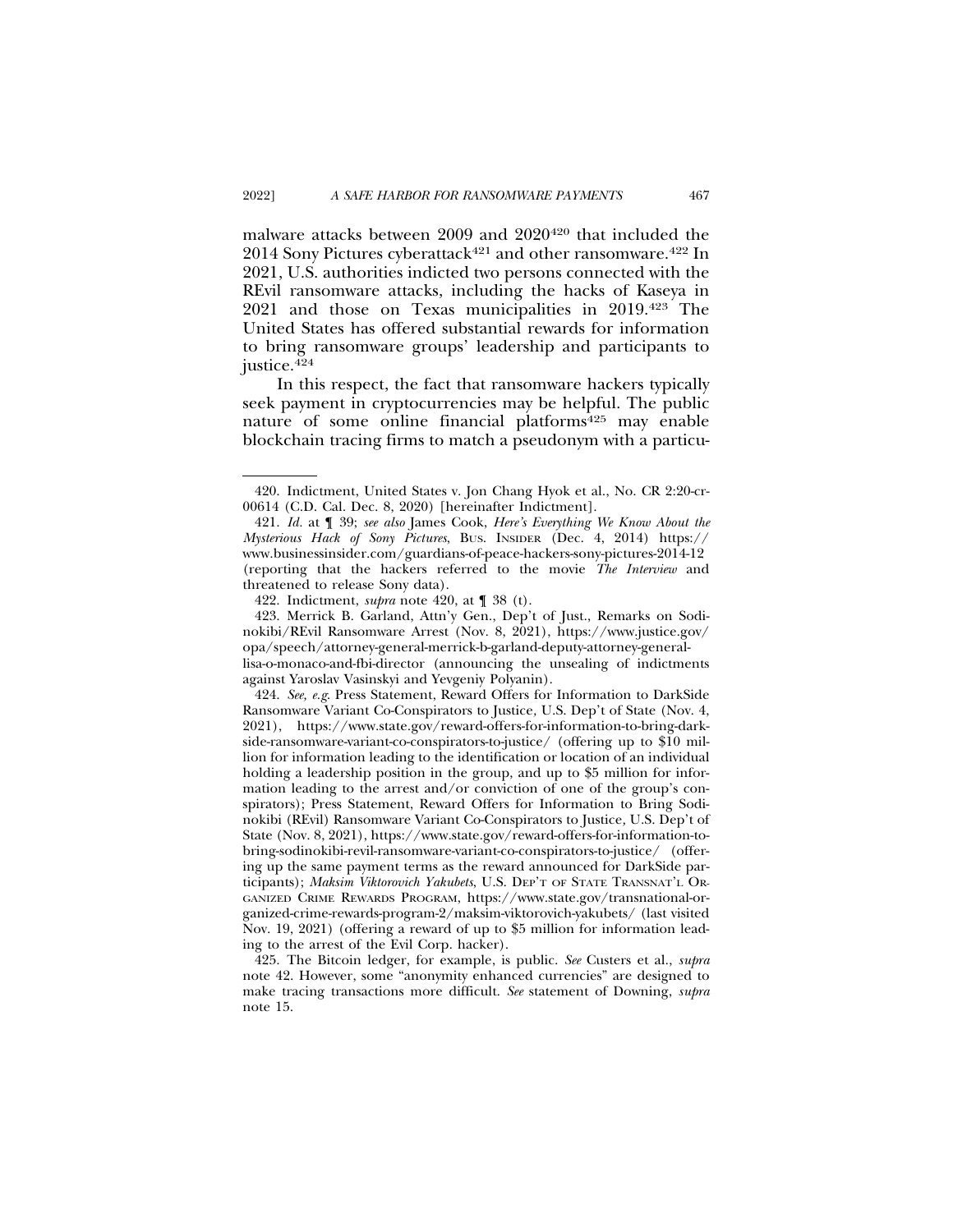lar terrorist group and identify the wallet sources of particular funds and the exchanges through which they were processed.426 Cryptocurrencies are not untraceable, and involvement from the beginning of an attack can help law enforcement and regulators uncover the identity of the recipients.

In some cases, law enforcement may even recoup the ransom paid by a ransomware victim. If law enforcement can track the payment from the initial transfer by the ransomware victim or its representative, then some of it may also be recovered.427 In January 2021, the DOJ reportedly seized almost half a million dollars in cryptocurrency from the ransomware group NetWalker.428 In June 2021, approximately a month after Colonial Pipeline made the \$4.4 million ransom payment, the DOJ announced that \$2.3 million (63.7 bitcoins) had been recovered.429 Using the Bitcoin public ledger and a blockchain explorer, law enforcement was able to track multiple transfers of Bitcoin and, nineteen days later, to identify those that were transferred to a specific address for which the FBI had the private key.430 In November, 2021, U.S. officials announced the

428. *See* David Uberti, *How the FBI Got Colonial Pipeline's Ransom Money Back,* WALL ST. J. (June 11, 2021), https://www.wsj.com/articles/how-the-fbigot-colonial-pipelines-ransom-money-back-11623403981.

429. About two weeks before the recovery was announced, DarkSide had claimed that its servers had been seized. *Id.*; *see also* Press Release, U.S. Dep't of Justice, Department of Justice Seizes \$2.3 Million in Cryptocurrency Paid to the Ransomware Extortionists Darkside (June 7, 2021), https:// www.justice.gov/opa/pr/department-justice-seizes-23-million-cryptocur-

rency-paid-ransomware-extortionists-darkside (explaining that the seized bitcoin were "proceeds traceable to a computer intrusion and property involved in money laundering").

430. Aff. in Support of an Application for a Seizure Warrant, Case 3:21-mj-70945-LB (N.D. Cal. June 7, 2021), ¶¶ 28–33, https://www.justice.gov/opa/ press-release/file/1402056/download (chronicling the transfers of the Bitcoin ransom between May 8, 2021 and May 27, 2021).

<sup>426.</sup> *Cryptocurrency and Other New Forms of Financial Technology: Potential Terrorist Financing Concerns and Liability*, CLEARY GOTTLIEB (June 25, 2021), https://www.clearygottlieb.com/-/media/files/alert-memos-2021/

<sup>2021</sup>\_06\_25-terrorist-financing-concerns-and-liability-in-cryptocurrency-andfintech-pdf.pdf (discussing possible tracing).

<sup>427.</sup> *See* Nicole Perlroth et al., *Pipeline Investigation Upends Idea That Bitcoin Is Untraceable,* N.Y. TIMES (June 9, 2021), https://www.nytimes.com/2021/ 06/09/technology/bitcoin-untraceable-pipeline-ransomware.html (discussing how tracing the Colonial Pipeline payment led to recovery of some of the funds).